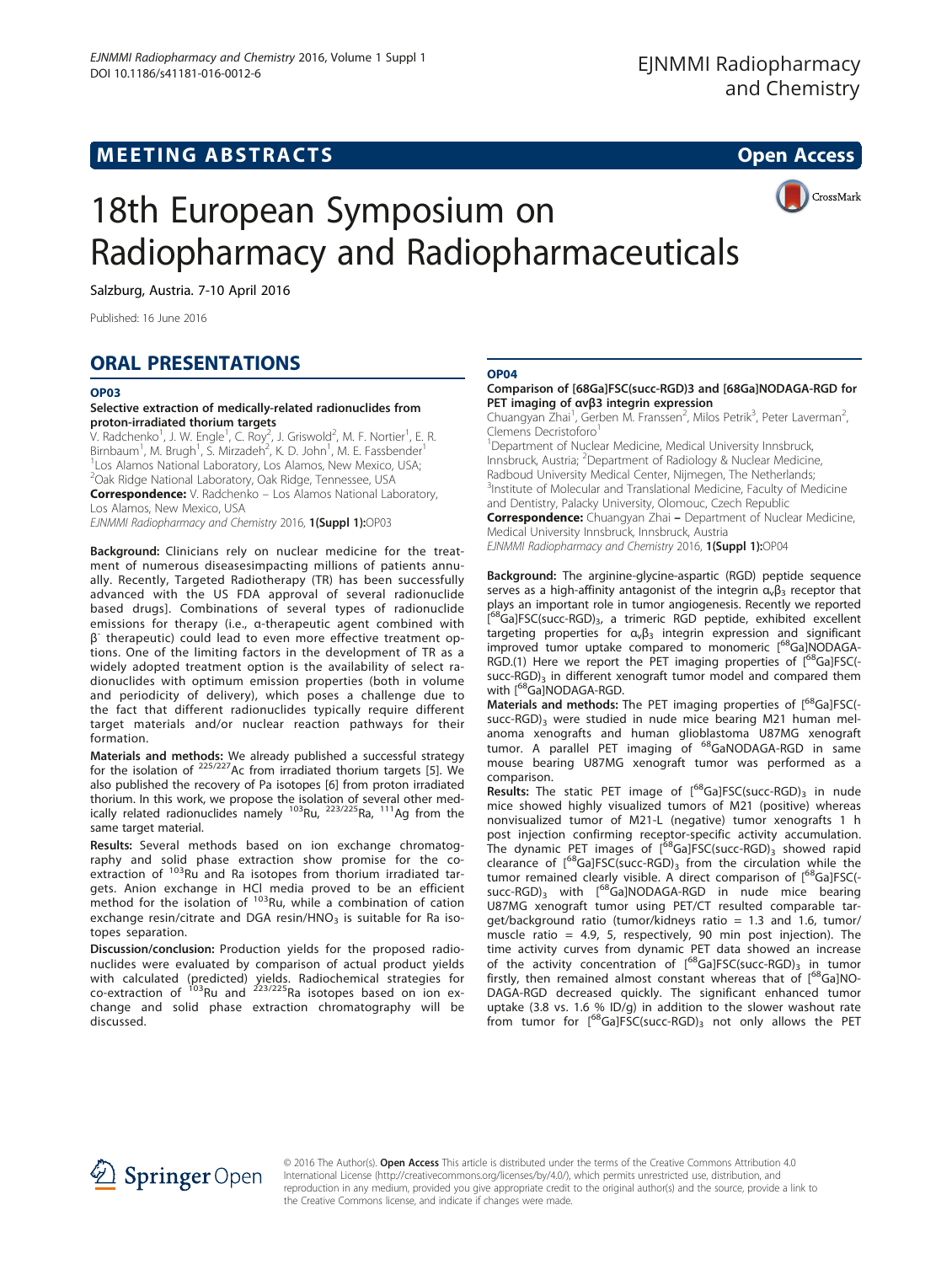imaging at late time points, but also provides the possibility to achieve the same image contrast using less radioactivity as well as detect low-level integrin expression.

**Discussion/conclusion:**  $\overline{[}^{68}$ Ga]FSC(succ-RGD)<sub>3</sub> shows the advantages in the respect of delayed imaging, reduced radiation dose as well as monitoring low-level integrin expression in tissues in comparison to [<sup>68</sup>Ga]NODAGA-RGD, therefore it is a promising agent for integrin α<sub>ν</sub>β<sub>3</sub> receptor imaging.

#### OP05

#### A new NPY-Y1R targeting peptide for breast cancer PET imaging

Ait-Mohand Samia<sup>1</sup>, Dumulon-Perreault Véronique<sup>2</sup>, Guérin Brigitte<sup>1,2</sup> 1 Département de Médecine Nucléaire et Radiobiologie, Faculté de Médecine et Sciences de la Santé, Université de Sherbrooke, QC, Canada J1H5N4; <sup>2</sup> Centre d'Imagerie Moléculaire de Sherbrooke (CIMS), CR-CHUS, Sherbrooke, QC, Canada J1H5N4

Correspondence: Guérin Brigitte – Département de Médecine Nucléaire et Radiobiologie, Faculté de Médecine et Sciences de la Santé, Université de Sherbrooke, QC, Canada J1H5N4 EJNMMI Radiopharmacy and Chemistry 2016, 1(Suppl 1):OP05

Background: NPY-Y1 receptor (NPY-Y1R) is a promising target for breast cancer imaging. Previously, our group prepared and tested a series of truncated NPY analogs derived from BVD-15 (;  $[Pro^{30}, Tvr^{32}]$ Leu<sup>34</sup>]NPY(28-36)-NH<sub>2</sub>) for <sup>64</sup>Cu-labeling). Unfortunately the biological half-live of the most potent tracer, [Lys(<sup>64</sup>Cu/DOTA)<sup>4</sup>]BVD15, when injected in mouse plasma was shorter than 15 minutes. In this study, we improved the design of BVD15 in order to increase its stability in vitro and in vivo and maintain its targeting capability.

Materials and methods: Modifications of the peptide backbone, the chelator and the use of D- and non-naturel amino acids were proposed to improve the peptide tracer stability. The peptides were synthesized on solid phase and conjugated to NOTA chelator. Binding studies on MCF-7 human breast cancer cells (2) were performed after each structural modification to make sure that the potency and the selectivity of the new NOTA-peptide conjugates to NPY-Y1R were maintained. Once active compounds were identified, they were radiolabeled with 64Cu for performing plasma stability, cellular uptake, internalization, and blocking studies on MCF-7 cells in order to rapidly identify the promising candidates for in vivo studies.

Results: A  $^{64}$ Cu/NOTA-BVD15 derivative presenting a very low K<sub>i</sub> (9) nM) and showing a very high stability in plasma up to 20 h and in vivo for 30 minutes has been identified. Cell assays showed a constant uptake and internalization over the whole experiment. The internalized fraction after 2h was ~20%. The radiopeptide uptake was blocked in presence of an excess of unlabeled peptide.

Discussion/conclusion: We have identified a new <sup>64</sup>Cu-labeled peptide presenting a good stability and an excellent affinity to NPY-Y1R. On the basis of the cellular results, the <sup>64</sup>Cu/NOTA-BVD15 derivative appears to have a potential for the targeting of NPY-Y1R positive tumors.

#### OP06

#### The influence of multivalency on CCK 2 receptor targeting

D. Summer<sup>1</sup>, A. Kroess<sup>1</sup>, C. Rangger<sup>1</sup>, H. Haas<sup>2</sup>, P. Laverman<sup>3</sup>, F. Gerben<sup>3</sup> , E. von Guggenberg<sup>1</sup>, C.Decristoforo<sup>1</sup>

<sup>1</sup>Department of Nuclear Medicine, Medical University Innsbruck, Innsbruck, Austria; <sup>2</sup> Division of Molecular Biology/Biocenter, Medical University Innsbruck, Innsbruck, Austria; <sup>3</sup>Department of Nuclear Medicine, Radboud University Medical Center, Nijmegen, The

Netherlands Correspondence: D. Summer – Department of Nuclear Medicine, Medical University Innsbruck, Innsbruck, Austria

EJNMMI Radiopharmacy and Chemistry 2016, 1(Suppl 1):OP06

Background: Multivalency has shown to enhance accumulation of receptor targeted radiopharmaceuticals, due to the avidity effect and increased apparent tracer concentration. For metabolically unstable peptides multimerisation may also delay metabolic processes like oxidation and enzymatic cleavage leading to loss of

binding affinity. The aim of this study was to show the benefit of multimeristation on the targeting behaviour using a CCK2 receptor targeting, metabolically unstable Minigastrin peptide (MG11).

Materials and methods: Fusarinine C, a cyclic siderophore bearing three amino residues, was chosen as chelating agent and up to three peptide sequences (MG11= D-Glu1, desGlu2-6]-minigastrin) were conjugated by using maleimide chemistry. Radiotracers were labelled with 68Ga as well as with 89Zr following standard radiolabeling protocols. For in vitro characterisation stability studies, determination of the partition coefficient and cell uptake studies were performed. In vivo experiments included biodistribution studies (1h p.i) and static micro PET/CT imaging and were carried out in tumour xenograft bearing balb/c nude mice.

Results: Peptide conjugates could be labelled with 68Ga (5-15min RT, pH4-5) and 89Zr (60min, RT, pH7) achieving radiochemical yields of more than 98%. All complexes showed excellent stabilities in the presence of EDTA, DTPA, FeCl3 and in human serum after certain timepoints. Partition coefficient (logP) values ranging from -1 to -3 revealed a hydrophilic character of the radiotracers. As expected a decrease of hydrophilicity correlated with increasing grade of multimerisation. The cell uptake ranged from 10 to 15% per mg protein and could be reduced significantly by blocking with human minigastrin indicating specific receptor binding of all conjugates. Biodistribution studies showed a tumour uptake ranging from 5% (monomer) to approximately 10% ID/g (multimer) one hour post injection. Tumour to organ ratio was decreased by multimerisation and especially the kidney retention was increased significantly by the di- and trimeric radiotracers. Static animal imaging one and two hours after injection of 68Ga labeled conjugates confirmed the outcome of the biodistribution studies. 89Zr labeled counterparts showed very similar results but after 24 hours post injection the trimeric bioconjugate showed much better tumour imaging ability than the corresponding mono- and dimer.

Discussion/conclusion: Though these results are preliminary multimerisation seems to correlate with higher tumour uptake leading to better late timepoint imaging but high kidney retention seems to be a major limitation. Stability studies are ongoing.

#### OP07

SPECT Imaging of αvβ3 Expression by [99mTc(N)PNP43]- Bifunctional Chimeric RGD Peptide not Cross-Reacting with αvβ5 Cristina Bolzati<sup>1</sup>, Nicola Salvarese<sup>1,2</sup>, Fiorenzo Refosco<sup>1</sup>, Laura Meléndez-Alafort<sup>2</sup>, Debora Carpanese<sup>2</sup>, Antonio Rosato<sup>2,3</sup>, Michele Saviano<sup>4</sup> , Annarita Del Gatto<sup>5</sup>, Daniela Comegna<sup>5</sup>, Laura Zaccaro<sup>5</sup> <sup>1</sup> IENI-CNR, Padua, Italy; <sup>2</sup>DiSCOG-University of Padua, Padua, Italy<br><sup>3</sup>IOV Padua, Padua, Italy: <sup>4</sup>IC CNP, Pari, Italy: <sup>5</sup>IPP CNP, Naples, Italy IOV Padua, Padua, Italy; <sup>4</sup>IC-CNR, Bari, Italy; <sup>5</sup>IBB-CNR, Naples, Italy Correspondence: Cristina Bolzati – IENI-CNR, Padua, Italy EJNMMI Radiopharmacy and Chemistry 2016, 1(Suppl 1):OP07

Background: Recently a new bifunctional chimeric RGD peptide (RGDechi), comprising a cyclic Arg-Gly-Asp pentapeptide covalently bound to an echistatin domain, has been reported<sup>1</sup>. In vitro and in vivo biological studies evidenced that this chimeric peptide selectively binds to ανβ3 integrin and does not cross-react with  $\alpha\beta5^2$ . In order to obtain an optimal SPECT radiotracer, a series of [<sup>99m</sup>Tc(N)PNP] labelled peptides has been prepared and their pharmacological properties investigate.

Materials and methods: RGDechi-hCit (1) and three truncated peptide derivatives [RGDechi1\_17 (2), RGDechi1\_16 (3) and RGDechi1\_14 (4)] lacking the two, three and five C-terminal amino acids, were synthetized in solid phase by Fmoc chemistry and conjugated with a cysteine linked to the Lys1 side chain to allow the labeling with  $[<sup>99m</sup>Tc(N)PNP43]-syn$ thon (PNP43 =  $(CH_3)_2P(CH_2)_2N(C_2H_4OCH_3)(CH_2)_2P(CH_3)_2$ ). In vitro stability and pharmacological parameters of the corresponding compounds, 99mTc1-4, were assessed. Challenges with an excess of glutathione and cysteine and Log P values were also investigated. Furthermore, radiolabeled peptides (<sup>99m</sup>Tc1-4) were applied to study in vivo stability and the pharmacokinetic profiles on tumor bearing mice.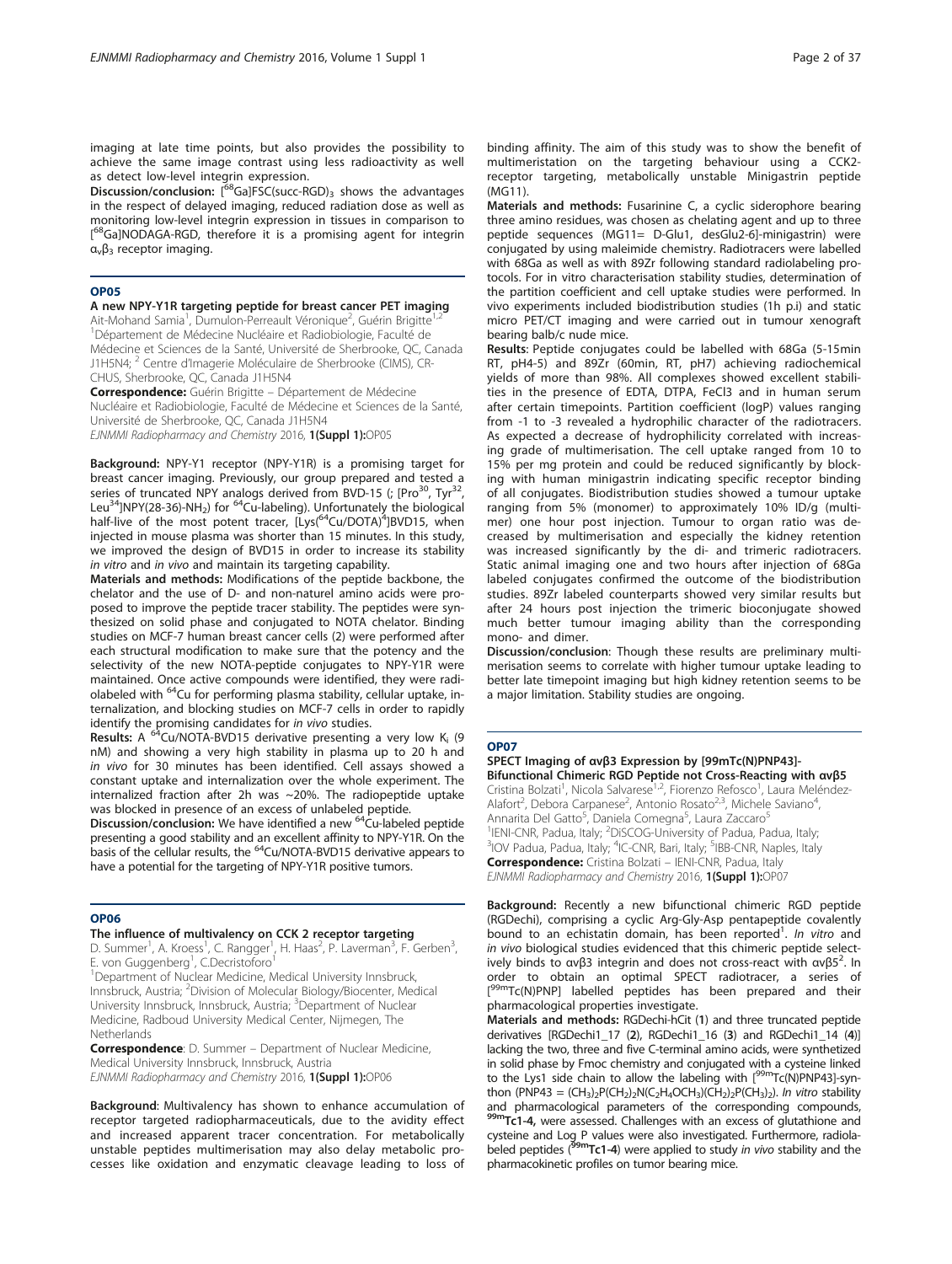Results: All 99mTc-compounds were obtained with RCY > 90%. Log P values demonstrate the hydrophilic nature of the radiolabeled peptides ranging from -2.96 to -2.12. No significant variations in RCPs of the complexes were detected in challenge experiments with an excess (10 mM) of glutathione and cysteine. In general, a high in vitro stability was observed after incubation in human and mice sera as well as in mice liver homogenate; a slight degradation of <sup>99m</sup>Tc1-4 was found in kidneys homogenate. Cell uptake assays showed that, excluding <sup>99m</sup>Tc4 compound, <sup>99m</sup>Tc1-3 radiolabeled peptides accumulate selectively in cells expressing αvβ3 integrin and does not accumulate in cell expressing moderate levels of αvβ5 and undetectable levels of αvβ3 integrins. In agreement with in vitro findings, biodistribution studies showed that the <sup>99m</sup>Tc1-3 radiolabeled chimeric peptide selectively localizes in tumor xenografts expressing αvβ3 and fails to accumulate in those expressing αvβ5 integrin.

Discussion/conclusion: <sup>99m</sup>Tc-labeled RGDechi, RGDechi1\_17 and RGDechi1\_16 chimeric peptides can be used for highly selective  $\alpha_{\nu}\beta_3$ expression imaging by SPECT technology. Among the tested compounds, 99mTc2 possess the best distribution profile and highest localization in tumor expressing αvβ3. This research was supported by MIUR through PRIN 20097FJHPZ-004 and FIRB "RINAME"2010-RBA-P114AMK, by Programma Operativo Nazionale Ricerca e Competitivita PON 01 02388 and by Italian Association for Cancer Research AIRC IG 13121.

#### **OP09**

#### New dienophiles for the inverse-electron-demand Diels-Alder reaction and for pretargeted PET imaging

Emilie Billaud<sup>1</sup>, Muneer Ahamed<sup>1</sup>, Frederik Cleeren<sup>1</sup>, Elnaz Shahbazali<sup>2</sup> , Tim Noël<sup>2</sup>, Volker Hessel<sup>2</sup>, Alfons Verbruggen<sup>1</sup>, Guy Bormans<sup>1</sup> <sup>1</sup> Laboratory of Radiopharmacy, KU Leuven, Leuven, Belgium; <sup>2</sup> Micro Flow Chemistry & Process Technology, Chemical Engineering and Chemistry Department, TU Eindhoven, Eindhoven, The Netherlands Correspondence: Emilie Billaud - Laboratory of Radiopharmacy, KU Leuven, Leuven, Belgium

EJNMMI Radiopharmacy and Chemistry 2016, 1(Suppl 1):OP09

Introduction: In cancer research, pretargeted PET imaging has emerged as an effective two-step approach that combines the affinity and selectivity of antibodies with the rapid pharmacokinetics and favorable dosimetry of smaller molecule radiolabeled with short-lived radionuclides. This approach can be based on the bioorthogonal inverse-electron-demand Diels-Alder (IEDDA) "click" reaction between tetrazines and trans-cyclooctene (TCO) derivatives. Our project aims to develop new  $[$ <sup>18</sup>F]TCO-dienophiles with high reactivity for the IEDDA reaction, improved in vivo stability and favorable pharmacokinetics. New dienophiles were synthesized using an innovative continuous-flow micro-photochemistry process, and their reaction kinetics with a tetrazine were determined. In vivo stability studies of<br>the most promising <sup>18</sup>F-radiolabeled-TCO-derivative ([<sup>18</sup>F]*trans*-EB-70) was investigated, and its potential for pretargeted PET imaging was assessed.

Materials and Methods: Organic chemistry Fluoro-cis-cyclooctene derivatives and mesylate precursors for radiofluorination were synthesized in 5-8 steps. Structures of intermediates and final compounds were confirmed by NMR and HRMS. Photochemistry Trans-for-cis isomerization was performed using a microfluidic setup. Kinetics Reactions between dienophiles and 3,6-di(pyridin-2-yl)-1,2,4,5-tetrazine in MeOH at 25°C were monitored by UV-spectrophotometry at 290<br>nm (pseudo-first order conditions). <sup>18</sup>F-radiolabeling (semi-automated) Nucleophilic substitution of mesylate trans-EB-77 using [<sup>18</sup>F]KF,K<sub>222</sub> was achieved in MeCN at 90°C for 15 min. [<sup>18</sup>F]trans-EB-70 was purified by HPLC. In vivo stability [<sup>18</sup>F]trans-EB-70 was evaluated in healthy NMRI mice, by ex vivo biodistribution (2, 10, 30, 60 min p.i.). In vitro pretargeting Prostate tumor slices (LNCaP and PC-3 cells) were successively incubated with a prostate-specific membrane antigen (PSMA) inhibitor modified with 3-(4-(trifluoromethyl)phenyl)-6-phenyl-1,2,4,5-tetrazine, and  $[18F]$ trans-EB-70. Direct incubation with the corresponding  $[$ <sup>18</sup>F]"preclicked"-compound, and blocking experiments (2-(phosphonomethyl)pentane-1,5-dioic acid) were performed.

Results Fluoro-cis-cyclooctene derivatives and mesylate precursors were synthesized in 3-35% overall yields. The trans-for-cis microphotoisomerization reached yields of 48%. Reaction kinetics of the new dienophiles are fast, with  $k_2$  ranging from 475.6±32.8 to<br>1913.0±195.9  $M^{-1}.s^{-1}$ . Radiosynthesis of  $[^{18}F]$ *trans-EB-70* was achieved in 60 min, with 12% radiochemical yield (decay-corrected), a radiochemical purity >99% (for at least 2h), and 70-188 GBq.umol<sup>-1</sup> specific activity. Biodistribution of  $[18F]$ trans-EB-70 in mice demonstrated absence of in vivo defluorination and a fast clearance via urinary and hepatobiliary systems. Regarding in vitro experiment, the binding on LNCaP tumor slices (expressing PSMA receptors) subjected to pretargeting was PSMA-specific and slightly inferior to the binding of  $[18F]$ "preclicked"-compound. No significant binding was observed in PC-3 cells (negative control).

**Discussion/conclusion:** We demonstrated that  $[18F]$ trans-EB-70 is a suitable dienophile for the IEDDA "click" reaction and for pretargeting applications. Therefore,  $[18F]$ trans-EB-70 will be investigated further in pretargeted μPET experiments.

Research support: SBO MIRIAD (IWT Flanders)

#### OP10

#### New complexing agent for Al18F-labelling of heat-sensitive biomolecules: Synthesis and preclinical evaluation of Al18F-RESCA1-HAS

Cleeren F<sup>1</sup>, Lecina J<sup>1</sup>, Koole M<sup>2</sup>, Verbruggen A<sup>1</sup>, Bormans G<sup>1</sup>

<sup>1</sup> Laboratory for Radiopharmacy, University of Leuven, Leuven, Belgium; <sup>2</sup>Department of Nuclear Medicine and Molecular Imaging, University of Leuven, Leuven, Belgium

**Correspondence:** Cleeren F – Laboratory for Radiopharmacy, University of Leuven, Belgium

EJNMMI Radiopharmacy and Chemistry 2016, 1(Suppl 1):OP10

Introduction: The Al18F-labelling strategy involves formation of aluminium mono[18F]fluoride ({Al18F}2+) which is trapped by a suitable chelator –mostly bound to a biomolecule- in aqueous medium.1At this moment however, the need for elevated temperatures (100-120 °C) limits its widespread use. Therefore, we designed new restrained complexing agents (RESCAs) for use of this strategy at moderate temperature. RESCA1 is an acyclic pentadentate ligand with a N2O3 coordinative set that is able to complex {Al18F}2+ efficiently at 25 °C. To evaluate the stability and kinetic inertness of the chelate in vivo, RESCA1 was conjugated to human serum albumin (HSA) and labelled with {Al18F}. The Al18F-labelled conjugate was monitored in vivo for 6 h p.i.

Materials and methods: HSA was reacted with RESCA1-TFP. RESCA1-HSA (7.5 mg, 110 nmol) in 750 μl sodium acetate buffer (0.1 M, pH 4.5) was added to a freshly prepared  ${[Al^{18}F]}^{2+}$  solution (1.4 GBq, 50 nmol AlCl<sub>3</sub>, 12 min, RT). The product was purified using a PD-10 column and RCP was determined with SEC-HPLC. To test stability in serum, Al<sup>18</sup>F-RESCA1-HSA in 100 μl PBS was added to rat serum (900 μl), kept at 37°C and monitored up to 4 h. Ex vivo biodistribution was studied at 1 h, 3 h and 6 h p.i. of Al<sup>18</sup>F-RESCA1-HSA (2-7.5 MBq) in healthy female rats. Small-animal whole-body PET imaging was performed using a FOCUS 220 tomograph.

Results: RESCA1-HSA was obtained with a chelator-to-protein ratio of 3, estimated by ESI-TOF-HRMS analysis. Al18F-RESCA-HSA was prepared in high RCY ( $>70\%$ ) and purity ( $>95\%$ ) in < 30 min. 91% of product was still intact in rat serum after 4 h incubation. Distribution in rats showed high retention in blood with 5.42  $\pm$ 0.23% ID/g, 4.93  $\pm$  0.22% ID/g and 3.66  $\pm$  0.06% ID/g at 1h, 3h and 6 h respectively from which the blood biological half-life was calculated to be 8.6 h. No significant increase in bone uptake was observed, indicating excellent in vivo stability of the Al18Flabelled construct.

Discussion/conclusion: We successfully labelled for the first time a heat-sensitive biomolecule via the Al18F-method in one radiolabelling step. Al18F- RESCA1-HSA showed excellent stability and favourable properties for PET blood pool imaging applications.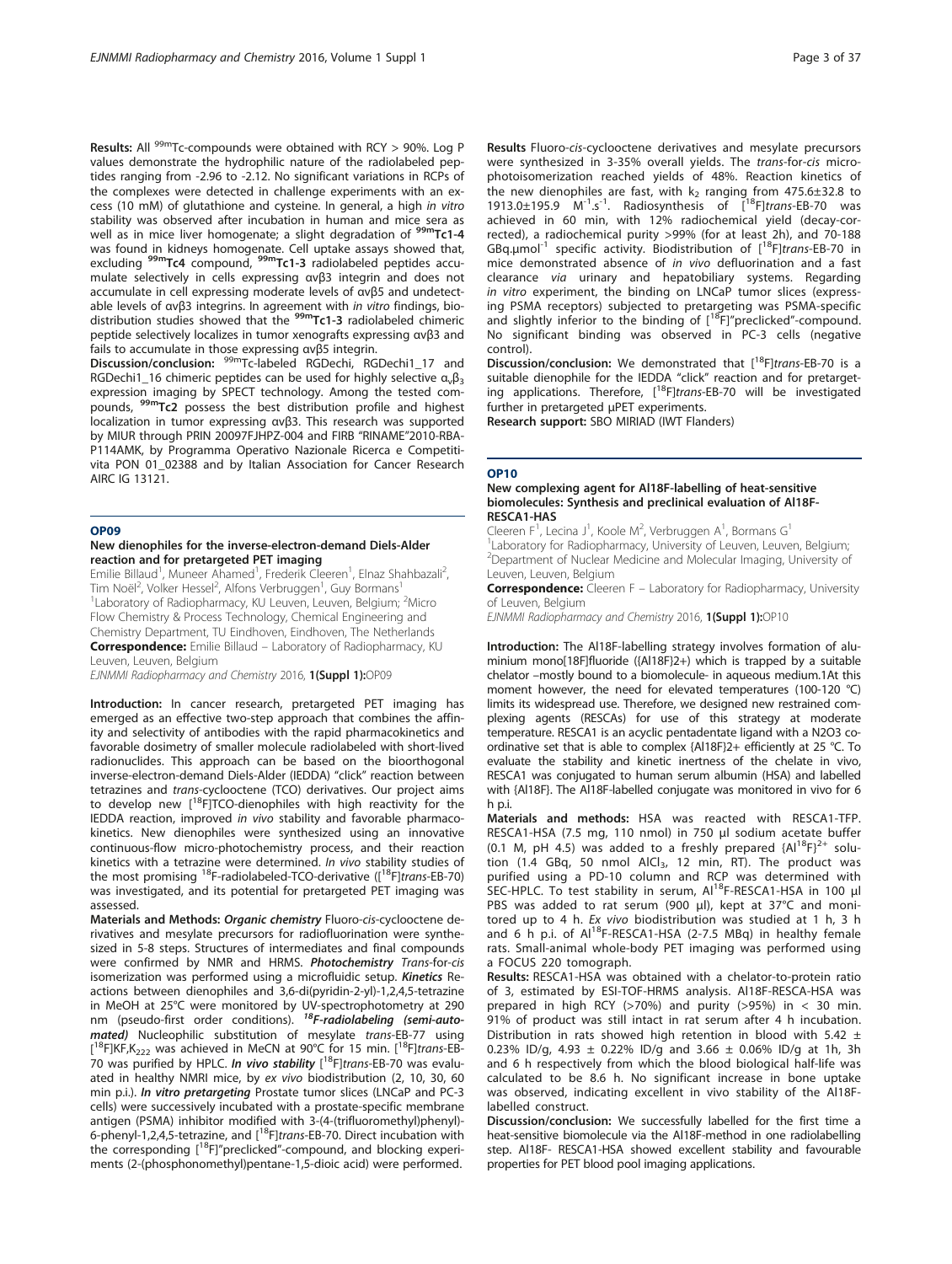### OP11

#### A novel versatile precursor efficient for F-18 radiolabelling via click-chemistry

B. Lugatoa<sup>1</sup>, S. Stucchia<sup>1</sup>, E.A. Turollaa<sup>1</sup>, L. Giulianoa<sup>1</sup>, S.Toddea<sup>1</sup> , P. Ferraboschib<sup>2</sup>

<sup>1</sup>Department of Medicine and Surgery, Tecnomed Foundation,

University of Milano-Bicocca, Milan, Italy; <sup>2</sup>Dipartimento di Biotecnologie Mediche e Medicina Traslazionale, Università degli Studi di Milano, Milan, Italy

**Correspondence:** B. Lugatoa – Department of Medicine and Surgery, Tecnomed Foundation, University of Milano-Bicocca, Milan, Italy EJNMMI Radiopharmacy and Chemistry 2016, 1(Suppl 1):OP11

Introduction In the last years, the Cu(I)-catalyzed Huisgen [3+2] cycloaddition between terminal alkynes and azides emerged as a powerful tool in F-18 radiolabelling of biomolecules such as peptides, because of its regioselectivity, mild aqueous organic conditions, reduced reaction times, and high yields.<sup>(1)</sup>. A weak point of the method is the lack of suitable commercially available, stable precursors.<sup>(2)</sup> In this paper we report the synthesis and F-18 radiolabelling of a new, versatile, easy to handle, and stable azido precursor useful for clickchemistry.

Materials and methods: Reagents and solvents were purchased from Sigma-Aldrich. [<sup>18</sup>F]Fluoride was produced with an IBA Cyclone 18/9 cyclotron. Radioactive synthesis were carried out on a fully automated radiosynthesis module (GE TracerLab FX-FN Pro), and analyzed by analytical RP-HPLC with UV and radiochemical detectors. Non-radioactive compounds were fully characterized by NMR, ESI-MS and IR.

Results: A series of bifunctional precursors, bearing the azido moiety and different leaving groups (e.g. tosylate, mesylate, iodo), coupled to a short polyetyleneglycol chain (to improve their stability and hydrophilicity) were designed and successfully prepared following a ten-step synthetic pathway. A protection-deprotection strategy of functional groups achieved the precursors and the fluorinated reference with good yield and purity. Precursors were radiolabelled with F-18 and then coupled to propargylglycine as alkyne counterpart. [<sup>18</sup>F]Fluoride was purified following standard procedure, and nucleophilic displacement of the iodo leaving group took place at 100° C, in 20 min. The resulting labelled azide was successfully purified using a Sep-Pak tC18 cartridge (51% radiochemical yield not decay corrected, 93% radiochemical purity). The purified azide was then conjugated to propargylglycine, showing 52% conversion within 30 min at room temperature. Purification and formulation have still to be optimized.

Discussion/conclusion: A new optimized precursor useful for F-18 radiolabelling and click-chemistry was prepared. It demonstrated to be effective in radiolabelling non-protected alkynyl-modified aminoacids, by a fully automated synthetic procedure. Good results, in terms of radiochemical yield and purity, were obtained from the iododerivative precursor. Purification and formulation of the final cycloaddition product are in progress.

#### OP12

#### A general applicable method to quantify unidentified UV impurities in radiopharmaceuticals

R.P. Klok<sup>1</sup>, M.P.J. Mooijer<sup>1</sup>, N.H. Hendrikse<sup>1,2</sup>, A.D. Windhorst<sup>1</sup> <sup>1</sup>Department of Radiology & Nuclear Medicine, VU University Medical Center, Amsterdam, The Netherlands; <sup>2</sup>Department of Clinical Pharmacology & Pharmacy, VU University Medical Center, Amsterdam, The Netherlands

EJNMMI Radiopharmacy and Chemistry 2016, 1(Suppl 1):OP12

Introduction: Radiopharmaceuticals are released for administration by a quality control procedure against pre-set specifications. One of these release specifications is the chemical purity of the drug product, determined with High Pressure Liquid Chromatography (HPLC) and UV detection. In the European Pharmacopeia (EP) hardly any specifications are given for the chemical purity of a radiopharmaceutical. When unknown impurities are present in the chromatogram, the decision if the radiopharmaceutical can be released, is very frequently based on unclear parameters like 'no unidentified UV signals present'. There is a need for an objective specification in order to have a save and reliable release.

Aim: The purpose of the presented work is to define a generally applicable method to define tolerances for unidentified impurities in radiopharmaceuticals.

Materials and methods: A retrospective analysis was performed on HPLC analysis results of [11C]Flumazenil, [11C]PIB, [11C]Erlotinib, [11C]DPA713, [18F]PK209 and [18F]FES. Quantification of the carrier signal in the UV chromatogram was determined by use of calibration curves, utilizing Chromeleon® 6.8. Unidentified impurities were semiquantified utilizing the surface area in the UV chromatogram relative to the quantified carrier signal. Based on the EP. monography of [11C]Flumazenil and [18F]FET, the specification for unidentified UV impurities was determined to be 0.22 pmol/injection volume for a single unidentified impurity and 0.88 pmol/injection volume for the total of unidentified impurities. This specification was tested for over 500 batches of the radiopharmaceuticals and compared to the less specific parameter 'no unidentified UV signals present'.

Results: In a pilot assessment we encountered in 5-10% cases unidentified UV impurities leading to rejection of the batch, based on the specification 'no unidentified UV signals present'. Of these rejected batches 25% was also rejected with the new defined specification. Reason for this reduced number of rejections is that with the new specification the presence of unidentified impurities is evaluated objectively. The analysis of the full database is currently on-going.

Discussion/conclusion: With this method the amount of unidentified impurities can be estimated in an optimal and objective way, utilizing EP limits of [11C]Flumazenil and [18F]FET, without operator variability.

#### OP13

Development of [<sup>18</sup>F]Fluoro-C-glycosides to radiolabel peptides Collet C.<sup>1,2</sup>, Petry N.<sup>1,3</sup>, Chrétien F.<sup>1,3</sup>, Karcher G.<sup>1,2,4</sup>, Pellegrini-Moïse N.<sup>1,3</sup> Lamandé-Langle S.<sup>1,3</sup>

<sup>1</sup>Université de Lorraine, F-54500 Vandoeuvre les Nancy – France;<br><sup>2</sup>NancycloTER, Plateforme d'imagerie expérimentale, 54500 Vand NancycloTEP, Plateforme d'imagerie expérimentale, 54500 Vandoeuvre les Nancy – France; <sup>3</sup>CNRS, UMR 7565 SRSMC, F-54506 Vandoeuvre les Nancy – France; <sup>4</sup>CHU de Nancy-Brabois, F-54511 Vandoeuvre les Nancy – France

Correspondence: Collet C. – Université de Lorraine, F-54500 Vandoeuvre les Nancy – France

EJNMMI Radiopharmacy and Chemistry 2016, 1(Suppl 1):OP13

Introduction: The <sup>18</sup>F-labeling of peptides for PET applications has been used for many years.<sup>1</sup> However, the sensitivity of these peptides does not allow their direct radiolabelling under harsh conditions, except few recent examples. A solution is to use a prosthetic group, an easily radiolabeled small molecule, subsequently coupled in mild condition to the peptide. In continuation of our previous work, $^2$  we therefore propose to develop and use new C-glycosidebased prosthetic groups. The use of sugar derivatives as prosthetic group would improve bioavailability and pharmacokinetic properties of peptides.

Materials and methods: These C-glycoside derivatives should have a good leaving group thus allowing easy substitution by fluorine-18, i.e. triflate. A copper catalyzed azide alkyne cycloaddition (CuAAC) was then used for coupling these carbohydrates with a peptide. Some model peptides containing a cysteine residue as RGDC and c(RGDfC) are used. The high nucleophilicity of the thiol function can thus be exploited to prepare S-propargylated derivatives. The fully<br>automated radiosynthesis of these [<sup>18</sup>F]fluoro-glycopeptides was performed on an AllInOne® (Trasis) synthesizer.

Results: Triflated precursors of these C-glucosides prosthetic groups and the non-radioactive references were synthesized in alpha and beta configuration. Fluoride-18 radiolabeling was optimized and the automated radiosynthesis of [<sup>18</sup>F]fluoro-glycopeptides with some model peptides (RGDC, c(RGDfC)) was presented.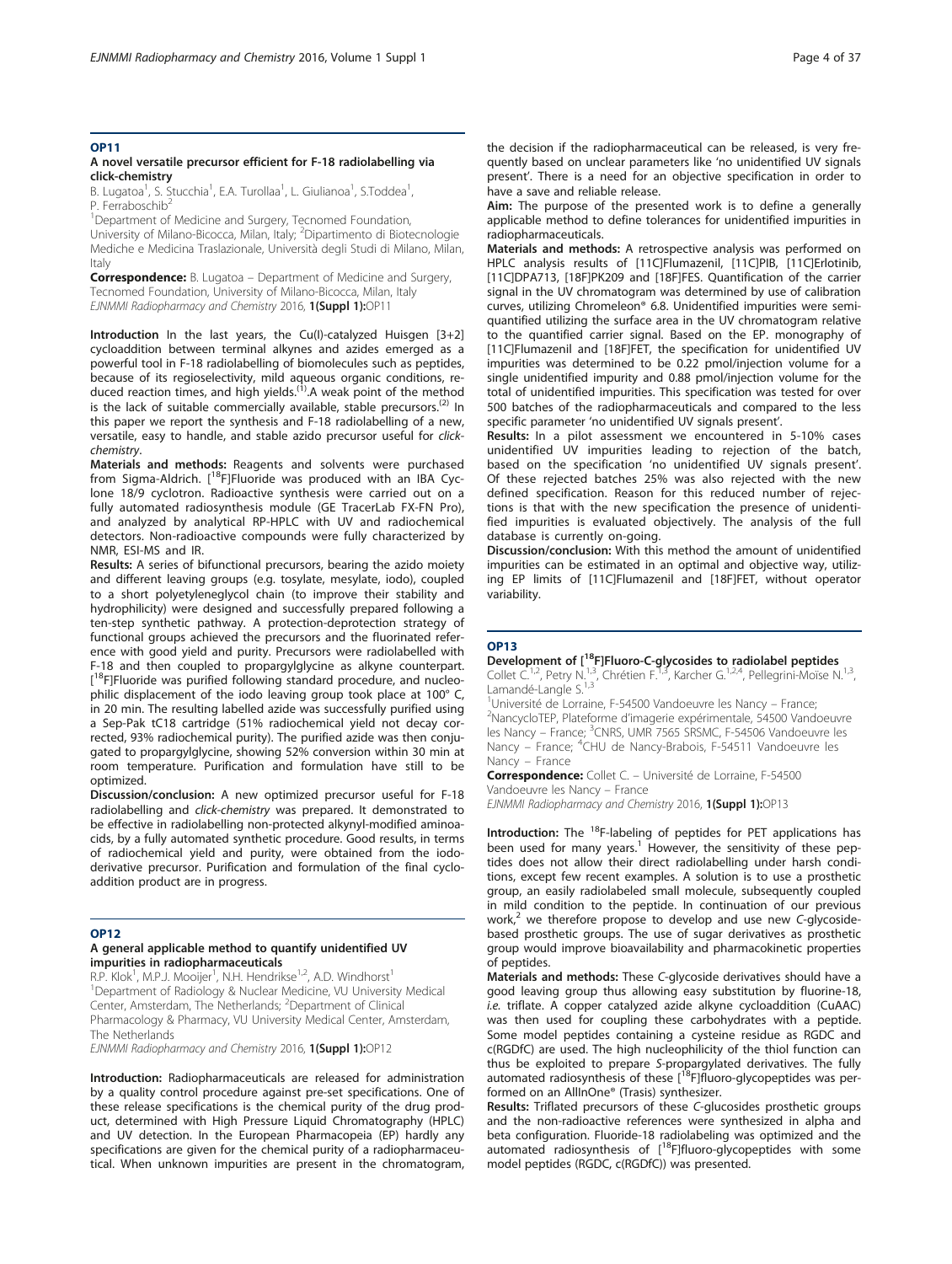**Discussion/conclusion:** The synthesis and radiosynthesis of  $6-1^{19}F/18F$ ]fluoro-C-glycosides displaying a three carbon arm terminated with an azide group were optimized. CuAAC of fluoro-C-glycosides with RGD derivative peptides gave  $[19F/18F]$ fluoro-glycopeptides in good yields.

#### OP14

#### A Microfluidic Approach for the 68Ga-labeling of PSMAHBED-CC and NODAGA-RGD

Sarah Pfaff<sup>1,2</sup>, Cecile Philippe<sup>1</sup>, Markus Mitterhauser<sup>1,3</sup>, Marcus Hacker<sup>1</sup> , Wolfgang Wadsak<sup>1,2</sup>

<sup>1</sup>Department of Biomedical Imaging and Image-guided Therapy, Division of Nuclear Medicine, Medical University of Vienna, Vienna, Austria; <sup>2</sup>Department of Inorganic Chemistry, University of Vienna, Vienna, Austria; <sup>3</sup>LBI for Applied Diagnostics, Vienna, Austria

**Correspondence:** Sarah Pfaff – Department of Biomedical Imaging and Image-guided Therapy, Division of Nuclear Medicine, Medical University of Vienna, Vienna, Austria

EJNMMI Radiopharmacy and Chemistry 2016, 1(Suppl 1):OP14

Introduction: In nuclear medicine a remarkably high demand of 68Ga-radiotracers has emerged during the last decade. For a variety of non-<sup>68</sup>Ga-containing radiotracers a microfluidic approach for their syntheses could be established, enabling an enhancement of yields due to high surface-to-volume ratios<sup>1,2</sup>. In this proof-of-principle study, the <sup>68</sup>Ga-radiolabeling of PSMA<sup>HBED-CC</sup> and NODAGA-RGD using a microfluidic approach was evaluated. Furthermore, adding TWEEN 20 (a surfactant suitable for in vivo applications) and its impact on the radiochemical yield was

explored.<br>Materials and methods: The syntheses of <sup>68</sup>Ga-PSMA<sup>HBED-CC</sup> and <sup>68</sup>Ga-NODAGA-RGD (both precursors from ABX) were performed using an Advion NanoTek LF microfluidic device. The system incorporates a flow-through reactor that consists of a silica capillary (l=2 m, Ø100 μm, V=15.6 μL).  $^{68}Ga^{3+}$  was obtained from a  $^{68}Ge/^{68}Ga$ -generator (3.7 GBq; Obninsk) according to a fractionized protocol. The pre-<br>cursor and <sup>68</sup>Ga<sup>3+</sup> were loaded in two storage loops and distinct volumes thereof were pushed through the reactor with different flowrates (30, 50, 80 μL/min) at different temperatures (25, 50, 80, 100, 120, 150°C) using NaOAc and HEPES for pH adjustment, respectively. Additionally, the influence of TWEEN 20 as a surfactant, to reduce known adsorption effects in microfluidic tubing, was investigated.

Results: Accomplished experiments revealed feasibility of <sup>68</sup>Ga-labeling of PSMA<sup>HBED-CC</sup> and NODAGA-RGD using a microfluidic device. All temperatures and flowrates resulted in mean radiochemical yields in a range of 20-55%. Syntheses at higher temperatures and flowrates proved to be more efficient. For instance, HEPES buffered syntheses at 100°C and flowrate of 80<br>μL/min yielded <sup>68</sup>Ga-PSMA<sup>HBED-CC</sup> in 42.6 ± 22.1 % (n=10) and<br><sup>68</sup>Ga-NODAGA-RGD in 49.7 ± 32.5 % (n=7). Applying the same parameters, TWEEN 20 could strikingly improve the yield of<br><sup>68</sup>Ga-PSMA<sup>HBED-CC</sup> to 70.8 ± 16.8 % (n=13).

Discussion/conclusion: This study provides the proof-of-principle of <sup>68</sup>Ga-labeling in a microfluidic "flow-through" system. The application of TWEEN 20 led to drastically increased yields of<br><sup>68</sup>Ga-PSMA<sup>HBED-CC</sup> due to its surfactant nature. As a result, this microfluidic approach will be pursued to increase availability of  $68$ Ga-radiopharmaceuticals according to the dose-on-demand principle.

### OP16

Surprising reactivity of astatine in the nucleophilic substitution of aryliodonium salts: application to the radiolabeling of antibodies François Guérard<sup>1</sup>, Yong-Sok Lee<sup>2</sup>, Sébastien Gouard<sup>1</sup>, Kwamena Baidoo<sup>3</sup> , Cyrille Alliot<sup>1,4</sup>, Michel Chérel<sup>1</sup>, Martin W. Brechbiel<sup>3</sup>, Jean-François Gestin<sup>1</sup>

<sup>1</sup>Centre de Recherche en Cancérologie Nantes-Angers (CRCNA), Unité INSERM 892 - CNRS 6299, Nantes 44007, France; <sup>2</sup>Center for Molecular Modeling, Division of Computational Bioscience, Center for Information Technology, National Institutes of Health, Bethesda, Maryland 20892, USA; <sup>3</sup>Radioimmune & Inorganic Chemistry Section, Radiation Oncology Branch, National Cancer Institute, National Institutes of Health, Bethesda, Maryland 20892, USA; <sup>4</sup>Arronax GIP, Nantes 44817, France

Correspondence: François Guérard – Centre de Recherche en Cancérologie Nantes-Angers (CRCNA), Unité INSERM 892 - CNRS 6299, Nantes 44007, France

EJNMMI Radiopharmacy and Chemistry 2016, 1(Suppl 1):OP16

Introduction: Aryliodonium salts have recently emerged as versatile precursors for the synthesis of  $18F$ -radiolabeled compounds for PET imaging.<sup>1,2</sup> However, little is known about the applicability of these reagents for labeling with the heaviest radiohalogens iodine and astatine, both useful for nuclear imaging and/or therapy. $3$  In this study, we aimed at probing the reactivity of radioiodide  $(125)$  and astatide  $(211)$ At) towards diaryliodonium salts in order to assess their usefulness for radiolabeling biomolecules of interest in nuclear medicine.

Materials and methods: First, parameters of radio-iodination and astatination reaction (solvent, temperature, duration and counter-ion of iodonium) were studied on model compounds. Bifunctional iodonium salts were then designed, allowing the synthesis of  $[^{125}$ I]-SIB and [<sup>211</sup>At]-SAB, two prosthetic groups widely used for radioiodination and astatination of biomolecules. Both  $[1^{25}$ I]-SIB and [<sup>211</sup>At]-SAB were conjugated to the multiple myeloma targeting mAb 9E7.4 (anti-CD138). Conjugation yields and resulting immunoreactivity were compared with the conventional arylstannane chemistry approach.

Results: Initial reaction parameters studies highlighted a striking difference of reactivity between radio-iodide and astatide that could not be anticipated from the trends observed within the halogen series. Not only the astatination reaction was highly efficient at much lower temperature than iodination, but it appeared also solvent and counter-ion independent (not iodination). Thermochemical studies highlighted a large difference of activation energy in acetonitrile between both halogens with  $Ea = 23.5$  kcal/mol and 17.2 kcal/mol for radio-iodination and astatination, respectively. Quantum chemical calculations support the hypothesis that astatination occurs via a monomeric iodonium complex whereas iodide occurs via a dimeric complex which requires more energy for the reaction to proceed. This explains the large reactivity difference observed. Radiolabeling of an antibody with specifically designed iodonium salts outperformed conventional arylstannane chemistry approaches in terms of global efficiency (radiochemical yields >90%, conjugation yields  $\approx$  75%, and simpler purification: no HPLC needed) with excellent preservation of immunoreactivity of the IgG with both radionuclides and less concerns regarding the toxicity of precursors and side products.

Discussion/conclusion: In comparison with the conventional arylstannane approach, aryliodonium salts appear as more efficient precursors for preparation of radio-iodinated and astatinated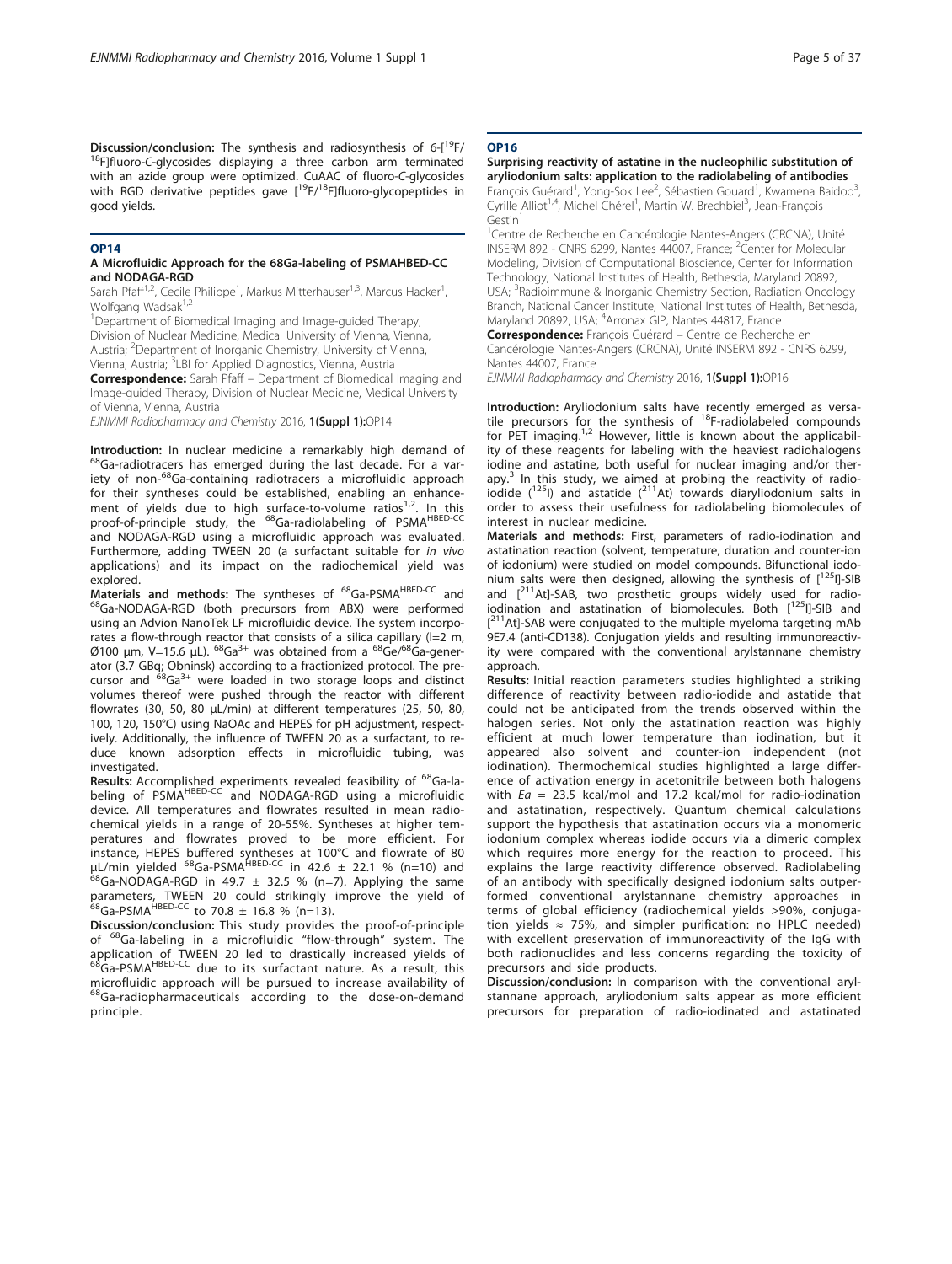compounds. Furthermore, they allow simpler purification procedures (easy transfer to automation), with the additional advantage of a much lower toxicity, which is of primary importance for human use. Most of all, the unexpected reactivity of astatine we unveiled highlights that a lot is still to be discovered about the chemistry of this radioelement which remains to date largely unexplored.

#### OP17

#### $64$ Cu-NOTA-pertuzumab F(ab')<sub>2</sub> fragments, a second-generation probe for PET imaging of the response of HER2-positive breast cancer to trastuzumab (Herceptin)

Lam  $K^1$ , Chan C<sup>1</sup>, Reilly RM<sup>1,2,3</sup>

<sup>1</sup>Department of Pharmaceutical Sciences, University of Toronto, Toronto, Canada; <sup>2</sup>Department of Medical Imaging, University of Toronto,

Toronto, Canada; <sup>3</sup>Toronto General Research Institute, University Health Network, Toronto, Canada

**Correspondence:** Lam K – Department of Pharmaceutical Sciences, University of Toronto, Toronto, Canada

EJNMMI Radiopharmacy and Chemistry 2016, 1(Suppl 1):OP17

Introduction: SPECT/CT imaging with <sup>111</sup>In-BzDTPA-pertuzumab detected trastuzumab (Herceptin)-mediated HER2 downregulation in human breast cancer xenografts in mice and was correlated with a good response to treatment. This agent is now being studied in a Phase I/II clinical trial sponsored by OICR (PETRA; ClinicalTrials.gov identifier: NCT01805908). Our objective was to develop and characterize a second-generation positron-emitting analogue for PET/CT imaging, <sup>64</sup>Cu-NOTA-pertuzumab F(ab')<sub>2</sub>, to provide greater sensitivity, more accurate radiotracer quantitation and a lower radiation absorbed dose.

Materials and methods: To determine the optimal dose, mice with subcutaneous HER2-overexpressing tumours were injected with 5, 50, 100 or 200 μg of  ${}^{64}$ Cu-NOTA-F(ab')<sub>2</sub> (2.2±0.6 MBq) and sacrificed at 24 h p.i. for biodistribution. To determine the normal tissue distribution, pharmacokinetics and radiation dosimetry of  $64$ Cu-NOTA-F(ab')<sub>2</sub>, non-tumour bearing Balb/c mice were administered 50  $\mu$ g of  $\frac{64}{1}$ Cu-NOTA-F(ab')<sub>2</sub> (2.9±0.3 MBq) and sacrificed at select time points. Three groups of mice bearing HER2 overexpressing tumours were injected with <sup>64</sup>Cu-NOTA-F(ab')<sub>2</sub> (50 μg; 10.6±0.4 MBq) with or without administration of pertuzumab  $(1 \text{ mg})$  24 h before, or with  $64$ Cu-NOTA-F(ab')<sub>2</sub> prepared from nonspecific human IgG (50 μg; 8.2±1.9 MBq) to demonstrate specificity. Mice were imaged with PET/CT at 24 and 48 h p.i. and sacrificed for biodistribution.<br>**Results:** The 50 μg dose of <sup>64</sup>Cu-NOTA-F(ab')<sub>2</sub> showed the highest

tumour to blood ratio, followed by the 100, 5, and 200 μg doses (18.2±7.2, 15.4±0.8, 14.0±5.0, and 10.9±1.8, respectively). In nontumour bearing mice, only the kidney retained significant radiotracer uptake at 24 h p.i.  $(49.1 \pm 5.9 \, \frac{\text{W}}{\text{O}}/\text{g})$ . Initial estimates for  $t_{\frac{1}{2}}$ α and  $t_{\frac{1}{2}}$ β were 1.2 h and 6.0 h, respectively. The projected total body radiation absorbed dose to humans was 0.02 mSv/ MBq, half that estimated for 111In-BzDTPA-pertuzumab. Tumour to normal tissue contrast of PET/CT images appeared similar between the 24 and 48 h p.i. imaging time points. Tumour accumu-<br>lation of <sup>64</sup>Cu-NOTA-F(ab')<sub>2</sub> was significantly higher in mice administered <sup>64</sup>Cu-NOTA-F(ab')<sub>2</sub> without pertuzumab blocking (8.4 ±3.4 %ID/g) relative to mice pre-injected with 1 mg of pertuzumab (3.9 $\pm$ 0.5 %ID/g; P < 0.05), and mice administered <sup>64</sup>Cu-NOTA-F(ab')<sub>2</sub> prepared from non-specific human IgG (2.7 $\pm$ 0.5 %ID/g;  $P < 0.05$ ).

Discussion/conclusion: <sup>64</sup>Cu-NOTA-F(ab')<sub>2</sub> is HER2 specific and can visualize HER2-overexpressing tumours at 24 or 48 h p.i. with PET/CT imaging. The lower projected radiation absorbed doses for <sup>64</sup>Cu-NOTA-F(ab')<sub>2</sub> compared to <sup>111</sup>In-BzDTPA-pertuzumab may make this a more attractive imaging agent to detect trastuzumabmediated HER2 downregulation in breast cancer. Supported by grants from the OICR Smarter Imaging and High Impact Clinical Trials (HICT) Programs.

#### OP18

#### Development of radiohalogenated analogues of a avb6-specific peptide for high LET particle emitter targeted radionuclide therapy of cancer

Salomé Paillas<sup>1</sup>, John Marshall<sup>2</sup>, Jean-Pierre Pouget<sup>3</sup>, Jane Sosabowski<sup>1</sup> <sup>1</sup>Centre for Molecular Oncology, Barts Cancer Institute, Charterhouse Square, Queen Mary University of London, London, UK; <sup>2</sup>Centre for Tumour Biology, Barts Cancer Institute, Charterhouse Square, Queen Mary University of London, London, UK; <sup>3</sup>Institut de Recherche en Cancérologie de Montpellier, Inserm U1194, Montpellier, France **Correspondence:** Salomé Paillas – Centre for Molecular Oncology, Barts Cancer Institute, Charterhouse Square, Queen Mary University of London, UK

EJNMMI Radiopharmacy and Chemistry 2016, 1(Suppl 1):OP18

Introduction: Targeted radionuclide therapy (TRT) of solid tumors has a limited efficacy mainly because these tumours have high radioresistance and take up limited amounts of radiolabeled vectors. Strategies to overcome this include the use of small peptides combined with radionuclides that emit highly cytotoxic particles, namely high linear energy transfer (LET) particles such as alpha particles and Auger electrons. We have chosen to target the epithelial-specific integrin αvβ6, which is weak or absent on normal tissues but is upregulated on many cancers where it is strongly associated with reduced survival. One targeting vector is a 20 mer peptide, A20FMDV2 which we have previously used to image αvβ6-positive tumours with SPECT (In-111) or PET (F-18, Ga-68). The peptide showed extremely high kidney retention when radiolabelled with radiometals, but this was not seen with the F-18 analogue. Due to anticipated dose-limiting toxicity in kidney for radiometal-based TRT, we have developed a peptide suitable for radiohalogenation with the Auger electron emitter I-125 and the alpha particle emitter At-211.

Materials and methods: The 20 mer high affinity αvβ6-targeting peptide, A20FMDV2 used in previous work has been derivatised to contain a trimethylstannyl benzamide moiety so that it can be radiolabelled with I-125 and At-211. The peptide has been radiolabelled with I-125 and radioligand binding and internalization assays have been carried out in cells that overexpress αvβ6 and compared with that of the 111In-DTPA-A20FMDV2 studied previously. Clonogenic assays have been carried out on both the nonradiolabelled peptide and the radiolabelled analogue in both αvβ6-positive and negative cells to determine the effect of high LET irradiation.

Results: Radiolabelling efficiency with I-125 was >91 % and the analogue showed high binding affinity and rapid internalisation. Clonogenic assays showed that the non-labelled peptide alone was able to inhibit cell growth and that this effect was not seen on αvβ6 negative cells. This effect was enhanced when radiolabelled with a high LET particle emitter.

Discussion/conclusion: The αvβ6-specific peptide when radiolabelled with a high-LET particle emitter shows promise as an agent for targeted radionuclide therapy.

#### OP19

Ligand Specific Efficiency (LSE) as a guide in tracer optimization Emmanuelle Briard<sup>1</sup>, Yves P. Auberson<sup>1</sup>, John Reilly<sup>2</sup>, Mark Healy<sup>2</sup> ,

David Sykes<sup>3</sup> <sup>1</sup>Novartis Institutes for Biomedical Research, Basel, Switzerland; <sup>2</sup>Novartis

Institutes for Biomedical Research, Cambridge, USA, <sup>3</sup>University of Nottingham, Nottingham, UK Correspondence: Emmanuelle Briard – Novartis Institutes for

Biomedical Research, Basel, Switzerland

EJNMMI Radiopharmacy and Chemistry 2016, 1(Suppl 1):OP19

Introduction: Successful radiotracers result from a favorable combination of target density, ligand affinity, nonspecific binding and permeation. All these parameters can be measured independently and the interplay between some of them is well known: for instance, Bmax/Kd  $> 10$ . Importantly, the required affinity of a tracer is also correlated to nonspecific binding: An increased affinity is beneficial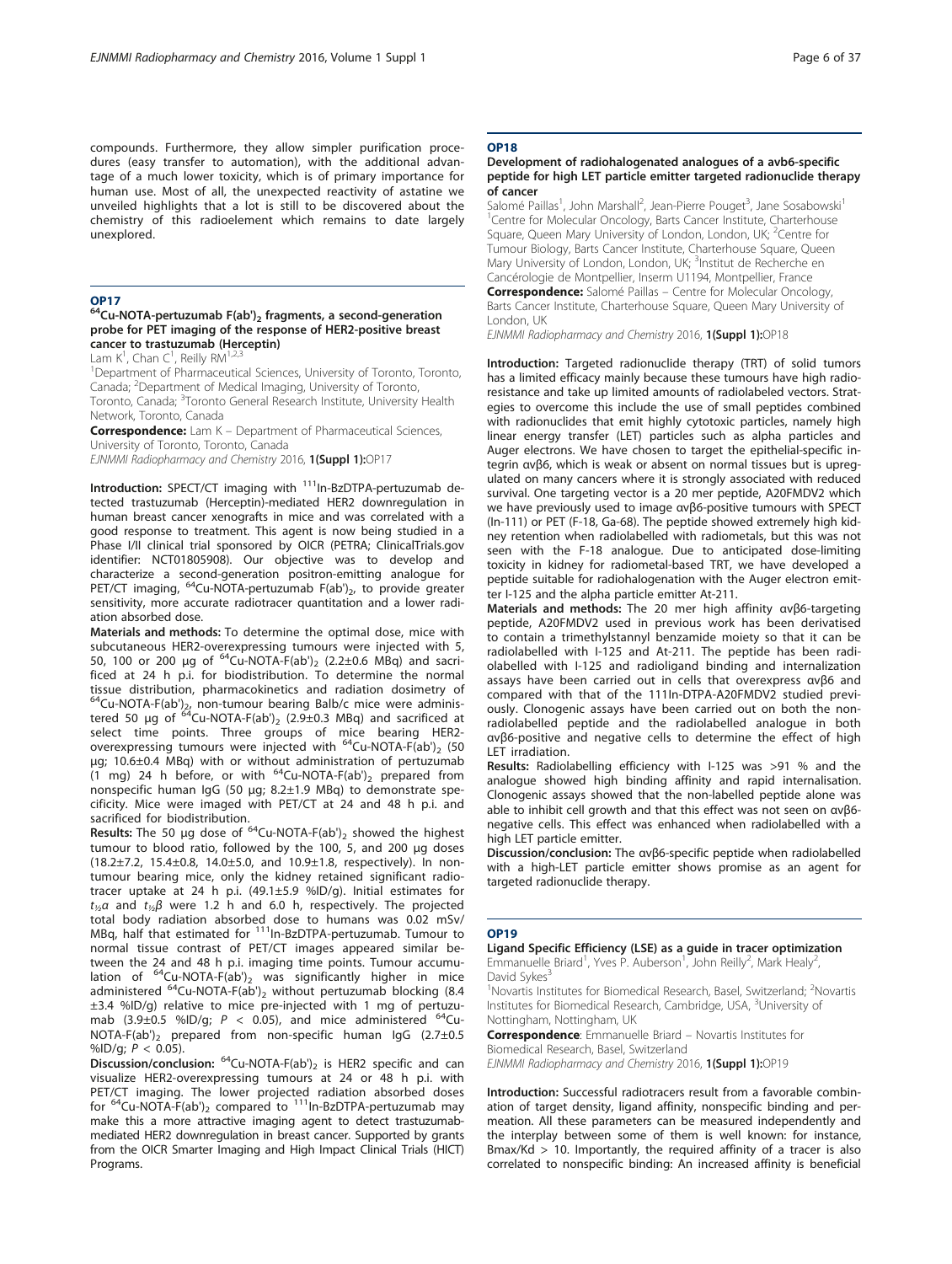only if the nonspecific binding remains constant. This work aimed at identifying an index taking into account the relationship between these two parameters, to guide optimization from the early stage of tracer development projects.

Materials and methods: Similarly to the Ligand Efficiency (LE) index, we explored the usefulness of the Ligand Specific Efficiency index (LSE), which we defined as the ratio between affinity (expressed as e.g. pIC<sub>50</sub> or pK<sub>d</sub>), and the logarithmic value of the experimental non-specific binding measurement, CHI(IAM).<sup>[Jiang]</sup> LSE provides a measure of affinity, normalized to non-specific binding. It shows how efficient the ligand is at binding to the desired target, compared to all other non-specific binding partners.

Results: A series of well-described PET tracers was evaluated to set the LSE threshold. This analysis showed that an LSE  $>$  5 and preferably LSE  $>$  5.4 is required for a successful tracer. This concept was applied to the development of a prostacyclin receptor (IPR) tracer. Our chemical starting point was Ro1138452,<sup>[Clark]</sup> which we selected based on encouraging overall properties, including a high affinity for IPR (Ki =  $0.23$  nM). In contrast, its CHI(IAM) value of 58 clearly indicated a high tendency for non-specific binding. Despite such high non-specific binding, Ro1138452 has a LSE value of 5.1, which is close to the minimum value that would be expected for a successful PET tracer. This raised hope that some improvement in binding specificity would allow the use of a close derivative for imaging purposes. The use of LSE during the IPR tracer optimization will be presented.

Discussion/conclusion: LSE is based on a rather intuitive concept, in the sense that a good PET tracer candidate should have the optimum balance of affinity and binding specificity. It is a convenient index to evaluate and compare molecules based on measured, rather than in silico values, and is applicable independently of target and chemotype. It is a useful index from the beginning of a project, facilitates the selection of the most promising scaffold and guides their optimization.

#### OP23

#### The radiosynthesis of an 18F-labeled triglyceride, developed to visualize and quantify brown adipose tissue activity

Andreas Paulus<sup>1</sup>, Wouter van Marken Lichtenbelt<sup>1</sup>, Felix Mottaghy<sup>2,3</sup>, Matthias Bauwens<sup>1,3</sup>

<sup>1</sup> Research School NUTRIM, Maastricht University, Maastricht, Netherlands; 2 Division of Nuclear Medicine, Uniklinikum Aachen, Aachen, Germany; <sup>3</sup>Department of Medical Imaging, Division of Nuclear Medicine, MUMC, Maastricht, Netherlands

Correspondence: Matthias Bauwens – Research School NUTRIM, Maastricht University, Maastricht, Netherlands EJNMMI Radiopharmacy and Chemistry 2016, 1(Suppl 1):OP23

Introduction: Brown adipose tissue (BAT) is an interesting type of tissue that receives major interest as a target to combat obesity. It was (re-)discovered in 2009, when PET-CT studies with [<sup>18</sup>F]-FDG showed its presence and metabolic activity even in adult humans [1]. It is however difficult to quantitatively assess this metabolic activity using  $[18F]$ -FDG, as BAT mainly uses lipids as an energy source. Radiolabeled fatty acids, such as  $[^{18}F]$ -FTHA, can provide useful information, but are not optimal considering the lipid uptake mechanism BAT is not based on singular fatty acids, but instead triglycerides (in lipoproteins). As such, we aim to develop a radiolabeled triglyceride, hoping this will shed more light on the lipid burning of BAT, thus allowing to calculate the impact of BAT on the total metabolism of the human body.

Methods: A fatty acid  $(C_{16})$  BODIPY-Fl dye is radiolabeled with F-18 using an F-18/F-19 exchange reaction of the boron-fluoride core of the BODIPY dye to yield a bimodal PET/fluorescent imaging tool. BODIPY-C<sub>16</sub> is esterified with 1,3 – Diolein and assistance of thionylchloride yielding the resulting fluorescent triglyceride (TG). In vitro experiments with BODIPY- $C_{16}$  are conducted to investigate the applicability the dual-modality imaging probe.

Results: BODIPY-C<sub>16</sub> could be radio-labeled in a Lewis Acid assisted F-18/F-19 exchange reaction in a reasonable yield (66%, not corrected for decay) and a final purity after C18 Sep-Pak purification of more than 97%. Esterification of BODIPY-C<sub>16</sub> resulted in a BODIPY-TG with a yield of more than 90% within 30 minutes. First in vitro experiments showed specific uptake of BODIPY-C<sub>16</sub> in BAT and WAT as the compound was located within the lipid droplets of the cell. Direct radiolabeling of the BODIPY-TGL was also successful (60% yield, >97% purity).

Discussion/conclusion: First experiments implied radiolabeled BODIPY-C<sub>16</sub> is a promising BAT PET tracer with the opportunity to resolve its metabolic character on a sub-cellular level due to its dual-modality. In vivo imaging of radiolabeled BODIPY-C<sub>16</sub> and BODIPY-TGL, incorporation into micelles as well as further in vitro experiments will be conducted in the near future to investigate the applicability of this tracer in lipid metabolism imaging of BAT.

#### OP24

### Influence of the fluorescent dye on the tumor targeting properties of dual-labeled HBED-CC based PSMA inhibitors

Baranski, Ann-Christin<sup>1</sup>, Schäfer, Martin<sup>1</sup>, Bauder-Wüst, Ulrike<sup>1</sup> , Haberkorn, Uwe<sup>2</sup>, Eder, Matthias<sup>1</sup>, Kopka, Klaus<sup>1</sup> <sup>1</sup>Division of Radiopharmaceutical Chemistry, German Cancer Research Center (dkfz), Heidelberg, Germany; <sup>2</sup>Department of Nuclear Medicine

University of Heidelberg, Heidelberg, Germany Correspondence: Baranski, Ann-Christin – Division of

Radiopharmaceutical Chemistry, German Cancer Research Center (dkfz), Heidelberg, Germany

EJNMMI Radiopharmacy and Chemistry 2016, 1(Suppl 1):OP24

Introduction: Image-guided cancer surgery using fluorescence imaging has high clinical impact and already shows potential to improve the outcome of oncological surgery (1). As first clinical experiences with the <sup>68</sup>Ga-labeled PSMA-targeting inhibitor Glu-urea-Lys-Ahx-HBED-CC (PSMA-11) demonstrated high and specific tracer uptake in prostate cancer lesions a fluorescence dye conjugate of PSMA-11 might represent a promising bimodal tracer. The combination of preoperative staging by means of PET/CT and PET/MRI, followed by image-guided surgery will further improve the accuracy of detecting PSMA-positive tumor lesions by merging the strengths of both techniques. Therefore, various fluorescent dyes were conjugated to the inhibitor PSMA-11 to determine the impact of the dye conjugation on the ligand's in vitro and in vivo characteristics.

Materials and methods: The optical-dye labeled tracer PSMA-HBED-CC-FITC, PSMA-HBED-CC-AlexaFluor488 and PSMA-HBED-CC-IRDye800CW were synthesized based on PSMA-11. The binding properties were analyzed in a competitive cell binding assay followed by internalization experiments in human PSMA expressing LNCaP cells. Biodistribution studies were performed in LNCaP tumor-bearing mice (BALB/c nu/nu) to determine specific tumor uptake and pharmacokinetic properties.

Results: Comparative cell binding experiments revealed a high affinity to PSMA expressing cell lines for all conjugates, which is in line with the values obtained with the reference <sup>68</sup>Ga-PSMA-11. The radiolabeled fluorescent-dye conjugates showed specific cell uptake and were effectively internalized into the PSMA expressing cell line LNCaP. First in vivo results indicated slightly varying pharmacokinetic properties depending on the fluorescent dye. The FITC- and AlexaFluor488-conjugates revealed a higher tumor uptake compared to <sup>68</sup>Ga-PSMA-11, while a minor, but still satisfying uptake was detected for the IRDye800CW-conjugate.

Discussion/conclusion: Conjugation of a fluorescent dye to the wellestablished imaging agent PSMA-11 showed rather minor dyedependent impact on cell binding properties, tumor uptake and the pharmacokinetic characteristics. In order to further improve the biodistribution profile of the IRDye800CW-conjugate, structural optimization will be done. These first preclinical results emphasize the potential of a dual-labeled PSMA inhibitor to serve as a multimodal imaging agent, enabling sensitive pre-, intra- and post-therapeutic identification of metastases with one and the same molecule.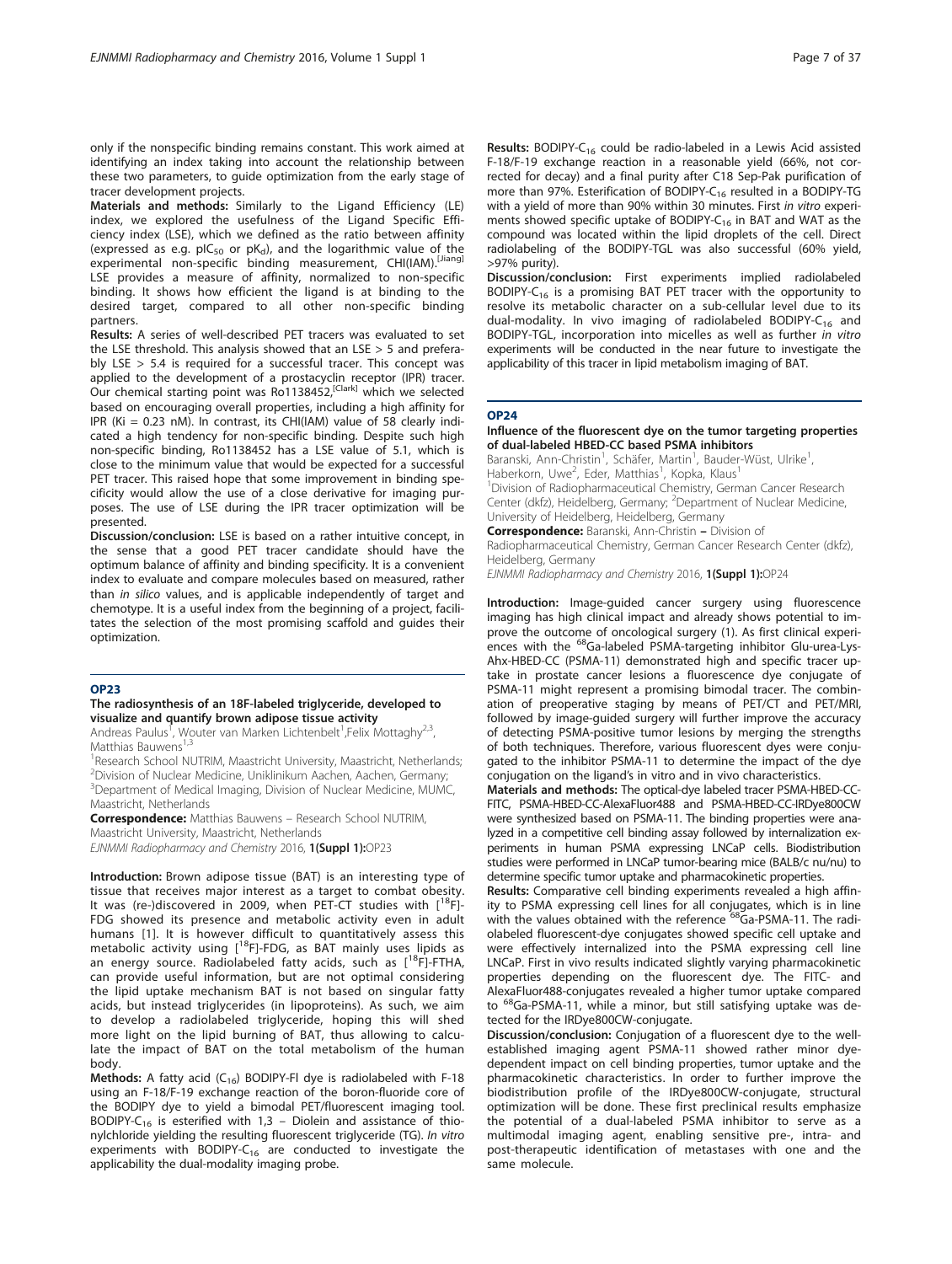### OP25

#### [18F]MEL050 as a melanin PET tracer : fully automated radiosynthesis and evaluation for the detection of pigmented melanoma in mice pulmonary metastases

Chaussard M<sup>1,2</sup>, Hosten B<sup>1,2,4</sup>, Vignal N<sup>1,2,4</sup>, Tsoupko-Sitnikov V<sup>1,2</sup>, Hernio N<sup>1,5</sup>, Hontonnou F<sup>1,5</sup>, Merlet P<sup>1,2,5</sup>, Poyet JL<sup>3,5</sup>, Sarda-Mantel L<sup>1,2,5</sup>, Rizzo-Padoin N<sup>1,2,4</sup>

<sup>1</sup>Unité Claude Kellershohn, IUH, Hôpital Saint-Louis, Paris, F-75010, France; <sup>2</sup>GH Saint-Louis Lariboisière F. Widal AP-HP, Paris, F-75010, France; <sup>3</sup>Inserm U1160, Hôpital Saint-Louis, Paris, F-75010 France;<br><sup>4</sup>Université Paris Descartes, Facultó de Pharmacie, Paris, F-75006 <sup>4</sup>Université Paris Descartes, Faculté de Pharmacie, Paris, F-75006. France: 5 Université Paris Diderot, Faculté de médecine, Paris, F-75010, France Correspondence: Chaussard M – Unité Claude Kellershohn, IUH,

Hôpital Saint-Louis, Paris, F-75010, France EJNMMI Radiopharmacy and Chemistry 2016, 1(Suppl 1):OP25

Introduction: Melanoma is a highly malignant cutaneous tumor of melanin-producing cells. Early detection of melanoma is the best way to reduce mortality. Several radiolabeled imaging probes have been evaluated for melanoma imaging. MEL050 is a synthetic benzamide-derived molecule that specifically binds to melanin with high affinity. Our aim was to implement a fully automated radiosynthesis of  $[18F]$ MEL050, including HPLC purification and formulation, using for the first time, the AllInOne radiosynthesis platform (Trasis, Ans, Belgium), and to validate this PET radiotracer in vivo in a mouse model of melanoma.

Materials and methods:  $[$ <sup>18</sup>F]MEL050 was synthesized using a one-step bromine-for-fluorine nucleophilic heteroaromatic substitution. Briefly, [<sup>18</sup>F]MEL050 was prepared from a bromoprecursor, using no-carrier-added 18F-KF-Kryptofix 222 (dimethylformamide, 150°C, 6 min), followed by preparative HPLC purification (C18 column (300x7.8 mm, 7 μm), isocratic elution with acetonitrile/20 mM ammonium bicarbonate (20:80, v/v), 3.0 ml/min) and cartridge-reformulation (Sep-Pak® Plus C18 environmental) of the collected fraction. Radiochemical and chemical purity, stability and specific activity measurements were monitored using analytical HPLC. Chemical identity of the labeled compound [<sup>18</sup>F]MEL050 was assessed by co-injection with non-radioactive standard MEL050. Experimental model of pulmonary metastatic melanoma was obtained by IV injection of B16-F10 cells in NMRI mice. Mice (n=8) were imaged 15 days after inoculation, using INVEON microPET/CT device (Siemens), after IV injection of 0.36  $\pm$ 0.04MBq/g of [<sup>18</sup>F]MEL050. Dynamic and static acquisitions were acquired from time of injection to 2h after tracer injection. The maximum percentage of [18F]MEL050 Injected Dose per g of lung tissue (%ID/g Max) was determined using ROIs manually drawn on 1h-post injection PET images, and correlated to ex-vivo findings.

Results: The fully automated radiosynthesis of  $[^{18}F]$ MEL050 required an overall radiosynthesis time of 60 min, with an endof-synthesis yield of 20-26% (n=12). Isocratic semi-preparative HPLC allowed efficient separation of [<sup>18</sup>F]MEL050 from the reaction mixture. The radiotracer was consistently produced with radiochemical purity higher than 99%. The specific activity was in the range of 177-325GBq/μmol and the product stability was maintained at RCP>98% over 6 h. PET/CT images retrieved known biodistribution of  $[18F]$ MEL050 in mice, and allowed clear visualization of <1mm lung tumours with [18F]MEL050 %/ID/g Max of 4.7±2.6%.

Discussion/conclusion: We successfully implemented the radiosynthesis of [<sup>18</sup>F]MEL050 using the AllInOne radiosynthesis platform, including HPLC separation and formulation. In vivo PET/ CT validation of the radiotracer was obtained in a mouse model of metastatic pigmented melanoma, showing high specific [<sup>18</sup>F]MEL050 uptake in sub-millimetric lung tumours.

### OP26

#### Design and Preclinical Evaluation of Novel Radiofluorinated PSMA Targeting Ligands Based on PSMA-617

J. Cardinale<sup>1</sup>, M. Schäfer<sup>1</sup>, M. Benešová<sup>1</sup>, U. Bauder-Wüst<sup>1</sup>, O. Seibert<sup>2</sup> , F. Giesel<sup>2</sup>, U. Haberkorn<sup>2</sup>, M. Eder<sup>1</sup>, K. Kopka<sup>1</sup>

<sup>1</sup>DKFZ, Division of Radiopharmaceutical Chemistry, Heidelberg, Germany, 2 DKFZ, Clinical Cooperation Unit Nuclear Medicine, Heidelberg, Germany **Correspondence:** J. Cardinale – DKFZ, Division of Radiopharmaceutical Chemistry, Heidelberg, Germany

EJNMMI Radiopharmacy and Chemistry 2016, 1(Suppl 1):OP26

Introduction: Urea-based inhibitors of the prostate-specific membrane antigen (PSMA) are well known and promising candidates for the diagnosis (1, 2) and therapy of prostate cancer. The aim of the project was the development of F-18 labeled PSMA ligands based on the theranostic compound PSMA-617. The compounds evaluated during the preliminary experiments showed a high uptake in non-target organs caused by their relatively high lipophilicity. Therefore we currently reduce this lipophilicity by the addition of charged amino acids to the linker region of our PSMA inhibitors (3).

Materials and methods: The PSMA binding motif Glu-NH-CO-NH-Lys was synthesized by a well-established method (4) using solid phase chemistry and subsequently an amino acid linker was built up by fmoc-based solid phase peptide synthesis (SPPS). The nonradioactive reference compounds were also prepared analogically and eventually conjugated by 6-fluoronicotinic acid. After separation from the resin and deprotection the peptidomimetics were labeled using the TFP-ester of  $6-[18F]$ fluoronicotinic acid as prosthetic group. The K<sub>i</sub> values of all compounds were determined by competitive binding assays on PSMA-positive LNCaP cells against 68Ga-PSMA-10 (5) using the respective cold reference compounds. Additionally, the cellular internalization of the radiofluorinated ligands was determined.

Results: All <sup>18</sup>F-labeled PSMA-inhibitors presented in this study showed low nanomolar affinities towards PSMA, usually paired with high internalization ratios of more than 15 %, shown in vitro. Among those PSMA-1007 showed an outstandingly high internalization ratio of about 70 % while the  $K_i$  was in the typical range (6 nM). Hence PSMA-1007 was further evaluated in vivo. The organ distribution showed a high and specific tumor uptake of 8.0±2.4 %ID/g. Finally, the PSMA-targeting potential of PSMA-1007 was further demonstrated by dynamic μPET experiments.

Discussion/conclusion: Based on our experience with PSMA-617 and preliminary results we developed a series of radiofluorinated PSMA inhibitors with high affinities and internalization ratios. Among those a promising candidate for further translation into the clinic has already been found. This candidate – namely PSMA-1007 – is currently transferred into first-in-man studies. Nevertheless further optimization of the lead compound is still ongoing.

#### OP27

#### A novel radiolabeled peptide for PET imaging of prostate cancer: 64Cu-DOTHA2-PEG-RM26

Mansour Nematallah<sup>1</sup>, Paquette Michel<sup>1</sup>, Ait-Mohand Samia<sup>1</sup>, Dumulon-Perreault Véronique<sup>2</sup>, Lecomte Roger<sup>1,2</sup>, Guérin Brigitte<sup>1,2</sup> 1 Département de médecine nucléaire et radiobiologie, Faculté de médecine et sciences de la santé, Université de Sherbrooke, QC, Canada

J1H5N4; <sup>2</sup>Centre d'Imagerie Moléculaire de Sherbrooke (CIMS), CR-CHUS, Sherbrooke, QC, Canada J1H5N4

Correspondence: Guérin Brigitte - Département de médecine nucléaire et radiobiologie, Faculté de médecine et sciences de la santé, Université de Sherbrooke, QC, Canada J1H5N4 EJNMMI Radiopharmacy and Chemistry 2016, 1(Suppl 1):OP27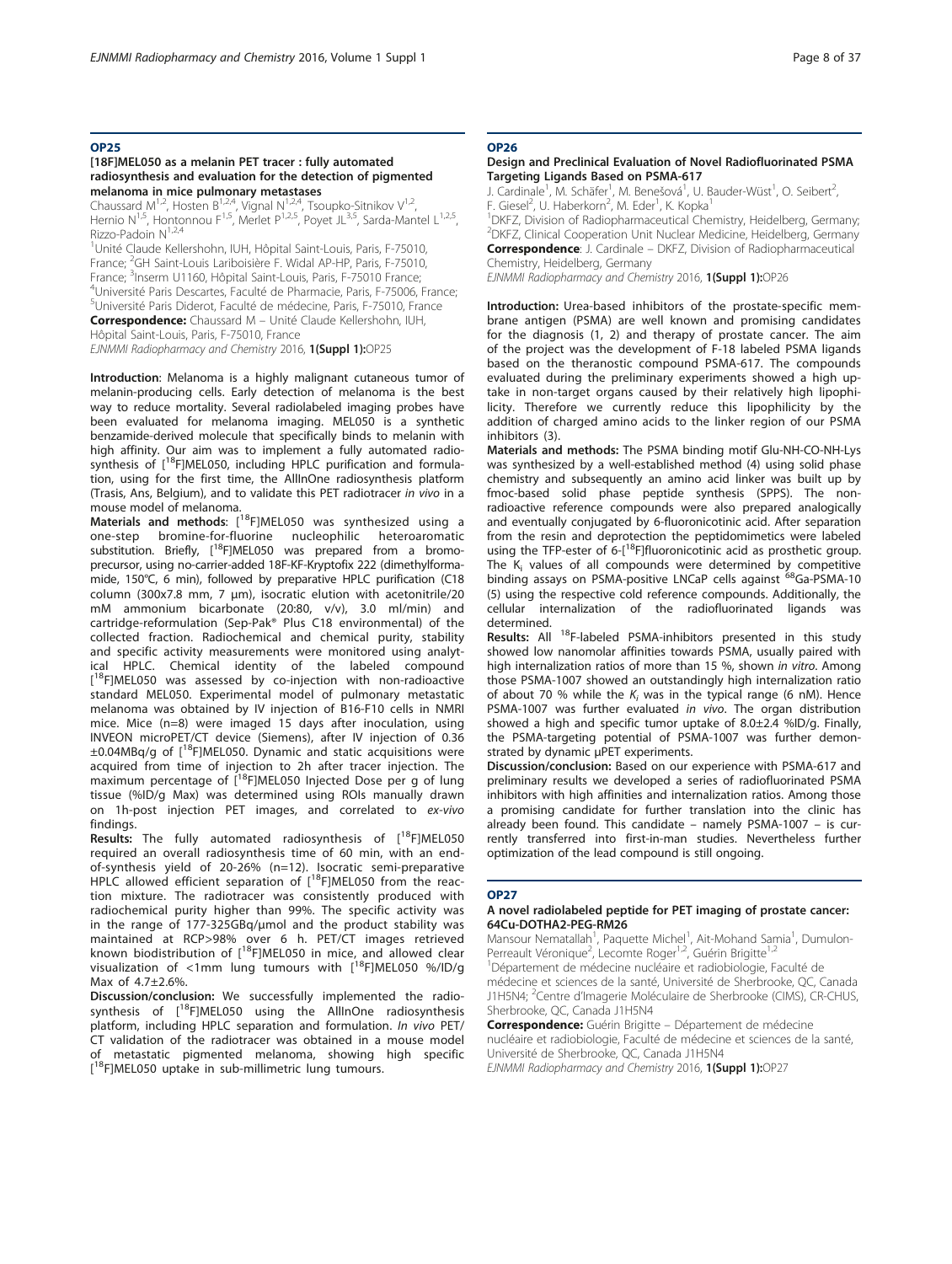Introduction: The Gastrin-Releasing Peptide Receptor (GRPR) is overexpressed in a wide variety of prostate cancers, hence its interest as a potential biomarker. As such, previous work used different radiolabeled GRPR-binding peptides to specifically target tumors in vivo (1, 2). Recently, we synthesized a novel bifunctional chelator bearing hydroxamic acid arms, called DOTHA<sub>2</sub>, for which our group demon-<br>strated fast and stable complexation to <sup>64</sup>Cu (3). The goal of this study was to develop a GRPR antagonist, D-Phe-Gln-Trp-Ala-Val-Gly-His-Sta-Leu-NH<sub>2</sub> (RM26), conjugated to the novel  $[{}^{64}Cu]$ -DOTHA<sub>2</sub> to visualize prostate tumor by PET imaging.

Material and methods: DOTHA<sub>2</sub>-PEG-RM26 was synthesized on solid support. The inhibition constant  $(K_i)$  was measured on PC3 cells. Dynamic PET images were acquired during 60 minutes after bolus administration on nu/nu male mice bearing PC3 tumors. Biodistribution studies were performed at different time points, using balb/c male mice and nu/nu male mice bearing PC3 tumors. To assess specific binding, a cohort received 500 nmol/kg of unlabeled peptide 15 minutes prior tracer injection for both PET and dissection studies. Results: The  $K_i$  of Cu-DOTHA<sub>2</sub>-PEG-RM26 was in the low nanomolar range (0.68 nM). DOTHA<sub>2</sub>-PEG-RM26 complexed <sup>64</sup>Cu with fast kinetics at room temperature. The radiopeptide showed high stability, low residual activity in various tissues and fast clearance in normal mice. Small animal blocking experiments showed a significant uptake drop compared to tracer by biodistribution in the GRPR-rich pancreas for both balb/c and nu/nu mice (respectively  $p < 0.05$  and  $p < 0.01$  at 30 min). A significant uptake decrease from 5.3±0.8%ID/g to 3.4 ±1.4%ID/g was also observed in PC3 tumors when unlabeled peptide was added in biodistribution experiments at 30 minutes, whereas a significantly reduced tumor uptake was also assessed by PET imaging from 20 to 60 minutes (p<0.05) post-injection.

Discussion/conclusion: The use of [<sup>64</sup>Cu]-DOTHA<sub>2</sub>-PEG-RM26 is promising for visualizing prostate tumors. These preliminary data suggest that DOTHA<sub>2</sub> can be used to develop many other peptide- and protein-derived PET tracers.

#### OP29

### Biodistribution of [<sup>18</sup>F]Amylovis<sup>®</sup>, a new radiotracer PET imaging of β-amyloid plaques

Fernandez-Maza L<sup>1</sup>, Rivera-Marrero S<sup>2</sup>, Prats Capote A<sup>3</sup>, Parrado-Gallego A<sup>1</sup> , Fernandez-Gomez I<sup>1</sup>, Balcerzyk M<sup>1</sup>, Sablon-Carrazana M<sup>2</sup>, Perera-Pintado A<sup>3</sup> , Merceron-Martinez  $D^2$ , Acosta-Medina E<sup>4</sup>, Rodriguez-Tanty C<sup>2</sup>

<sup>1</sup>Centro Nacional de Aceleradores. Universidad de Sevilla, CSIC, Junta de Andalucia, Sevilla, Spain; <sup>2</sup>Centro de Neurociencias (CNEURO), La Habana, Cuba; <sup>3</sup>Centro de Isótopos (CENTIS), Mayabeque, Cuba;<br><sup>4</sup>Centro de Estudios Avanzados de Cuba (CEAC), La Habana, Cu

<sup>4</sup>Centro de Estudios Avanzados de Cuba (CEAC), La Habana, Cuba Correspondence: Fernandez-Maza L – Centro Nacional de

Aceleradores. Universidad de Sevilla, CSIC, Junta de Andalucia, Sevilla, Spain

EJNMMI Radiopharmacy and Chemistry 2016, 1(Suppl 1):OP29

Aim: [<sup>18</sup>F]-2-(3-fluoropropyl)-6-methoxynaphtalene ([<sup>18</sup>F]Amylovis®) is a new naphthalene-derivative for detecting β-amyloid plaques in Alzheimer's disease. The aim of the study is the assessment of the animal biodistribution of this new radiotracer.

Material and methods: [<sup>18</sup>F]Amylovis<sup>®</sup> was synthesized by nucleophilic substitution of the tosyl group of the precursor. Thirty five healthy male Balb/C mice of 10-12 weeks were divided into 6 groups of 5 animals each and injected with similar doses of [<sup>18</sup>F]Amylovis® through a lateral tail vein. Blood samples were collected and the animals were sacrificed at 5, 15, 30, 45, 70 and 180 minutes. Organs of interest were removed and washed with saline. Radioactivity of blood, plasma, urine, faeces, brain, cerebellum, heart, liver, stomach, spleen, bowel, colon, left kidney, muscle, bone and tail was measured in a well counter. To assess protein binding, plasma samples were diluted with acetonitrile and centrifuged at 4000 g. Pellets of proteins and supernatants were separated and their radioactivity measured in a well counter. RadioTLC analysis of plasma were performed for the same purpose in silicagel 60 and mobile phase of acetonitrile/water (95/5). 20μL of each supernatant was analysed by HPLC-RP using a C18 column and acetonitrile/water (75/25) as mobile phase to

identify plasma metabolites. Pharmacokinetic parameters (AUC,  $t_{1/2}$ ,  $C_{\text{max}}$ , Cl,  $V_{ss}$ ) were calculated using non-compartmental analysis (NCA). Dynamic PET/CT images of healthy and transgenic APPSwe/ PS1dE9 mice were acquired for 2.5 h after i.v. administration. Immunohistochemistry of control and transgenic mice brains were performed to identify β-amyloid plaques.

Results: [<sup>18</sup>F]Amylovis<sup>®</sup> crossed blood brain barrier. PET/CT images showed significant differences between healthy and transgenic mice, expressed in Cortex to cerebellum SUV ratio, with maximum difference at 30 minutes. Postmortem studies of immunohistochemistry showed also differences in healthy vs transgenic mice (amyloid positive). Plasma  $T_{1/2}$  of 37 min. No significant protein binding was observed. Renal and hepatic pathways were the main excretion routes. Some amount of in vivo degradation metabolites appeared in blood from 1 h post-administration.

Conclusion: [18F]Amylovis® could be a promising PET radiotracer for amyloid plaques visualization.

### OP30

#### Synthesis and preclinical evaluation of [11C]-BA1 PET tracer for the imaging of CSF-1R

Bala Attili, Muneer Ahamed, Guy Bormans

Laboratory for Radiopharmacy, Department of Pharmaceutical and Pharmacological Sciences, KU Leuven, Leuven, Belgium

**Correspondence:** Bala Attili – Laboratory for Radiopharmacy, Department of Pharmaceutical and Pharmacological Sciences, KU

Leuven, Leuven, Belgium

EJNMMI Radiopharmacy and Chemistry 2016, 1(Suppl 1):OP30

Introduction: Colony stimulating factor-1R (CSF-1R) is also called as Feline McDonough Sarcoma (FMS), is a type-III kinase receptor. FMS widely expressed and considered to regulate development, maintenance and functioning of mononuclear phagocyte lineage such as monocytes, macrophages, dendritic cells, langerhans cells, microglia and osteoclasts<sup>1</sup>. Over expression of FMS have been implicated in number of disease states including cancer, rheumatoid arthritis, Crohn's disease and Bone disorders. FMS also known to play a key role in microglia differentiation and activation and assuming that it was key mediator in neuroinflammatory process.

Materials and methods: All the chemicals and reagents used in the experiments were obtained from commercial sources and used without any further purification. Synthesis of 5-cyano-N-(4-(4-methylpiperazine-1-yl)-2-(4-methylpiperidin-1-yl)phenyl)furan-2-carboxamide and 5-cyano-N-(2-(4-methylpiperidine-1-yl)-4-(piperazine-1-yl)phenyl)fur an-2-carboxamide molecules were done according to literature methods available with slight modifications for radiolabeling experiments<sup>3</sup>. The [<sup>11</sup>C]-methyl triflate reacts with the precursor in presence of a base at room temperature for 2 minutes gives the carbon-11 radiolabeled  $[^{11}C]BA-1$  which was purified by using semi-preparative reversed-phase high pressure liquid chromatography (RP-HPLC). The peak corresponding the reference compound will be collected and checked for the purity using analytical RP-HPLC. Baseline biodistribution study was performed at 2, 10, 30 and 60 min. respectively. Blocking experiment (10 mg/kg cold compound) was performed at 30 min time point in healthy female adult mice n=3 and compared with vehicle treated batch. In vitro autoradiography experiments were carried on rat brain slices by incubating tracer and cold blocking solution. MicroPET imaging studies were performed on a Focus™ 220 microPET scanner with female rats.

Results: Reference and precursor molecules were synthesized with comparable purities and yields reported in the literature, the radiochemical yield (Alkylation yield with [11C]CH3I) 60 % and radiochemical purity of 98 % and specific activity  $(n=5)$ 247.3 GBq/µmol. Biodistribution study shows higher tracer uptake into the brain % ID 4 at 2 min time point, main route of excretion via renal and hepatobiliary circulation. High lung uptake was observed with % ID 14 at 2 min. Blocking with cold compound did not observe any blocking effect in brain but we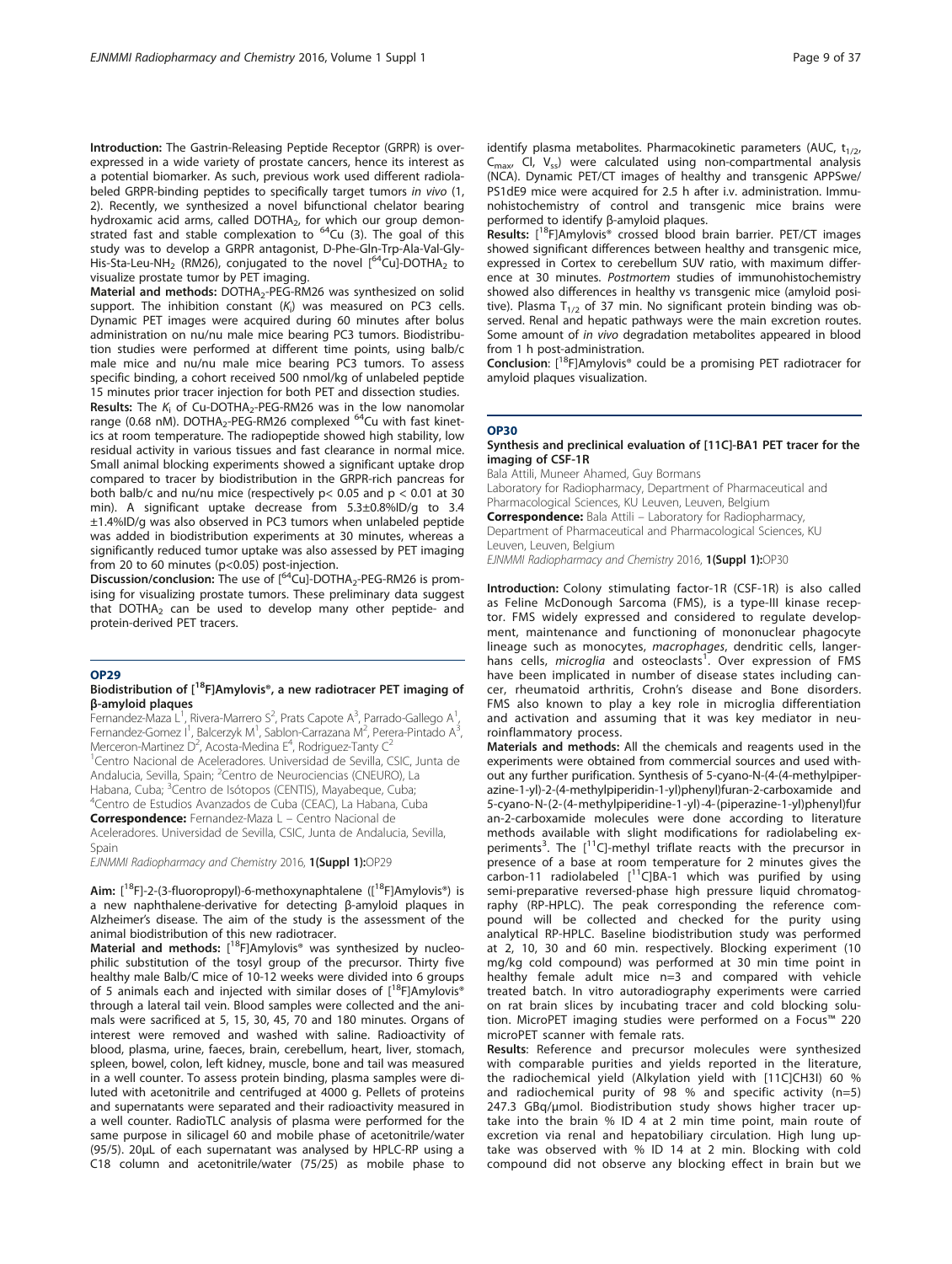observed blocking in peripheral organs like liver and spleen, also observed slight blocking in pancreas and kidneys. We did not observed any blocking with in vitro autoradiography experiments. Baseline microPET scans suggests good uptake of tracer into brain with SUV 1.2 but with blocking we did not observed any blocking effect despite we observe higher uptake in brain with SUV 2.

**Discussion/conclusion:** We successfully synthesized,  $\int_1^{11}$ Cl-BA1. In preclinical evaluation we did not observe any significant blocking effect in the brain, we are currently looking for other high affinity molecules for CSF-1R.

#### OP31

#### In vivo imaging of the MCHR1 in the ventricular system via [18F]FE@SNAP

**.**<br>C. Philippe<sup>1</sup>, M. Zeilinger<sup>1</sup>, T. Scherer<sup>2</sup>, C. Fürnsinn<sup>2</sup>, M. Dumanic<sup>1</sup>, W.<br>Wadsak<sup>1</sup>, M. Hacker<sup>1</sup>, M. Mitterhauser<sup>1,3</sup>

<sup>1</sup>Department of Biomedical Imaging and Image-guided Therapy, Division of Nuclear Medicine, Radiopharmacy and Experimental Nuclear Medicine, Medical University of Vienna, Vienna, Austria; <sup>2</sup>Department of Medicine III, Division of Endocrinology and Metabolism, Medical<br>University of Vienna, Vienna, Austria; <sup>3</sup>Ludwig Boltzmann Institute for Applied Diagnostics, Vienna, Austria

**Correspondence:** C. Philippe – Department of Biomedical Imaging and Image-guided Therapy, Division of Nuclear Medicine, Radiopharmacy and Experimental Nuclear Medicine, Medical University of Vienna, Austria EJNMMI Radiopharmacy and Chemistry 2016, 1(Suppl 1):OP31

Introduction: The melanin concentrating hormone receptor 1 (MCHR1) is predominately expressed in the lateral hypothalamus and is playing a key role in energy homeostasis and obesity. Recently, it has been shown that the MCHR1 is expressed in the<br>ependymal cells of the 3<sup>rd</sup> ventricle where it is involved in the regulation of cilia beat frequency [1]. This beating facilitates cerebrospinal fluid circulation, which is crucial for brain function, as defects in ventricular cilia result in hydrocephalus. Our aim was to investigate the potential of the MCHR1 ligand [<sup>18</sup>F]FE@SNAP [2] for PET-imaging of the MCHR1 in the ventricular system.

Materials and methods: In vivo experiments were conducted in naïve male Sprague Dawley rats. For small-animal PET/CT/MR experiments, rats were anesthetized by isoflurane. 25min after [ 18F]FE@SNAP iv injection (47.8±1MBq; SA: 19.7±6GBq/μmol), vehicle (baseline group, n=3) or 15mg/kg SNAP-7941 (blocking group, n=3) were administered through the tail vein. 75min after tracer injection, the rats were sacrificed. Radioactivity concentrations in brain were calculated and expressed as SUVs. In another set of experiments, [<sup>18</sup>F]FE@SNAP (51.3±26MBq; SA: 36.1±28GBq/ μmol) as well as vehicle (baseline group, n=3) or 15mg/kg SNAP-7941 (blocking group, n=3) were injected into conscious freely moving rats via a permanent catheter implanted into the jugular vein, thus excluding an influence of anaesthesia. 45min after tracer application, rats were sacrificed, the brain was removed and cut for ex vivo autoradiography. Subsequently, brain slices were put on Phosphor Imager plates for exposure and analyzed with a Cyclone Phosphor Imager the following day. Regions of interest (ROIs) were drawn for the hypothalamic region, the ventricle and a non-target region. ROIs resulted in normalized DLU/ mm<sup>2</sup>); ratios of ventricle/non-target were calculated.

Results: PET/CT/MR experiments: the SUV in the ventricular system was 0.73±0.11 for the baseline group and 0.34±0.07 for the blocking group, which represents a significant reduction. Ex vivo autoradiography showed a distinct uptake in the ventricular, which was significantly reduced in the blocking group.

Conclusion: [<sup>18</sup>F]FE@SNAP evinced specific uptake in the ventricular system of naïve rats regardless their state of consciousness and is therefore a suitable imaging agent for cilia beat function.

#### OP32

#### Synthesis of the first carbon-11 labelled P2Y12 receptor antagonist for imaging the anti-inflammatory phenotype of activated microglia

B. Janssen<sup>1</sup>, D.J. Vugts<sup>1</sup>, G.T. Molenaar<sup>1,2</sup>, U. Funke<sup>1,2</sup>, P.S. Kruijer<sup>2</sup> , F. Dollé<sup>3</sup>, G. Bormans<sup>4</sup>, A.A. Lammertsma<sup>1</sup>, A.D. Windhorst<sup>1</sup> <sup>1</sup>Department of Radiology & Nuclear Medicine, Neuroscience Campus Amsterdam, VU University Medical Center, Amsterdam, The Netherlands; <sup>2</sup>BV Cyclotron VU, Amsterdam, The Netherlands; <sup>3</sup>CEA, Institut d'Imagerie BioMédicale, Service Hospitalier Frédéric Joliot, Orsay, France; 4 Laboratory for Radiopharmacy, Department of Pharmaceutical and Pharmacological Sciences, KU Leuven, Leuven, Belgium **Correspondence:** B. Janssen – Department of Radiology & Nuclear Medicine, Neuroscience Campus Amsterdam, VU University Medical Center, Amsterdam, The Netherlands EJNMMI Radiopharmacy and Chemistry 2016, 1(Suppl 1):OP32

Introduction: Activated microglia are a hallmark of neuroinflammation (NI), which in turn is associated with neurodegenerative diseases. The P2Y<sub>12</sub> receptor (P2Y<sub>12</sub>R) is upregulated in the antiinflammatory phenotype of activated microglia, and is not expressed on macrophages and other brain cells. Therefore,  $P2Y_{12}R$  could be an interesting new target for PET imaging of microglial activation in Nl. Recently, a series of  $P2Y_{12}R$  antagonists with high binding affinity was reported. Based on this series, the purpose of the present study was to label urea derivative 5 ( $IC_{50} = 6$  nM) with carbon-11.

Materials and methods: The synthesis of sulfonylurea 5, as reference, and azetidine amine 3 and sulfonyl azide 6, as precursors for the radiosynthesis of  $[^{11}C]$ 5, is depicted below. Carbon-11-labelling was performed via a rhodium(I)-mediated  $[$ <sup>11</sup>C]CO carbonylation reaction [4,5].  $[^{11}C]$ 5 was evaluated using in vitro autoradiography of healthy mouse brains and ex vivo biodistribution and radiometabolite analyses in healthy male Wistar rats.

Results: Compound 5 and precursors 3 and 6 were successfully synthesised. [11C]5 was obtained in a radiochemical yield of 10±2 % (corrected for decay, calculated from [11C]CO2 (n=6)), and high (radio)chemical purity (≥98%) and specific activity (79±32 GBq·μmol-1 (n=6)). In in vitro autoradiography studies of the healthy mouse brain, [11C]5 could be blocked (81%) with ticagrelor, indicating specific binding to P2Y12R. However, rapid metabolism in rat plasma was observed with only 30±4% (n=3) of [11C]5 left at 45 min p.i.. In addition, ex vivo biodistribution revealed that [11C]5 did not enter the rat brain.

Discussion/conclusion:  $[$ <sup>11</sup>C]5 is not suitable for in vivo studies, but can still be used in vitro to validate  $P2Y_{12}R$  as a target for imaging the anti-inflammatory phenotype of activated microglia.

Acknowledgement: This research has received funding from the European Union's Seventh Framework Programme (FP7/2007-2013) under grant agreement n° HEALTH-F2-2011-278850 (INMiND).

#### OP33

### Radiosynthesis of a selective HDAC6 inhibitor [11C]KB631 and in vitro and ex vivo evaluation

Koen Vermeulen<sup>1</sup>, Muneer Ahamed<sup>1</sup>, Michael Schnekenburger<sup>2</sup>, Mathy Froeyen<sup>3</sup>, Dag Erlend Olberg<sup>4</sup>, Marc Diederich<sup>2</sup>, Guy Bormansa<sup>1</sup> <sup>1</sup>Lab of Radiopharmacy, KU Leuven, Leuven, Belgium; <sup>2</sup>Laboratoire de Biologie Moléculaire et Cellulaire du Cancer, Luxembourg, Grand Duchy of Luxembourg; <sup>3</sup>Laboratory for Medicinal Chemistry, Rega Institute of Medical Research, KU Leuven, Leuven, Belgium; <sup>4</sup>School of Pharmacy, University of Oslo and Norwegian Medical Cyclotron Centre, Oslo, Norway

Correspondence: Koen Vermeulen - Lab of Radiopharmacy, KU Leuven, Leuven, Belgium

EJNMMI Radiopharmacy and Chemistry 2016, 1(Suppl 1):OP33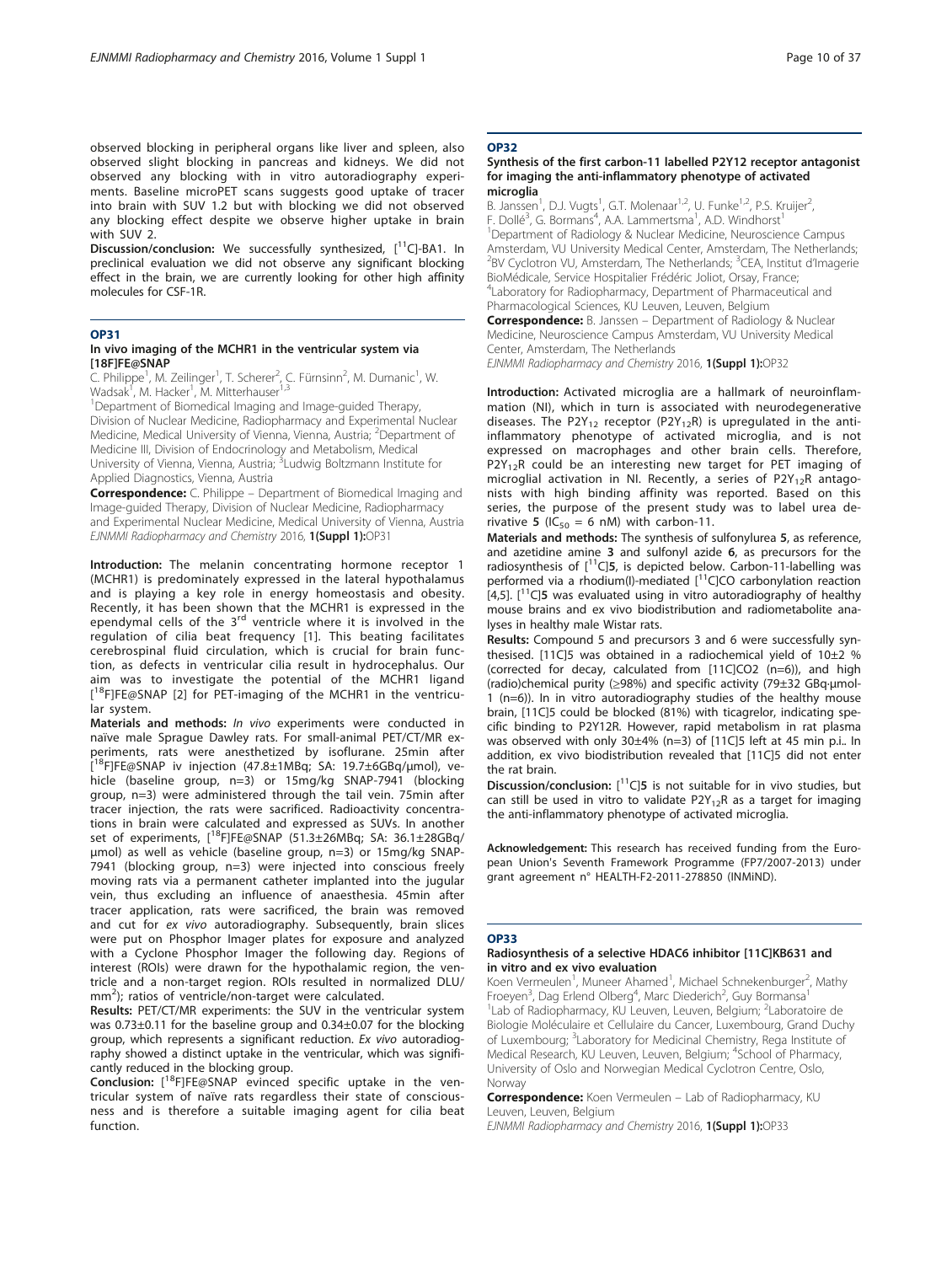Introduction: HDAC6 has been reported as a regulator in numerous diseases ranging from different kinds of cancers (ovarian, breast, prostate,..) to neurological deficiencies (Alzheimer's disease, Huntington's disease, amyotrophic sclerosis,..) [1,2]. Still many characteristics and functions of HDAC6 in these pathologies are unrevealed. Hence, we aim to develop a selective HDAC6 PET tracer to visualize the dynamics of HDAC6 in normal and disease states. Recently, Lu and coworkers synthesized  $[11C]KB631$ , a highly potent ( $IC_{50}$ =1.4 nM) and selective (3700-fold selectivity against HDAC1) PET tracer for HDAC6 imaging in the brain, which showed similar pharmacokinetic properties as tubastatin A [3]. However, [<sup>11</sup>C]KB631 showed low brain bioavailability [4]. In this regard we opted to use this tracer as a more peripheral imaging agent. The radiosynthesis was redesigned and preliminary results were obtained with a biodistribution study and autoradiography experiments in brain and tumor slices.

Materials and methods: [<sup>11</sup>C]KB631 was synthesized through methylation of the corresponding precursor (300 µg) with  $[^{11}C]$ -MeI in anhydrous DMSO (250 μL) at 100 °C for 4 min. The biodistribution was studied in NMRI-mice at 2, 10, 30 and 60 min ( $n = 3$ /time point) post injection (p.i.). Organs and tissues were harvested and radioactivity was counted in a gamma-counter. Autoradiography studies were carried out with  $[11]$ C]KB631 on wild-type Wistar rat brain tissue and PC3/LNCaP prostate tumor slices. Slices were incubated with 18.5 MBq/400μL (brain) or 18.5 MBq/250 μL (tumor) of tracer with/without 100 μM of cold authentic reference compound (KB631) or nonstructural related pan-HDAC inhibitor Suberoylanilide hydroxamic acid (SAHA) [5].

Results: Based on prep HPLC integration, the methylation yield was 55 % with a radiochemical purity of 97 % and a specific activity of 48 GBq/μmol. Biodistribution studies indicated low brain uptake (<0.1 %ID at 2, 10, 30 and 60 min) and renal and hepatobiliary excretion. Autoradiography experiments showed regional binding. Binding in brain/tumor slices was highly displaceable in the presence of 100 μM non-labeled reference KB631 (up to 90% for brain, PC3 and LNCaP) or 100 μM SAHA (73% brain, 39% PC3 and 59% LNCaP).

Discussion/conclusion: We successfully radiolabeled and evaluated a potential carbon-11 labeled radiotracer for in vitro and ex vivo visualization of HDAC6. However, biodistribution studies indicated low brain uptake, peripheral potency still needs to be further examined. Autoradiography studies showed regional and displaceable binding. Furthermore, radiometabolite studies followed by μPET on a mice tumor model will be performed.

#### OP34

#### Improving metabolic stability of fluorine-18 labelled verapamil analogues

Raaphorst RM<sup>1</sup>, Luurtsema G<sup>2</sup>, Lammertsma AA<sup>1</sup>, Elsinga PH<sup>2</sup> , Windhorst AD

<sup>1</sup>Department of Radiology & Nuclear Medicine, Neuroscience Campus Amsterdam, VU University Medical Center, Amsterdam, The Netherlands; <sup>2</sup>Department of Nuclear Medicine and Molecular Imaging, University Medical Center Groningen, University of Groningen, Groningen, The **Netherlands** 

**Correspondence:** Raaphorst RM - Department of Radiology & Nuclear Medicine, Neuroscience Campus Amsterdam, VU University Medical Center, Amsterdam, The Netherlands EJNMMI Radiopharmacy and Chemistry 2016, 1(Suppl 1):OP34

Introduction:  $(R)$ -[ $11$ C]verapamil is widely used as a PET tracer for investigating P-glycoprotein (P-gp) function in patients with epilepsy, Alzheimer´s disease and other neurodegenerative diseases [1]. Recently, we have developed the fluorine-18 analogues (R)-N- [<sup>18</sup>F]fluoroethylverapamil (1) and (R)-O-[<sup>18</sup>F]fluoroethylnorverapamil (2), potentially enabling P-gp studies in centres without an on-site cyclotron. These analogues showed specific P-gp substrate behaviour, but metabolic stability was poor. The purpose of the present study was to assess whether deuterated analogues would have better metabolic stability.

Materials and methods: To a dried  $^{18}F/K_{2,2,2}/K_2CO_3$  complex, 2bromoethyl- $d_4$ -tosylate in DMF was added and reacted for 10 min at 90°C to obtain 2-bromo-[<sup>18</sup>F]fluoroethane- $d_A$ . This was distilled at 100 °C through an AgOTf column at 200 °C into a cooled (0 °C) vial containing 1.5 mg of (R)-normethyl verapamil (1a) and 3 mg of  $K_2CO_3$  in ACN. While stirring, this reaction mixture was heated at 120 °C for 15 min and purified by HPLC, resulting in 1b. Tracer 2b, 3b and 4b were obtained by direct fluorination of precursors 2a, 3a and 4a and only 2b required final Boc-deprotection with TFA. 1b and 2b were administered to Wistar rats, and the level of labelled metabolites was measured in blood plasma and brain samples.

Results: 1b, 2b, 3b and 4b were obtained in a radiochemical yield of 3, 6, 5 and 10%, respectively, a purity >98% and a specific activity  $>80$  GBq·µmol<sup>-1</sup>. Results of the metabolite analysis are presented. The deuterated analogues showed improved metabolic stability compared with the non-deuterated compounds.

Discussion/conclusion: Labelling of tracers 1b-4b was successful. Although, both 1b and 2b showed significantly increased metabolic stability, total intact tracer levels at 15 min are still lower than desired. The resulting effect of increased metabolic stability for PET imaging will be evaluated in P-gp KO mice. To determine the effect of a deuterated N-methyl group, tracer 3b and 4b were designed and still need to be evaluated for metabolic stability.

#### OP36

#### Development of a novel PET tracer for the activin receptor-like kinase 5

Lonneke Rotteveel<sup>1</sup>, Uta Funke<sup>1</sup>, Peter ten Dijke<sup>3</sup>, Harm Jan Bogaard<sup>2</sup> , Adriaan A. Lammertsma<sup>1</sup>, Albert D. Windhorst<sup>1</sup>

<sup>1</sup>Department of Radiology & Nuclear medicine, Institute for Cardiovascular Research, VU University Medical Center, Amsterdam, The Netherlands; <sup>2</sup>Department of Pulmonary Medicine, Institute for Cardiovascular Research, VU University Medical Center, Amsterdam, The Netherlands; <sup>3</sup>Department of Molecular Cell Biology, Leiden University Medical Center, Leiden, The Netherlands

**Correspondence:** Lonneke Rotteveel – Department of Radiology & Nuclear medicine, Institute for Cardiovascular Research, VU University Medical Center, Amsterdam, The Netherlands

EJNMMI Radiopharmacy and Chemistry 2016, 1(Suppl 1):OP36

Introduction: Pulmonary arterial hypertension (PAH) is a disease in which pulmonary arterial obstruction increases vascular resistance, leading to right ventricular failure [1]. Inhibition of transforming growth factor-β (TGF-β) signalling via activin-receptor-like kinase 5 (ALK5) prevents progression and development of pulmonary hypertension [2]. To further understand the role of ALK5 in PAH, the purpose of this study was to synthesize a carbon-11 labeled ALK5 tracer  $(IC_{50} = 5.5 \text{ nM})$  [3] and to assess its potential as a positron emission tomography (PET) ligand for measuring ALK5 expression and activity in vivo.

Materials and methods: The  $[^{11}C]$ ALK5 tracer was synthesized by a carboxylation reaction. The radiolabeling was carried out by heating [  $1^1$ C $|CO_2$ , the precursor molecule, isobutyl iodide and BEMP in DMSO for 10 minutes at 75°C. The tracer was evaluated using biodistribution and metabolite studies in Wistar rats (n=4 per time point at 15 and 60 min). In addition, specific binding was assessed using autoradiography on ALK5 expressing MDA-MB-231 tumor sections.

Results: The  $[11C]$ ALK5 tracer was synthesized with a yield of 18 $\pm$ 6 %, a specific activity of 116 $\pm$ 31 GBq·µmol<sup>-1</sup> and a purity of > 95 %. The tracer showed a normal biodistribution ex vivo and a moderate stability in vivo. The autoradiograms presented binding of the tracer to the tumor sections. Pretreatment of the tumor sections with ALK5 blocking agents (EW-7197, SB-431542 and the ALK5 inhibitor) decreased the binding of the tracer significantly.

Conclusion: The ALK5 tracer was synthesized successfully, and initial in vitro and ex vivo studies indicate its potential as a putative tracer of ALK5, warranting further in vivo evaluation.

Acknowledgment: CVON is acknowledged for funding of this project and the BV Cyclotron VU for providing  $\int_1^{11}C|CO_2$ .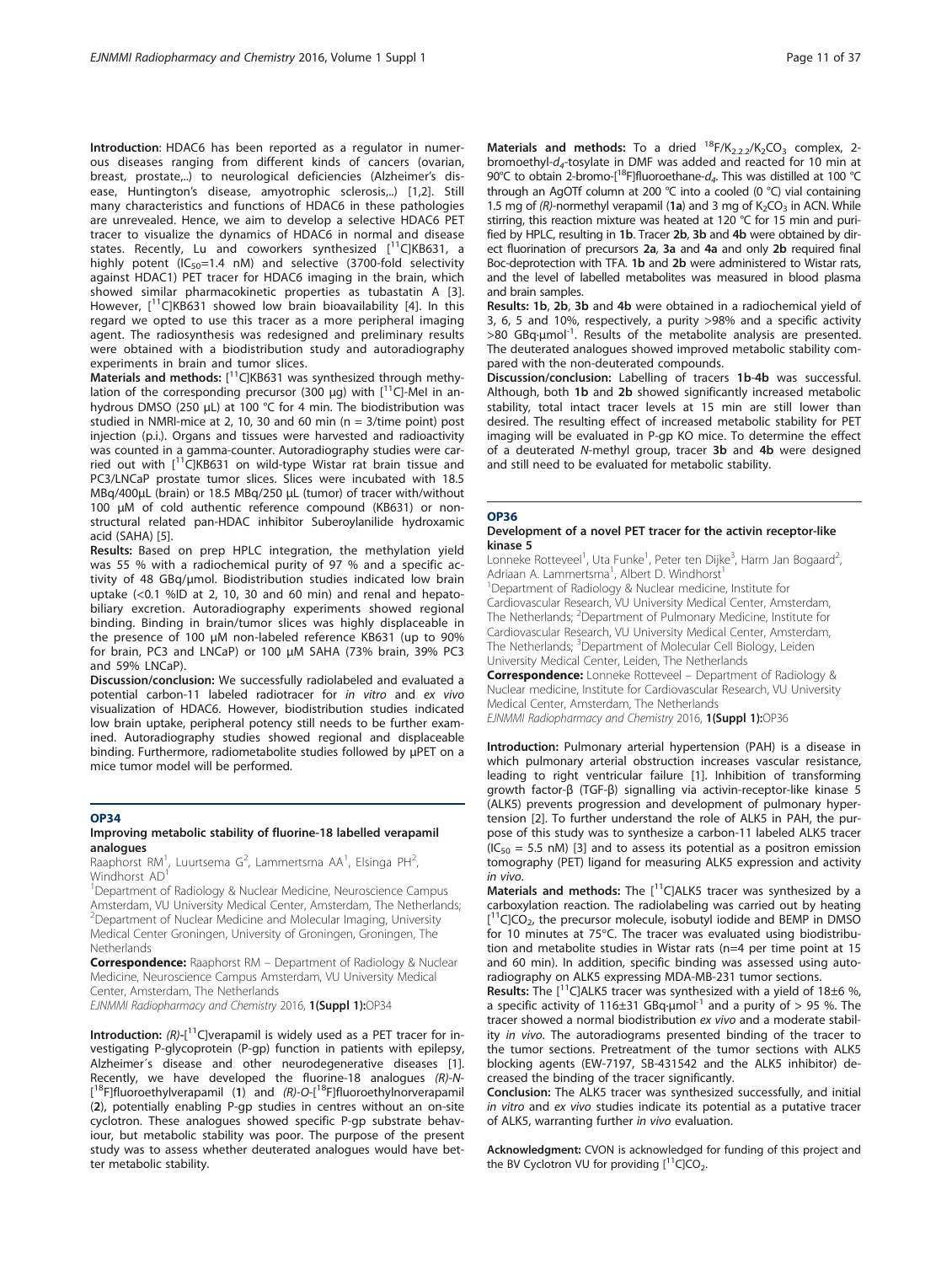### OP37

#### SPECT imaging and biodistribution studies of 111In-EGF-Au-PEG nanoparticles in vivo

Lei Song, Sarah Able, Nadia Falzone, Veerle Kersemans, Katherine Vallis CR-UK/MRC Oxford Institute for Radiation Oncology, Department of Oncology, University of Oxford, Oxford, UK

**Correspondence:** Lei Song - CR-UK/MRC Oxford Institute for Radiation Oncology, Department of Oncology, University of Oxford, Oxford, UK EJNMMI Radiopharmacy and Chemistry 2016, 1(Suppl 1):OP37

Introduction: Radiolabelled antibodies and peptides hold promise for molecular radiotherapy but are often limited by low payload resulting in delivery of inadequate amounts of radioactivity to tumour tissue and, therefore, modest therapeutic effect. We have developed PEGylated epidermal growth factor (EGF)-gold nanoparticles<br>(NP) with a high indium-111 (<sup>111</sup>In) payload (<sup>111</sup>In-EGF-Au-PEG NPs) as a prototypic NP-based theranostic radiopharmaceutical.

Materials and methods: EGF-Au-PEG NPs were prepared via an interaction between gold and the disulphide bonds of EGF followed by PEGylation by mPEG-thiol (MW: 800, 2000, 6000) and characterised by SEC-HPLC, DLS and zeta potential. The targeting property of NPs with various PEG MWs was investigated by confocal imaging following exposure of MDA-MB-468 (1.3  $\times$  10<sup>6</sup> EGFR/cell) and MDA-MB-231/ H2N (105 EGFR/cell) cells to Cy3-EGF-Au-PEG NPs. 111In-EGF-Au-PEG (MW: 6000) and <sup>111</sup>In-EGF-Au NPs were chosen for SPECT imaging and biodistribution studies using MDA-MB-468 xenograft-bearing mice.

Results: Successful PEGylation was confirmed by DLS and zeta potential measurements, showing the hydrodynamic sizes of NPs were 18.5, 19.4, 24.8 and 32.5 nm; the zeta potentials in water were -24, -15, -14 and -9 mV for EGF-Au and EGF-Au-PEG with MWs of 800, 2000 and 6000, respectively. SEC-HPLC showed that the retention time of EGF-Au-PEG NPs was shorter than EGF-Au NPs as PEGylation resulted in larger NPs. Confocal imaging demonstrated that both EGF-Au and EGF-Au-PEG NPs were efficiently bound and internalised by MDA-MB-468 cells. In vivo SPECT studies in mice bearing MDA-MB-468 xenografts revealed high tumour uptake in animals that received <sup>111</sup>In-EGF-Au-PEG (MW: 6000) compared to <sup>111</sup>In-EGF-Au. The tumour/muscle radioactivity ratios for  $111$ <sup>11</sup>In-EGF-Au-PEG and  $111$ In-EGF-Au were 7.2 and 2.5.

Conclusion: An 111In-labelled EGF-Au-PEG nanosystem was developed. It enabled targeted delivery of a high  $111$ <sup>I</sup>In payload to an EGFR-positive cancer model that can be potentially exploited for molecularly targeted radiotherapy.

#### OP38

#### Melanoma targeting with [99mTc(N)(PNP3)]-labeled NAPamide derivatives: preliminary pharmacological studies

Davide Carta<sup>1</sup>, Nicola Salvarese<sup>2</sup>, Wiebke Sihver<sup>3</sup>, Feng Gao<sup>3</sup>, Hans Jürgen Pietzsch<sup>3</sup>, Barbara Biondi<sup>4</sup>, Paolo Ruzza<sup>4</sup>, Fiorenzo Refosco<sup>2</sup> , Cristina Bolzati2

<sup>1</sup>DSF, University of Padua, Via Marzolo 5, 35131 Padova, Italy; <sup>2</sup>IENI-CNR, Corso Stati Uniti 4, 35127 Padova, Italy; <sup>3</sup>Institute of Radiopharmaceutical Cancer Research, HZDR, Bautzner Landstrasse 400, 01328 Dresden, Germany; <sup>4</sup>ICB-CNR, Via Marzolo 1, 35131 Padova, Italy

Correspondence: Cristina Bolzati – IENI-CNR, Corso Stati Uniti 4, 35127 Padova, Italy; <sup>3</sup>Institute of Radiopharmaceutical Cancer Research, HZDR, Bautzner Landstrasse 400, 01328 Dresden, Germany EJNMMI Radiopharmacy and Chemistry 2016, 1(Suppl 1):OP38

Introduction: Malignant melanoma is the most lethal form of skin cancer and the most commonly diagnosed malignancy among young adults with an increasing incidence. Hence, the development of new melanoma-specific pharmaceutical for diagnosis and/or therapy is a subject of great interest and intense research. The purpose of this study was to examine the effect of cyclization on the biological profile of  $[{}^{99m}Tc(N)(PNP3)]$ -labeled  $\alpha$ -MSH peptide analogs (PNP3 = N,Nbis(dimethoxypropylphosphinoethyl)methoxyethylamine).

Method: A lactam bridge-cyclized H-Cys-Ahx-βAla<sup>3</sup>-c[Lys<sup>4</sup>-Glu-His-D-Phe-Arg-Trp-Glu<sup>10</sup>]-Arg<sup>11</sup>-Pro-Val-NH<sub>2</sub> (NAP--NS2) and the corresponding linear H-Cys-Ahx-βAla-Nle-Asp-His-D-Phe-Arg-Trp-Gly-NH<sub>2</sub> (NAP-NS1) peptide were synthetized, characterized by ESI-MS spectroscopy and their MC1R binding affinity were determined in B16/F10 melanoma cells. In vitro stability and pharmacological parameters of  $[<sup>99m</sup>TC(N)(NAP—$  $NS1)(PNP3)]^+$  (1) and  $[^{99m}$ Tc(N)(NAP—NS2)(PNP3)]<sup>+</sup> (2) were assessed. Challenges with an excess of glutathione and cysteine and Log P values were also investigated. Furthermore, 1 and 2 were applied to study in vivo stability and the pharmacokinetic profiles on healthy rats.

Results: 1 and 2 were obtained in high yield (RCY > 90%). Log P values demonstrate the hydrophilic nature of the radiolabelled peptides: -1.43 for 1; - 2.087 for 2. No significant variations in RCPs of both the complexes were observed in challenge experiments with an excess (10 mM) of glutathione and cysteine. A high in vitro stability was observed for both complexes after incubation in human and rat sera as well as in rat liver homogenate; a fast degradation of 2 was detected in kidneys homogenate. 1 retains a high receptor affinity (K<sub>d</sub>=7.1  $\pm$  0.5 nM). Biodistribution data of 1 display a favorable pharmacokinetic profiles characterized by a fast blood clearance and elimination from normal tissues. A rapid excretion via the renal pathway was observed according to the high hydrophilic character of the radio-conjugate. The effect of the cyclization on the pharmacokinetic profile of 2 was reflected in a reduction of the blood clearance and of the elimination from the other organs, in particular, from excretory organs such as liver and kidneys.

Conclusion: Compared with the linear peptide, cyclization negatively affects the biological properties of NAP-NS2 peptide by reducing its binding affinity for MCR1R (Ki: 0.9±0.3 nM for NAP\_NS1; 7.1±2.4 nM for NAP\_NS2) and decreasing the overall excretion rate of the corresponding  $[<sup>99m</sup>TC(N)(PNP3)]$ -labeled peptide from the body as well as its stability. Thus only the linear  $[<sup>99m</sup>TC(N)(PNP3)$ -labeled peptide is suitable for further investigations in tumor bearing animals. This research was supported by MIUR through PRIN 20097FJHPZ-004 and FIRB "RINAME"2010-RBAP114AMK.

### OP39

#### [ <sup>68</sup>Ga]NODAGA-RGD: cGMP synthesis and data from a phase I clinical study

Roland Haubner<sup>1</sup>, Armin Finkensted<sup>2</sup>, Armin Stegmair<sup>1,3</sup>, Christine Rangger<sup>1</sup>, Clemens Decristoforo<sup>1</sup>, Heinz Zoller<sup>2</sup>, Irene J. Virgolini<sup>1</sup> <sup>1</sup>Department of Nuclear Medicine, Medical University of Innsbruck, Innsbruck, Austria; <sup>2</sup>Department of Internal Medicine, Medical University of Innsbruck, Austria; <sup>3</sup>FH Gesundheit/University of Applied Sciences Tyrol, Innsbruck, Austria.

Correspondence: Roland Haubner –Department of Nuclear Medicine, Medical University of Innsbruck, Innsbruck, Austria EJNMMI Radiopharmacy and Chemistry 2016, 1(Suppl 1):OP39

Introduction: Preclinical studies demonstrated that [<sup>68</sup>Ga]NODAGA-RGD allows imaging of integrin  $\alpha_{v}\beta_{3}$  expression using PET. Here we present all data (quality control, toxicological study, and dosimetry estimation) necessary to initialize clinical studies, the establishment of the remote controlled synthesis, and data from the phase I clinical study.

Methods: Labelling was carried out in a remote controlled synthesis unit under clean room conditions. Quality control included TLC, HPLC, GC, pH control, Ge-breakthrough, half-life, endotoxin content, and control of sterility. Storage stability after 4 h was studied and dose estimations based on animal data were carried out using OLINDA. Sprague-Dawley rats were used for an extended single dose toxicity study. The phase I clinical study included 9 patients with hepatocellular carcinoma (HCC). Static scans at 5, 30, and 60 min p.i. including 5 bed positions each were performed using the Discovery 690 PET/CT. Blood was sampled 30 and 60 min p.i. and urine 60 min p.i. and used for stability studies via HPLC.

Results: [<sup>68</sup>Ga]NODAGA-RGD could be produced in high radiochemical yield and radiochemical purity (HPLC and TLC >99%). The pH in the final isotonic saline formulation was approx. 6. Ethanol content was between 2.5 and 3.0% v/v. No detectable <sup>68</sup>Ge-germanium was found. LAL test revealed 0.7 EU/ml. Sterility tests showed that all samples met the specifications according to Ph. Eur.. No radiolysis of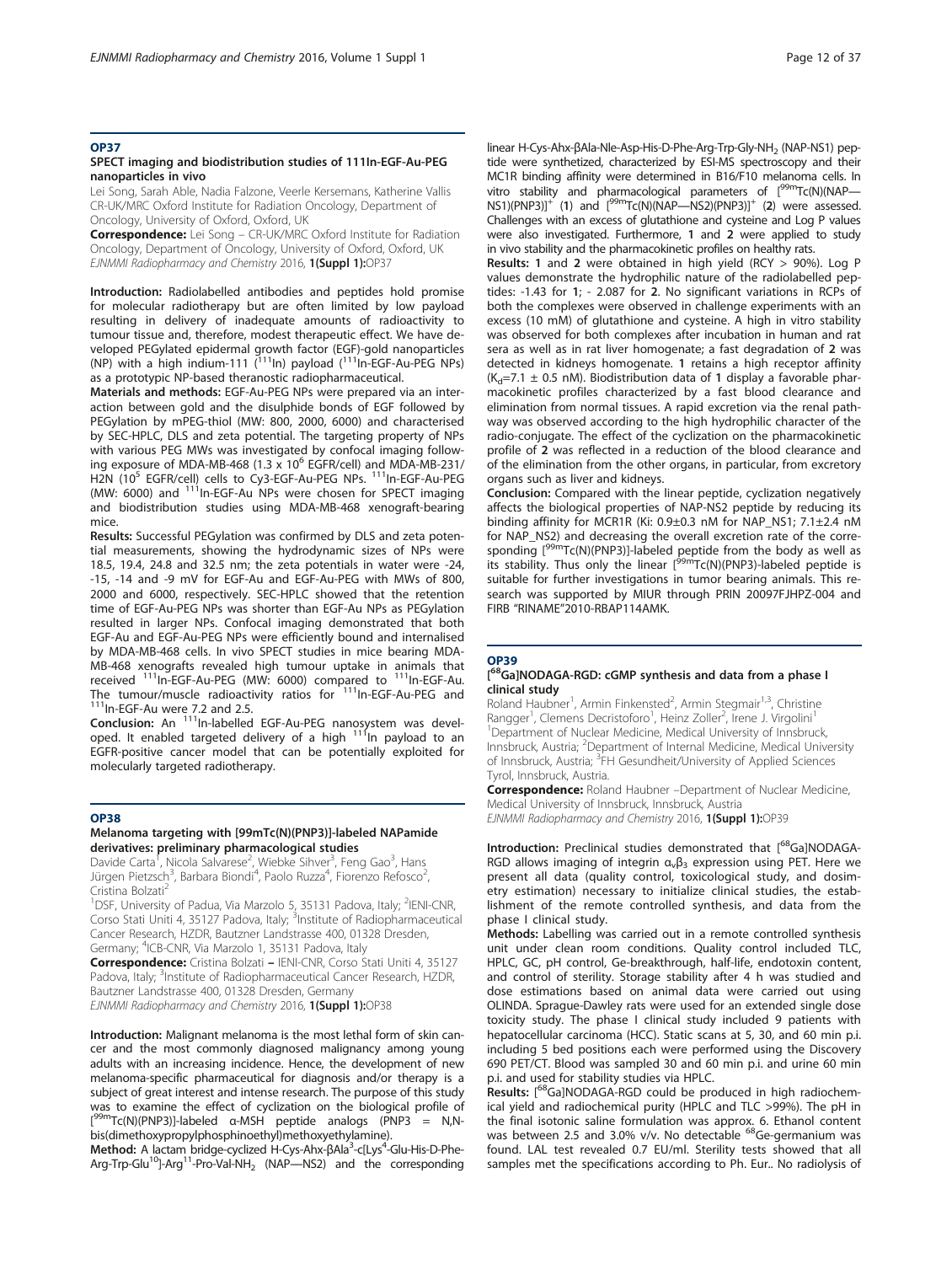the tracer was found in the formulated solution. The single dose toxicity study showed that the compound was well tolerated in animals. This was confirmed by the clinical study where no severe side effects were observed. High metabolic stability of [<sup>68</sup>Ga]NODAGA-RGD was found based on the analysis of blood and urine samples. The static scans showed rapid tracer elimination from the body with low background activity in almost all organs. The calculated effective dose was 21.5±5.4 μSv/MBq. Unfortunately, the investigated tumors did not show increased tracer accumulation indicating no or low integrin α.β<sub>2</sub> expression.

Conclusion: This study revealed that [<sup>68</sup>Ga]NODAGA-RGD can be easily produced under GMP conditions and met the requirements for the clinical use. The phase I clinical study with patients bearing HCC did not allow identification of the lesions but demonstrated rapid elimination from the body, high metabolic stability and low radiation burden. The low tracer accumulation in the tumor might be related to low receptor expression, thus further studies are needed to verify the integrin  $\alpha_{v}\beta_{3}$  imaging properties.

#### **OP44**

#### Implementation of a GMP-grade radiopharmacy facility in Maastricht

Ivo Pooters<sup>1</sup>, Maartje Lotz<sup>1</sup>, Roel Wierts<sup>1</sup>, Felix Mottaghy<sup>1,2</sup>, Matthias Bauwens<sup>1,3</sup>

<sup>1</sup>Department of Radiology and Nuclear Medicine, MUMC+, Maastricht, The Netherlands; <sup>2</sup> Nuclear Medicine, Uniklinikum Aachen, Aachen, Germany; <sup>3</sup>Research School NUTRIM, Maastricht University, Maastricht, The Netherlands

**Correspondence:** Matthias Bauwens – Department of Radiology and Nuclear Medicine, MUMC+, Maastricht, The Netherlands EJNMMI Radiopharmacy and Chemistry 2016, 1(Suppl 1):OP44

Introduction: In the Netherlands, a modified "light" version of the European GMP, i.e. GMP-z, for the (kit-) production of registered radiopharmaceuticals for individual patients in hospital pharmacies is in effect. However, GMP-z does not allow to synthesize radiopharmaceuticals for clinical trials or therapeutic applications, in which case the European GMP applies. At the MUMC, a growing interest in performing in-house clinical trials with new radiopharmaceuticals and in the synthesis of radiotherapeuticals led to the decision of upgrading the current Radiopharmacy facility. Several restrictions applied: radiopharmaceuticals will not be sold to third parties and the surface area of the entire facility is limited to 55  $m^2$  (including the production lab, QC lab and separate sluices for personnel and goods). Additionally,<br>the facility had to allow both preparation of routine <sup>99m</sup>Tc-compounds as well as GMP-grade radiopharmaceuticals. This study examines the time line of implementation for such a small scale facility and may be relevant to other hospitals considering to comply with this regulation.

Materials and methods: A team was founded late 2012, including a radiochemist, QA officer, radiopharmacist, radiation safety officer, clinical physicist and a construction project leader (totaling nearly 5 fulltime-equivalents). User requirements for the facility, hotcells and laboratory equipment were determined. Preliminary building plans were drawn up and several expert companies chosen, specialized in HVAC, cleanroom construction and area and radiation monitoring.

Results: For the hotcells, a successful Factory Acceptance Test was performed in February 2015. Construction of the new facility started end of May 2015, starting with the planned installation of the hotcells for which removal of a section from the outer wall was necessary. The second phase of the reconstruction (setting up of a GMP-compliant cleanroom) is scheduled to start January 2016, leading to full operability in April 2016 and, upon inspection by the Dutch Inspectorate (IGZ), GMP-compliant production is expected by the end of 2016.

Discussion/conclusion: It is essential to have a high degree of inhouse expertise when starting a radiopharmacy building project. Completely documented construction planning, based on a solid list of requirements, takes 2-3 years to build up and is a necessity to allow timely and high-quality construction.

### OP45

#### Setting up a GMP production of a new radiopharmaceutical Forsback, Sarita<sup>1</sup>, Bergman Jörgen<sup>1</sup>, Kivelä Riikka<sup>2</sup>

<sup>1</sup>Radiopharmaceutical Chemistry Laboratory, Turku PET Centre, University of Turku, Turku, Finland; <sup>2</sup>Turku University Hospital, Hospital Pharmacy, Turku, Finland

Correspondence: Forsback, Sarita – Radiopharmaceutical Chemistry Laboratory, Turku PET Centre, University of Turku, Turku, Finland EJNMMI Radiopharmacy and Chemistry 2016, 1(Suppl 1):OP45

Introduction: Good Manufacturing Practice (GMP) sets strict requirements for the manufacturing conditions, synthesis and quality of radiopharmaceuticals. Robust production and quality control methods for radiopharmaceuticals are essential for diverse and effective clinical utilization of Positron Emission Tomography (PET). This presentation describes the set up procedure of a new radiopharmaceutical in Turku PET Centre (TPC). All issues other than directly related to GMP such as toxicology, labeling chemistry, analytical methods or documentation for the authorities (i.e. IMPD) are not discussed here.

Materials and Methods: Quality standards and product specification are expressed in EU (Annex 15 Qualification and Validation, revision into operation 1 Oct 2015) and European Pharmacopoeia  $(8<sup>th</sup>$  Edition). The setup of a new radiopharmaceutical at TPC requires existence of the following: Established quality system, Documentation system, Competent personnel, Classified clean rooms, Qualified equipment, System for material management. Initially the specifications for critical materials and primary packing materials of the new radiopharmaceutical must be defined. At TPC specifications for new radiopharmaceutical are: Appearance, Identification, Radioactivity, Radionuclidic identity, Radionuclidic purity, Radiochemical purity, Chemical purity, Residual solvents, Content of ethanol, pH, Sterility, Bacterial endotoxins, Shelf life.

Results: After ensuring that the production of a new radiopharmaceutical is robust and repeatable and all analytical methods including sterility and endotoxin tests are validated, the process can be validated according to a written validation plan. In addition bioburden (number of bacteria living on the drug solution before sterilization) must be determined. The aseptic processing of operators must also be confirmed by performing media fills (the performance of an aseptic manufacturing procedure using a sterile microbiological growth medium in place of the drug solution). At TPC the process validation includes three consecutive process validation batches which shall fulfill all specifications for the given radiopharmaceutical. This also qualifies the operator for production. Additional batches must be done in order to qualify more operators. Finally, process validation and documentation is compiled. Process validation report, method description for preparation and quality control and master batch record are written.

Discussion/conclusion: After all documentation has been accepted by QA, the new radiopharmaceutical is ready for clinical production and all changes to the process must be performed via change control process.

#### OP48

#### In vitro and in vivo evaluation of 68-gallium labeled Fe3O4-DPD nanoparticles as potential PET/MRI imaging agents

M. Karageorgou<sup>1</sup>, M. Radović<sup>2</sup>, C. Tsoukalas<sup>1</sup>, B. Antic<sup>2</sup>, M. Gazouli<sup>3</sup> , M. Paravatou-Petsotas<sup>1</sup>, S. Xanthopouls<sup>1</sup>, M. Calamiotou<sup>4</sup>, D.

Stamopoulos<sup>4,5</sup>, S. Vranješ-Durić<sup>2</sup>, P. Bouziotis<sup>1</sup>

<sup>1</sup>Radiochemical Studies Laboratory, INRASTES, NCSR "Demokritos" Athens, Greece; <sup>2</sup>Vinča" Institute of Nuclear Sciences, Laboratory for Radioisotopes, University of Belgrade, Belgrade, Serbia; <sup>3</sup>Department of Basic Medical Science, Laboratory of Biology, School of Medicine, NKUA, Athens, Greece; <sup>4</sup>Department of Solid State Physics, NKUA, Athens Greece; <sup>5</sup>INN, NCSR "Demokritos", Athens, Greece

Correspondence: M. Karageorgou – Radiochemical Studies Laboratory, INRASTES, NCSR "Demokritos", Athens, Greece

EJNMMI Radiopharmacy and Chemistry 2016, 1(Suppl 1):OP48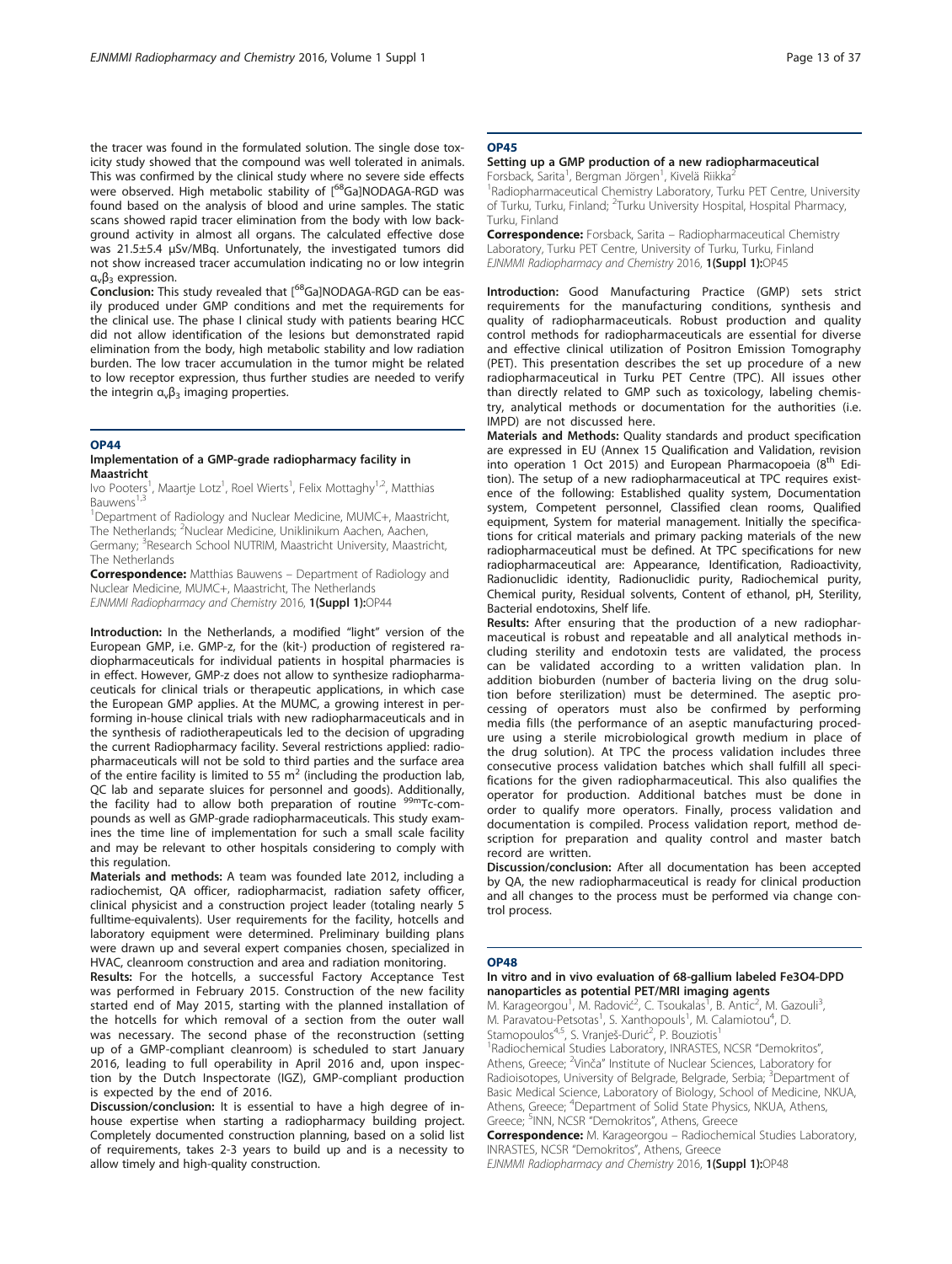Introduction: The combination of different imaging modalities has received increasing interest over the past decade, as it enables to overcome the limitations of a single imaging modality and ensures enhanced interpretation of diseases and abnormalities in vivo. Dual modality PET/MRI imaging agents, such as radiolabeled magnetic nanoparticles, are promising candidates for a number of diagnostic and therapeutic applications (i.e. MRI-magnetic hyperthermia and radiotherapy). The aim of the present study is to evaluate the efficacy of  $^{68}$ Ga labeled Fe<sub>3</sub>O<sub>4</sub> superparamagnetic iron oxide nanoparticles (SPIONs) coated with DPD phosphonate, as potential PET/MRI imaging agents.

Materials and methods: SPIONs coated with biocompatible DPDphosphonate were radiolabeled with positron-emitting Gallium-68 to quantify the accumulation of the nanoparticles in vivo. In vitro stability studies, in PBS, saline and human serum, were performed to evaluate their aqueous solubility in vivo. In vivo biodistribution study was performed in 9 healthy mice at 30, 60 and 120 min postinjection.

Results:  ${}^{68}$ Ga-Fe<sub>3</sub>O<sub>4</sub>-DPD SPIONs presented high radiolabeling yield (95%) and proved stable in vitro. The in vivo study exhibited significant liver and spleen uptake at all examined time points in healthy mice, whereas minor fractions attained in other organs. A small fraction of radiolabeled nanoparticles presented in bones is indicative of high affinity of phosphonate to bone tissue. The bio-<br>distribution profiles between  $^{68}$ Ga-Fe<sub>3</sub>O<sub>a</sub>-DPD SPIONs and free distribution profiles between <sup>68</sup>Ga-Fe<sub>3</sub>O<sub>4</sub>-DPD SPIONs and free 68Ga-acetate were also compared, indicating different pharmacokinetic behavior for <sup>68</sup>Ga-acetate, with no target tissue and excretion via the kidneys.

Conclusion:  $^{68}Ga-Fe_3O_4$ -DPD SPIONs demonstrated high radiolabeling efficiency and in vitro stability and satisfactory in vivo behavior. Cytotoxicity studies to explore the potential toxic effects of the nanoparticles, as well as biodistribution studies in tumor models, are in progress.

#### OP49

### Fast PET imaging of inflammation using 68Ga-citrate with Fe-containing salts of hydroxy acids

A. S. Lunev<sup>1,2</sup>, A. A. Larenkov<sup>1</sup>, K.A. Petrosova<sup>1</sup>, O. E. Klementyeva<sup>1</sup> , G. E. Kodina<sup>1</sup>

<sup>1</sup>Burnasyan Federal Medical Biophysical Center of FMBA Russia, Moscow, Russia; <sup>2</sup>Moscow State Academy of Veterinary Medicine and Biotechnology, Moscow, Russia

Correspondence: A. S. Lunev – Burnasyan Federal Medical Biophysical Center of FMBA Russia, Moscow, Russia

EJNMMI Radiopharmacy and Chemistry 2016, 1(Suppl 1):OP49

Introduction: 68Ga-citrate is one of the radiotracers for PET imaging of inflammation/infection. Gallium (like iron) has high affinity to blood transport proteins (e.g. transferrin) due to their similar physical/chemical properties [1]. One of the functions of transport proteins is delivery iron (gallium too) to inflammation/infection foci for inclusion in metabolic pathways related with eradication of pathology [2]. But excessive gallium bindings with proteins are cause of slow blood clearance, long accumulation time in foci (24-72 h) and exception of application possibility of the short-lived <sup>68</sup>Ga (T<sup>1</sup>/<sub>2</sub> = 1,13) h) unlike  $^{67}$ Ga (T<sup>1</sup>/<sub>2</sub> = 78,26 h). Injection of additional nonradioactive chemical agents (e.g.  $Fe<sup>3+</sup>$  containing salts of hydroxy acids: citrate, tartrate, lactate, etc.) competing with gallium to the protein joining (blocking of its metal binding capacity) is one of the ways to solve<br>formulated problem. It can be used for correction of <sup>68</sup>Ga-citrate pharmacokinetics for increasing of the blood clearance, accumulation in foci and fast imaging.

Materials and methods. <sup>68</sup>Ga-citrate without/with extra injection of  $Fe<sup>3+</sup>$  containing salts (citrate, tartrate, lactate, malate, and ascorbate) was injected mice with modeled lung infection (was got using intra lung injection of cell suspension of E. coli; acute phase of infection was evoluted for 3-4 days). PET/X-RAY Genisys4 (Sofie Bioscience, USA) was used for noninvasive PET imaging with subsequent reconstruction of imaging and their analysis (value of clearance, distribution volume). Scanning time is 10 min.

Results: I. v. injection of  $Fe^{3+}$  containing salts of hydroxy acids blocked the metal-binding capability of transferrin serum and others and allowed decreasing gallium-68 radioactivity in blood significantly and increasing accumulation in inflammation (3-5 time). It allowed receiving more informative PET-images of inflammation early (for 30-60 min after injection). Pharmacokinetic parameters proved it.

Discussion/conclusion. There was no statistically significant difference between <sup>68</sup>Ga-citrate accumulation for different inflammation model because PET imaging is indication of pathological processes and isn't their identification.

# POSTER PRESENTATIONS

#### PP01

#### Installation and validation of 11C-methionine synthesis

Kvernenes, O.H.<sup>1</sup>, Adamsen, T.C.H.<sup>1,2</sup> <sup>1</sup>Centre for Nuclear Medicine/PET, Department of Radiology, Haukeland University Hospital, Jonas Lies Vei 65, 5021 Bergen, Norway; 2 Department of Chemistry, University of Bergen, Allégaten 41, 5007, Bergen, Norway

Correspondence: Kvernenes, O.H. – Centre for Nuclear Medicine/PET, Department of Radiology, Haukeland University Hospital, Jonas Lies Vei 65, 5021 Bergen, Norway

EJNMMI Radiopharmacy and Chemistry 2016, 1(Suppl 1):PP01

Introduction: In the installation of methionine as our latest tracer we chose the Eckert and Ziegler Modular-Lab PharmTracer as production module, utilizing the so called «wet-method» for producing methyl iodide. After complete installation in the hot cell, a simplified version of Ph.Eur (Ph Eur monograph 1617) release criterions was used, and the product was found to pass. HPLC showed excellent radio purity and the installation was completed.

Materials and methods: Homocysteine thiolactone, iodic acid, 0.1M lithium aluminum hydrid in THF, potassium dihydrogen phosphate were used in the C11-Met synthesis, Methods used are described in Ph.Eur, with the exception of chiral HPLC, in which an Astec Chirobiotic T column with 70:30:0.02, MeOH:- H<sub>2</sub>O:HCOOH eluent was employed.

Results: During later analyses for residual solvents in connection with a GC-PQ, THF was found present in the product, 3-4 times above recommended level. The HPLC method in the Ph.Eur is 10 minutes, however, by increasing acquisition time, a radio peak appeared at about 18 minutes in the chromatogram. This peak was about 10-15% of total radio signal, meaning the required radio purity limit in Ph.Eur was not met. When analysing for enantiomeric purity, which was not initially done, about 12% of the d-enantiomer was found, not meeting the Ph.Eur limit. Increasing the flow of helium during the azeotropic distillation decreased residual solvent, and subsequently the ICH residual solvent limits was met. The radio peak in the HPLC was found to be methyl iodide (MeI) which is adsorbed and co-eluted from the C-18 Sep-Pak cartridges. Eckert and Ziegler proposed a rearrangement of the module tubing and a new synthesis template program enabling direct helium flushing of the C-18 Sep-Pak. By the use of this new configuration, removing excess MeI was achieved and the radio purity limits described by the Ph.Eur monograph was finally met. Different protocols are called for in the initial phase dissolving the precursor in ethanol and NaOH solution, however, tweaking these had little effect of the enantiomeric purity. Different batches of precursor was later analysed for enantiomeric purity. Large discrepancies were found between batches which directly influenced the enantiomeric ratio of the final product.

Conclusion: Great care should be taken in the installment of new synthesis systems, and all available tests should be run before system installation is approved. The Ph.Eur. methods may not always be sufficient to prove radio or chemical purity, even if a monograph exist.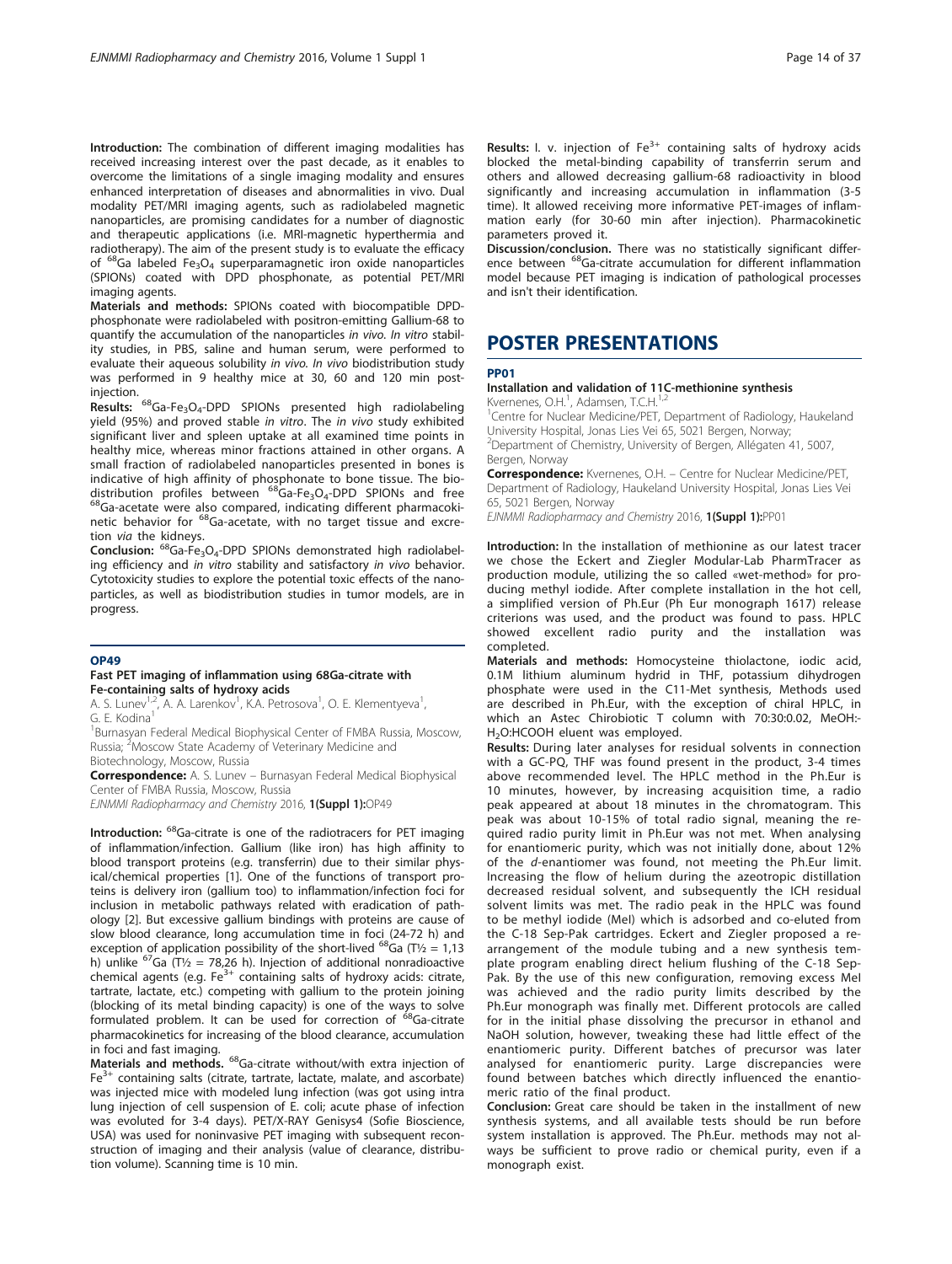#### PP02

Fully automated synthesis of 68Ga-labelled peptides using the IBA Synthera® and Synthera® Extension modules

René Martin<sup>1</sup>, Sebastian Weidlich<sup>1</sup>, Anna-Maria Zerges<sup>1</sup>, Cristiana Gameiro<sup>2</sup>, Neva Lazarova<sup>2</sup>, Marco Müllera<sup>2</sup>

<sup>1</sup>ABX GmbH, Radeberg, Germany; <sup>2</sup>IBA RadioPharma Solutions, Louvain-La-Neuve, Belgium

Correspondence: René Martin – ABX GmbH, Radeberg, Germany EJNMMI Radiopharmacy and Chemistry 2016, 1(Suppl 1):PP02

Introduction: The interest in <sup>68</sup>Ga-tracers has been growing strongly over the last years, mainly due to new developments in prostate cancer imaging and therapy.<sup>1,2</sup> In collaboration with IBA, we have established an automated synthesis of <sup>68</sup>Ga-labelled peptides including <sup>68</sup>Ga-DOTA-TATE/-NOC,<sup>68</sup>Ga-PMSA-11 and <sup>68</sup>Ga-PSMA-617 on Synthera®.

Materials and methods: During the tests, an IBA Synthera® and the new Synthera® Extension module were used. <sup>68</sup>Ga was obtained initially from an old iGG 100 generator in 5 mCi. The final tests were carried out in combination with a new GalliaPharm  $^{68}$ Ge/ $^{68}$ Ga generator loaded with 50 mCi. A modified standard nucleophilic IFPTM (IFP™ FDG) was designed for the synthesis process. Synthera® Extension was used for the elution of the generator. The eluate was loaded on a Chromafix PS-H<sup>+</sup> cartridge and the hydrochloric acid waste - which contains most of the <sup>68</sup>GeCl<sub>4</sub> - was transferred into the waste container. The activity was eluted from the cation exchange cartridge using a solution of 5 M sodium chloride in 0.1 N hydrochloric acid<sup>3</sup> and transferred directly into the reaction vessel which was pre-loaded with precursor in 1.5 M HEPES buffer. Labelling was carried out at 95 °C for 7 minutes. Purification was performed using a Sep-Pak® Light C18 cartridge. The product was eluted with a 1:1-mixture of ethanol/water and dispensed into the final vial through a sterile filter. Further dilution was performed with 0.9% saline by passing through the sterile filter. The peptides were synthesized in a GMP-compliant qualified area at ABX. For the DOTA-peptides, stock solutions were prepared (1 mg/ml) and freezed. For PSMA-11, vials

with 10 μg of precursor were used. Results: With 50 μg of DOTA-TATE, DOTA-NOC and PSMA-617, the final radiolabelled products were obtained in >60% uncorrected yield. For PSMA-11, only 10 μg of precursor were used. The radiochemical purity was >98% in all cases. The Ph. Eur. spot test for HEPES was performed and showed HEPES < 200 μg/V with V being 12 to 14 ml. The pH of the final solution was 5 to 5.5. Ethanol content was  $< 10%$ .

Discussion/conclusion: We have developed a dedicated disposable IFP cassette for the IBA Synthera® and Synthera® Extension modules, which delivers all common <sup>68</sup>Ga-tracers in high yield. The use of dedicated single -use Gallium-68 IFP<sup>TM</sup> allows for production of <sup>18</sup>F-FDG on the same module with no cross-contamination.

#### PP03

### GMP compliant production of <sup>15</sup>O-labeled water using IBA 18 MeV proton cyclotron

e<br>Gert Luurtsema<sup>1</sup>, Michèl de Vries<sup>1</sup>, Michel Ghyoot<sup>2</sup>, Gina van der Woude<sup>1</sup>, Rolf Zijlma<sup>1</sup>, Rudi Dierckx<sup>1</sup>, Hendrikus H. Boersma<sup>1</sup>, Philip H. **Elsinga** 

<sup>1</sup>Department of Nuclear Medicine and Molecular Imaging, University Medical Center Groningen, University of Groningen, The Netherlands; 2 IBA RadioPharma Solutions, Louvain-la-Neuve, Belgium

**Correspondence:** Gert Luurtsema – Department of Nuclear Medicine and Molecular Imaging, University Medical Center Groningen, University of Groningen, The Netherlands

EJNMMI Radiopharmacy and Chemistry 2016, 1(Suppl 1):PP03

Introduction: The most common tracer used for measuring brain perfusion is  $[150]$ H<sub>2</sub>O. In general  $[150]$  is produced using a cyclotron that accelerates deuterons onto a target filled with  $^{14}N_2$  with a trace of oxygen. Nowadays, cyclotrons have been developed that are only capable of accelerating protons. This abstract describes the performance of Cyclone 18 twin from IBA, which accelerate only protons, for production and administration of  $\int_{0}^{15}$ O]H<sub>2</sub>O.

Methods: The Cyclone 18 twin from IBA is a fixed energy cyclotron using 18 MeV protons in which H<sup>-</sup> particles are accelerated and converted into protons (H<sup>+</sup>). Bombardment with protons of the special designed target filled to 25 bar takes place, initiating the nuclear reaction:  ${}^{15}N(p,n){}^{15}O.$   $[{}^{15}O]H_2O$  was produced by conversion of the  $[15O]O<sub>2</sub>$  using a new designed IBA chemistry module and placed in a shielded class A foam hood located in the GMP laboratory.During preparation, 15O gas flows from the cyclotron into the IBA chemistry module and is mixed with hydrogen gas and passed through a palladium column. The produced  $[{}^{15}O]H_2O$  is collected in a sterile 0.9% saline solution to obtain a final product suitable for patient administration. Validation of the production process included: (1) assessment of practical yields, (2) check on pharmaceutical requirements and (3) reproducibility of performance of both cyclotron and water module.

Results: According to our knowledge, this is the first time that GMPproduction of 15O labeled water using IBA 18 MeV proton cyclotron is described. The method was validated and met all pharmacopeia specifications, and was subsequently approved for patient studies.<br>The practical production yield of <sup>15</sup>O labeled water using this method was ranged between 1300-1700 MBq measured in the syringe. This method is suitable for multiple batches within a time frame of 8 minutes. After validation more than 50 patient runs were performed with a reliability of > 99 %.

Conclusion: A new production method for <sup>15</sup>O-labeled water using Cyclone 18 and dedicated chemistry module from IBA was described and qualified according to GMP regulations. It was demonstrated to be suitable for clinical use.

#### PP04

#### In vitro Nuclear Imaging Potential of New Subphthalocyanine and Zinc Phthalocyanine

Fatma Yurt Lambrecht<sup>1</sup>, Ozge Er<sup>1</sup>, Mine Ince<sup>2</sup>, Cıgır Biray Avci<sup>3</sup> Cumhur Gunduz<sup>3</sup>, Fatma Aslihan Sarı<sup>4</sup>

<sup>1</sup>Department of Nuclear Applications, Institute of Nuclear Science, Ege University, Bornova, 35100, Izmir, Turkey; <sup>2</sup>Department of Energy Systems Engineering, Faculty of Technology, Mersin University, TR-33480 Tarsus, Mersin, Turkey; <sup>3</sup>Department of Medical Biology, Faculty of Medicine, Ege University, Bornova, 35100, Izmir, Turkey; <sup>4</sup>Advanced Technology Research & Application Center, Mersin University, Ciftlikkoy Campus, TR-33343 Yenisehir, Mersin, Turkey

**Correspondence:** Fatma Yurt Lambrecht – Department of Nuclear Applications, Institute of Nuclear Science, Ege University, Bornova, 35100, Izmir, Turkey

EJNMMI Radiopharmacy and Chemistry 2016, 1(Suppl 1):PP04

Introduction: Cancer caused by abnormal cell proliferation has become a very common disease in recent years. Nuclear imaging has a significant place in cancer diagnosis. Photosensitizers (PS) such as chlorine, phthalocyanine, porphyrin and tetraprol derivatives are come up PDT applications. Furthermore, PSs accumulate selectively in the tumor tissue compared to normal tissue. Therefore, such compounds labeled with a radionuclide can be used as a probe for nuclear imaging. In present study, we synthesized a new Subphthalocyanine (SubPc) and Zinc phthalocyanine [Zn(II)Pc] and determined in vitro nuclear imaging potential.

Materials and methods: SubPc and Zn(II)Pc were synthesized according to published methods of Ince et al.The radiolabeling with 131I via iodogen method was carried out and optimization conditions (pH, amount of iodogen and reaction time) were determined. We will use EMT6/P (mouse mammary carcinoma), HeLa (human cervix adenocarcinoma) Hep G2 (human liver hepatocellular carcinoma), HT-29 (human colon colorectal adenocarcinoma), WI38 (human normal lung fibroblast) cell lines for the intracellular uptake studies. The intracellular uptake efficiency of <sup>131</sup>l labeled Pcs are determined according to published study of Ocakoglu et al. in mentioned cell lines.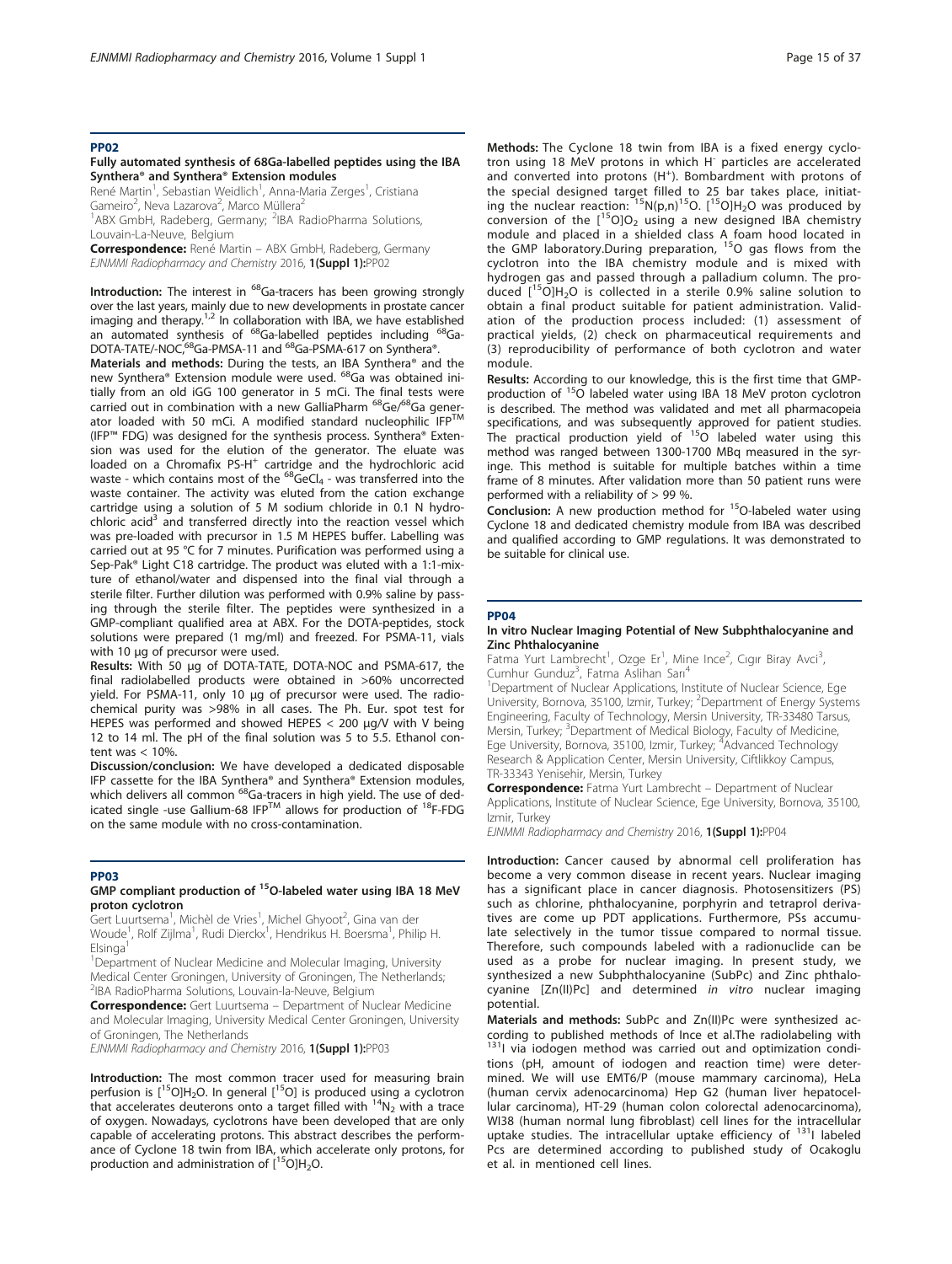Results: We observed that the radiolabeling efficiencies of SubPc and Zn(II)Pc were significantly high (91.9±3.1% and 97.2±1.4%, respectively). The optimization conditions were determined as pH 9, 1 mg amount of iodogen and 30 minutes of reaction time for SubPc; pH 7, 1 mg amount of iodogen and 45 minutes of reaction time for Zn(II)Pc. In vitro cell line studies are in progress.

Acknowledgement: The authors gratefully acknowledge financial support by The Scientific and Technological Research Council of Turkey, TUBITAK (Grant no: 114Z430).

#### PP05

#### Synthesis, Photodynamic Therapy Efficacy and Nuclear Imaging Potential of Zinc Phthalocyanines

Kasim Ocakoglu<sup>1,2</sup>, Ozge Er<sup>3</sup>, Onur Alp Ersoz<sup>3</sup>, Fatma Yurt Lambrecht<sup>3</sup> , Mine Ince<sup>2</sup>, Cagla Kayabasi<sup>4</sup>, Cumhur Gunduz<sup>4</sup>

<sup>1</sup>Advanced Technology Research & Application Center, Mersin University, Ciftlikkoy Campus, TR-33343 Yenisehir, Mersin, Turkey; <sup>2</sup>Department of Energy Systems Engineering, Faculty of Technology, Mersin University, TR-33480 Tarsus, Mersin, Turkey; <sup>3</sup> Department of Nuclear Applications, Institute of Nuclear Science, Ege University, Bornova, 35100, Izmir, Turkey; 4 Department of Medical Biology, Faculty of Medicine, Ege University, Bornova, 35100, Izmir, Turkey

**Correspondence:** Ozge Er - Department of Nuclear Applications, Institute of Nuclear Science, Ege University, Bornova, 35100, Izmir, Turkey EJNMMI Radiopharmacy and Chemistry 2016, 1(Suppl 1):PP05

Introduction: In recent years, photodynamic therapy (PDT) gained speed in cancer treatment. This method is based on two steps. Firstly, a photosensitizer (PS) is accumulated in cancer tissue then flowed by light irradiation. During a photoreaction Type II, energy transfer occurs between the PS and molecular oxygen (O2), the exposed photosensitizers produce highly toxic singlet oxygen (1O2). The singlet oxygen is responsible for the cell damage.1-3 Pthalocyanines have high tumor uptake efficiencies. This property allows them to be used as bifunctional agents for PDT and nuclear imaging. In the present study, symmetrical Zn(II)Pc 1 and unsymmetrically substituted Zn(II)Pc 2 were synthesized and examined as a bifunctional agent for nuclear imaging and PDT.

Materials and methods: Zn(II)Pcs were synthesized according to a published procedure.4 The Zn(II)Pcs were radiolabeled with 131I by using iodogen method. Optimization conditions of radiolabeling (pH, amount of iodogen and reaction time) were determined. Biodistribution studies were performed with Albino Wistar female healthy rats. The radiolabeled Zn(II)Pcs were injected into the tail vein of each rats and then the rats were sacrificed at 30, 60 and 120 min post administration. Tissue samples were collected and counted using a Cd(Te)-RAD-501 single channel analyzer. In vitro the photodynamic therapy studies, EMT6/P (mouse mammary carcinoma), HeLa (human cervix adenocarcinoma) cell lines were used. Zn(II)Pc 1 and Zn(II)Pc 2 were exposed to red light (650 nm) at the doses of 10-30 J/cm2.

Results: The Zn(II)Pc 1 and Zn(II)Pc 2 were radiolabeled with 131I with high efficiency (93.4±1.6% and 91.4±1.6%, respectively). The results of biodistribution study showed that radiolabeled Zn(II)Pc 1 has high uptake on lung, large intestine, ovary and pancreas. However, the uptake of radiolabeled Zn(II)Pc 2 was determined as to be statically significant in pancreas and large intestine. Zn(II)Pc 1 was showed no phototoxic effect in both cell lines although PDT activity of Zn(II)Pc 2 in HeLa cell line was determined.

Conclusion: In conclusion the radiolabeled Zn(II)Pc 1 might be a promising imaging agent for lung, ovary pancreas, and colon tumors. However, the radiolabeled Zn(II)Pc 2 might be a promising nuclear imaging agent for colon and pancreas tumors, also promising PDT agent for cervical tumors.

Acknowledgement: The authors gratefully acknowledge financial support by The Scientific and Technological Research Council of Turkey, TUBITAK (Grant no: 112T565).

### PP06

#### Radio-U(H)PLC – the Search on the Optimal Flow Cell for the γ-Detector

Torsten Kniess, Sebastian Meister, Steffen Fischer, Jörg Steinbach Helmholtz-Zentrum Dresden-Rossendorf, Institute of

Radiopharmaceutical Cancer Research, 01314 Dresden, Germany Correspondence: Torsten Kniess – Helmholtz-Zentrum Dresden-Rossendorf, Institute of Radiopharmaceutical Cancer Research, 01314 Dresden, Germany

EJNMMI Radiopharmacy and Chemistry 2016, 1(Suppl 1):PP06

Introduction: Radio-HPLC is routinely used for analysis and quality control of radiopharmaceuticals. The introduction of U(H)PLC enabled decreased detection levels, improved resolution and significant shorter analysis times; crucial parameters for radiotracer analysis. Despite these benefits only a few examples of radio-U(H)PLC have been reported; one reason may be the absence of a suitable γdetector with a flow cell which is compatible to UPLC conditions. We used a commercial γ-detector in combination with different flow cell inserts and report on their effect on the sensitivity and resolution of the γ-signal.

Materials and methods: An ACQUITY UPLC H-Class System (Waters) was used with a GABI Star γ-detector (Raytest) equipped with a 2"x 2" pinhole scintillation crystal in combination with three different flow cells. UPLC was performed on an ACQUITY HSS C18 column (2.1 x 100 mm, 1,8 μm) with a flow rate of 0.65 mL/min and a 3 min gradient of 30/70 acetonitrile/0.1% TFA. The sigma-1 receptor imaging probe [<sup>18</sup>F]fluspidine served as analyte with 2 µL injection volume, containing  $8 - 400$  kBq of  $[$ <sup>18</sup>F]fluspidine.

Results: For best resolution and avoiding an excessive back-pressure to the PDA cell (<70 bar) the capillary between PDA and γ-detector should be as short as possible. This was realized by placing the γdetector in 30 cm distance to the PDA-detector on a special table. Three different flow cells were applied:

a) Raytest standard flow cell (5 μL),

b) Raytest 2" capillary holder equipped with a UPLC capillary 0.004" ID (9/5/2 nL),

c) self-build lead insert with a 5 mm hole and UPLC capillary (2 nL).

By injecting 400 kBq of  $[18F]$ fluspidine and using the different flow cells, γ-signals having a peak width between 0.13 and 0.20 mm and a peak intensity 750 - 4400 cps were obtained. The capillary holder (5 nL) and the self-build insert (2 nL) showed a comparable peak width, but differentiated sensitivity. To determine the minimum detectable level samples between 170 kBq and 8 kBq of  $[^{18}F]$ fluspidine were injected; with 15 kBq of [<sup>18</sup>F]fluspidine a good signal to background ratio of 6:1 was achieved.

Conclusion: By performing radio-U(HPLC) with a GABI Star γ-detector equipped with a Raytest 2" capillary holder (5 nL), γ-signals with good sensitivity and peak width can be obtained. In addition, the self-build flow cell insert (2 nL) gave the highest sensitivity and the best signal to background ratio.

#### PP07

#### Radiolabeling, characterization & biodistribution study of cysteine and its derivatives with Tc99m

Rabia Ashfaq<sup>1,2</sup>, Saeed Iqbal<sup>2</sup>, Atiq-ur-Rehman<sup>1</sup>, Irfan ullah Khan<sup>3</sup> <sup>1</sup>Nuclear Medicine Department, Shaukat Khanum Cancer Hospital and Research Centre, Lahore, Pakistan; <sup>2</sup>Forman Christian College, Lahore, Pakistan; <sup>3</sup>Institute of Nuclear medicine and Oncology, Lahore, Pakistan Correspondence: Rabia Ashfaq – Nuclear Medicine Department, Shaukat Khanum Cancer Hospital and Research Centre, Lahore, Pakistan EJNMMI Radiopharmacy and Chemistry 2016, 1(Suppl 1):PP07

Introduction: Several studies are available, which highlight the use of Schiff based as ligands for radio-labeling, but very little work has been reported with Marcepto compounds. It is desirable to include such compounds in the design of radiopharmaceuticals due to their importance in the biological system.

Materials and methods: Equimolar L - cysteine and salicylaldehyde in distilled water and ethanol were heated to form a white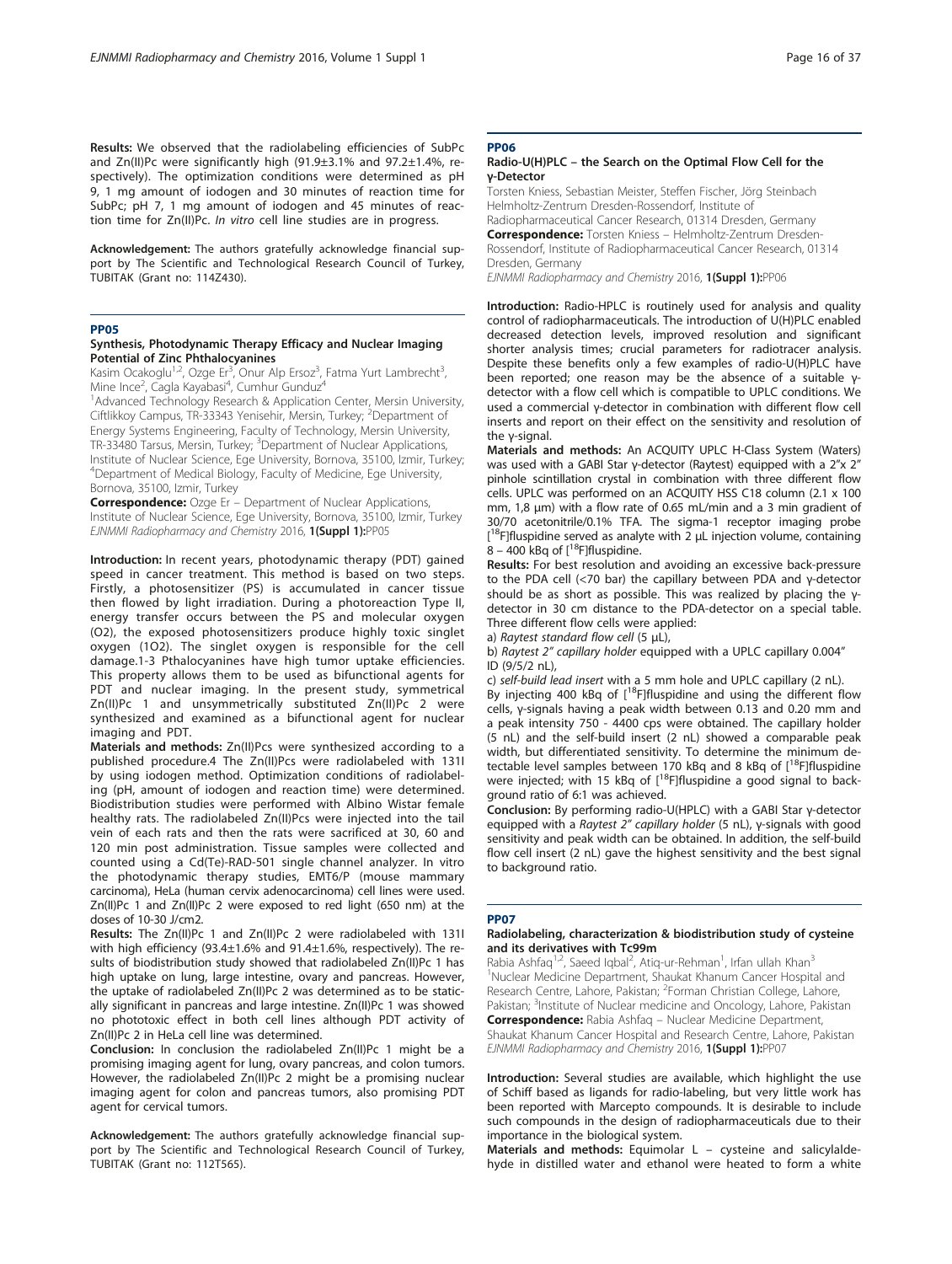colored ligand. The product formed was analyzed using FT – IR, thermo gravimetric analysis and elemental analysis. Radiolabeling<br>of the ligand was performed using <sup>99m</sup>Tc from <sup>99</sup>Mo generator.  $SnCl<sub>2</sub>H<sub>2</sub>O$  was used as a reducing agent. Radio TLC was performed using SG plates, 0.9% NaCl and acetone as the mobile phases. Geiger Muller counter detected the counts on the SG plates. After quality control the radiolabeled drug was injected IV into the animal ear. Scanning was performed under the gamma camera.

Results: Ligand synthesis was verified from IR indicating the presence of the closed ring structure Thiozolidine ring  $1$ . IR showed absence of chromophore group hence the ligand was colorless. DSC peaks indicated the reaction type as endothermic. Ligand appeared to be stable in DMSO. Effective radiolabeling was achieved using lyophilized tin chloride pyrophosphate cold kit in NaCl (0.9%). Optimization of ph, temperature and radioactivity was done using DOE. Maximum radiolabeling was achieved at pH 5.Animal study was performed for bio distribution of the radio $p$ harmaceutical.  $99mTc$  – ligand uptake was seen in the soft organs immediately after injection. The areas showing higher radiotracer uptake were kidney (20 %), liver (35 %), bones (15%) and brain (10 %). Delayed images showed the radiotracer retention in the soft organs as well as in the spine of the animals. Comparative study was performed using 99mTc – MDP and 99mTc PHYTATE.

Conclusion: Salicylaldicysteine is efficiently labeled with <sup>99m</sup>Tc and is suitable in simultaneous scanning of liver, kidney and brain. Due to uptake in all soft organs in dynamic flow followed with delay images, radiotracer retention in the brain is worth consideration. This indicates the ability of drug in crossing the blood brain barrier. This study also highlights the importance of sulfur containing ligands in brain scanning

### PP08

#### Radiolabelling of poly (lactic-co.glycolic acid) (PLGA) nanoparticles with 99mTC

R Iglesias-Jerez<sup>1</sup>, Cayero-Otero<sup>2</sup>, L. Martín-Banderas<sup>2</sup>, A. Perera-Pintado<sup>3</sup>, I. Borrego-Dorado<sup>1</sup>

1 Servicio de Medicina Nuclear, Hospital Universitario Virgen del Rocío, Avda Manuel Siurot s/n. 41013, Seville, Spain; <sup>2</sup>Dpt. Farmacia y Tecnología Farmacéutica, Facultad de Farmacia, Universidad de Sevilla. c/Prof. Gracía González nº2, 41012, Seville, Spain; <sup>3</sup>Dirección de Investigaciones Clínicas, Centro de Isotopos, 34 No. 4501 e/45 y 47, Kohly, Playa, La Habana, CP 11300, Cuba

Correspondence: R Iglesias-Jerez – Servicio de Medicina Nuclear, Hospital Universitario Virgen del Rocío, Avda Manuel Siurot s/n. 41013, Seville, Spain

EJNMMI Radiopharmacy and Chemistry 2016, 1(Suppl 1):PP08

Introduction: Radiolabelled nanoparticles have gained a widespread application in the diagnosis and therapy of several diseases (inflammation/infection, cancer, and others). PLGA Nanoparticles (NPs) prepared by solvent emulsion evaporation method [1] have shown more suitable characteristics with regard to those produced by nanoprecipitation: better size, a higher homogeneity and higher encapsulation efficiency. The<br>combination of <sup>99m</sup> Tc + PLGA nanoparticles (platforms with excellent biodegradability and biocompatibility) could allow obtaining a suitable nanosystem for theranosis. The aim of the present work is to optimize the radiolabelling of PLGA nanoparticles with <sup>99m</sup>Tc.

Materials and methods: PLGA nanoparticles were prepared using the nanoprecipitation method [1]. Then, 5 mg of lyophilized NPs were dispersed in 1 mL 0.9% NaCl and stored in a vacuum vials. Different amounts of stannous chloride dehydrate in aqueous solution (30, 20, 4, 2, 1 and 0,1  $\mu$ g) were added. Then, was added  $\approx$ 74 MBq (2 mCi) of <sup>99m</sup>Tc in 1 mL of 0.9% NaCl. Finally, the suspension was incubated for 10 min. 99mTc -NPs suspensions were analyzed by thin layer chromatography (TLC) with silica gel strips (10 x2,5 cm). With 0.9% NaCl as the mobile

phase, free pertechnetate ran with the front, meanwhile particles stayed in the start. Using a solution of pyridine: acetic acid: water (3: 5: 15), radiocolloids remained at start, NPs migrated with Rf = 0.3 and free pertechnetate moved with Rf = 0.7-0.8 [2].

Results: Using 1  $\mu$ g of SnCl<sub>2</sub>\*2H<sub>2</sub>O as a reducing agent, PLGA nanoparticles (without surface modification) were labeled with 99m Tc with a yield  $\geq$  90 %.PLGA nanoparticles size ranged from 160-180 nm in diameter with an electric surface of -36 mV. After radiolabelling, particles increased in size up to a diameter ≈ 380 nm.

Conclusions: Results obtained, indicate that the procedures of nanoparticle synthesis, radiolabelling and quality control were reproducible and right to design a biodegradable nanosystem suitable for in vivo theranosis.

#### PP09

### Development of [18F]PD-410 as a non-peptidic PET radiotracer for gastrin releasing peptide receptors

unes Farinha-Antunes<sup>2</sup>, Chantal Kwizera<sup>2</sup>, Enza Lacivita<sup>1</sup>, Ermelinda<br>Lucente<sup>1</sup>, Mauro Niso<sup>1</sup>, Paola De Giorgio<sup>1</sup>, Roberto Perrone<sup>1,3</sup>, Nicola A. Colabufo<sup>1,3</sup>, Philip H. Elsinga<sup>2</sup>, Marcello Leopoldo<sup>1,3</sup>

1 Dipartimento di Farmacia – Scienze del Farmaco, Università degli Studi di Bari "Aldo Moro", Bari, Italy; <sup>2</sup>Department of Nuclear Medicine and Molecular Imaging, University Medical Center Groningen, University of Groningen, Groningen, The Netherlands; <sup>3</sup>BIOFORDRUG s.r.l., Spin-off, Università degli Studi di Bari "Aldo Moro", Bari, Italy

**Correspondence:** Philip H. Elsinga – Department of Nuclear Medicine and Molecular Imaging, University Medical Center Groningen, University of Groningen, Groningen, The Netherlands

EJNMMI Radiopharmacy and Chemistry 2016, 1(Suppl 1):PP09

Introduction: The Gastrin Releasing Peptide (GRP) receptor has high expression on prostate cancer cells. Consequently, bombesin, a 14-amino acid peptide that binds with high affinity to GRP receptors, has been widely studied for the development of radiopeptides for application in prostate cancer imaging. To overcome some limitations of radiolabelled peptides, we developed a small molecule non-peptidic radiotracer targeting GRP receptors. Small molecules offer various advantages over peptides since they can be suitably designed to modulate potency, selectivity, lipophilicity, and cell permeability and do not suffer from poor tissue penetration, poor serum stability, and quick elimination. The aim of the present study is to develop a non-peptidic fluorine-18 PET radioligand with antagonist properties, for visualization of GRP receptors. PD-410 ((S)-3-(1H-indol-3-yl)-N-[1-[5-(2-fluoroethoxy)pyridin-2-yl]cyclohexylmethyl]-2-methyl-2-[3-(4-nitrophenyl)ureido]propionamide) was selected as potent compound for  $^{18}$ F-radiolabelling (K<sub>i</sub>

was  $38 \pm 2$  nM).

Methods: [<sup>18</sup>F]PD410 was synthesized by reaction of [<sup>18</sup>F]fluoroethyl tosylate with the corresponding phenol precursor in presence of NaH followed by HPLC-purification. Cell experiments were carried out with PC3 cells to determine cell uptake, efflux and in vitro binding affinity.

Results: In contrast to other  $[18F]$ fluoroethylation reactions, RCY was low (<5%) because of substantial defluorination. The uptake of [<sup>18</sup>F]PD410 in PC3 prostate cancer cells gradually increased within 60 minutes of incubation, thereafter reaching a plateau. The maximum cellular associated radioactivity was found to be 70%. Non-specific binding accounted for 40%. The efflux kinetics of [18F]PD410 showed rapid dissociation of the tracer, remaining only 6% of the tracer within 120 min. This radioactivity decreased exponentially with a half-life of 13 minutes. In<br>vitro binding affinity of [<sup>18</sup>F]PD410 was plotted as sigmoid curves for the displacement of  $[{}^{18}F]PD410$  as a function of increasing concentrations of the GRP receptor specific inhibitor Glu[Aca-BN(7-14)]<sub>2</sub>. The IC<sub>50</sub> value was 0.10 nM for Glu[Aca-BN(7-14)].

Conclusions: [18F]PD410 displayed high affinity for GRP receptor and the in vitro results warrant further in vivo PET-studies.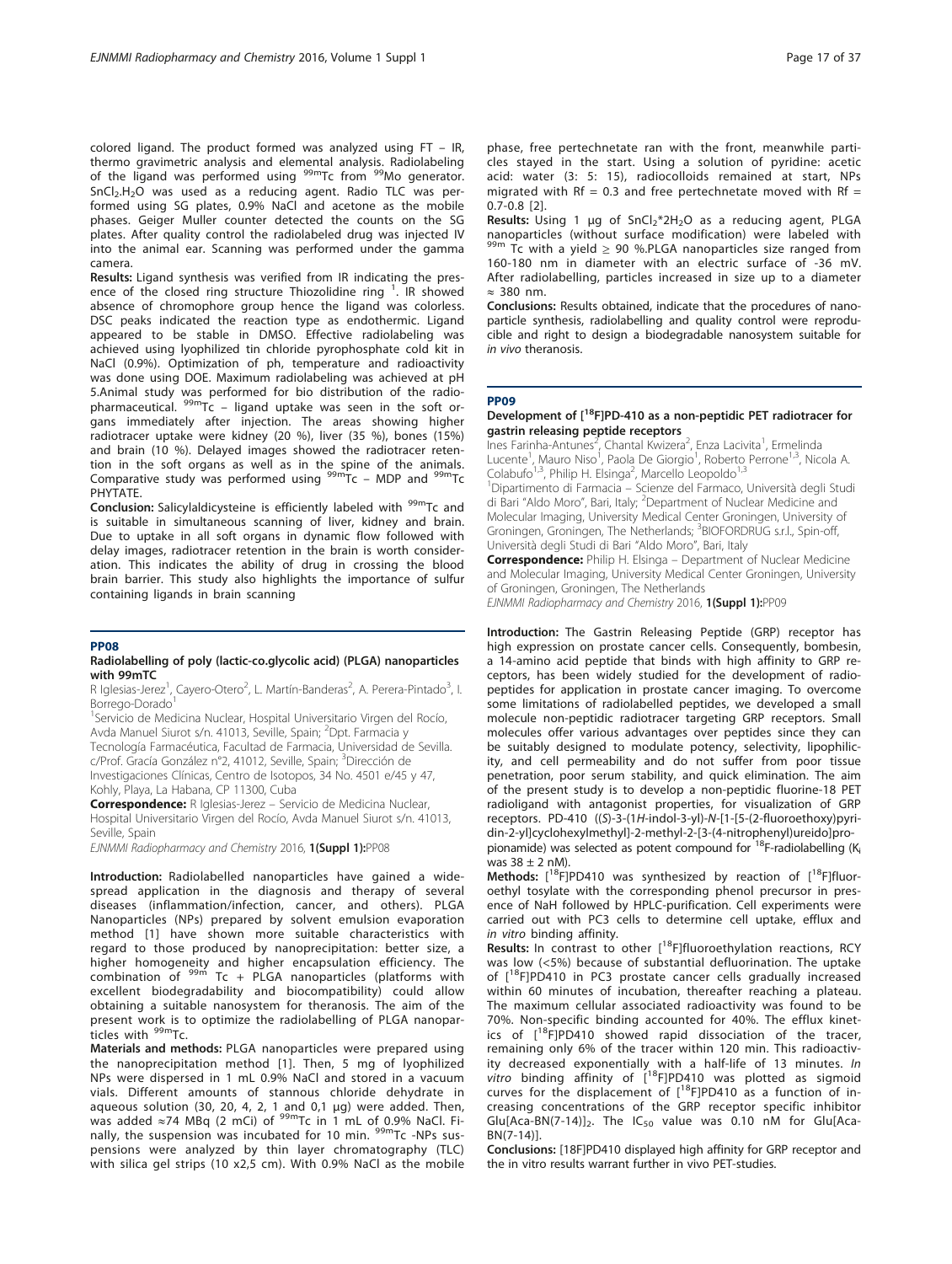### PP10

#### An improved nucleophilic synthesis of 2-(3,4-dimethoxyphenyl)- 6-(2-[18F]fluoroethoxy) benzothiazole ([18F]FEDMBT), potential diagnostic agent for breast cancer imaging by PET

V.V. Vaulina<sup>1</sup>, O.S. Fedorova<sup>1</sup>, V.V. Orlovskaja<sup>1</sup>, Č.L. Chen<sup>2</sup>, G.Y. Li<sup>2</sup>, F.C.<br>Meng<sup>2</sup>, R.S. Liu<sup>2,3</sup>, H.E. Wang<sup>2</sup>, R.N. Krasikova<sup>1</sup>

<sup>1</sup>N.P. Bechtereva Institute of Human Brain, Russian Academy of Science, Saint-Petersburg, Russian Federation; <sup>2</sup>Department of Biomedical Imaging and Radiological Sciences, National Yang-Ming University Taipei, Taiwan; <sup>3</sup>National PET/Cyclotron Center, Veterans General Hospital, Taipei, Taiwan

Correspondence: O.S. Fedorova – N.P. Bechtereva Institute of Human Brain, Russian Academy of Science, Saint-Petersburg, Russian Federation EJNMMI Radiopharmacy and Chemistry 2016, 1(Suppl 1):PP10

Introduction: Substituted benzotiazoles (BT) are a class of compounds with high affinity and selectivity to aryl hydrocarbon receptor (AhR), a receptor often expressed in breast cancer tissue. Among them 2-(3,4 dimethoxyphenyl)-5-fluorobenzothiazole (PMX 610) exhibited very potent (GI<sub>50</sub> < 0.1 nM) antitumor properties *in vitro* in human breast cancer cell lines. Based on that scaffold we recently suggested <sup>18</sup>F-fluoroethylated analogue of PMX 610, the 2-(3,4-dimethoxyphenyl)-6-(2- [<sup>18</sup>F]fluoroethoxy)benzothiazole ([<sup>18</sup>F]FEDMBT)<sup>1</sup>. Preliminary studies showed high accumulation of the radiotracer in MCF-7, MDA-MB468 and MDA-MB231 breast cancer cells. Here we report an improved synthesis and purification of [<sup>18</sup>F]FEDMBT for preclinical trials.

Materials and methods: The extent of  $18F$ -fluorination of labeling precursor was followed via radioTLC (EtAc:hexane 1:2). The HPLC purification was performed using Waters C18 XBridge 250 x 10 mm column, 0.05M NH4OAc:EtOH, 50:50, 3 ml/min, UV 254 nm. For SPE purification 1.2 mL of aqueous 25% EtOH was added to the reaction mixture (5 mg of precursor, 0.6 mL of DMF) to prevent precipitate formation. The resulting solution was passed through the Sep-Pak tC18 Plus Long cartridge. The cartridge was then rinsed with 2 mL of 50% aq. EtOH allowing for complete removal of the precursor. The product, [<sup>18</sup>F]FEDMBT, was recovered by successive elution of the cartridge with 2 and 1 mL of 55% aq. EtOH.

Results The [<sup>18</sup>F]FEDMBT was prepared via direct nucleophilic fluorination of the corresponding tosyl precursor<sup>1</sup>. Under optimal reaction conditions (kryptofix 2.2.2., DMF, 140°C, 5 min) a high 18F-incorporation rate of 80-85% was achieved. The HPLC purification afforded the product in >99% radiochemical purity and RCY of 55% (decay corrected). Isolated product fraction was mixed with phosphate buffered saline to adjust the pH and ethanol concentration, without final re-formulation step. Fractionated SPE purification afforded product with >99% RCP and 60% RCY (decay corrected). While SPE technique allowed for complete removal of precursor, a minor chemical impurity (not identified) remained in the final formulation. Work is being undertaken now to resolve this issue.

Discussion/conclusion: An optimized synthesis of [<sup>18</sup>F]FEDMBT afforded product with radiochemical purity and high yield. It can be easy automated using TracerLab FX-N Pro platform. The suggested "HPLC free" SPE purification can be applied in the production of [<sup>18</sup>F]FEDMBT for ongoing in vitro cell lines experiments and preclinical trials. This study was supported by RFBR grant 15-54-52026/15 and MOST 104-2923-B-010-001-MY2.

#### PP11

#### Internal radiation dose assessment of radiopharmaceuticals prepared with accelerator-produced 99mTc

Laura Meléndez-Alafort<sup>1</sup>, Mohamed Abozeid<sup>1</sup>, Guillermina Ferro-Flores<sup>2</sup> , Anna Negri<sup>3</sup>, Michele Bello<sup>4</sup>, Nikolay Uzunov<sup>5,6</sup>, Martha Paiusco<sup>3</sup>, Juan Esposito<sup>6</sup>, Antonio Rosato<sup>1,3</sup>

<sup>1</sup> DiSCOG-University of Padua, Padua, Italy; <sup>2</sup>ININ, Ocoyoacac, México;<br><sup>3</sup>IOV Radua, Radua, Italy: <sup>4</sup>DEA, University of Radua, Radua, Italy: <sup>5</sup>Each IOV Padua, Padua, Italy; <sup>4</sup>DFA-University of Padua, Padua, Italy; <sup>5</sup>Faculty of Natural Sciences, University of Shumen, Shumen, Bulgaria; <sup>6</sup>INFN-LNL, Legnaro, Italy

Correspondence: Laura Meléndez-Alafort – DiSCOG-University of Padua, Padua, Italy

EJNMMI Radiopharmacy and Chemistry 2016, 1(Suppl 1):PP11

Introduction: 99mTc is the radionuclide most widely used in diagnostic nuclear medicine. It is available from 99Mo/99mTc generators, where 99Mo is obtained by a fission reaction in nuclear reactors. Direct reactions using proton beams [e.g. 100Mo(p,2n)99mTc] are a reliable and relatively cost-effective method to fulfill the shortage of this isotope given the imminent closure of the existing old reactors. However, the results of LARAMED project from the LNL-INFN showed that the extracted solution of 99mTc from the proton-bombarded 100Moenriched target contains small quantities of several technetium radioisotopes (93Tc, 94Tc, 95Tc, 95mTc and 96Tc)[1]. The aim of this work was to estimate the total contribution of technetium radioisotopes to the patient radiation absorbed dose after administration of four radiopharmaceuticals prepared with technetium-99m obtained from the 100Mo(p,2n)99mTc reaction.

Methods: The internal radiation absorbed doses of pertechnetate, sestamibi, hexamethylpropyleneamine oxime (HMPAO), and disodium etidronate (HEDP) radiopharmaceuticals, were assessed considering both technetium-99m prepared from the 100Mo(p,2n)99mTc reaction as well as from generators. Time-integrated activity in the main source organs [Ã(rs,TD)] for each radioisotope was calculated using the radiopharmaceutical biokinetic models published by the International Commission on Radiological Protection (Publication 53 and 80, ICRP). OLINDA/EXM 1.1 software was applied for dose calculations using an adult male phantom as a program input and the above Ã(rs,TD) calculated values. The total absorbed dose in the target organs, produced by the mixture of technetium radioisotopes, was calculated for 3 time periods after 100Mo irradiation.

Results: The amounts of other technetium radioisotopes in the 99mTc-radiopharmaceuticals produced a low increase of radiation doses. Bone marrow is the organ that exhibited the highest difference between the dose obtained from the generator-produced 99mTc and the accelerator-produced one. For example, HEDP bone marrow dose (4.41E-03 mSv/MBq) showed an increase in the of 8.5% (4.79E-03 mSv/MBq), 11.8% (4.93E-03 mSv/MBq) and 17.7% (5.19E-03 mSv/MBq) using 99mTc obtained at 9, 14, and 19 h after 100Mo irradiation, respectively. The corresponding differences for sestamibi, pertechnetate and HMPAO were less than 8%, 10% and 14% for the same irradiation times.

Conclusion: The increase of radiation doses caused by 93Tc, 94Tc, 95Tc, 95mTc and 96Tc, compared with the dose from 99mTc is relatively low. However, its impact should not be underestimated. Administering the labeled radiopharmaceuticals at least nine hours after the target irradiation is advisable to reduce the irradiation caused by the other technetium radioisotopes.

#### PP12

#### A specialized five-compartmental model software for pharmacokinetic parameters calculation

Laura Meléndez-Alafort<sup>1</sup>, Cristina Bolzati<sup>2</sup>, Guillermina Ferro-Flores<sup>3</sup> , Nicola Salvarese<sup>1</sup>, Debora Carpanese<sup>1</sup>, Mohamed Abozeid<sup>1</sup>, Antonic Rosato<sup>1,4</sup>, Nikolay Uzunov<sup>5</sup>

<sup>1</sup>DiSCOG-University of Padua, Padua, Italy; <sup>2</sup>IENI-CNR, Padua, Italy; <sup>3</sup>ININ Ocoyoacac, México; <sup>4</sup>IOV Padua, Padua, Italy; <sup>5</sup>Faculty of Natural

Sciences, University of Shumen, Shumen, Bulgaria

Correspondence: Laura Meléndez-Alafort – DiSCOG-University of Padua, Padua, Italy

EJNMMI Radiopharmacy and Chemistry 2016, 1(Suppl 1):PP12

Introduction: The use of pharmacokinetics modeling in preclinical nuclear medicine is very limited although it is well known that such models could be valuable tools to study radiopharmaceuticalproperties1. Nowadays, the preclinical evaluation of new radiopharmaceuticals is still focused only on biodistribution studies, mainly because of the lack of currently available user-friendly specialized programs to assist researchers in calculating radiopharmacokinetic parameters.

Methods: A dedicated spreadsheet software to calculate pharmacokinetic parameters such as tracer-biological half-life (T1/2), mean residence time (MRT) for each compartment, as well as the fraction of the tracer leaving the compartments per unit time (transfer rate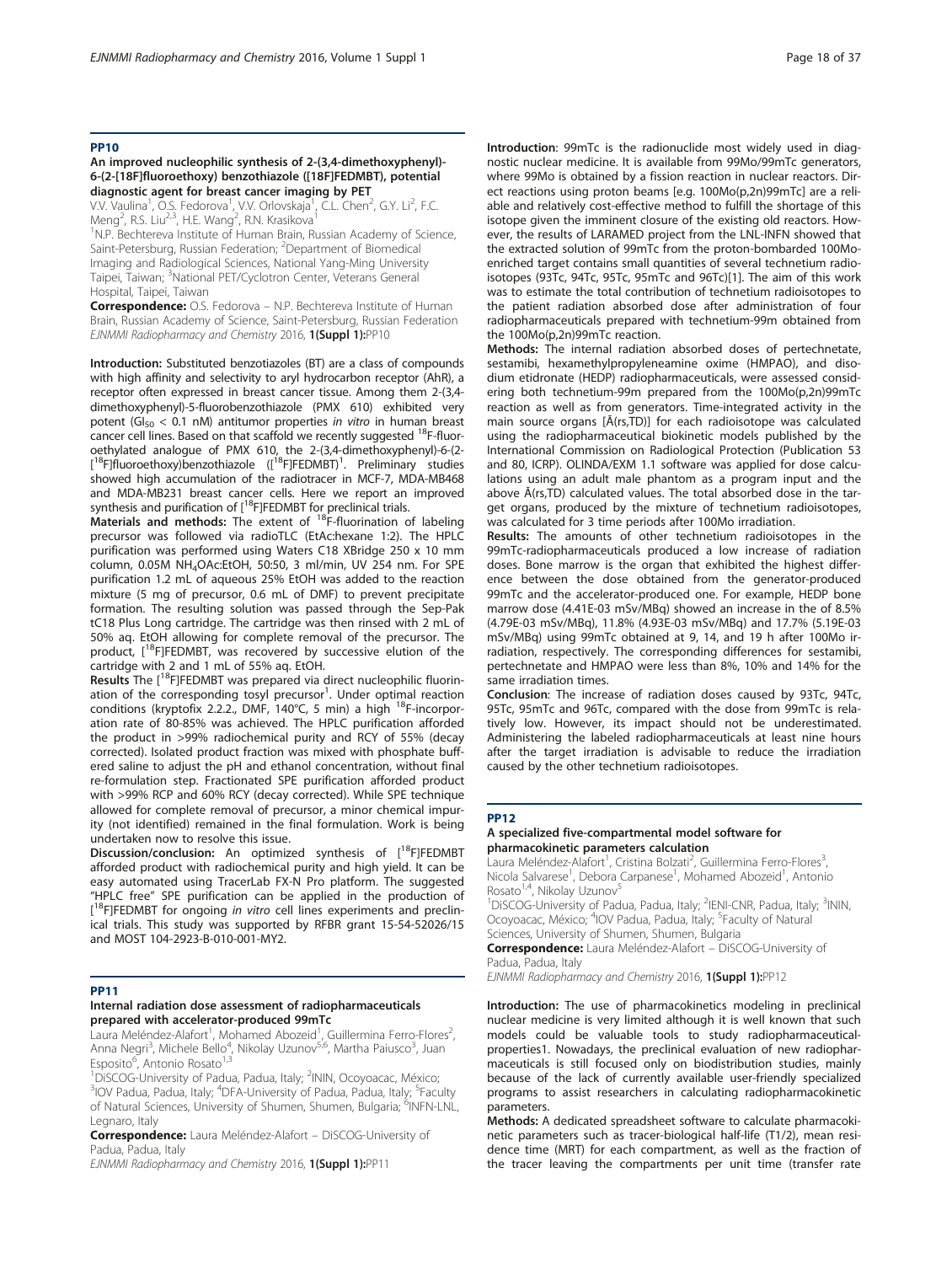constant, TRC), has been developed. The menu-driven spreadsheet software is based on five-Compartment Kinetic Model (CoKiMo). CoKiMo was used to study pharmacokinetic parameters of 11 99mTc-nitrido complexes, reported as potential myocardial perfusion-imaging agents (MPIAs), of general formula [99mTcN(DTC-Ln)(PNP)]+ (DTC-Ln= alicyclic dithiocarbamates; PNP= diphosphinoamine)2, and the results were compared with those of 99mTc-Sestamibi and 99mTc-Tetrofosmin. Biodistribution studies for all MPIAs have been performed in Sprague-Dawley rats ( $n = 312$ ) to determine organ uptake.

Results: MPIAs time-activity curves have been obtained using CoKiMo for 5 compartments, by interpolation of organ activity values measured at different time points. Curves have been integrated to calculate T1/2 and MRT in the studied organs of all MPIAs. Subsequently software employs a module with implemented optimization procedure, dedicated to calculate the values of the TRCs. Finally, CoKiMo calculations were validated by comparison with two different software: Olinda/Exm and SAAM II. [99mTcN-(PNP)]+-complexes showed a faster blood and liver clearance as compared to 99mTc-Sestamibi and 99mTc-Tetrofosmin, in agreement with some previous reported studies2. However, it was found that when CoKiMo pharmacokinetic data were used, a wide quantitative comparison between all MPIAs was possible, which in fact, was not possible using only the biodistribution data. The analysis of the results showed that 99mTcN-PDTC3 turned out to be the best candidate for translation into clinical practice due to its rapid and high heart uptake, and fast liver and lung clearance, which enabled an early visualization of myocardial tissue.

Conclusion: CoKiMo proved to be an easy to use and flexible specialized software to study the kinetic of a great number of pharmaceuticals labeled with an unlimited number of radionuclides. Therefore, it can be a useful tool for an extensive preclinical characterization of new radiopharmaceuticals.

#### PP13

# Molecular imaging of the pharmacokinetic behavior of low molecular weight<sup>18</sup>F-labeled PEtOx in comparison to <sup>89</sup>Zr-labeled

**PEtOx**<br>Palmieri L<sup>1,2</sup>, Verbrugghen T<sup>1</sup>, Glassner M<sup>3</sup>, Hoogenboom R<sup>2</sup>, Staelens S<sup>1</sup> , Wyffels  $L^{1,2}$ 

<sup>1</sup>Molecular Imaging Center Antwerp, University of Antwerp, Antwerp,

Belgium; <sup>2</sup>Department of Nuclear Medicine, Antwerp University Hospital, Antwerp, Belgium; <sup>3</sup>Supramolecular Chemistry, Ghent University, Ghent, Belgium

**Correspondence:** L Palmieri – Molecular Imaging Center Antwerp, University of Antwerp, Antwerp, Belgium EJNMMI Radiopharmacy and Chemistry 2016, 1(Suppl 1):PP13

Introduction: PEGylation is a methodology that is commonly used to improve the PK profile of radiotracers. In recent years biocompatible poly(2-alkyl-2-oxazoline)s (PAOx) gained a lot of attention as alternative to PEG because of their much higher chemical versatility. PAOx can be equipped with side-chain functionalities, allowing loading multiple targeting molecules, while the chain-end can be selectively radiolabeled. We previously evaluated the PK behavior of <sup>89</sup>Zr-labeled poly(2-ethyl-2-oxazoline)s (89Zr-PEtOx) in a molecular weight (MW) range of 5-110kDa using μPET imaging. While we found the expected increase of circulation time with increasing MW, the 5kDa [<sup>89</sup>Zr]-PEtOx demonstrated unusual high kidney retention. We now<br>developed [<sup>18</sup>F]-PEtOx 5kDa and compared its pharmacokinetic <sup>89</sup>Zr]-PEtOx demonstrated unusual high kidney retention. We now behavior to [<sup>89</sup>Zr]-PEtOx 5kDa.

Materials and methods: PEtOx was radiolabeled with <sup>18</sup>F using SPAAC. For this, PEtOx was first derivatized with bicyclononyne (BCN). Automated 18F-labeling of BCN-PEtOx was performed by reaction of azidoethyl tosylate with azeotropically dried <sup>18</sup>F<sup>-</sup> followed by distillation of the formed [<sup>18</sup>F]-fluorethylazide into a second reactor for reaction with BCN-POX. The reaction mixture was purified using a PD-10 cartridge and QC was performed using a Zenix-C 80Å column. To evaluate the PK profile, C57BL/6 mice (n=4) were intravenously injected with  $\int_{0}^{18}F$ ]-BCN-PEtOx (16.47±1.68Mbq, ~100μg) and dynamically scanned over the first 2h. Volumes of interest were delineated for heart, liver and kidneys to calculate standard uptake values (SUV).

**Results:**  $[{}^{18}F]$ -BCN-PEtOx was obtained with a RCY of 4.30% (n=4, decay corrected to EOB) and a RCP of 100% after PD-10 purification.<br>As was previously demonstrated for [<sup>89</sup>Zr]-PEtOx 5kDa, μPET imaging revealed rapid and complete blood clearance of [<sup>18</sup>F]-PEtOx 5kDa  $(SUV=2.42\pm0.16$  at 10min pi and  $SUV=0.27\pm0.08$  at 1h pi). Peak liver uptake related to perfusion was reached within 1min pi (SUV=2.92 ±0.18) and quickly decreased (SUV=0.50±0.03 at 10min pi and SUV=0.07±0.00 at 1h pi) indicating only minor contribution of the liver in the clearance of  $[18F]$ -PEtOx 5kDa. The kidneys displayed a high initial uptake (SUV=5.67±0.87 at 3.75min pi versus 7.58±2.54 at 3.75min pi for [<sup>89</sup>Zr]-Df-PEtOx 5kDa) but where [<sup>89</sup>Zr]-Df-PEtOx 5kDa was not cleared from the kidneys (SUV=2.36 $\pm$ 0.84 at 24h pi),  $[^{18}F]$ -PEtOx 5kDa showed a fast and almost complete clearance (SUV=0.27  $\pm 0.08$  at 1h pi and SUV=0.12 $\pm 0.05$  at 2h pi).

Conlusions: [18F]-PEtOx 5kDa is quickly cleared from the body and does not display high kidney retention. The unusual kidney retention of [<sup>89</sup>Zr]-Df-PEtOx 5kDa is therefore most likely related to endocytosis and lysosomal degradation of the radiolabeled polymer followed by trapping of radiometal <sup>89</sup>Zr in the proximal tubules.

#### PP14

#### Towards nucleophilic synthesis of the α-[18F]fluoropropyl-L-dihydroxyphenylalanine

V. V. Orlovskaja<sup>1</sup>, O. F. Kuznetsova<sup>1</sup>, O. S. Fedorova<sup>1</sup>, V. I. Maleev<sup>2</sup>; Yu. N. Belokon<sup>2</sup>; A. Geolchanyan<sup>3</sup>; A. S. Saghyan<sup>3</sup>; L. Mu<sup>4</sup>, R. Schibli<sup>4</sup>; S. M. Ametamey<sup>4</sup>; R. N. Krasikova<sup>1</sup>

<sup>1</sup>N.P. Bechtereva Institute of Human Brain, RAS, St.-Petersburg, Russia <sup>2</sup>A.N. Nesmeyanov Institute of Organoelement Compounds, RAS Moscow, Russia; <sup>3</sup>SPC Armbiotechnology NAS, Yerevan, Republic of Armenia; <sup>4</sup> Center for Radiopharmaceutical Sciences of ETH, PSI and USZ, Zurich, Switzerland

Correspondence: V. V. Orlovskaja – N.P. Bechtereva Institute of Human Brain, RAS, St.-Petersburg, Russia

EJNMMI Radiopharmacy and Chemistry 2016, 1(Suppl 1):PP14

Introduction: The interest towards use of 6-[18F]fluoro-L-DOPA as a PET radiotracer for the evaluation of dopaminergic system's state and also as tumor diagnostic agent has been steadily increasing during the last decade. Considerable work is being undertaken to overcome the practical difficulties encountered in the production of 6- [18F]fluoro-L-DOPA and other ring-fluorinated amino acids via nucleophilic substitution route. Aromatic amino acids carrying monofluoro methyl group in the α-position have also been considered as potential PET radiotracers, with nucleophilc synthesis of racemic α- [18F]fluoromethyl phenylalanine using cyclic sulfamidate precursor already reported1. Recently our group has suggested a route towards enantiomerically pure α-[18F]fluoromethyl-p-tyrosine via direct nucleophilic fluorination of a NiII complex2. However, 18F-fluorination of the precursor bearing α-MeSO3 (mesyloxy) leaving group was inefficient, possibly due to the steric hindrance at the α-carbon of the tyrosine moiety. In continuation of that previous work we have investigated the synthesis of the α-[18F]fluoropropyl-L-DOPA via 18Ffluorination of a similar precursor.

Materials and methods: Radiofluorination of I was performed in the presence of kryptofix/K2CO3 (acetone, 10 min, 85oC, 10 mg of precursor). The extent of 18F-fluorination was followed by radioTLC (EtAc:CHCl3:CH3COOH 4:1:1). After solvent removal the 18F-fluorinated intermediate was treated with 6M aq. HCl at 140oC for 10 min. The product was analyzed by radioTLC (EtOH:n-Butanol:CH3COOH 4:1:1) and HPLC (Lichrosphere 100-RP-18, 250 x 4 mm, 0.1% CH3COOH).

Results The precursor, NiII complex of Schiff base of (2S)-1-benzyl-N- (2-formylphenyl)pyrrolidine-2-carboxamide (BBA) with (S)-2-amino-2- (3,4-bis((methylsulfonyl)oxy)benzyl)-5-((methylsulfonyl)oxy)pentanoic acid (Ni-(S)-BBA-(S)-MsO propyl-DOPA(OMs)2 (I)), was prepared from the corresponding NiII complex of BBA Schiff base with (S)- DOPA.18F-fluorination efficiency of I was 15%, with room for optimization. Acid hydrolysis of the intermediate afforded protected derivative of (S)-α-[18F]fluoropropyl-L-DOPA, but removal of the mesyl protective groups proved problematic - use of 2M potassium methylate in MeOH (60oC, 10 min) was ineffective.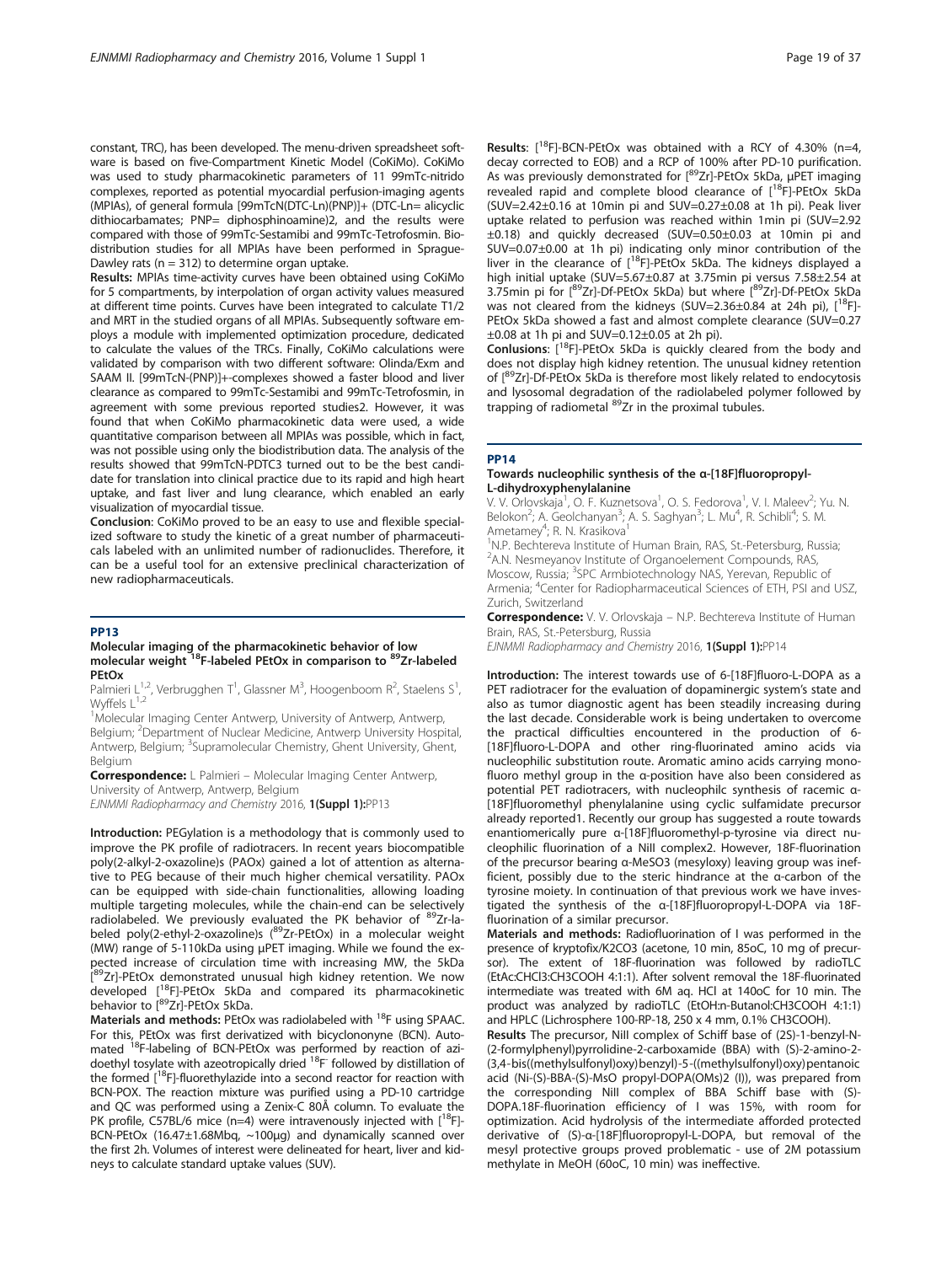Discussion/conclusion The nucleophilic fluorination of Ni<sup>II</sup>-based labeling precursor offers potential novel route towards a new deriva-<br>tive of DOPA with <sup>18</sup>F-label in the α-fluoropropyl group. Preparation of precursor employing methoxy methoxy (MOM) protective groups instead of mesyl ones, something that should resolve the deprotection problem, is currently in progress.

This study was supported by SNF grant IZ73ZO\_152360/1.

### PP15

#### A convenient one-pot synthesis of [18F]clofarabine

Revunov, Evgeny<sup>1</sup>; Malmquist, Jonas<sup>1</sup>; Johnström, Peter<sup>1,2</sup>; Van Valkenburgh, Juno<sup>3</sup>; Steele, Dalton<sup>3</sup>; Halldin, Christer<sup>1</sup>; Schou, Magnus<sup>1,2</sup> 1 Department of Clinical Neuroscience, Centre for Psychiatric ResearchKarolinska Institutet, Stockholm, Sweden; <sup>2</sup>ÁstraZeneca Translational Science Centre, Stockholm, Sweden; <sup>3</sup>Department of Medical and Molecular Pharmacology, Ahmanson Translational Imaging Division, University of California, Los Angeles, USA

**Correspondence:** Evgeny Revunov - Department of Clinical Neuroscience, Centre for Psychiatric Research, Karolinska Institutet, Stockholm, Sweden

EJNMMI Radiopharmacy and Chemistry 2016, 1(Suppl 1):PP15

Introduction: [18F]Clofarabine has recently emerged as a promising radioligand for in vivo imaging of deoxycytidine kinase activity using PET. In the reported protocols by Shu and Wu (1,2), 3 is prepared in a two-step process with an intermediate purification that proceeds with 10-15% radiochemical yield (RCY). We herein report a simplified procedure for the preparation of 3, in which the intermediate purification was eliminated.

Materials and methods: [18F]Fluoride was produced using a GE PETtrace cyclotron and dried azeotropically with acetonitrile (MeCN), potassium carbonate and kryptofix (K2.2.2). Radiofluorination was performed in MeCN at 90 oC for 20 minutes, after which solvents were removed in vacuo and deprotection was performed using 10% trifluoroacetic acid (TFA) in dichloromethane (DCM) at room termperature (rt) for 5 min. Following an additional evaporation, the crude product was dissolved in mobile phase and purified using semi-preparative HPLC (ACE, C18, 5μm, HIL 250×10 mm, eluted with MeCN: aq. NH4OH (0.6%) 90.5:9.5 (v/ v) at 6 mL/min). 3 was isolated from the eluent using a C-18 SepPak cartridge (Waters) and formulated for intravenous injection in a solution of ethanol and phosphate buffered saline (10:90).

Results: The radiochemical conversion (RCC) of 18F-fluoride into 3 was between 25-30%. Higher reaction temperatures or prolonged heating did not improve the RCC. Removal of MeCN from the reaction mixture prior to deprotection was found to be essential and may be ascribed to the known inhibiting properties of MeCN on trityl-group hydrolysis (3). By-product formation, sometimes observed when refluxing 2 with aqueous HCl, could be effectively eliminated by employing mild conditions for the deprotection (10% TFA in DCM, rt, 5 min) without compromising the RCY. No intermediate purification was required in the process, that produced >99% radiochemically pure 3 in 20% RCY with a specific activity >100 GBq/μmol.

Discussion/conclusion: A simplified one-pot radiosynthesis of 3 was developed in which intermediate purification was eliminated. The RCY is on par with previously reported protocols for 3 synthesis.

### PP16

#### BODIPY-estradiol conjugates as multi-modality tumor imaging agents

Samira Osati<sup>1</sup>, Michel Paquette<sup>1</sup>, Simon Beaudoin<sup>1</sup>, Hasrat Ali<sup>1</sup>, Brigitte Guerin<sup>1,2</sup>, Jeffrey V. Leyton<sup>1,2</sup>, Johan E. van Lier

1 Département de médecine nucléaire et radiobiologie, Faculté de médecine et sciences de la santé, Université de Sherbrooke, QC, Canada J1H5N4; <sup>2</sup>Centre d'Imagerie Moléculaire de Sherbrooke (CIMS), CR-CHUS, Sherbrooke, QC, Canada J1H5N4

Correspondence: Johan E. van Lier - Département de médecine nucléaire et radiobiologie, Faculté de médecine et sciences de la santé, Université de Sherbrooke, QC, Canada J1H5N4

EJNMMI Radiopharmacy and Chemistry 2016, 1(Suppl 1):PP16

Introduction: *In vivo* imaging of estrogen receptor (ER) densities in human breast cancer is a potential tool to stage disease, guide treatment protocols and follow-up on treatment outcome. Among various techniques to detect ligand–ER interaction both positron emission tomography (PET) and fluorescence imaging have received ample attention.

Materials and methods: In this study we use 4,4-difluoro-4-bora-3a,4a-diaza-s-indacene (BODIPY) as a fluorescent probe and precursor for 18F-labelling to develop estradiol-based ligands for ER. The synthesis involves attachment of a BODIPY moiety to the C17α-position of estradiol using Sonogashira cross coupling reaction of iodo-BODIPY and various 17α-ethynyl estradiol (EE2) derivatives. Confocal laser scanning microscopy was used to monitor cellular uptake of the EE2 conjugates after 1 h of treatment without and with estradiol to block ER. Flow cytometric analysis was performed to determine the relative fluorescence in the nuclei. The relative binding affinities to the estrogen receptors (ERα and ERβ) was assessed by a competitive radiometric assay.

Results: The Sonogashira coupling reaction of EE2 derivatives with iodo-BODIPY(1:1 molar ratio) in THF/toluene (1/2) and using  $PdCl<sub>2</sub>(PPh<sub>3</sub>)<sub>2</sub>$  as catalyst, NEt<sub>3</sub> as a base and CuI at room temperature gave the desired EE2-BODIPY conjugates in 45-86% yield (after purification by silica gel column chromatography). In vitro fluorescence imaging of the basic EE2-BODIPY conjugate confirmed ER-mediated uptake by the nuclei of ER-positive MC7- L1cells.

Discussion and conclusion: The synthesis of a series of EE2-BODIPY conjugates was achieved via Sonogashira cross-coupling in moderate to very good isolated yields. Our in vitro nuclear cell uptake and receptor binding results warrant further studies to evaluate the potential of the EE2-BODIPY conjugates for fluorescence/PET imaging of breast cancer that overexpress ER. Fluor-18 labelling of the BODIPY moiety of the conjugate, and in vivo fluorescence/PET imaging studies, are in progress.

#### PP17

Easy and high yielding synthesis of 68Ga-labelled HBED-PSMA and DOTA-PSMA by using a Modular-Lab Eazy automatic synthesizer Di lorio V<sup>1</sup>, lori M<sup>2</sup>, Donati C<sup>1</sup>, Lanzetta V<sup>1</sup>, Capponi PC<sup>2</sup>, Rubagotti S<sup>2</sup> ,

Dreger T<sup>3</sup>, Kunkel F<sup>3</sup>, Asti M<sup>2</sup> <sup>1</sup>Radiopharmacy Nuclear Medicine Unit, IRST IRCCS, Meldola (FC), Italy, 2 Nuclear Medicine Unit, IRCCS-Arcispedale Santa Maria Nuova, Reggio Emilia, Italy; <sup>3</sup>Eckert & Ziegler Eurotope GmbH, Berlin, Germany

Correspondence: M. Asti – Nuclear Medicine Unit, IRCCS-Arcispedale Santa Maria Nuova, Reggio Emilia, Italy

EJNMMI Radiopharmacy and Chemistry 2016, 1(Suppl 1):PP17

Introduction: 68Ga-labelled PSMA inhibitor analogues are one the most important class of new radiotracers under clinical observation and development for the detection of prostate cancer lesions and metastases. 68Ga- PSMA-11 (68Ga-PSMA-HBED-CC) has already attested its suitability in the clinical practice and 68Ga-PSMA-617 (68Ga-DOTA-PSMA) has recently demonstrated its potential in individual first-in-man studies gaining importance above all in view of its theranostic application as it can be labelled also with 90-Yttrium and 177-Lutetium. In this study the two 68Ga-labelled radiotracers were synthesized using an automatic Modular-Lab Eazy synthesizer (Eckert & Ziegler) and the reliability of the system was validated to guarantee preparations of pharmaceutical grade.

Materials and methods: The system was assembled with a disposable cassettes and the vials were filled with commercial precursors and ready to use pharmaceutical grade reagents. After clicking the start button the following steps were performed: a 1850 MBq GalliaPharm 68Ge/68Ga generator (Eckert & Ziegler) was eluted with 0.1 M HCl by a peristaltic pump by passing through a cation exchange cartridge into a waste vial. The cartridge was dried and the blocked activity was eluted with 0.55 ml of a 5.5 M HCl/5 M NaCl solution into the reaction vial pre-filled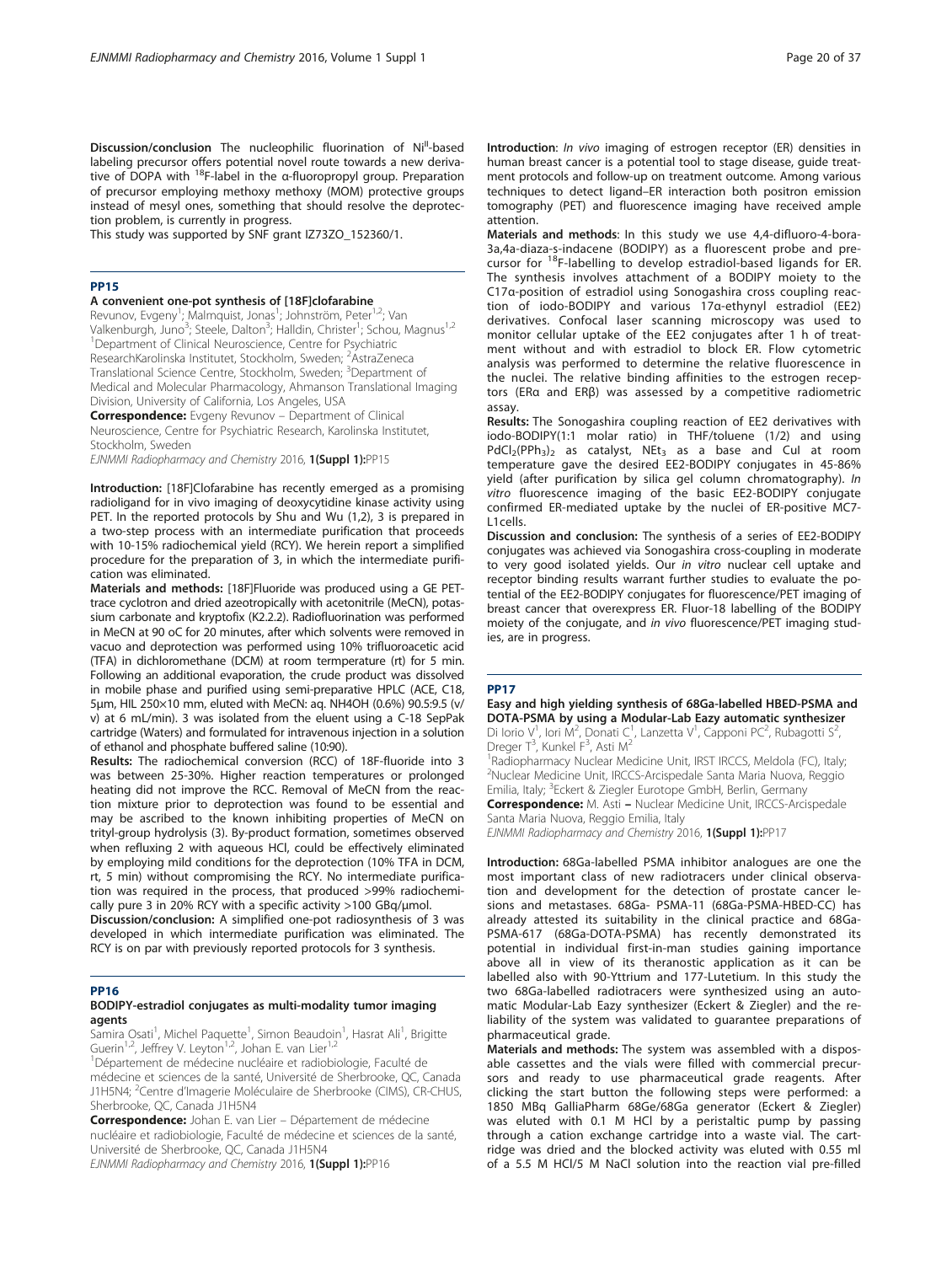with 40 ug of precursor (PSMA-11 or PSMA-617) and 2.6 ml of Sodium Acetate/HCl/EtOH buffer. The reactor was heated at 110°C for 4 (PSMA-11) or 8 (PSMA-617) minutes. The mixture was diluted with 7 ml of 0.9 % NaCl solution and transferred into the final product vial by passing through a light CM cartridge and a sterilizing filter.

Results: Both radiopharmaceuticals were produced in high yield. Starting from an activity of 700±20 MBq the radiochemical yield were 75.6±10 and 75.2±7 % for PSMA-11 and PSMA-617, respectively (n = 5) after 15 minutes. RCP was assessed by HPLC and was always > 98 % (for 68Ga-PSMA-11 the sum of the peaks of the two isomers was considered). All the preparations were sterile and the endotoxin content was < 0.5 EU/ml.

Discussion/conclusions: The Modular-Lab Eazy synthesizer works with a new technology which uses a pressure distribution system to transfer the liquid instead of solenoid valves or stopcocks. A disposable, easy to assemble cassette allows the synthesis of 68Ga-PSMA-11 and 68Ga-PSMA-617 in high RCY and quality.

#### PP18

#### Synthesis and evaluation of fusarinine C-based octadentate bifunctional chelators for zirconium-89 labelling

Chuangyan Zhai<sup>1</sup>, Christine Rangger<sup>1</sup>, Dominik Summer<sup>1</sup>, Hubertus Haas<sup>2</sup>, Clemens Decristoforo<sup>1</sup>

<sup>1</sup> Department of Nuclear Medicine, Medical University Innsbruck, Innsbruck, Austria; <sup>2</sup>Division of Molecular Biology, Medical University Innsbruck, Innsbruck, Austria

**Correspondence:** Chuangyan Zhai - Department of Nuclear Medicine, Medical University Innsbruck, Innsbruck, Austria

EJNMMI Radiopharmacy and Chemistry 2016, 1(Suppl 1):PP18

Introduction: 89Zr has received considerable interest as a positron emitting radionuclide for immuno-PET imaging due to the excellent nuclear and physical properties. Recently we reported that fusarinine C (FSC) is a promising alternative chelator for 89Zrbased PET imaging agents, exhibiting superior stability and kinetic inertness as compared to 89Zr-desferrioxamine B ([89Zr]DFO).[1] Here we designed FSC derivatized chelators for 89Zr labeling which were expected to on the one hand improve the stability of 89Zr-complexes by saturating the 8 coordination sphere of 89Zr and on the other hand, reduce the number of functionality making it suitable for the conjugation to monoclonal antibodies.

Materials and methods FSC(succ)2 and FSC(succ)3 were synthesized by FSC reacting with succinic anhydride, and FSC(succ)2AA was synthesized by FSC(succ)2 reacting with acetic anhydride. The complexation properties of FSC(succ)2AA and FSC(succ)3 with Zr4+ were studied by reacting with ZrCl4. For in vitro evaluation partition coefficient, protein binding property, serum stability as well as acid dissociation and transchelation studies of 89Zr-complexes were evaluated and compared with [89Zr]DFO and 89Zr-triacetyfusarinine C ([89Zr]TAFC). The in vivo properties of [89Zr]FSC(succ)3 were further compared with [89Zr]TAFC in nude mice.

Results FSC(succ)2AA and FSC(succ)3 were synthesized with satisfying yield. The complexation with ZrCl4 was achieved using a simple strategy resulting in high-purity [natZr]FSC(succ)2AA and [natZr]FSC(succ)3 with a 1:1 stoichiometry. Distribution coefficient of 89Zr-complexes revealed improved hydrophilic characters compared to [89Zr]TAFC. All radioligands showed high stability in PBS and human serum and low protein-bound activity over a period of 7 days. Acid dissociation and transchelation studies exhibited the different in vitro stabilities following the order of [89Zr]FSC(succ)3 > [89Zr]TAFC > [89Zr]FSC(succ)2AA > [89Zr]DFO. Biodistribution study of [89Zr]FSC(succ)3 exhibited a slower excretion compared to [89Zr]TAFC.

Conclusion [89Zr]FSC(succ)3 showed best stability and inertness and [89Zr]FSC(succ)2AA predicts the potential of FSC(succ)2 as a monovalent chelator for the conjugation to targeted biomolecules in particular monoclonal antibodies.

### PP19

#### Fully automated production of [18F]NaF using a re-configuring FDG synthesis module

Suphansa Kijprayoon, Ananya Ruangma, Suthatip Ngokpol, Samart Tuamputsha

Oncology Imaging & Nuclear Medicine Department, Wattanosoth Hospital, Bangkok Hospital at Headquarter, Bangkok, Thailand

Correspondence: Suphansa Kijprayoon – Oncology Imaging & Nuclear Medicine Department, Wattanosoth Hospital, Bangkok Hospital at Headquarter, Bangkok, Thailand

EJNMMI Radiopharmacy and Chemistry 2016, 1(Suppl 1):PP19

Introduction: We modified a fully automated method for [18F]NaF synthesis by re-configuring a commercial FDG synthesis module (Single synthesis module, Advanced Cyclotron Systems, Inc.).

Materials and methods: The Lookout program was used to sequence the steps for automated synthesis using excel spreadsheet. The [18F]fluoride solution is transferred to synthesis module. The [18F]fluoride ions are trapped in QMA. The QMA cartridge is then washed with sterile water for injection and eluted with 0.9% NaCl. The final product was passed through 0.22 μm sterile filter to sterile product vial.

Results: [18F]NaF was successfully produced consistently with high yield. The non-decay corrected yield after synthesis is at least 85%. Quality control of [18F]NaF is performed according to USP and EP requirements. The QC results are passed.

Conclusions: This modified fully automated synthesis showed reproducible and very good radiochemical yields. This module could be used for [18F]NaF production in our department.

### PP20

### Extension of the Carbon-11 Small Labeling Agents Toolbox and Conjugate Addition

Ulrike Filp<sup>1</sup>, Anna Pees<sup>1</sup>, Carlotta Taddei<sup>2</sup>, Aleksandra Pekošak<sup>1</sup>, Antony D. Gee<sup>2</sup>, Alex J. Poot<sup>1</sup>, Albert D. Windhorst<sup>1</sup>

<sup>1</sup>Radiology and Nuclear Medicine, VU University Medical Center, Amsterdam, The Netherlands; <sup>2</sup> Division of Imaging Sciences and Biomedical Engineering, King's College, London, UK

**Correspondence:** Ulrike Filp – Radiology and Nuclear Medicine, VU University Medical Center, Amsterdam, The Netherlands EJNMMI Radiopharmacy and Chemistry 2016, 1(Suppl 1):PP20

**Introduction:**  $[^{11}C]CO<sub>2</sub>$  and  $[^{11}C]CO$  are undoubtedly highly versatile radiolabeling agents with many applications. The formation of [  $^{11}$ CJCO from  $[$ <sup>11</sup>CJCO<sub>2</sub> has become convenient and difficulties have been overcome for its further implementation in radiochemistry. Likewise, many reactions are being explored and many applications are already possible.<sup>[1]</sup> However, there is still a need for expansion of the carbon-11 chemistry toolbox. We here present unprecedented Michael addition reactions with carbon-11 labeled synthons  $1 - 3$  as Michael donors.

Methods: The synthesis of  $[^{11}C]$ Methyl acrylate 1 was performed with [<sup>11</sup>C]CO<sub>2</sub> by fixation in a Grignard reaction with vinyl magnesium bromide (0.16M in THF) and subsequent Fisher esterification under acidic conditions. Alternatively, a palladium-mediated carbonylation reaction with  $[^{11}C]CO$ <sup>[2]</sup> in the presence of tert-butanol or tritylamine with vinyl-halides afforded  $[^{11}C]$ Tert-butyl acrylate 2 and [<sup>11</sup>C]Trityl-acrylamide 3. Michael addition reactions were performed with N-(diphenylmethylene)glycine tert-butyl ester 4 by adding the synthons to the reaction solution using TBAF as a base in DMSO. Synthon 1 was distilled into the reaction mixture. Synthons 2 and 3 were purified by solid-phase extraction and the Michael addition was performed at 100 °C for 5 min, respectively.

Results: The synthesis of 1 was successful with over 70% radiochemical conversion (RCC) and >95% radiochemical purity determined by HPLC. After screening and optimization 2 was obtained in 79  $\pm$  10% and 3 in 73  $\pm$  5% RCC. The subsequent conjugate addition yielded [<sup>11</sup>C]N-(diphenylmethylene)-glutamic acid 5-methyl 1-tert butyl ester 5 in 90  $\pm$  5%,  $[{}^{11}$ CJN-(diphenylmethylene)-glutamic acid di-tert butyl ester 6 in 93  $\pm$  6% and  $\left[$ <sup>11</sup>CJN-(diphenylmethylene)-glutamine 5-trityl 1-tert butyl ester  $7$  in  $78 \pm 3\%$  RCC.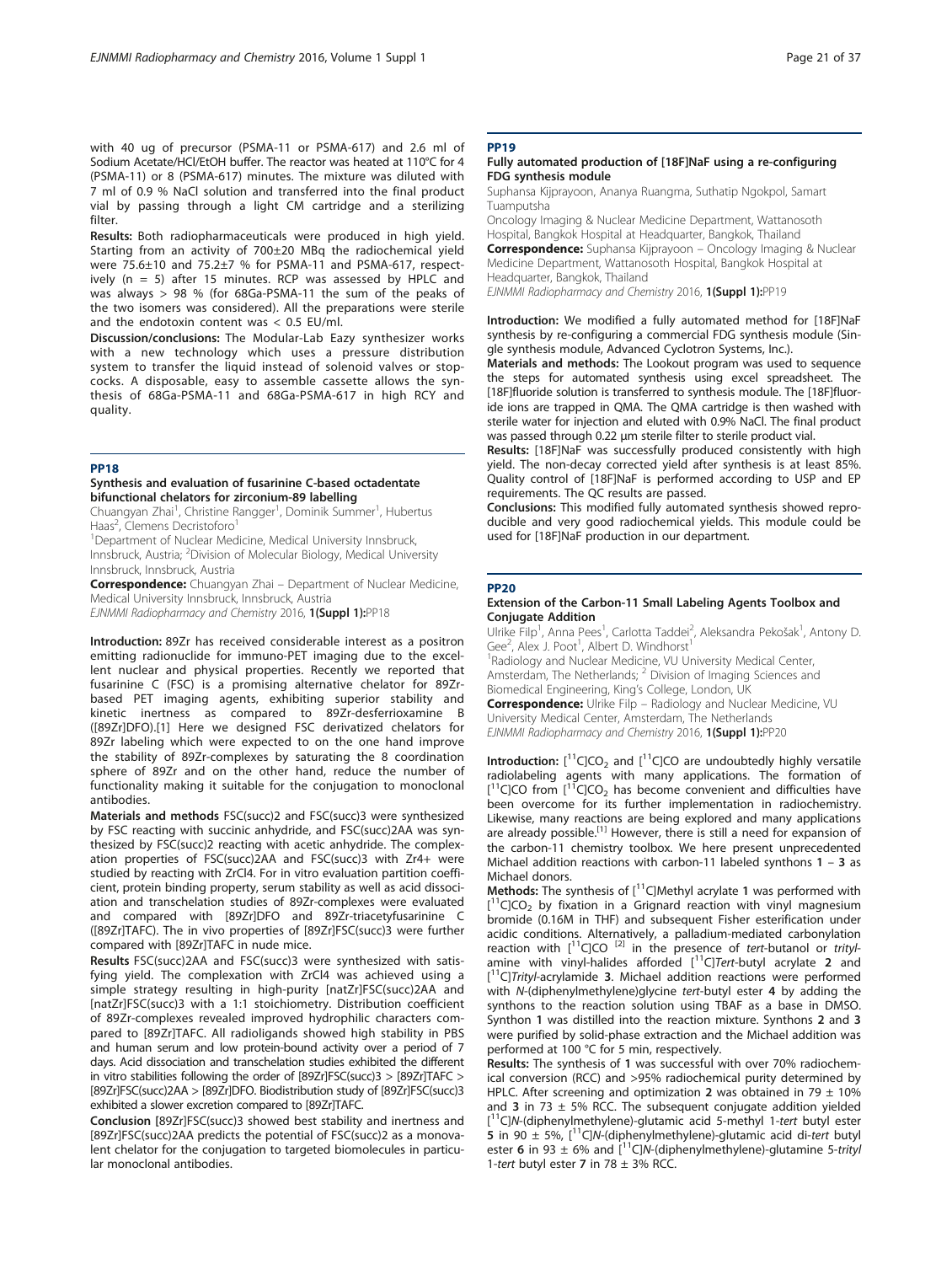Conclusion: The successful synthesis of 1-3 has been achieved in good radiochemical yields. Furthermore, conjugate addition to 5-7 is possible and we are currently working on expanding the variety of reactions with these small synthons.

Acknowledgements: RADIOMI FP7-PEOPLE-2012-ITN; [11C]CO2 provided by BV Cyclotron.

#### PP21

In vitro studies on BBB penetration of pramipexole encapsulated theranostic liposomes for the therapy of Parkinson's disease

Mine Silindir Gunay<sup>1</sup>, A. Yekta Ozer<sup>1</sup>, Suna Erdogan<sup>1</sup>, Ipek Baysal<sup>3</sup>, Denis Guilloteau<sup>2</sup>, Sylvie Chalon<sup>2</sup>

<sup>1</sup>Department of Radiopharmacy, Faculty of Pharmacy, Hacettepe

University, 06100, Ankara, Turkey; <sup>2</sup>UMR INSERM U930,Université François<br>Rabelais de Tours, Tours, France; <sup>3</sup>Department of Biochemistry, Faculty of Pharmacy, Hacettepe University, 06100, Ankara, Turkey

**Correspondence:** Mine Silindir Gunay - Department of Radiopharmacy, Faculty of Pharmacy, Hacettepe University, 06100, Ankara, Turkey EJNMMI Radiopharmacy and Chemistry 2016, 1(Suppl 1):PP21

Introduction: Brain penetration and targeting is hard due to complex structure with different barriers such as blood–brain barrier (BBB) with blood–cerebrospinal fluid (CSF) interface and CSF–blood interface. Although these tight and rigid barriers protect brain, they also prevent penetration of molecules, drugs and radiopharmaceuticals for diagnosis and therapy of many neurodegenerative diseases. Parkinson's disease (PD) is assumed to be one of the most frequently observed neurodegenerative disease among geriatric disorders. PD comprises motor symptoms resulting from the death of dopamine generating cells in the substantia nigra. By using the imaging modalities such as single photon emission computed tomography (SPECT), the decline in the accumulation of specific radiotracer in the striatum can be detected. For PD treatment, limited brain penetration of drug is a major concern. Passively or actively targeted, nanosized drug delivery systems such as liposomes have different interests for either therapy or diagnosis. Recent studies generally depend on the development of new delivery systems, theranostics, in which diagnosis can be managed together with therapy by evaluating therapeutic effect.

Materials and methods: Theranostic liposomes were formulated by polyethylene glycole (PEG) coated, nanosized, either neutral or posi-<br>tively charged, <sup>99m</sup>Tc labeled for SPECT imaging and pramipexole encapsulated for PD therapy. Their characterization and in vitro release kinetics were evaluated. In vitro penetration of both formulations was evaluated in a BBB cell co-culture model.

Results: Both neutral and positively charged liposomes showed proper characterization with about 10% encapsulation efficiency and around 100 nm particle sizes. All formulations fitted to the first-order release kinetics. Both formulations were found BBB permeable in cell culture studies with fluorescent images and fluorospectroscopy.

Conclusion: Promising characterization and release profiles were obtained with theranostic liposomes for both diagnosis and therapy of PD. Both neutral and positively charged formulations found BBB permeable in vitro. In vivo animal studies are continuing to obtain more accurate data. (The authors thank to Abdi Ibrahim Ilaç for Pramipexole. This study was supported by the grant of TUBITAK, Project No: 112S244).

### PP22

#### Factors affecting tumor uptake of 99mTc-HYNIC-VEGF165

Filippo Galli<sup>1</sup>, Marco Artico<sup>2</sup>, Samanta Taurone<sup>2</sup>, Enrica Bianchi<sup>2</sup>, Bruce D. Weintraub<sup>3</sup>, Mariusz Skudlinski<sup>3</sup>, Alberto Signore<sup>1</sup>

<sup>1</sup>Nuclear Medicine Unit, Department of Medical-Surgical Sciences and of Translational Medicine, Faculty of Medicine and Psychology, "Sapienza" University of Rome, Rome, Italy; <sup>2</sup>Department of Sensory Organs, Sapienza University of Rome, Rome, Italy; <sup>3</sup>Trophogen Inc., Rockville, MD, USA

**Correspondence:** Filippo Galli - Nuclear Medicine Unit, Department of Medical-Surgical Sciences and of Translational Medicine, Faculty of Medicine and Psychology, "Sapienza" University of Rome, Rome, Italy EJNMMI Radiopharmacy and Chemistry 2016, 1(Suppl 1):PP22

Introduction: Angiogenesis promotes tumor growth and metastatization and its principal effector is the vascular endothelial growth factor (VEGF) secreted by cancer cells and other components of tumor microenvironment. Nowadays, many anti-angiogenic therapies have been developed and radiolabelled VEGF analogues may provide a useful tool to non-invasively evaluate the efficacy of such drugs. Aim of the present study was to radiolabel the human VEGF-A165 analogue with 99mTechnetium (99mTc) and evaluate the expression of VEGFR in both cancer and endothelial cells in the tumor microenvironment by nuclear medicine imaging and immunohistochemistry.

Material and methods: The human VEGF-A165 analogue was radiolabelled with 99mTc using succinimidyl-6-hydrazinonicotinate hydrochloride as a bifunctional chelator. In vitro quality controls were performed to assess its retained structure and biological activity. In vivo studies included biodistribution studies and tumor targeting experiments in athymic nude CD-1 mice bearing xenograft tumors from ARO, K1 and HT29 cell lines. Immunohistochemistry was performed on excised tumors to evaluate VEGF and VEGF receptor (VEGFR) expression in the lesion and endothelial cells.

Results: The analogue was labelled with high labelling efficiency (>95%) and high specific activity, with retained biological activity and structural integrity. Tumor targeting experiments revealed a focal uptake of radiolabelled VEGF165 in tumor xenografts with different tumor-to-background ratios. Immunohistochemical analysis tumors revealed an inverse correlation between VEGF and uptake of the radioactive hormone. A positive correlation between radioactive VEGF165 and VEGFR1 was also observed.

Conclusion: Radiolabelled human VEGF-A165 is a promising radiopharmaceutical to image angiogenesis and evaluate the efficacy of anti-angiogenic drugs. However, VEGFR imaging may suffer from quenching effects of endogenous VEGF produced by cancer and other cells of the microenvironment.

#### PP23

Rhenium-188: a suitable radioisotope for targeted radiotherapy Nicolas Lepareur<sup>1</sup>, Nicolas Noiret<sup>2</sup>, François Hindré<sup>3,4</sup>, Franck Lacœuille<sup>3,4</sup> Eric Benoist<sup>5</sup>, Etienne Garin<sup>1</sup>

<sup>1</sup>Centre Eugene Marquis, Nuclear Medicine Department, INSERM UMR-S 991, 35042, Rennes, France; <sup>2</sup>ENSCR, CNRS UMR 6226, 35708, Rennes, France; <sup>3</sup>University of Angers, INSERM UMR-S 1066 MINT, 49100, Angers France; <sup>4</sup>University of Angers, SFR ICAT, PRIMEX, 49100, Angers, France; <sup>5</sup> Université Paul Sabatier, SPCMIB, UMR CNRS 5068, 31062 Toulouse, France

Correspondence: Nicolas Lepareur - Centre Eugene Marquis, Nuclear Medicine Department, INSERM UMR-S 991, 35042, Rennes, France EJNMMI Radiopharmacy and Chemistry 2016, 1(Suppl 1):PP23

Introduction: Among radioisotopes for targeted therapeutic applications, 188Re is very promising, thanks to its suitable properties (βemitter, Emax = 2.12 MeV, t1/2 = 17 h, y-emission of 155 keV, conveniently obtained through a generator), and to the fact that it is a homologous element to 99mTc, the radioelement of choice in nuclear medicine. Inside the "Vectorisation & Radiotherapy" Axis of the Canceropole Grand Ouest and the IRON Labex, our teams have developed a strong expertise on the chemistry and targeting of rhenium labelled radiotracers, from bench to bedside. Some examples of what we have been developing are given below. 188Re-labelled Lipiodol: We have developed a stable and efficient labelling of Lipiodol with 188Re as a potential treatment for HCC. A phase 1 clinical trial is currently running. 188Re-labelled particles: 188Re has been used to label micro- and nanoparticles. Radiolabelled starchbased microspheres are investigated in HCC, while lipid nanocapsules, also investigated in HCC and adenocarcinoma models, gave prominent results in glioma, for which transfer to clinic is underway. 188Re-labelled peptides: We are also developing a new bifunctional chelate for the Re(I) tricarbonyl core, able to link a biomolecule (peptide, protein…).

Conclusions: For more than 15 years, our teams, working closely together, have developed a series of potential therapeutic radiotracers, some of which are now investigated in man, or about to be.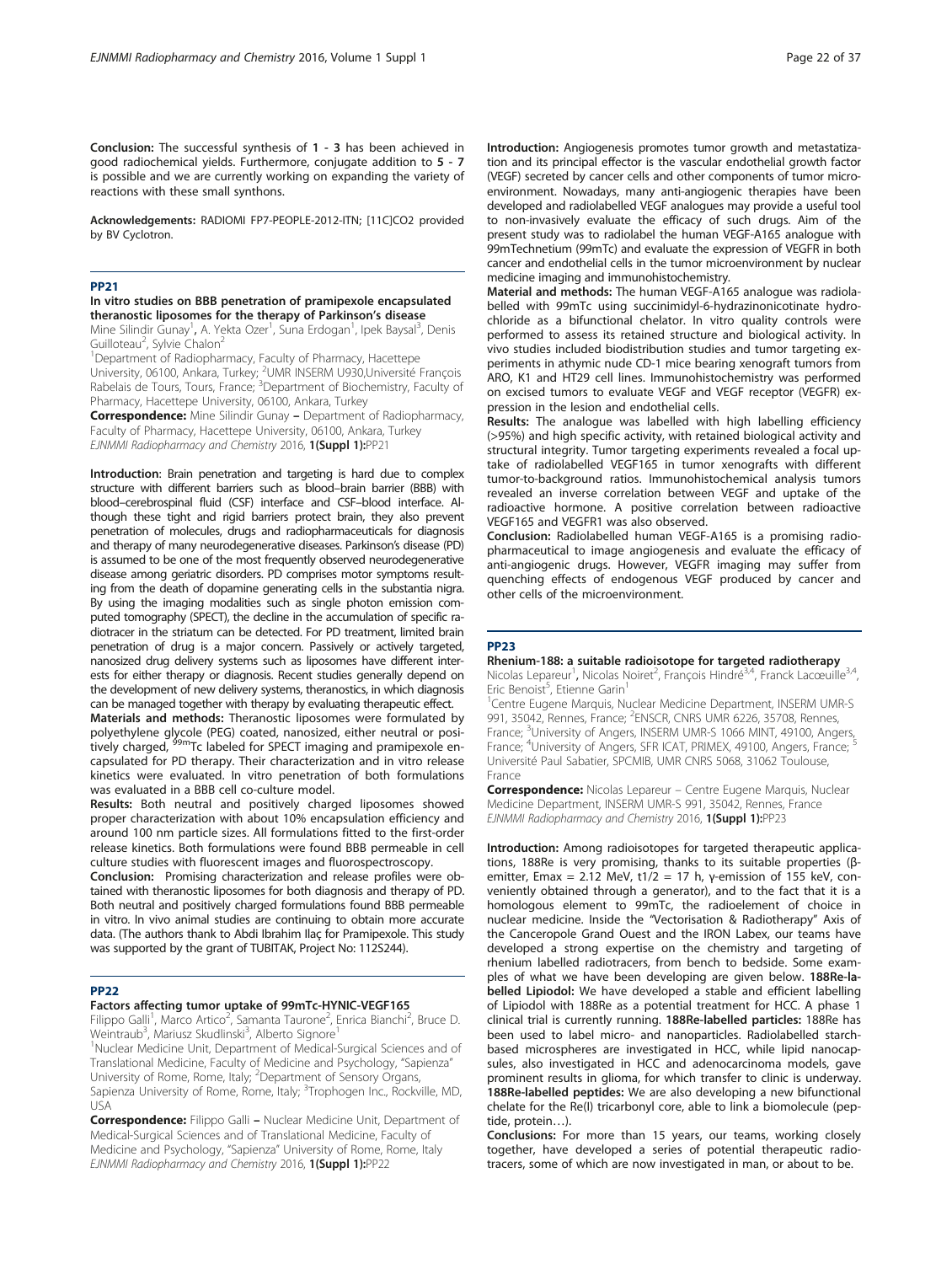### PP24

#### Preparation of a broad palette of 68Ga radiopharmaceuticals for clinical applications

Trejo-Ballado F, Zamora-Romo E, Manrique-Arias JC, Gama-Romero HM, Contreras-Castañon G, Tecuapetla-Chantes RG, Avila-Rodriguez MA Unidad Radiofarmacia-Ciclotrón, Facultad de Medicina, Universidad Nacional Autónoma de México, México, D.F. 04510, México

Correspondence: Trejo-Ballado F – Unidad Radiofarmacia-Ciclotrón, Facultad de Medicina, Universidad Nacional Autónoma de México, México, D.F. 04510, México

EJNMMI Radiopharmacy and Chemistry 2016, 1(Suppl 1):PP24

Introduction: PET molecular imaging and receptor binding peptides are emerging as powerful tools for imaging. Somatostatin analogues labeled with 68Ga are the most widely used and have proven useful for the management of patients with neuroendocrine tumors. However, within the past few years several other receptor binding compounds labeled with 68Ga have shown promising results with potential clinical applications in PET centers that lack in site cyclotrons. The aim of this study was to develop a single vial kit solution for the production of 68Ga radiopharmaceuticals for clinical applications.

Materials and methods: Chemical precursors DOTA-NOC, DOTA-RGDfK dimer, DOTA-Ubiquicidin (29-41), and PSMA-11 were acquired from ABX. Gallium-68 was obtained from an ITG generator while labeling was performed in an iQS module (ITG GmbH). Stock solutions of different concentrations were prepared by dissolving the precursors in 0.25M NaOAc. Aliquots of 100 μl of the stock solutions were dispensed in Eppendorf vials and stored at -20°C. For labeling, the aliquots were diluted with 900 μl of 0.25M NaOAc, mixed with 4 ml of 68GaCl3, and incubated for 10 min. Purification was made by SPE eluting the product with 1ml 50% EtOH. Final product was diluted with physiological saline and sterilized by filtration (0.22 μm, Millex-GV). Radiochemical purity (RCP) was determined by gradient HPLC using a Nova-Pak C18 column (3.9 x 150 mm), 2.5 ml/min flow rate. Eluents were A=0.1N TFA and B=MeCN.

Results: Non-decay-corrected yields (mean±SD, n=10) were 60±12, 61±6, 56±10 and 70±10% for NOC, RGD, UBI and PSMA, respectively. RCP was >98% for all the radiopharmaceuticals. HPLC retention times were 0.5 $\pm$ 0.1 min and 2.5 $\pm$ 0.2 min for free  $^{68}$ GaCl<sub>3</sub> and labeled compounds, respectively. No 68Ge was detected in the final product.

Conclusion: This labeling method using a single vial kit solution is simple, efficient and reliable, suitable to be used for the production of a variety of 68Ga radiopharmaceuticals for clinical diagnostic applications.

Acknowledgments: Research supported by CONACYT Grant 179218, and IAEA RC16467.

#### PP25

#### 68Ga-peptide preparation with the use of two 68Ge/ 68Ga-generators

H. Kvaternik, D. Hausberger, C. Zink, B. Rumpf, R. M. Aigner Division of Nuclear Medicine, Department of Radiology, Medical University of Graz, Graz, Austria

Correspondence: H. Kvaternik – Division of Nuclear Medicine, Department of Radiology, Medical University of Graz, Graz, Austria EJNMMI Radiopharmacy and Chemistry 2016, 1(Suppl 1):PP25

Introduction: The clinical demand for 68Ga-labelled peptides is constantly rising, but the achievable radioactivity per batch is limited by the inventory of the 68Ge/68Ga generator. One possible approach to raising the radioactive yield is to merge the radioactive contents of two 68Ge/68Ga generators for one batch of 68Ga-peptide. The key to this method can found in frame with the cationic purification (1) merging two generator eluates. Our aim was to establish this method in the synthesis of 68Ga-DOTANOC.

Material and methods: The experimental setup considered two 1.85 GBq (50 mCi) iThemba 68Ge/68Ga-generators with calibration Feb/15 and Oct/15 and a Scintomics GRP synthesis module. SC-01 peptide cassettes including the reagents were applied in the synthesis of 68Ga-DOTANOC. The automatic synthesis sequent was modified by us as followed: After the initial conditioning of the C18-SPE with ethanol, water and subsequent drying with N2 the "older" 68Ge/ 68Ga-generator was eluted with 7 mL 1M HCl by the motor syringe. 10 mL water was added for dilution, and the mixture was transferred over a PS-H+ SCX column (Machery-Nagel). The sequent stopped for the manual change of the generator tube. After continuing the sequent, the "newer" Generator was eluted in the same manner as described above. Once washing and drying the valve seats, 68Ga was delivered from PS-H+ into the reaction vessel with a solution of 1.4 mL 5M NaCl and 0.2 mL 6M HCl. The further labelling with 40 μg precursor in HEPES were performed as usual.

Results: We found in our preliminary experiments more the 98% of the theoretical 68Ga radioactivity after "double elution" adsorbed on the PS-H+ SCX cartridge. About 15 % of 68Ga retained on the PS-H+ SCX after transfer of the 68GaCl3 into the reaction vessel. The followed labelling of 68Ga-DOTANOC revealed an uncorrected yield  $of > 40%$ 

Conclusion: The promising preliminary results with a yield of 1.1 GBq 68Ga-DOTANOC (EOS) in a merging operation of an "old" and a "new" 68Ge/68Ga generator indicates a high potential for improvement in routine preparation. Therefore, we extend our synthesis system with an additional valve actuator unit, which should handle the 68Ga elution from both generators automatically and under GMP conditions.

#### Table 1 (abstract PP25) See text for description

| <sup>68</sup> Ga-DOTANOC preparation | Starting<br>activity | <sup>68</sup> Ga-DOTANOC Synthesis-<br>(EOS) | time   | Yield<br>(uncorr.) |
|--------------------------------------|----------------------|----------------------------------------------|--------|--------------------|
| Standard Single generator            |                      |                                              | 32 min | 50 %               |
| Experimental Dual generator          | 2.56 GBa* 1.10 GBa   |                                              | 44 min | 43 %               |

\*Theoretical starting activity of both 68Ge/68Ga-generator corrected to elution start of the second one

#### PP26

### Assay of HEPES in 68Ga-peptides by HPLC

H. Kvaternik, D. Hausberger, B. Rumpf, R. M. Aigner Division of Nuclear Medicine, Department of Radiology, Medical

University of Graz, Graz, Austria **Correspondence:** H. Kvaternik - Division of Nuclear Medicine,

Department of Radiology, Medical University of Graz, Graz, Austria EJNMMI Radiopharmacy and Chemistry 2016, 1(Suppl 1):PP26

Introduction: HEPES (2-[4-N-(2-hydroxyethyl)-1-piperazinyl]-N'-ethanesulfonic acid) is widely used as a "good" reaction buffer in the labelling of 68Ga-peptides. The final, injectable solution of 68Gapeptide may contain traces of HEPES as an impurity. The European Pharmacopoeia limited the HEPES content in 68Ga-Edotreotide (68Ga-DOTATOC) with 200 μg per patient dose (1). This limit test is performed by TLC and developed by the exposing to iodine vapour. Alternatively, an HPLC method for HEPES has been published (2). Our aim was to approve this method of the quality control of 68Gapeptides.

Material and methods: 68Ga-peptides (68Ga-DOTANOC, 68Ga-DOTATOC, 68Ga-DOTATATE) were synthesised with a Scintomics GRP synthesis module using SC-01 cassettes. The determination of HEPES was performed by HPLC Agilent 1260 equipped with a DAD detector on an Obelisc N column (4.6 x 150 mm, Sielc Technologies): isocratic eluent 20% ACN/80% water/0.05% phosphoric acid; 0.8 mL/min; UV detection at 195 nm.

Results: Due to the polar characteristic of the Obelisc N column, a good separation of the sulfonic acid HEPES was achieved with a retention time of about 9 min. A system suitability test with a solution of 100 μg/mL HEPES and 1 μg/mL gentisinic acid was introduced. The analysis method was successful validated according to ICH in a concentration range of HEPES from 10 μg/mL to 200 μg/mL. This assay of HEPES was applied effectively in the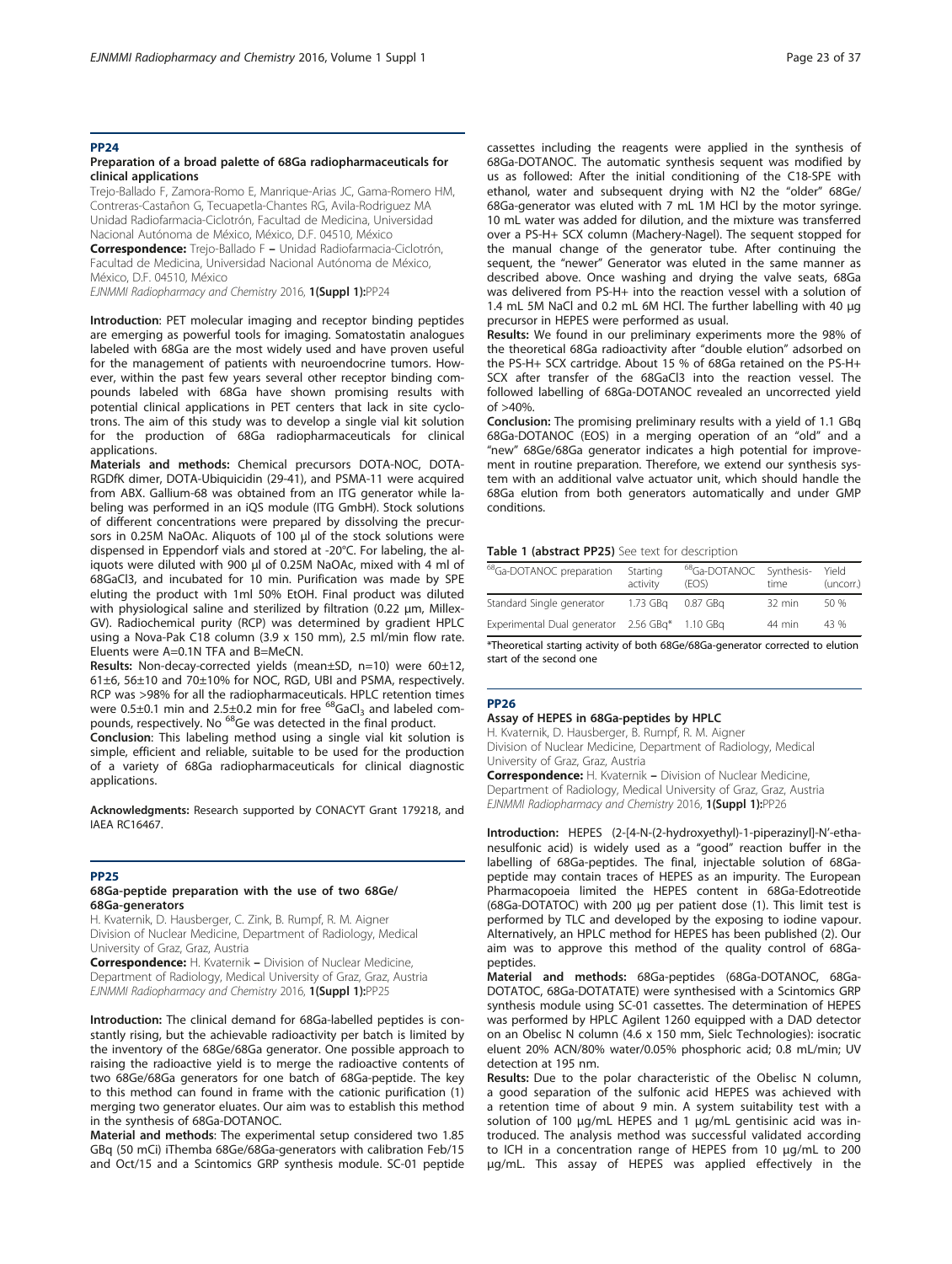refinement of synthesis sequence to the 68Ga-peptides. The accurate measurement of HEPES did help us to optimise the automatic workup of the reaction mixture via C18-SPE, that we reach an HEPES content in the final solution below 10 μg/mL routinely. A disadvantage of the Obelisc N is that the HPLC column is very sensitive to alcohol and neutral media. To avoid damage, for the Obelisc N column an acid media of about pH 2 must use to store. Otherwise due to irreversible deactivation of groups on the column material the signals of NaCl from the sample will shift in the retention time and interfere with the signal of HEPES, which disables the interpretation of the analyse results.

Conclusion: We have demonstrated that HEPES impurities in 68Gapeptides can analyse by HPLC with respect to the limit of the European Pharmacopoeia. We validated this analysis method and used it in the development of the preparation of 68Ga-peptides. The HEPES determination by HPLC replaces in our laboratory the test by TLC and is integrated into the parametric release of our routinely prepared 68Ga-peptides.

#### **PP27**

### Preparation, in vitro and in vivo evaluation of a 99mTc(I)-Diethyl Ester (S,S)-Ethylenediamine- N,N´-DI-2-(3-Cyclohexyl) Propionic acid as a target-specific radiopharmaceutical

Drina Janković<sup>1</sup>, Mladen Lakić<sup>1</sup>, Aleksandar Savić<sup>2</sup>, Slavica Ristić<sup>3</sup> , Nadežda Nikolić<sup>1</sup>, Aleksandar Vukadinović<sup>1</sup>, Tibor J. Sabo<sup>2</sup>, Sanja Vranješ-Đurić 1

<sup>1</sup> Laboratory for radioisotopes, Vinča Institute of Nuclear Sciences, University of Belgrade, Belgrade, Serbia; <sup>2</sup>Chair of General and Inorganic Chemistry, Faculty of Chemistry, University of Belgrade, Belgrade, Serbia; 3 Biomedical Research Center, R&D Institute, Galenika a.d., Belgrade, Serbia

Correspondence: Drina Janković - Laboratory for radioisotopes, Vinča Institute of Nuclear Sciences, University of Belgrade, Belgrade, Serbia EJNMMI Radiopharmacy and Chemistry 2016, 1(Suppl 1):PP27

Introduction: The "organometallic" complexes have been used in the development of new diagnostic as well as therapeutic radiopharmaceuticals.1 The organometallic labeling approach has led to the creation of a precursor [M(H2O)3(CO)3]+ (M = Tc, Re), which exhibits several useful characteristics. These include the small size of the core, easy preparation with aqueous-based precursor kit formulations, and readily substituted water molecules of the precursor fac-[99mTc(H2O)3(CO)3]+ by a variety of functional groups.2 The aim of this study is to label diethyl ester (S,S)-ethylenediamine-N,N´-di-2-(3-cyclohexyl)propionic acid (L) with 99mTc(I)-tricarbonyl precursor. The stability of the formed complex and its in vitro and in vivo properties were investigated.

Materials and methods: 99mTc(I)-L complex was prepared by a two-step procedure involving the preparation of the precursor [99mTc(CO)3(H2O)3]+, followed by the addition of L. The labelling efficiency and challenge with histidine and cisteine were determined using gradient HLPC. The in vitro stability of the radiochemical complex was determined in saline and human plasma. TCA precipitation method for determining the percentage of complex bound to proteins was very useful. Lipophilicity measurements were done by solvent extraction method with noctanol. The overall complex charge was determined by electrophoresis on paper strips (Whatman no. 1) after exposure to a constant voltage (300 V) in phosphate buffer (pH 7.4) for 1 h. Organ distribution studies were carried out on normal and tumor-bearing mice (c57).

Results: Radiolabeling yield was higher than 98% and remained high and practically unchanged at 24h post-labeling. 99mTc(I)-L complex was stable and resistant histidine challenges. The percentage of protein binding was 19.62±2.02%. It showed a lipophyilic character. Biodistribution data, 5 min post injection, showed a very high uptake in liver and intestine. The majority of the radioactivity of 99mTc(I)-L complex was eliminated via the liver into the intestine. The organ distribution in B16-melanoma-bearing mice showed increase in uptake by the tumor.

Discussion/conclusion: 99mTc(I)-L complex revealed high radiochemical purity and stability in vitro, without any measurable decomposition. A significant difference of 99mTc(I)-L complex uptake between melanoma model and the normal mice was observed. Biodistribution studies showed high tumor uptake in B16-melanomabearing mice. This study indicates that 99mTc(I)-L complex may be a potential agent for melanoma detection.

#### PP28

Serbia

#### 90Y-labeled magnetite nanoparticles for possible application in cancer therapy

S. Vranješ-Đurić<sup>1</sup>, M. Radović<sup>1</sup>, D. Janković<sup>1</sup>, N. Nikolić<sup>1</sup>, G. F. Goya<sup>2</sup> , P. Calatayud<sup>2</sup>, V. Spasojević<sup>1</sup>, B. Antić<sup>1</sup>

<sup>1</sup> Laboratory for radioisotopes, "Vinča" Institute of Nuclear Sciences, University of Belgrade, Belgrade, Serbia; <sup>2</sup>Instituto de Nanociencia de Aragón (INA), University of Zaragoza, Zaragoza, Spain

Correspondence: S. Vranješ-Đurić – Laboratory for radioisotopes, "Vinča" Institute of Nuclear Sciences, University of Belgrade, Belgrade,

EJNMMI Radiopharmacy and Chemistry 2016, 1(Suppl 1):PP28

Introduction: The synergistic interaction between hyperthermia and radiation therapy is based on the heat effect that may make some cancer cells more sensitive to radiation or harm other cancer cells that radiation cannot damage. In the present work two different types of magnetic nanoparticles (MNPs), Fe3O4-Naked and polyethylene glycol 600 diacid functionalized Fe3O4 (Fe3O4-PEG600), were synthetized in order to compare their efficiency as radioactive vectors. They were 90Y-labeled for the potential use in localized hyperthermia-radionuclide therapy.

Materials and methods: MNPs were synthesized by co-precipitation of ferric and ferrous salts in a basic solution. Radiolabeling was performed by mixing 0.5 mL of aqueous Fe3O4-Naked and Fe3O4- PEG600 MNPs suspension with 37 MBq 90YCl3 (0.001 mL) and incubating at room temperature on a shaker for one hour. Radiolabeled particles were then separated from free 90Y activity by precipitation with the help of permanent magnet. Radiolabeled MNPs were further used for in vitro stability studies in saline and human serum, and in vivo biodistribution studies in normal Wistar rats.

Discussion/conclusion: The Fe3O4-PEG diacid MNPs showed high phase purity and favorable physicochemical and magnetic characteristics for in vivo use. The obtained SPA value for Fe3O4-PEG diacid MNPs (200 W/g) indicates that these MNPs could be used as heating agents for in situ magnetic fluid hyperthermia protocols. Besides, high labeling yield (97%) and in vitro and in vivo stability of 90Y-labeled-PEGylated magnetite nanoparticles create opportunities for their use in the combined radio-hyperthermia cancer treatment.

#### PP29

#### Simplified automation of the GMP production of 68Ga-labelled peptides

David Goblet, Cristiana Gameiro, Neva Lazarova

IBA, Louvain-la-Neuve, Belgium

Correspondence: Cristiana Gameiro – IBA, Louvain-la-Neuve, Belgium EJNMMI Radiopharmacy and Chemistry 2016, 1(Suppl 1):PP29

Introduction: Optimized automated process for the GMP production of 68Ga-DOTA-NOC and 68Ga-PSMA-11 using a cassettebased synthesizer (Synthera®, IBA, Louvain-la-Neuve, Belgium) in combination with a recently commercialized 68Ge/68Ga generator (Galli EoTM, IRE-Elit, Fleurus, Belgium) have been developed in this work.

Materials and methods: The generator outlet is connected to an unmodified FDG-type disposable cassette with the appropriate reagent set and loaded onto the synthesizer. Once the automated process is started, vacuum elution takes place using only 1.1 mL of a 0.1 M HCl solution from the generator integrated reservoir. No purification being required, Ga-68 activity is directly sent to the reaction vessel.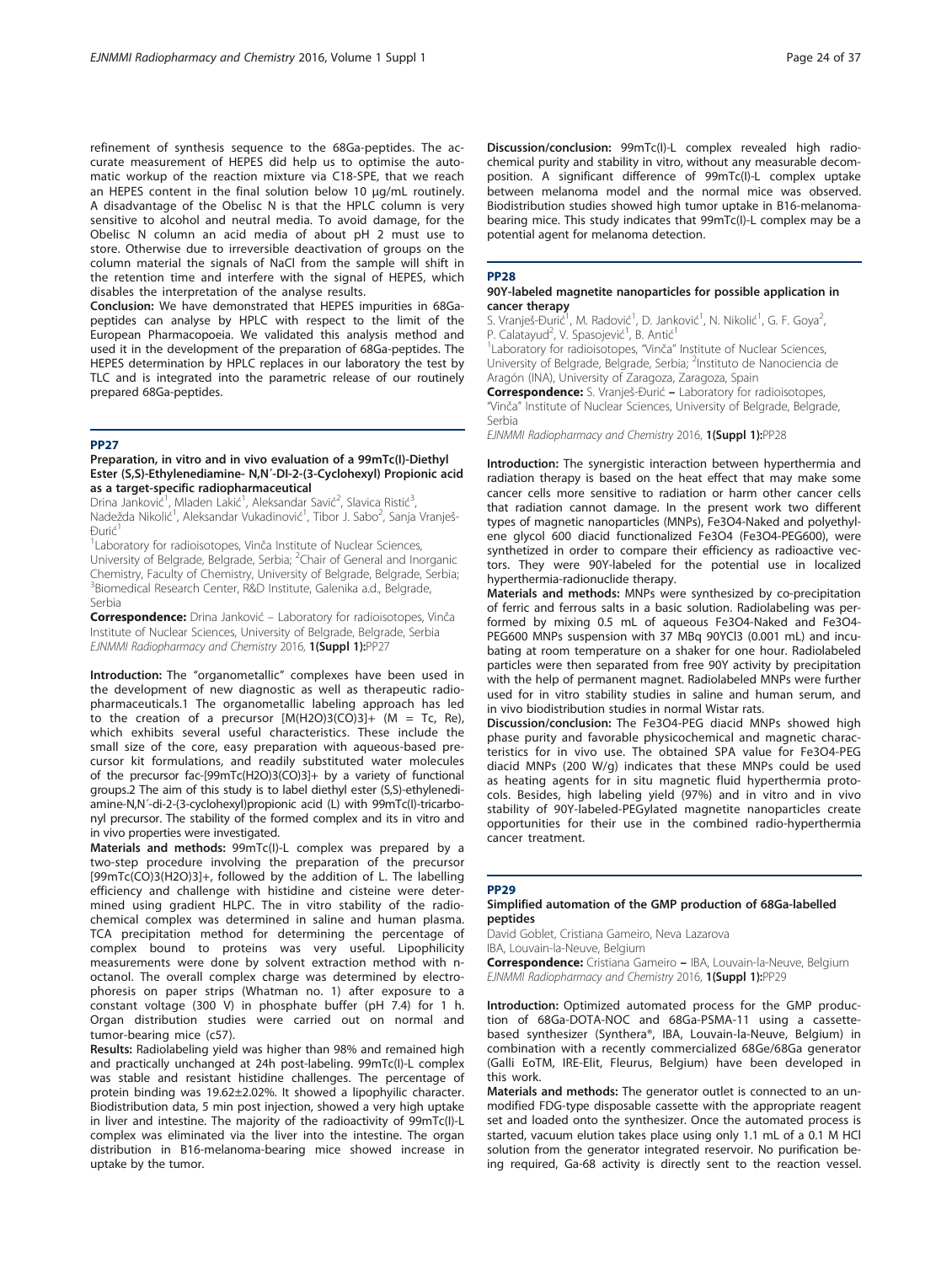DOTA-NOC labeling is conducted as follows: a solution of 50 μg peptide in 1 mL 250 mM acetate buffer at pH 5 is added and the mixture is heated at 120°C for 5 min. The reaction bulk is then loaded on an HLB cartridge and washed with 10 mL of water. 68Ga-DOTA-NOC is then eluted with 1 mL of EtOH/water 65:35 v/v mix followed by 1 mL of saline 0.9% and collected through a 0.22 μM Millex®-GV filter into a sterile vial containing 8 mL of saline 0.9%. PSMA-11 labeling is conducted as follows: a solution of 10 μg peptide in 1 mL 1.5 M acetate buffer at pH 4.5 is added and the mixture is heated at 95°C for 5 min. The reaction bulk is then loaded on a Sep-pak® Light C18 cartridge and washed with 10 mL of water. 68Ga-PSMA-11 is then eluted with 2 mL of EtOH/water 1:1 v/v mixture followed by 2 mL of phosphate buffered saline (PBS) and collected through a 0.22 μM Millex®- GV filter into a sterile vial containing 6 mL of PBS.

Results: 68Ga-DOTA-NOC is produced in r <20 min with 81.5±5.2 % radiochemical yield (RCY) (decay-corrected-d.c.) and 68Ga-PSMA-11 is produced in 13 min with 97.4±2.5 % RCY (d.c.). Reported process times include generator elution and formulation. In both cases, final products show high radiochemical purity (TLC > 97 % and 99 % respectively).

Discussion/conclusion: Automated processes for the production of both 68Ga-DOTA-NOC and 68Ga-PSMA-11 have been successfully achieved using a commercial synthesizer and a 68Ge/68Ga generator. The labeling procedures are straightforward and efficient, thanks to the low elution volume and high purity of the generator eluate (no need for fractionation or post-elution purification).

#### PP30

#### Combining commercial production of multi-products in a GMP environment with Clinical & R&D activities

Cristiana Gameiro<sup>1</sup>, lan Oxley<sup>1</sup>, Antero Abrunhosa<sup>2</sup>, Vasko Kramer<sup>3</sup>, Maria Vosjan<sup>4</sup>, Arnold Spaans<sup>4</sup>

<sup>1</sup>IBA SA, Louvain-La-Neuve, Belgium; <sup>2</sup>ICNAS, University of Coimbra, Coimbra, Portugal; <sup>3</sup>PositronPharma S.A., Santigo, Chile; <sup>4</sup>BV Cyclotron VU, Amsterdam, The Netherlands

Correspondence: Cristiana Gameiro – IBA SA, Louvain-La-Neuve, Belgium

EJNMMI Radiopharmacy and Chemistry 2016, 1(Suppl 1):PP30

Introduction: Mono-product facilities are turning to multi-product to cope with decreasing prices of [18F]-FDG (FDG) and to support R&D programs. The aim is to demonstrate that in the same facility and equipment, a busy research program can be safely integrated into commercial production.

Materials and methods: To be able to safely combine both activities a risk-assessment should be designed to identify key control points. The use of a fully automated platform (e.g. IBA Synthera) and its disposable cassettes can prevent human errors, reduce risk of crosscontamination and improve reliability. A production schedule, training and labeling procedures should also be considered.

Results: Positronpharma in Chile delivers FDG daily to several hospitals and produced > 1600 Ci FDG in the last 3 years. In addition, [18F]-(FCH, NaF, FET, FLT, F-MISO, DMFP), [68Ga]-DOTA-peptides and PSMA-11 have been implemented as well as two more INDs: [18F]-PR04MZ and MHMZ were translated into clinical studies. ICNAS is a research unit of the University of Coimbra that hosts a GMP-compliant PET production facility which supports clinical and pre-clinical R&D programs and supplies RPs to nearby hospitals. The unit is in operation since 2012 and currently has five radiopharmaceuticals authorized in the market (18F-: FDG, FCH, NaF) and 68Ga-DOTA-NOC. All are produced on IBA Synthera and together represent >2000 production cycles. An extensive R&D program is in place with plans for production of other [18F]-tracers (F-DOPA nucleophilic route, FMISO, FLT, FES), [68Ga]- (PSMA, DOTA-TOC) and [64Cu]- (ATSM). BV Cyclotron VU in Amsterdam is a private company with a GMP-compliant PET production facility. Since the 90's FDG is delivered for the Dutch hospitals (annual output of  $> 7300$  patient doses (11 TBq)). FCH and FBB (Florbetaben) are also commercially produced with annual output >1400 (1.7 TBq) and >340 patient doses (1.1 TBq), respectively. Besides the commercial productions there is also room for an R&D program, e.g., currently improvement of the production of FCH is examined.

Discussion/conclusion: As a conclusion, the sites described have been functioning for several years and are able to safely combine commercial daily production while keeping a highly active R&D program with more than ten different tracers developed for pre-clinical and clinical applications.

#### PP31

#### <sup>99</sup>mTc(CO)3-labeling and Comparative In-Vivo Evaluation of Two Clicked cRGDfK Peptide Derivatives

Kusum Vats<sup>1</sup>, Drishty Satpati<sup>1</sup>, Haladhar D Sarma<sup>2</sup>, Sharmila Banerjee<sup>1</sup> <sup>1</sup>Radiopharmaceuticals Chemistry Section, Bhabha Atomic Research Centre, Trombay, Mumbai 400085, India; <sup>2</sup>Radiation Biology and Health Science Division, Bhabha Atomic Research Centre, Trombay, Mumbai 400085, India

**Correspondence:** Drishty Satpati - Radiopharmaceuticals Chemistry Section, Bhabha Atomic Research Centre, Trombay, Mumbai 400085, India

EJNMMI Radiopharmacy and Chemistry 2016, 1(Suppl 1):PP31

Introduction: There is a continued interest for development of radiolabeled RGD peptides as integrin αvβ3 receptor targeted molecular probes possessing favorable pharmacokinetic behavior.1,2 In this study, two click chemistry modified cRGDfK peptide analogues have been synthesized 3 and radiolabeled with [99mTc(CO)3(H2O)3]+ precursor. Comparative in vivo evaluation of the two radiotracers was carried out to determine the pharmacokinetics and integrin αvβ3 targeting potential.

Materials and methods: cRGDfK was functionalized with N3CH2COOH and N3PEG7COOH at ε-amino group of lysine. The two azidemodified derivatives (with PEG7and without) were then clicked with propargyl glycine to introduce a tridentate chelating unit for radiolabeling with [99mTc(CO)3(H2O)3]+ precursor. The radiotracers, 99mTc(CO)3-Pra-Tz-CH2-cRGDfK and 99mTc(CO)3-Pra-Tz-PEG7-cRGDfK were analyzed by HPLC. Analogous rhenium complexes were synthesized for characterization of 99mTc(CO)3 labeled radiotracers. Biodistribution study of the two radiotracers was carried out in C57BL/6 mice bearing αvβ3-positive melanoma tumors. The radioactive preparation (~3.7 MBq/animal, 100 μL) was injected intravenously through the lateral tail vein. At different time intervals after injection (30, 60, and 180 min), the animals ( $n = 4$ /time point) were sacrificed and the relevant organs excised for measurement of retained activity.

Results: The two radiotracers, 99mTc(CO)3-Pra-Tz-CH2-cRGDfK and 99mTc(CO)3-Pra-Tz-PEG7-cRGDfK were prepared in >90% radiochemical yield and exhibited excellent stability in saline as well as in serum. Maximum tumor uptake was observed at 30 min p.i. for the two radiotracers and was higher for 99mTc(CO)3-Pra-Tz-PEG7 cRGDfK (4.11  $\pm$  0.51 %ID/g) as compared to that for 99mTc(CO)3-Pra-Tz-CH2-cRGDfK (3.01  $\pm$  0.77 %ID/g). Tumor accumulation of both the radiotracers reduced to 50-60% during blocking studies with cold cRGDfK peptide, suggesting receptor-mediated uptake of radiotracers.

Conclusion: The two neutral 99mTc(CO)3 radiotracers prepared exhibited receptor mediated uptake in melanoma tumor. Increased tumor uptake on introduction of PEG7 unit was compromised with slow clearance from other organs. Further modification of the peptide with a different spacer or a smaller PEG unit may lead to more favorable pharmacokinetics.

#### PP32

#### Application of AnaLig resin for 99mTc separation from molybdenum excess

Wojdowska W., Pawlak D.W., Parus L. J., Garnuszek P., Mikołajczak R. Radioisotope Centre POLATOM, National Centre for Nuclear Research, Andrzeja Sołtana 7, 05-400 Otwock, Poland

Correspondence: Wojdowska W. – Radioisotope Centre POLATOM, National Centre for Nuclear Research, Andrzeja Sołtana 7, 05-400 Otwock, Poland

EJNMMI Radiopharmacy and Chemistry 2016, 1(Suppl 1):PP32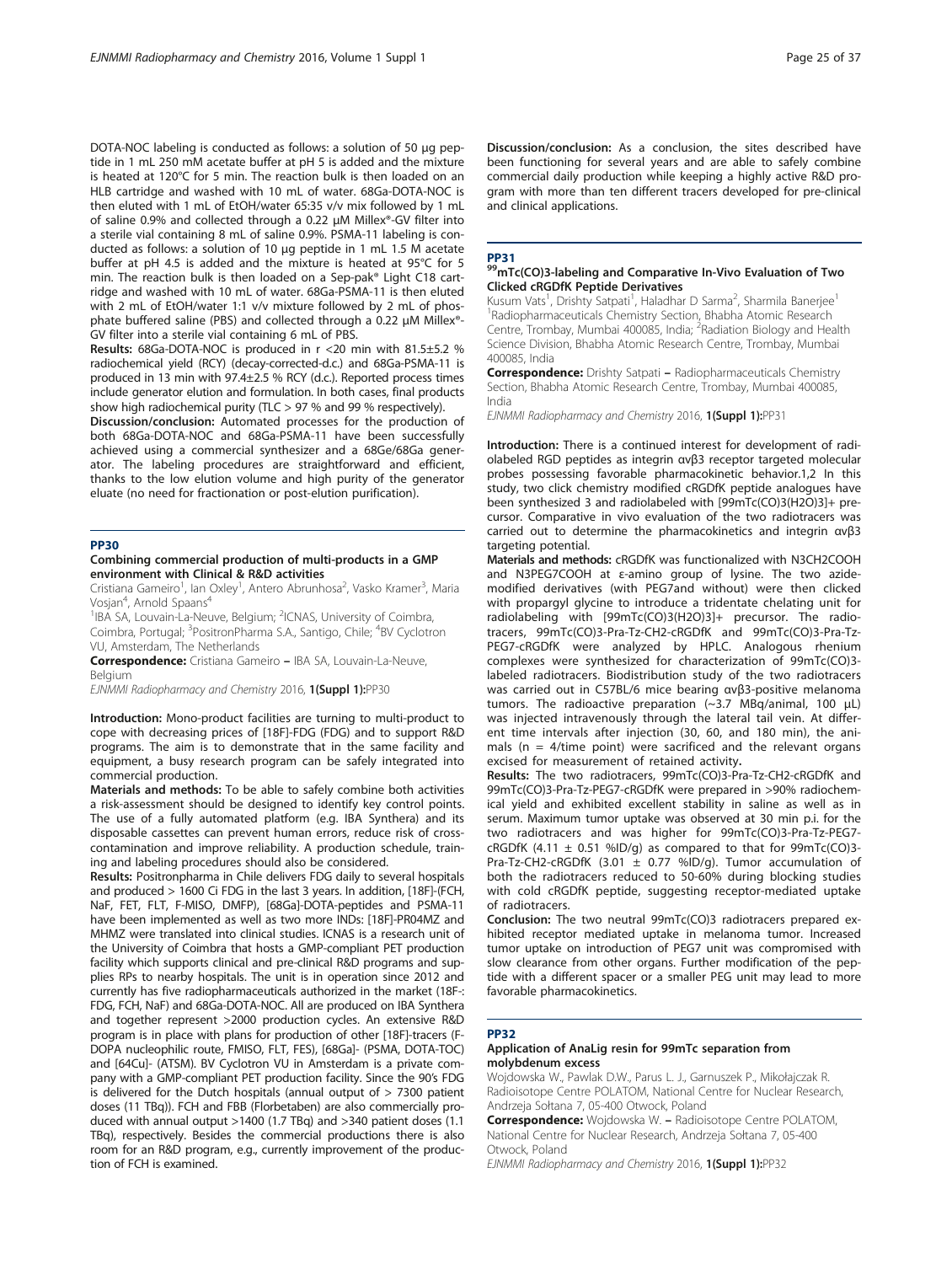Introduction: The shortage of 99Mo (fission) has renewed interest in alternative technetium-99m production methods either in nuclear reactor starting from 98Mo or in accelerator with 100Mo as a target material. Adsorption chromatography on alumina is not sufficient for alternative production methods due to high amount of Mo in the dissolved target solution. Several chromatographic resins were described for the separation of pertechneate from molybdate including Dowex or ABEC. Here we focused our attention on application of AnaLigTc-02 resin for efficient recovery of 99mTc from large molybdenum excess.

Methods: To simulate a target dissolution mixture, 10 mL of sodium molybdate solution and a small amount of Na99mTcO4 in NaOH or (NH4)2CO3 was delivered on the column containing 100 mg of AnaLig resin using the flow rate of 0.4 mL/min. Before 99mTc elution, the column was fed with 3 mL of sodium hydroxide or ammonium carbonate solution and subsequently with 1.5 mL of water. The 99mTc was recovered in 5 mL of water. The eluate and other effluents activities (one after introduction of Mo solution and two after rinsing columns in term with NaOH or (NH4)2CO3 solution and water) were measured with the dose calibrator Capintec CRC-55tR. The sorption yield was studied as a function of NaOH and (NH4)2CO3 for concentration of 1.05, 1.4, 2.8 and 4.2 M for the former and 0.5, 1.5 and 2.5 M for the latter.

Results: Best 99mTc recovery was obtained in 2.8M NaOH or 1.5M (NH4)2CO3 solution. Under these conditions, more than 86% adsorption and elution were achieved. Most 99mTc losses occurred during rinsing the column with water, even approaching 10% of activity and due to rinsing the column with NaOH or (NH4)2CO3 after sorption Tc-99m on Analig resin (up to 3.5%). The activity retained on the column was around 1% for solution in NaOH and about 3% for (NH4)2CO3, respectively.

Acknowledgements: This project was supported by the grant ALTECH PBS1/A9/2/2012 awarded by the National Centre for Research and Development in Poland within the Applied Science Program.

### PP33

#### Constraints for selection of suitable precursor for one-step automated synthesis of [18F]FECNT, the dopamine transporter ligand

Pijarowska-Kruszyna J<sup>1</sup>, Jaron A<sup>1</sup>, Kachniarz A<sup>2</sup>, Malkowski B<sup>2</sup> , Garnuszek P<sup>1</sup>, Mikolajczak R<sup>1</sup>

<sup>1</sup>Radioisotope Centre POLATOM, National Centre for Nuclear Research, Otwock, Poland; <sup>2</sup>Department of Nuclear Medicine, Oncology Centre prof. Lukaszczyk Memorial Hospital, Bydgoszcz, Poland EJNMMI Radiopharmacy and Chemistry 2016, 1(Suppl 1):PP33

Introduction: The fluorine-18 labelled nortropane derivative 2βcarbomethoxy-3β-(4-chlorophenyl)-8-(2-fluoroethyl)-nortropane ([18F]FECNT) is a Positron Emission Tomography (PET) radioligand of reference for imaging the dopamine transporter (DAT). The use of this radioligand as a clinical marker is highly dependent on the robustness of the radiochemical process used for its preparation. [18F]FECNT has been previously synthesized in a two-step chemical process with 16% decay-corrected yield in total time of 150 min. Recently, more effective (25-33% decay-corrected yield, 80-90 min) one-step synthesis of [18F]FECNT by direct nucleophilic [18F]fluorination from N-mesyloxy precursor was reported in literature. However, the use of a mesylate as a leaving group in such a nucleophilic substitution reaction has some drawbacks. Mesylates are rather hard to detect using UV-absorption, which complicates the final HPLC purification of the radiotracer and also characterized by higher susceptibility to decomposition. Herein, we reported a fully automated synthesis of [18F]FECNT from the chlorinated precursor, which was earlier found to be the most stable of the studied halo- and sulfonyloxy- analogues.

Materials and methods: The commercially available SynChrom [18F] R&D synthesis module was readily configured for the one-step synthesis according to conditions achieved for the fluorination with non-radioactive fluoride. The radiolabelling process involved a classical [18F]fluoride nucleophilic substitution from the chlorinated precursor (5mg) was performed at 110°C for 12 min. Crude product was purified using preparative HPLC and SPE methods.

Results: The obtained yields for a chlorine-for-[18F]fluorine substitution of 59±12% (n=5) were higher than those (45-48%) reported for the [18F]FECNT batches prepared from the N-mesyloxy precursor. The total synthesis time was 80-90 min and [18F]FECNT batches of about 2.0±0.5 GBq (n=3) with high radiochemical purity over than 99% were obtained with 32±7% overall decay-corrected yields. These yields were comparable with previously reported results for the onestep synthesis of [18F]FECNT and significantly higher than yields obtained in two-step syntheses [2]. The specific activity of the final [18F]FECNT product was 55 GBq/umol, which is consistent with literature synthesis results (38-72 GBq/μmol) of this radiotracer and sufficient for the DAT density determination in the human PET imaging studies.

Discussion/conclusions: In this study, the new chlorinated precursor was successfully used for one-step automated radiosynthesis of [18F]FECNT. Considering these promising results as well as longterm storage stability of this precursor, reported procedure may provide a straightforward and reliable method for the production of radiotracer suitable for human use.

#### PP34

#### Gamma scintigraphy studies with 99mTc- amoxicillin sodium in bacterially infected and sterile inflamed rats

Derya Ilem-Ozdemir, Oya Caglayan-Orumlu, Makbule Asikoglu Faculty of Pharmacy, Department of Radiopharmacy, Ege University, Bornova, Izmir, Turkey

Correspondence: Derya Ilem-Ozdemir - Ege University, Faculty of Pharmacy, Department of Radiopharmacy, Ege University, Bornova, Izmir, Turkey

EJNMMI Radiopharmacy and Chemistry 2016, 1(Suppl 1):PP34

Introduction: The in-time diagnosis of bacterial infection is extremely significant for the accurate treatment. Nuclear medicine scintigraphic imaging is an excellent non-invasive method of whole-body scanning, allow to determinate infectious foci in all parts of the body, based on pathophysiological changes which occur earlier in the infection process. The aim of this study was to perform gamma scintigraphy studies with bacterial infected and sterile inflamed rats with newly developed radiopharmaceutical 99mTc-amoxicillin sodium (99mTc-AMOX).

Method: E.coli suspension was intramuscularly injected into the right thigh muscle of rats to create infection model. Turpentine oil was intramuscularly injected into the left thigh muscle of rats to create sterile inflammation model. After the infection and sterile inflammation focus were allowed to develop for 24 hours swelling appeared and gamma scintigraphy studies were performed. 99mTc-AMOX (3.7MBq) was intravenously injected via tail vein to the rats. After administration of radiopharmaceuticals, serial static images were acquired at different time intervals (5 minutes, 1, 2, 3, 4 and 5 hours post injection).

Results: The uptake of 99mTc-AMOX following intravenous administrations was assessed on static images. The images depicted rapid distribution throughout the body and uptake in the bacterial infected and sterile inflamed thigh muscle within one hour after injection. There was a higher activity in both bacterial infected and sterile inflamed thigh muscle as compared to healthy thigh muscle. For quantitative evaluation, regions of interest were drawn around the target (infected and inflamed thigh muscle) and non-target (healthy thigh muscle) regions of the rats. The 99mTc-AMOX uptake was calculated by dividing the average counts per pixel within the region of target to the average counts per pixel within the region of non-target.

Conclusion: Based on the in vivo studies, 99mTc-AMOX has higher uptake in infected and inflamed thigh muscle than healthy muscle. The data suggest that 99mTc-AMOX remained at the infection and inflammation foci during the whole experiments, there being no statistically significant differences in the ratios during the studied period (p≥0.05).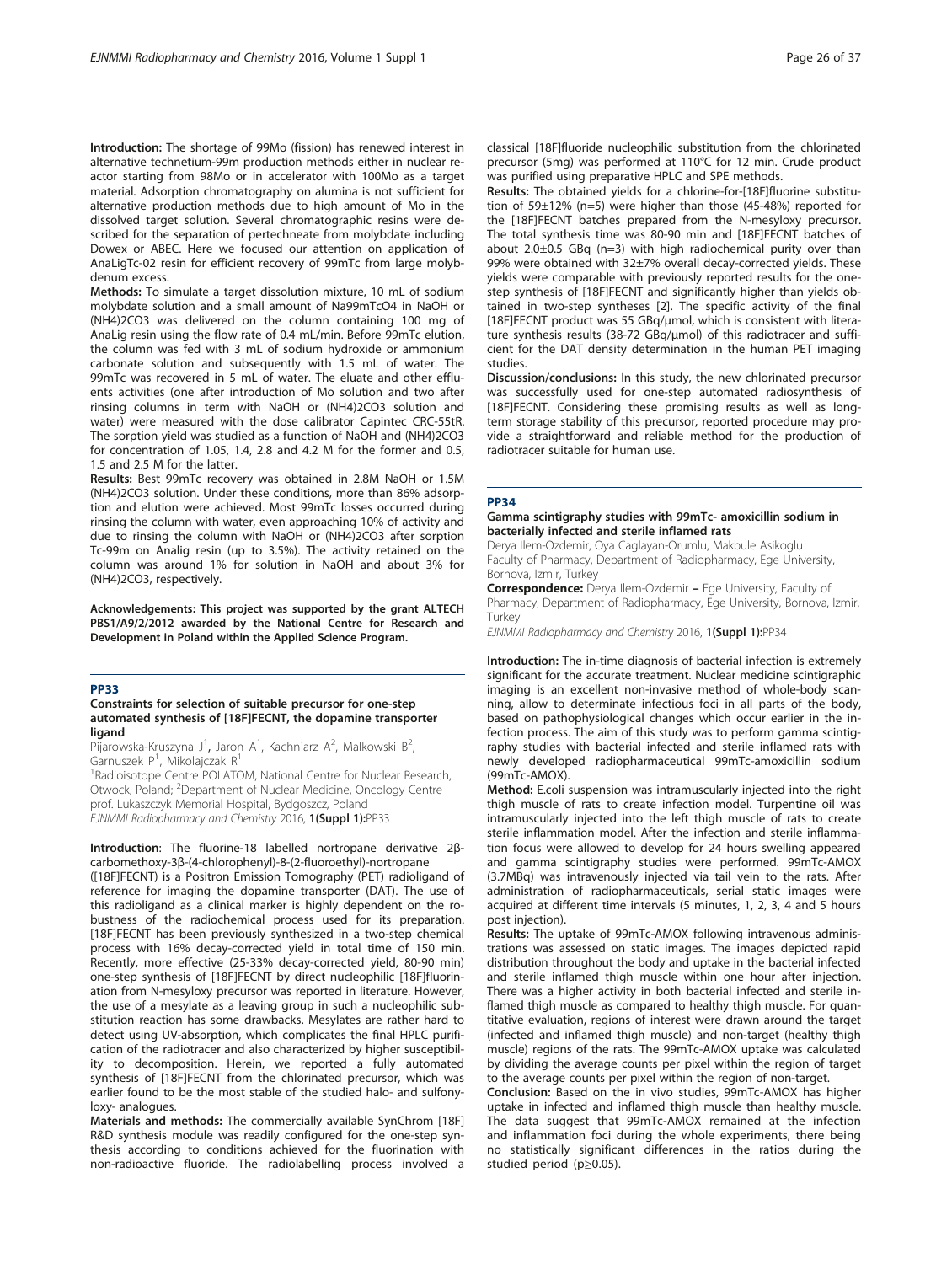#### PP35

### Preparation of 99mTc- Amoxicillin Sodium Lyophilized Kit

Derya Ilem-Ozdemir, Oya Caglayan-Orumlu, Makbule Asikoglu Faculty of Pharmacy, Department of Radiopharmacy, Ege University, Bornova, Izmir, Turkey

**Correspondence:** Derya Ilem-Ozdemir - Ege University, Faculty of Pharmacy, Department of Radiopharmacy, Ege University, Bornova, Izmir, Turkey

EJNMMI Radiopharmacy and Chemistry 2016, 1(Suppl 1):PP35

Introduction: Infection detection by nuclear medicine imaging techniques based on pathophysiological changes which appear much earlier than anatomical changes in the infection process (1,2). To develop a better infection imaging which will accumulate efficiently to inflammatory foci, clear rapidly from background tissue, discriminate between bacterial infection and sterile inflammation, cost low and prepare easily we labeled amoxicillin sodium (AMOX) with 99mTc. The aim of this study is to prepare 99mTc-AMOX in a simple method with good labeling efficiency and evaluate the ready to use cold kit formulation thus making it available to the other nuclear medicine centers. The stability of 99mTc-AMOX in human serum was identified; sterility and pyrogenicity of the radiopharmaceutical was estimated.

Method: To investigate the optimum radiolabeling conditions, radiolabeling was tested with different concentrations of reducing (stannous chloride and stannous tartrate) and antioxidant (ascorbic acid) agent. Radiochemical analysis was performed with Radio Thin Layer Chromatography (RTLC) and Radio High Performance Liquid Chromatography (RHPLC) studies. Two different freeze dry kits were formulated with optimum labeling conditions and stability, sterility and pyrogenicity of the kits were performed.

Results: The effect of reducing agent concentration on the radiochemical purity was evaluated and optimum reducing agent amount found 200 μg. Under these conditions labeling efficiency was around 90%. In the presence of ascorbic acid, stability of the complex was slightly increase while labeling efficiency for early hours was not affected significantly. According to the experiments, the formation of the 99mTc-AMOX complex was very fast and reached the radiochemical purity over 95 % in 15 min after radiolabeling. While keeping other reaction conditions constant and varied the pH of the reaction from 4.8 to 7.4 radiochemical purity was slightly decreased. 99mTc- AMOX was found stable during to 24 hours incubation in saline and human serum. Kits were labeled with 37MBq, 185MBq and 370 MBq 99mTc. Slightly decrease in radiochemical purity was observed with increasing of radioactivity. According to sterility test, since there was no growth in batches, kits were sterile. Also gel clot test showed that kits were pyrogen free. The freeze dry kits developed in this study were found to be stable with a shelf-life of six months when preserved at both at  $+5$ ±3°C and +25±2°C/60 ±5% RH.

Conclusion: Simple method for radiolabeling of AMOX with 99mTc has been developed and standardized. Labeling efficiency of 99mTc-AMOX was assessed by both RTLC and RHPLC and found higher than 90%. The resulting complex was quite stable and labeling of ˃90% was maintained for up to 6 hours. Two different freeze dry kits was developed and evaluated. Based on the data obtained from this study, both products was stable for 6 months with high labeling efficiency.

#### PP36

### Outfits of Tracerlan FXC-PRO for 11C-Labeling

Arponen Eveliina, Helin Semi, Saarinen Timo, Vauhkala Simo, Kokkomäki Esa, Lehikoinen Pertti

Radiopharmaceutical Chemistry Laboratory, Turku PET Centre, University of Turku, Turku, Finland

**Correspondence:** Arponen Eveliina - Radiopharmaceutical Chemistry Laboratory, Turku PET Centre, University of Turku, Turku, Finland EJNMMI Radiopharmacy and Chemistry 2016, 1(Suppl 1):PP36

Introduction: Commercial synthesis modules for  $11$ C-labeling are not often directly suitable for the production of different labeling agents. Modification of Tracerlab  $FX_{C-Pro}$  synthesis module to perform both [<sup>11</sup>C]methylation and [<sup>11</sup>C]carboxylation<sup>1</sup> and the set-up of [<sup>11</sup>C]radiopharmaceuticals for clinical use are described.

Materials and methods: Commercial GE Tracerlab FX<sub>C-Pro</sub> synthesizer<br>was modified to enable <sup>11</sup>C-methylation with both [<sup>11</sup>C]methyl iodide and  $[11]$ C]methyl triflate as well as direct  $[11]$ C-carboxylation with [  $1^1$ CJCO<sub>2</sub>. Additional magnetic valves were installed to bypass the [<sup>11</sup>C]methyl iodide recycling system for direct use of [<sup>11</sup>C]CO<sub>2</sub> and to bypass the  $\lceil$ <sup>11</sup>C]methyl triflate oven when using  $\lceil$ <sup>11</sup>C]methyl iodide as such. The valves are operated by Tracerlab software. The HPLC operations were modified by installing pneumatic column selector and a syringe operated loop injector. A sterile filtration unit (SFU) was coupled with synthesizer to allow online filter integrity test. For monitoring purposes more GM tubes were also installed.  $[11C]PK11195$ was labeled with  $[11C]$ methyl iodide while  $[11C]$ methionine and [<sup>11</sup>C]metomidate were labeled with [<sup>11</sup>C]methyl triflate. [<sup>11</sup>C]Acetate was synthesized using direct carboxylation with  $[^{11}C]CO_{2}$ . Semipreparative HPLC was used for the purification of  $[11C]$ PK11195 and [<sup>11</sup>C]methionine. Solid phase extraction cartridges were used for the purification of  $[^{11}C]$ metomidate and  $[^{11}C]$ acetate.

Results: The average synthesis times were 30 minutes for  $[11]$ C|methionine, 38 minutes for  $[11C]$ PK11195, 20 minutes for  $[11C]$ metomidate and  $\int_0^{11}$ C acetate including purification, formulation and online sterile filter integrity test.  $[$ <sup>11</sup>C]Radiopharmaceuticals were obtained in good radiochemical yields, sufficiently for several simultaneous clinical doses. The radiochemical purity exceeded 95% in all syntheses. The use of column selector enables easy change of HPLC columns between syntheses. The filling of the injector loop with pneumatic syringe decreases losses of the injection solutions compared to the inbuilt fluid detector. Due to the limited number of electrical connections in Tracerlab  $FX_{C\text{-Pro}}$  the column selector, loop syringe and SFU are remote controlled from external touch screen. Readings from additional GM tubes are also shown on the touch screen.

Conclusion: Reliable and robust routine procedures for the production of  $[11]$ C]methionine,  $[11]$ C]PK11195,  $[11]$ C]metomidate and  $[11]$ C]acetate were developed using a modified Tracerlab FX<sub>C-Pro</sub> module. The synthesis module can be easily modified and re-modified for production of many different [<sup>11</sup>C]radiopharmaceuticals.

#### PP37

#### Microfluidic synthesis of ω-[18F]fluoro-1-alkynes

Mariarosaria De Simone<sup>1</sup>, Giancarlo Pascali<sup>2</sup>, Ludovica Carzoli<sup>1</sup> , Mauro Quaglierini<sup>1</sup>, Mauro Telleschi<sup>1</sup>, Piero A. Salvadori<sup>1</sup> <sup>1</sup>CNR Institute Clinical Physiology Pisa, Pisa, Italy; <sup>2</sup>Life Sciences, Australian Nuclear Science and Technology Organisation, New Illawarra Road, Lucas Heights NSW 2234, Australia

**Correspondence:** Mariarosaria De Simone - CNR Institute Clinical Physiology Pisa, Italy

EJNMMI Radiopharmacy and Chemistry 2016, 1(Suppl 1):PP37

Introduction: Cu(I)-catalyzed 1,3-dipolar cycloadditions is widely used in labeling azido-functionalized peptides and small-molecules with18Falkynes. We report on the microfluidic (ADVION) synthesis of 5- [18F]fluoro-1-pentyne (5-[18F]-FP) and 6-[18F]fluoro-1-hexyne (6-[18F]-FH) and application in labeling an azide-functionalized Factor-H.

Materials and methods: 5-tosyloxy-1-pentyne (5-TP) and 6 tosyloxy-1-hexyne (6-TH) were obtained from the corresponding alcohols [1]. [18F]fluoride (0.3 GBq) was produced by irradiation of >98% 18O-water (nyobium target), trapped on a trap&release column and eluted with K222/K2CO3 (15mg/3mg) in dry acetonitrile (1ml). The K222/K[18F]F complex was dried by azeotropic distillation in the Concentrator module, recovered in the reaction solvent (600ul) and uploaded in a storage loop (P3). 5-TP or 6-TH was dissolved in 1 ml of solvent and uploaded in a storage loop (P1). Boluses of precursor and K222/K[18F]F solutions were pushed (total flow 40μL/min; P1=P3) through the reactor (2m fused-silica coil-reactor i.d.=100μm, 15.6μl) at 90, 110, 130, 150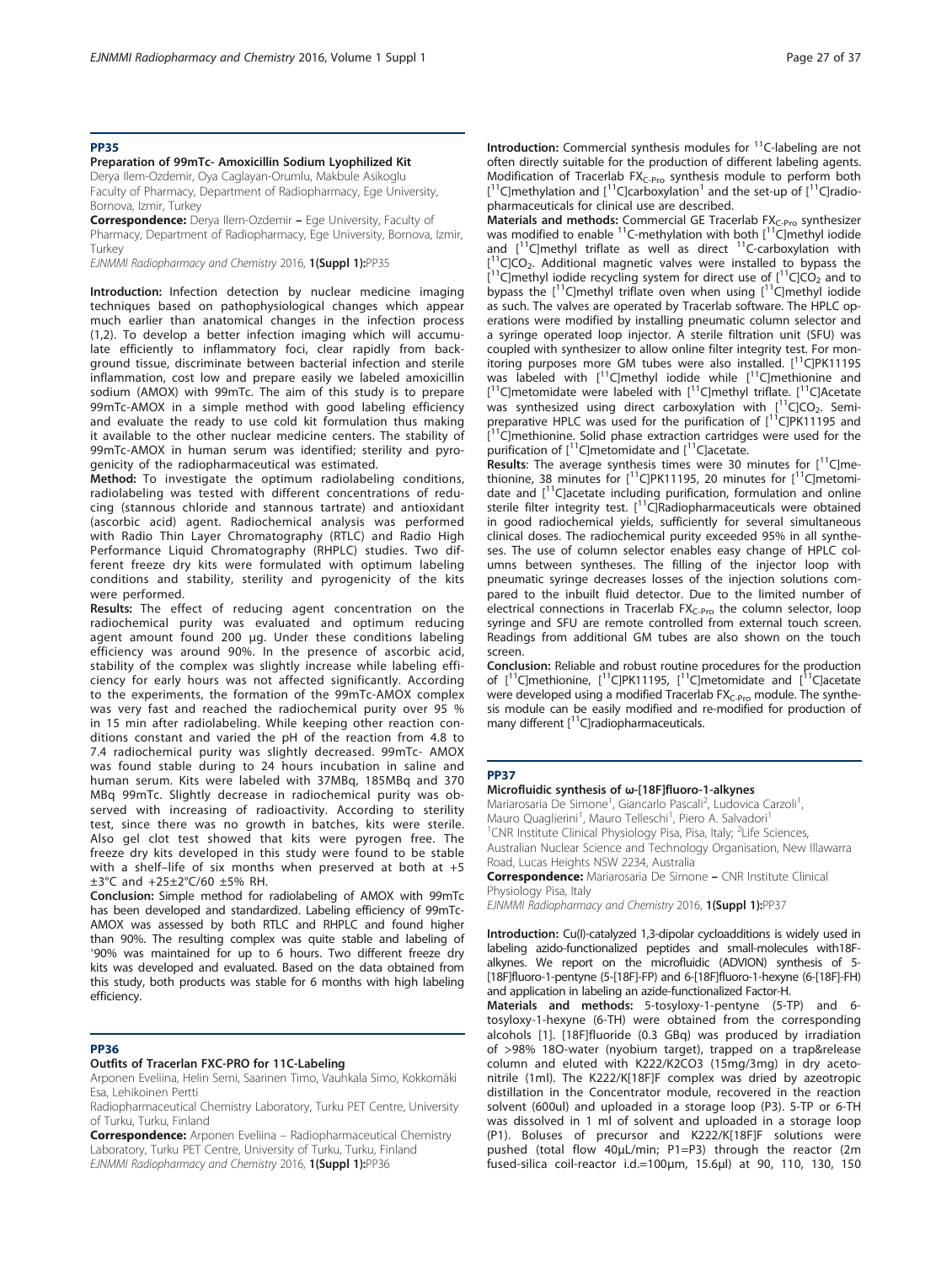and 170°C Experiments were repeated in acetonitrile, dimethylsulfoxide, tert-butanol and different P1:P3 ratios (1:1 and 1:5). Products were purified by distillation and analyzed (radio-TLC, radio-HPLC). Factor-H was reacted with an azido-(PEG)4-carboxylate linker (azido-PEG) targeting protein amino groups. Factor-H (1.6nmol in 250μl of pH 9 PBS buffer), was reacted (4h at RT) with 48nmol of NHS-activated azido-PEG. The azido-protein was purified by ultracentrifugation, suspended in water and lyophilized. 5-[18F]-FP was distilled into a vial containing 2-6nmol of azidoPEG-Factor-H, 1.4 μmol of Cu(I), 1.9μmol of TBTA in 150μl of THF/H2O (2:1) and reacted at 45°C for 10'. Unreacted 5-[18F]FP was removed under nitrogen flow. 5-[18F]-FP-Factor-H was purified by gel filtration (RCP> 97%) and the yield (92 $\pm$ 3% d.c.y., n=5) determined by HPLC.

Results: Best yield for 5-[18F]-FP and 6-[18F]-FH (91±6% and 83±5% d.c.y, n=3) were obtained in acetonitrile (130°C), P1:P3 1:1. Reaction yield was lower in DMSO for both 5-[18F]-FP and 6-[18F]-FH (68±11% and 71 $\pm$ 9%, d.c.y, n=3) and worse in tert-butanol (33 $\pm$ 5% and 45 ±2%, d.c.y, n=3). Increasing P1:P3 ratio did not influence yield and resulted in a more frequent reactor clogging.

Discussion/conclusion: We describe a microfluidic approach for the synthesis of C5 and C6 18F-alkynes and the on-line radiolabelling of an azido-functionalized Factor-H with 5-[18F]-FP. The proposed method is applicable to a broad group of compounds (small molecules, peptides and nanoparticles).

References: 1 - Wang, Zhe et al., (2000), J. Org. Chem. 65(6):1889-1891.

#### **PP38**

#### Automated 18F-flumazenil production using chemically resistant disposable cassettes

Phoebe Lam, Martina Aistleitner, Reinhard Eichinger, Christoph Artner IASON GmbH, Feldkirchnerstraße 4, A-8054 Graz-Seiersberg, Austria

Correspondence: Phoebe Lam - IASON GmbH, Feldkirchnerstraße 4, A-8054 Graz-Seiersberg, Austria

EJNMMI Radiopharmacy and Chemistry 2016, 1(Suppl 1):PP38

Introduction: Production of 18F-flumazenil from 2-nitroflumazenil under GMP conditions is primarily performed with manipulators or custom built radiosynthesis modules with fixed components, as the use of N,N-dimethylformamide (DMF) at 160°C prohibits the use of commonly available disposable cassettes. Cassettes for the GE TRA-CERlab MXFDG synthesis modules are commercially available in different materials. ROTEM Industries and GE Healthcare use polysulfone as the main component, and it is known that this polymer is not compatible with DMF. Cassettes from ABX are reportedly more chemical resistant, with polypropylene as its main constituent. The aim of this work was to establish a robust automated radiosynthesis procedure for 18F-flumazenil on the GE TRACERlab MXFDG, where staff previously trained on the same equipment can easily perform the radiosynthesis.

Materials and methods: Fragments of the ABX FDG cassette were exposed for 1 or 24 h to various solvents including acetonitrile and DMF at room temperature (RT) or 60°C to assess its chemical resistance. A new synthesis sequence was written for the GE TRACERlab MXFDG. A non-radioactive test run was performed with the ABX FDG cassette, and radiosynthesis was carried out with the cassette components replaced by chemically resistance manifolds (ABX).

Results: Incubation of the PP ABX FDG cassette fragments in acetonitrile at RT showed no macroscopic influence on the polymer while the fragment became soft and mouldable at 60°C. Visible changes occurred after 1 h incubation with DMF, with the polymer having completely dissolved after 24 h, regardless of temperature. To verify the implication of these results on a 1 h radiosynthesis, a test run was performed using the same cassette material and synthesis conditions without radioactivity. Parts of the manifold was found to have cracked, and a valve blockade was observed due to polymer melting. Radiosynthesis was carried out with the manifolds replaced by chemically resistant ones, and 18F-flumazenil was successfully obtained in 4 % decay corrected yield.

Conclusions: Disposable cassettes assembled with chemically resistant manifolds is a requirement for the automated synthesis of 18Fflumazenil from 2-nitroflumazenil using the GE TRACERlab MXFDG synthesis module. Neither reagent kits nor program sequences are hitherto commercially available, but GMP grade production can nonetheless be successfully carried out with modifications on existing equipment.

#### PP39

#### The effect of the eluent solutions (TBAHCO3, Kryptand K2.2.2) on the radiochemical yields of 18F-Fluoromethylcholine

Surendra Nakka, Hemantha Kumara MC, Al-Qahtani Mohammed Cyclotron and Radiopharmaceuticals Department, King Faisal Specialist Hospital and Research Center, Riyadh, Saudi Arabia Correspondence: Al-Qahtani Mohammed – Cyclotron and

Radiopharmaceuticals Department, King Faisal Specialist Hospital and Research Center, Riyadh, Saudi Arabia

EJNMMI Radiopharmacy and Chemistry 2016, 1(Suppl 1):PP39

Introduction: [18F]Fluoromethylcholine ([18F]FCH) proves to be a unique radiotracer for the detection of prostate cancer as well as brain and lung tumors with Positron Emission Tomography (PET). The aim of this work was to improve radiochemical yields of 18F-Fluoromethylcholine ([18F]FCH) with high reproducibility. The used eluent solution plays an important role in production of [18F]FCH radiotracers. [18F]FCH is manufactured under GMP conditions using one of two eluent solutions namely Tetrabutylammonium Bicarbonate (TBAHCO3) and Kryptand 2.2.2., each time.

Method: [18F]FCH was radiosynthesized using a fully automated synthesis module TRACERlab MX. Hardware cassette and reagents kit purchased from ABX..[18F]FCH is synthesized by 18F-Fluoroalkylation of N-N-Dimethylaminoethanol (DMAE) in presence of Dimethyl Sulfoxide (DMSO) using 18F-Fluorobromomethane [18F]FBM as an alkylating agent.

Results: [18F]Fluoromethylcholine radiosynthesis assisted by Kryptand 2.2.2 shown irregular or poor distillation of 18F-Fluorobromomethane, which is observed by pressure trending window on TRACERlab MX during distillation step very poor gas flow through the four silica cartridges been observed which in turn leads to production of very less amounts of [18F]FCH. Tetrabutylammonium Bicarbonate (TBAHCO3) assisted 18F-FCH radiosynthesis observed with regular and continuous distillation of 18F-Fluorobromomethane through the four silica cartridges. [18F]FCH solution proved high radiochemical purities (>99%), Residual solvents analyzed using Gas Chromatography (GC), DBM & DMAE is not identified.

Conclusion: Choice of Tetrabutylammonium Bicarbonate (TBAHCO3) as eluent solution shown very consistent and improved radiochemical yields decay corrected 20-25% over Kryptand 2.2.2 as eluent solution.

#### PP40

#### [68Ga]Radiolabeling of short peptide that has a PET imaging potentials

Al-Qahtani, Mohammed, Al-Malki, Yousif

Cyclotron and Radiopharmaceuticals Department, King Faisal Specialist Hospital and Research Center, Riyadh, Saudi Arabia

Correspondence: Al-Qahtani, Mohammed – Cyclotron and

Radiopharmaceuticals Department, King Faisal Specialist Hospital and Research Center, Riyadh, Saudi Arabia

EJNMMI Radiopharmacy and Chemistry 2016, 1(Suppl 1):PP40

Introduction: Targeting short peptides are gaining interests in the molecular imaging field. Choosing the radioisotope to label those peptides is a challenging stage in the process of identifying the right imaging modality.

Method: All needed reagents and solvents were used with no further purifications unless it's necessary. Peptide used was purchased from GenScript and used without further purifications. Reaction progress was monitored using both radio-analytical thin-layer chromatography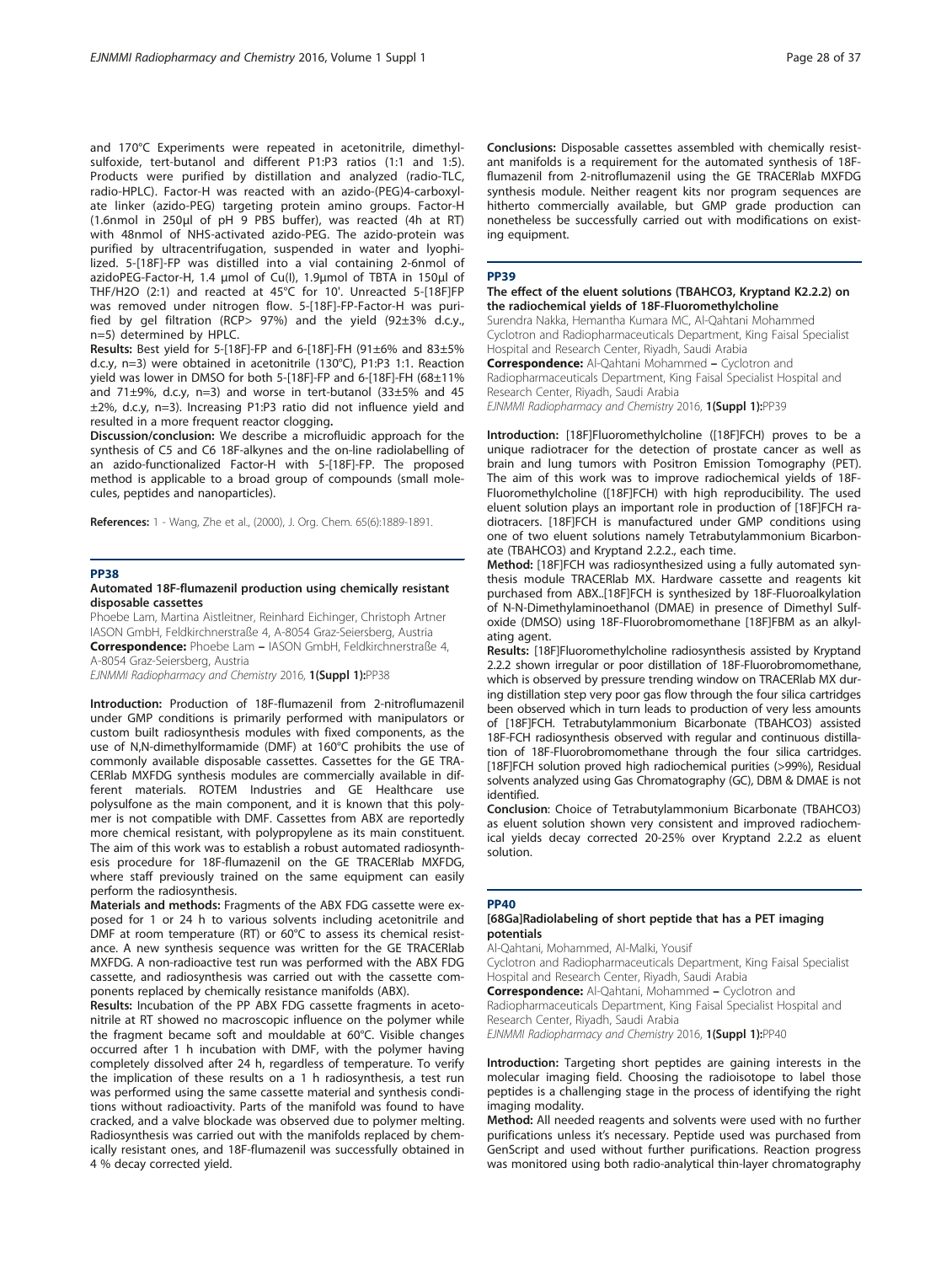(Radio-TLC) and high pressure liquid chromatographic (Radio-HPLC). Radio-HPLC analyses were carried out on semi-preparative Phenomenex C-18 (250 mm x 10 mm). Radiolabeled peptide was detected with the eluting of 0.065% TFA in water and 0.05% TFA in MeCN at 2 ml/min applying gradient elution mode. Radiochemical yields were calculated based on the Radio-HPLC collections. Sodium Citrate Buffer (PH=7.5) wa the Radio-TLC mobile phase.

Synthesis of DOTA- Peptide Conjugate: 9.97 E-7 mol of the intended peptide dissolved in DMSO reacts with 1.18 E-6 mol of (DOTA-NHS-ester) that was prepared in MeCN. The reaction was done in a phosphate buffer with PH=8 and heating at 90°C for 30min.

68G -labeling of DOTA-Peptide: 68G solution was added to 60 μg of conjugated DOTA-Peptide in 100 μl of HEPES buffer (PH=4) and the mixture allowed to react for 30 min at 80°C.

Result: [68G-DOTA-Peptide] was analyzed on Radio-HPLC; the ration time of the product was 8.4 min and Radio-TLC checks for the collected product confirm the high radiochemical purity.

Discussions: The labeled peptide is produce in good radiochemical yields and high radiochemical purity. Initial biological works are ongoing to evaluate its imaging potential mainly on a melanoma cell line. The findings will be presented.

### PP41

# Is validation of radiochemical purity analysis in a public hospital in **a developing country possible?**<br>N Mambilima<sup>1,2</sup>, SM Rubow<sup>1,2</sup>

<sup>1</sup>University Teaching Hospital, Lusaka, Zambia; <sup>2</sup>Stellenbosch University, Stellenbosch, South Africa

**Correspondence:** SM Rubow - University Teaching Hospital, Lusaka, Zambia

EJNMMI Radiopharmacy and Chemistry 2016, 1(Suppl 1):PP41

Introduction: Pharmacopoeial or manufacturer's radiochemical purity (RCP) analysis methods are not always practical in a hospital setting, leading to modifications or substitution with quicker, simplified, or cost effective analytical procedures. This study aimed to determine whether appropriate validation procedures based on ICH Q2A and Q2B guidelines are feasible in a resource limited environment, such as most hospital radiopharmacy settings in Southern Africa.

Materials and methods: Alternative RCP test methods for Tc-99m sestamibi involving the use of Whatman 31 ET (Wh) and Schleicher and Schuell (SS) chromatography paper were used. Locally procured Macherey-Nagel (MN) aluminium oxide TLC strips were intended as control method, as strips described in the manufacturer's instructions were unavailable. All analyses were performed on the 3 different strips in parallel, and in triplicate. In-house prepared Tc-99m sestamibi, colloid and pertechnetate were assumed to be 100% pure. Samples containing mixtures of varying concentrations of the radiochemical components were analysed. Results from tests performed by different operators were used to judge intermediate precision, and time delay between spotting and developing was used to evaluate robustness.

Results: RCP of sestamibi without added impurities was 99.8%±0.0% MN, 99.5%±0.1% for Wh and 99.3%±0.2% for SS strips. Addition of pertechnetate and colloid to Tc-99m Sestamibi after completion of kit reconstitution, resulted in values for sestamibi higher than the calculated RCP for all 3 methods. The radiochromatogram scanner's limit of detection and limit of quantitation were determined.

Discussion and conclusion: Due to the unexpected high RCP values after addition of impurities to sestamibi, all the analytical methods lacked specificity and accuracy. The MN test method showed exceptionally high values for sestamibi due to co-elution of the free pertechnetate with sestamibi. The MN RCP test method could therefore not be used as a reference standard. All three methods met the acceptance criteria for repeatability, intermediate precision, and robustness. Validating an analytical procedure in a hospital setting is only possible once some important

prerequisites are met, such as availability of specified materials for the reference procedure, reliable reference standards, and availability of HPLC for radiopharmaceuticals that have impurities other than pertechnetate and colloid. A template validation protocol for TLC and paper chromatography was developed.

#### PP42

#### Improved automated radiosynthesis of [18F]FEPPA

N. Berroterán-Infante<sup>1,2</sup>, M. Hacker<sup>1</sup>, M. Mitterhauser<sup>1,3</sup>, W. Wadsak<sup>1,2</sup> <sup>1</sup> Division of Nuclear Medicine, Department of Biomedical Imaging and Image-Guided Therapy, Medical University of Vienna, Vienna, Austria; 2 Department of Inorganic Chemistry, University of Vienna, Vienna, Austria; <sup>3</sup> LBI for Applied Diagnostics, Vienna, Austria

Correspondence: N. Berroterán-Infante - Division of Nuclear Medicine, Department of Biomedical Imaging and Image-Guided Therapy, Medical University of Vienna, Vienna, Austria

EJNMMI Radiopharmacy and Chemistry 2016, 1(Suppl 1):PP42

Introduction: The translocator protein (TSPO) has been proposed as a biomarker for several conditions, including neurodegenerative disorders, cancer and non-alcoholic fatty liver disease. Hence, a number of PET ligands have been developed to image the TSPO, including<br>the aryloxyacetanilide derivative [<sup>18</sup>F]FEPPA, which is currently in clinical use [1]. The synthesis of  $[18F]$ FEPPA was first reported by Wilson et al. [2] and successively fully automated [3]. Nevertheless the purification of the crude product by means of semipreparative HPLC is unsatisfactorily time consuming (retention time  $t_R \approx 23$  min). Therefore, the aim of this study was to establish a new set of conditions, which can reduce the retention time of the product and consequently reduce the total time of the synthesis.

Methods: [<sup>18</sup>F]FEPPA was synthesized as described elsewhere [3] with minor modifications in a Nuclear Interface synthesizer (GE Healthcare, Sweden). Briefly, the tosylate precursor dissolved in acetonitrile was added to the azeotropically dried [<sup>18</sup>F]fluoride and the reactor was heated at 90° C for 10 minutes; after cooling, the reaction was quenched with a solution 50:50 acetate buffer:acetonitrile (pH=3,6) and automatically injected onto a semipreparative HPLC Column (Merck Chromolith® RP-18e, 100×10 mm). The product fraction was collected in water and the new aqueous solution was passed through a pre-conditioned C-18 plus SepPak cartridge. Finally, the product was eluted with ethanol and formulated with saline and phosphate buffer.

Results: The new procedure yielded  $3.2 \pm 0.3$  GBq of [18F]FEPPA (27%  $\pm$  3%, not corrected for decay) within 17 min after the azeotropic drying of the [18F]fluoride. Specific activity ranged from 430 to 600 GBq/μmol. Radiochemical purity exceeded 98%.

Conclusions: A fast and reliable procedure for the production of [18F]FEPPA was successfully implemented, drastically reducing the total time of the radiosynthesis compared to the previous published method (17 min compared to 36 min).

#### PP43

#### Synthesis and initial evaluation of Al18F-RESCA1-TATE for somatostatin receptor imaging with PET

Uta Funke<sup>1</sup>, Frederik Cleeren<sup>1</sup>, Joan Lecina<sup>1</sup>, Rodrigo Gallardo<sup>2</sup>, Alfons M. Verbruggen<sup>1</sup>, Guy Bormans<sup>1</sup>

<sup>1</sup> Laboratory for Radiopharmacy, Department of Pharmaceutical and Pharmacological Sciences, KU Leuven, Leuven, Belgium; <sup>2</sup>VIB Switch Laboratory, KU Leuven, Leuven, Belgium

**Correspondence:** Uta Funke – Laboratory for Radiopharmacy, Department of Pharmaceutical and Pharmacological Sciences, KU Leuven, Leuven, Belgium

EJNMMI Radiopharmacy and Chemistry 2016, 1(Suppl 1):PP43

Introduction: Indium-111 and gallium-68 labelled octreotide derivatives [1] are widely used in SPECT and PET imaging of somatostatin receptor expressing tumours and pancreatic dysfunction. In perspective of advantages of fluorine-18 (favourable half-life, high production capacity, low β-energy), more recently, derivatives based on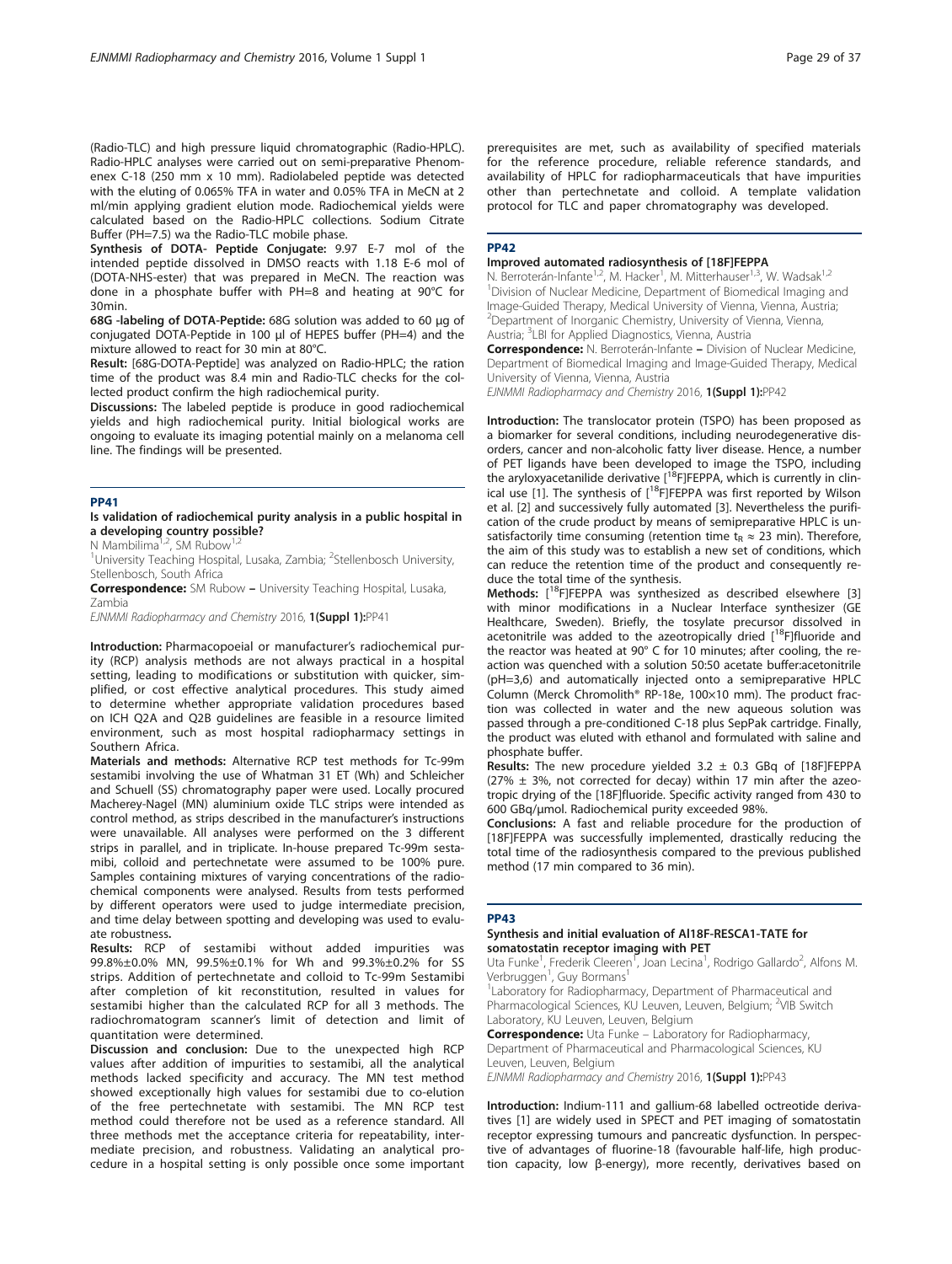[<sup>18</sup>F]aluminium fluoride complexation have been developed.[2] To achieve high labelling efficiency at biomolecule compatible conditions and improve radiotracer properties in vivo, we synthesized an octreotate conjugate with an acyclic trans-cyclohexane spanned pentadentate chelator: Restrained complexing agent 1, RESCA1 (1). After low-temperature Al<sup>18</sup>F-complexation, in vitro and in vivo characteristics of the new radiotracer were studied.

Materials and methods: Radiolabelling was achieved manually starting from 50-860 MBq of [<sup>18</sup>F]sodium fluoride. Al<sup>18</sup>F-RESCA1-TATE ([Al18F]2) was purified by SPE and analysed with iTLC, LC-MS and RP-HPLC. Stability of the radiotracer was investigated in vitro over a period of 3 h in EtOH/Saline 1:9 (RT), PBS (37 °C) and rat plasma (37 °C). Ex vivo biodistribution data were acquired at 10 and 60 min p.i. of 1.8 MBq  $[A<sup>18</sup>F]$ 2 in healthy male mice (n=4 per time point), and compared with those of <sup>68</sup>Ga-DOTA-TATE.

**Results:** Complexation of  ${A1^{18}F}^{2+}$  with 1 succeeded with 54-77% of product formation within 15 min at room temperature and with 85- 96 % after 12 min at 40 °C. 28-298 MBq of  $[A]^{18}F[2]$  were obtained with 94-98% RCP after SPE. After 3 h of incubation, the content of parent compound was 99% in formulation, 95% in PBS and 91% in plasma. Distribution of [Al<sup>18</sup>F]2 in mice showed negligible bone uptake, but in comparison with <sup>68</sup>Ga-DOTA-TATE less binding in endocrine tissues, 4 times higher uptake in kidneys, and lower excretion via the urinary pathway: 33.2%ID at 10 min and 62.2%ID at 60 min p.i,, compared to 44.1%ID at 10 min and 77.9%ID at 60 min. p.i., respectively.

Discussion/conclusion: RESCA1-TATE easily forms a chemically and biologically stable complex with  ${Al}^{18}F_1^{2+}$ . The radiotracer, however, showed lower uptake in organs known for high somatostatine expression in comparison with the clinical standard. This could be caused either by in vivo binding competition with nonlabelled RESCA1 conjugate, accelerated clearance or lower binding affinity of [Al<sup>18</sup>F]2. Future experiments with HPLC purified radiotracer in competition binding studies in vitro and in vivo, and investigation in a high somatostatin receptor expressing tumour mouse model will have to clarify, whether specific activity, receptor affinity and/or in vivo kinetics of  $[A]^{18}F[2]$  can explain these results.

Research support: This research has received support within the SBO project MIRIAD, funded from the IWT Flanders.

#### PP44

#### Radiolabeling and SPECT/CT imaging of different polymerdecorated zein nanoparticles for oral administration

Rocío Ramos-Membrive<sup>1</sup>, Ana Brotons<sup>2</sup>, Gemma Quincoces<sup>1</sup>, Laura Inchaurraga<sup>2</sup>, Inés Luis de Redín<sup>2</sup>, Verónica Morán<sup>3</sup>, Berta García-García<sup>3</sup> , Juan Manuel Irache<sup>2</sup>, Iván Peñuelas<sup>1</sup>

<sup>1</sup> Radiopharmacy Unit, Department of Nuclear Medicine, University Clinic of Navarra, Pamplona, Spain; <sup>2</sup>Department of Pharmaceutics and Pharmaceutical Technology, University of Navarra, Pamplona, Spain;

<sup>3</sup>Department of Nuclear Medicine, University Clinic of Navarra, Pamplona, Spain

Correspondence: Rocío Ramos-Membrive – Radiopharmacy Unit, Department of Nuclear Medicine, University Clinic of Navarra, Pamplona, Spain

EJNMMI Radiopharmacy and Chemistry 2016, 1(Suppl 1):PP44

Introduction and aims: Zein is the major storage protein of maize, with a "GRAS" status, that can be easily processed to form nanoparticles. Due to its amphiphilic character, mucoadhesive properties and a relatively high resistance to the effect of digestive enzymes, the resulting nanocarriers offer great potential for oral drug delivery purposes.The aim is optimization of <sup>99m</sup>Tc radiolabelling of different kind of zein nanoparticles (ZNP) and the study by molecular imaging of their biodistribution in Wistar rats after oral gavage. The evaluated nanoparticles were bare zein nanoparticles (ZPN) and decorated with 3 different slippery polymers (ZNP-A, ZNP-B and ZNP-C).

Materials and methods: All nanoparticles were prepared by a desolvation technique. For this purpose, zein were first dissolved in an ethanol:water solution, obtained by the addition of an aqueous solution and spray-dried. NP were pre-tinned with SnCl<sub>2</sub> and<br>labelled with <sup>99m</sup>TcO<sub>4</sub>. Different SnCl<sub>2</sub> concentrations ranging from 0.005 to 1.0 mg/mL were used for radiolabelling optimization. RCP was analysed by radio-TLC. For biodistribution studies 4 MBq (0.33mg NP) of 99mTc-nanoparticles were used per animal (n=12). SPECT/CT studies were performed 1,2,4,6 and 8h post-administration. SPECT acquisition protocol was set to account for radionuclide decay. For quantitative analysis data sets were exported to PMOD software and VOIs drawn over CT images on stomach and intestine, count ratios calculated in respect to total animal counts and maximum counts normalized to the last image (8h) for each nanoparticle type.

Resuts: Radiochemical purity was >95% for ZNP-A and NPZ using  $[SnCl<sub>2</sub>]=0.5$  mg/mL, while 1.0 mg/mL was needed for ZNP-B and ZNP-C to get similar results. SPECT/CT images showed that unmodified NPZ had a biodistribution in stomach and intestine almost constant during the first 4 hours. <sup>99m</sup>Tc-NPZ-B had a higher stomach mucoadhesion while <sup>99m</sup>Tc-NPZ-A showed a similar behaviour but with faster gastric drainage and <sup>99m</sup>Tc-NPZ-C quickly moved to intestine. All these results were confirmed by the ratios obtained from PMOD processed images.

Conclusions: All Zein nanoparticles could be easily radiolabelled with 99mTc with >95% RCP. The results show a clear relationship between the biodistribution and the superficial properties which the coating material gives to the nanoparticle.

#### PP45

#### An analysis of the quality of 68Ga-DOTANOC radiolabelling over a 3 year period

Trabelsi, M., Cooper M.S.

Radiopharmacy Department, Royal Liverpool University Hospital, Prescot Street, Liverpool, L7 8XP, UK

Correspondence: Cooper M.S. - Radiopharmacy Department, Royal Liverpool University Hospital, Prescot Street, Liverpool, L7 8XP, UK EJNMMI Radiopharmacy and Chemistry 2016, 1(Suppl 1):PP45

Introduction: 68Ga-DOTANOC is an excellent radiopharmaceutical for imaging neuroendocrine tumours and gives superior quality images to equivalent peptides labelled with 111In. For that reason, we have been developing our 68Ga-DOTANOC radiolabelling service over the past 3 years. It is essential that we provide a high quality product and that the production is robust, reproducible and in line with GMP. Therefore, we have reviewed our quality data from the production of 68Ga-DOTANOC

Materials and methods: 68Ga-DOTANOC has been prepared using an iTG 68Ge/68Ga generator and iQS fluidic labelling module. DOTA-NOC (ABX) 50-100 μg was dissolved in 0.25M sodium acetate and heated for 5 min at 110°C before elution of the generator in 4mL 0.05M HCl. The reaction was allowed to proceed for 10 min before purification over a Sep-Pak C8 Plus cartridge eluted with 50% ethanol and washed with 0.9% NaCl. The generator was flushed each day with 5ml 0.05M HCl when not used for radiolabelling and with 20ml 0.05M HCl on Monday mornings. The 68Ga-DOTANOC product was tested for free 68Ga and colloids by TLC and analysed by HPLC, pH was measured, endotoxin content assessed and radioactivity, volume and the presence of particles were checked prior to release of the product. 68Ge content and sterility were assessed retrospectively.

Results: A total of 746 elutions were carried out between May 2013 and December 2015, the average elution yield was 85.5%. The average production yield (decay and generator yield corrected) was 66.5%. The average 68Ge breakthrough was 0.0028% for the 68Ga elution but 68Ge was not seen in the 68Ga-DOTANOC product. 296 production batches were made with 7 failures (2.4%) and these could all be put down to human error (leaks in the fluidic path, incorrect purification method etc.) and so have been minimised with training. No product has failed quality control tests for any reason. 499 patients have been imaged with the average number of patient's per production run being 1.7.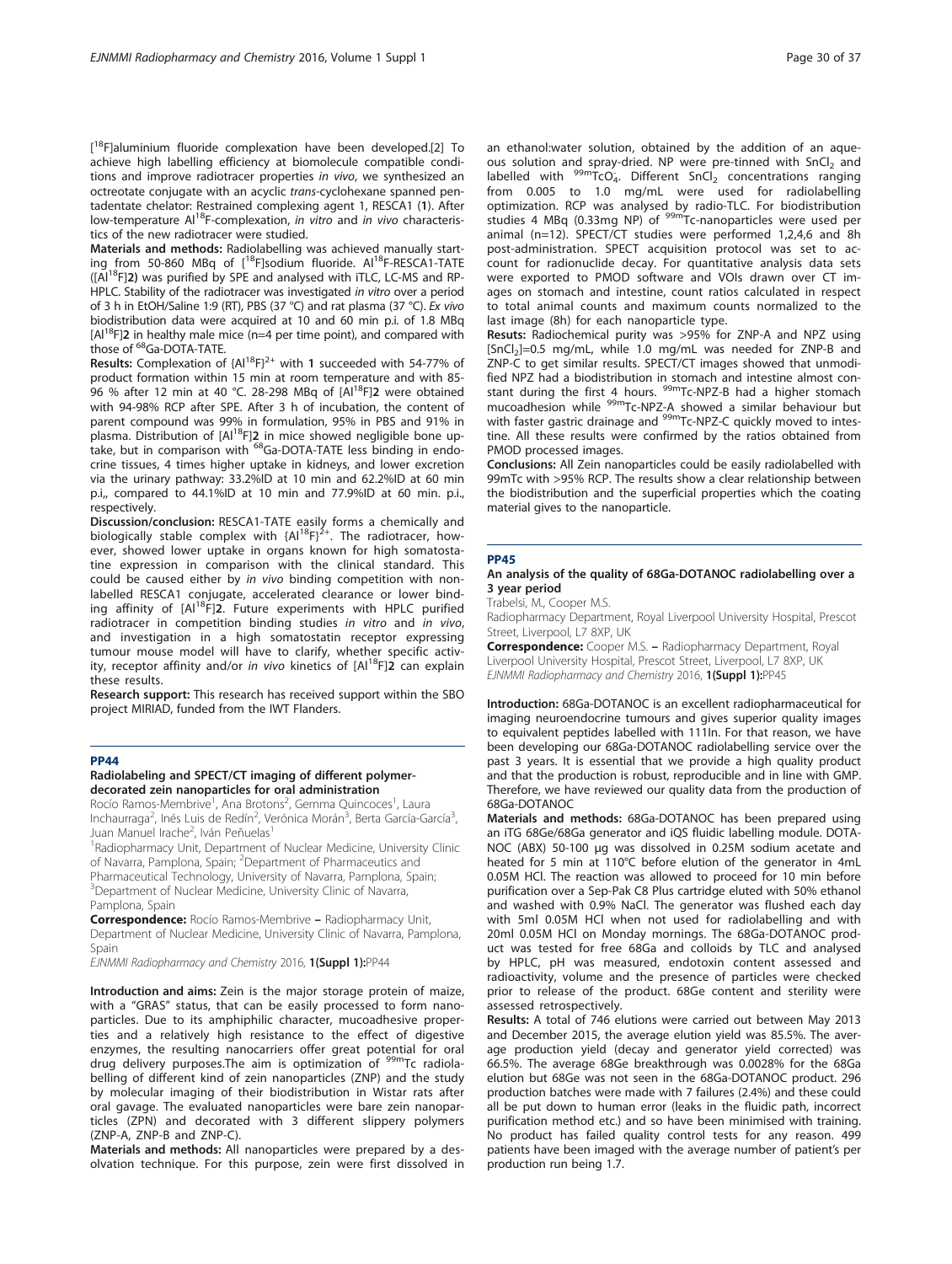Discussion/conclusion: The preparation of 68Ga-DOTANOC is a very robust process giving a high quality product in a very reliable manner. In spite of high 68Ge content in the 68Ga elution with the iTG generator, the product has negligible 68Ge content. The product has very low levels of 68Ga colloids and negligible amounts of free 68Ga and gives a very clean HPLC trace. We conclude that this method of production gives a safe, high quality product.

#### PP46

In vivo biodistribution of adult human mesenchymal stem cells I (MSCS-ah) labeled with 99MTC-HMPAO administered via intravenous and intra-articular in animal model. Preliminary results

Alejandra Abella<sup>1</sup>, Teodomiro Fuente<sup>1</sup>, Antonio Jesús Montellano<sup>2</sup> , Teresa Martínez<sup>1</sup>, Ruben Rabadan<sup>4</sup>, Luis Meseguer-Olmo<sup>3,4</sup>

1 Unidad de Radiofarmacia Hospital Clínico Universitario Virgen de la Arrixaca, Madrid, Spain; <sup>2</sup>Servicio de Medicina Nuclear, Clínica Belén, Murcia, Spain; <sup>3</sup>Servicio de Traumatología, Hospital Clínico Universitario Virgen de la Arrixaca, Murcia, Spain; <sup>4</sup> UCAM Universidad Católica San Antonio de Murcia, Murcia, Spain

Correspondence: Teresa Martínez – Unidad de Radiofarmacia Hospital Clínico Universitario Virgen de la Arrixaca, Madrid, Spain EJNMMI Radiopharmacy and Chemistry 2016, 1(Suppl 1):PP46

Introduction: The application of adult human mesenchymal stem cells from bone marrow (MSCs-ah) is being considered a promising treatment of musculoeskeletal injuries, however, their trafficking and homing are still controversial issues with further studies needed. Our work is focused on in vivo biodistribution of 99mTc-HMPAO labelled MSCs-ah after both intravenous and intra-articular injection in an animal model.

Materials and methods: 2 x 106 MSCs-ah isolated from bone marrow of healthy subjects using SEPAX system were suspended in 1 ml of PBS and labeled with up to 9.3 Bq/cel of 99mTc-HMPAO. Radiolabeled cell suspensions were administered to 8 adult male New Zealand rabbits (3.5-4 k) randomized in two groups. In group A (n=4), cell suspensions were administered via intravenous (marginal ear vein) and in group  $B(n=4)$  by intra-articular injection. After dynamic acquisition of images every 30 s for 25 min, whole body static images in anterior projection at 1,6 and 24 hours were acquired, previous sedation. No immunosuppressive agents were administered.

Results: Early immune response to xenogenic MSCs-ah was not detected during the study. Neither adverse reaction nor technical complications were registered, so any and every animal was recruited for the study. In group A, high retention of the activity was observed in lung parenchyma, with kidney and bladder visualization from the start, and biliary and abdominal uptake from 1h, maintaining the pattern of distribution at 24h, with no significant activity in liver and spleen. Group B show activity in heart, spleen, liver, kidneys and bladder from the start to the late acquisition of 24h, with biliary and intestinal uptake from 6 h. No activity was observed in the lung parenchyma in this group.

Discussion/conclusion: Exogenous MSCs-ah administered via intravenous are trapped mainly in lungs, with slight posterior retrafficking to other organs. On the other hand, no lung trapping is observed after intra-articular injection, pointing out the suitability of this route of administration for the therapeutic potencial of MSCs-ah in musculoskeletal pathology.

#### **PP47**

# Synthesis of  $[18F]F$ -exendin-4 with high specific activity

Lehtiniemi P<sup>1</sup>, Yim C<sup>2</sup>, Mikkola K<sup>1</sup>, Nuutila P<sup>1</sup>, Solin O<sup>1,2</sup>

<sup>1</sup>Turku PET Centre, University of Turku, Kiinamyllynkatu 4-8, FI-20500 Turku, Finland; <sup>2</sup>Turku PET Centre, Åbo Akademi University,

Porthansgatan 3, FI-20500 Turku, Finland

Correspondence: Lehtiniemi P – Turku PET Centre, University of Turku, Kiinamyllynkatu 4-8, FI-20500 Turku, Finland

EJNMMI Radiopharmacy and Chemistry 2016, 1(Suppl 1):PP47

Introduction: A reliable method for non-invasive in vivo quantification of beta-cell mass in human pancreas is needed to understand the pathophysiology of type 1 and 2 diabetes. Based on animal studies, the [18F]F-exendin-4-peptide looks promising for imaging pancreatic beta cells but further development of the tracer synthesis is needed to obtain high specific activity (SA) and synthesis procedures amendable for GMP production. A proof-of-concept study in type 1 diabetic patients and healthy subjects showed a correlation between beta cell mass and uptake of 111In-exendin-4, which could lead to further insight into the pathophysiology of diabetes. Recent results with [18F]F-exendin-4 analogues demonstrate enhanced pharmacokinetic properties, as compared to radiometal-labelled counterparts. Here we describe a synthesis of [18F]F-exendin-4 aiming at high SA for the product

Materials and methods: We have investigated several conditions and solvents for synthesizing [18F]F-exendin-4. Alkyne tosylate and a [18F]fluoride-Kryptofix complex were allowed to react in DMSO for 5 min at 80 °C. 18F-labelled tosylate precursor ([18F]FP) was isolated by semi-preparative HPLC and concentrated with a HLB cartridge, followed by elution with THF from the cartridge. Exendin-4-azide was allowed to react with [18F]FP in presence of CuSO4/Na-ascorbate for 5 min at room temperature using vigorous mixing. [18F]F-exendin-4 was isolated by semi-preparative HPLC and concentrated with a Sep-Pak C8 cartridge. [18F]F-exendin-4 was eluted with ethanol and PBS. Radio-TLC and radio-HPLC was used for radiochemical analysis and SA determination of the [18F]FP and [18F]F-exendin-4.

Results: 18F-labelling of [18F]FP proceeded in an 50% radiochemical yield (RCY). Isolation of [18F]FP by HPLC was efficient and the radiochemical purity was > 99%. The RCY of [18F]F-exendin-4 ranged between 25-60% (calculated from [18F]FP, uncorrected) and the radiochemical purity was > 96%. The SA was up to 350 GBq/ μmol at EOS.

Discussion/conclusion: We now can produce [<sup>18</sup>F]F-exendin-4 with a SA of 350 GBq/μmol for synthesis batches of >500 MBq. Our further aim is to automate all synthesis procedures in order to have a GMPlevel production of the tracer, suitable for clinical evaluation of [ 18F]F-exendin-4.

#### PP48

#### Experimental radionuclide therapy with 177Lu-labelled cyclic minigastrin and human dosimetry estimations

von Guggenberg E<sup>1</sup>, Rangger C<sup>1</sup>, Mair C<sup>1</sup>, Balogh L<sup>3</sup>, Pöstényi Z<sup>3</sup> , Pawlak D<sup>2</sup>, Mikołajczak R<sup>2</sup>

<sup>1</sup>Department of Nuclear Medicine, Innsbruck Medical University Innsbruck, Austria; <sup>2</sup>Radioisotope Centre POLATOM, National Centre for Nuclear Research, Otwock, Poland; <sup>3</sup>"Frédéric Joliot-Curie" National Research Institute for Radiobiology and Radiohygiene (NRIRR), Budapest, Hungary

**Correspondence:** Rangger C - Department of Nuclear Medicine, Innsbruck Medical University, Innsbruck, Austria

EJNMMI Radiopharmacy and Chemistry 2016, 1(Suppl 1):PP48

Introduction: Radiolabelled cyclic minigastrin-analogues are promising candidates for possible clinical application in diagnosis and therapy of cholecystokinin-2 receptor (CCK2R) expressing tumours, such as medullary thyroid cancer (MTC) and SCLC. Within an international collaboration of the IAEA we performed biodistribution studies and an experimental radionuclide therapy in a CCK2R-specific mouse tumour model using two 177Lu-labelled cyclic minigastrin-analogues: DOTA-cyclo[γ-D-Glu-Ala-Tyr-D-Lys]-Trp-Met-Asp-Phe-NH2 (DOTA-cyclo-MG1) and DOTA-cyclo[γ-D-Glu-Ala-Tyr-D-Lys]-Trp-Nle-Asp-Phe-NH2 (DOTA-cyclo-MG2). Based on results of biodistribution studies dosimetric considerations for humans were extrapolated to evaluate the possible injected activity in first applications in patients.

Materials and methods: For biodistribution studies BALB/c nude mice were xenografted with A431 human epidermoid carcinoma cells transfected with the human CCK2R (A431-CCK2R) and transfected with the empty vector alone (A431-mock) in both flanks. Tumours were allowed to grow for 2 weeks. Biodistribution studies with 177Lu-DOTA-cyclo-MG1 and 177Lu-DOTA-cyclo-MG2 were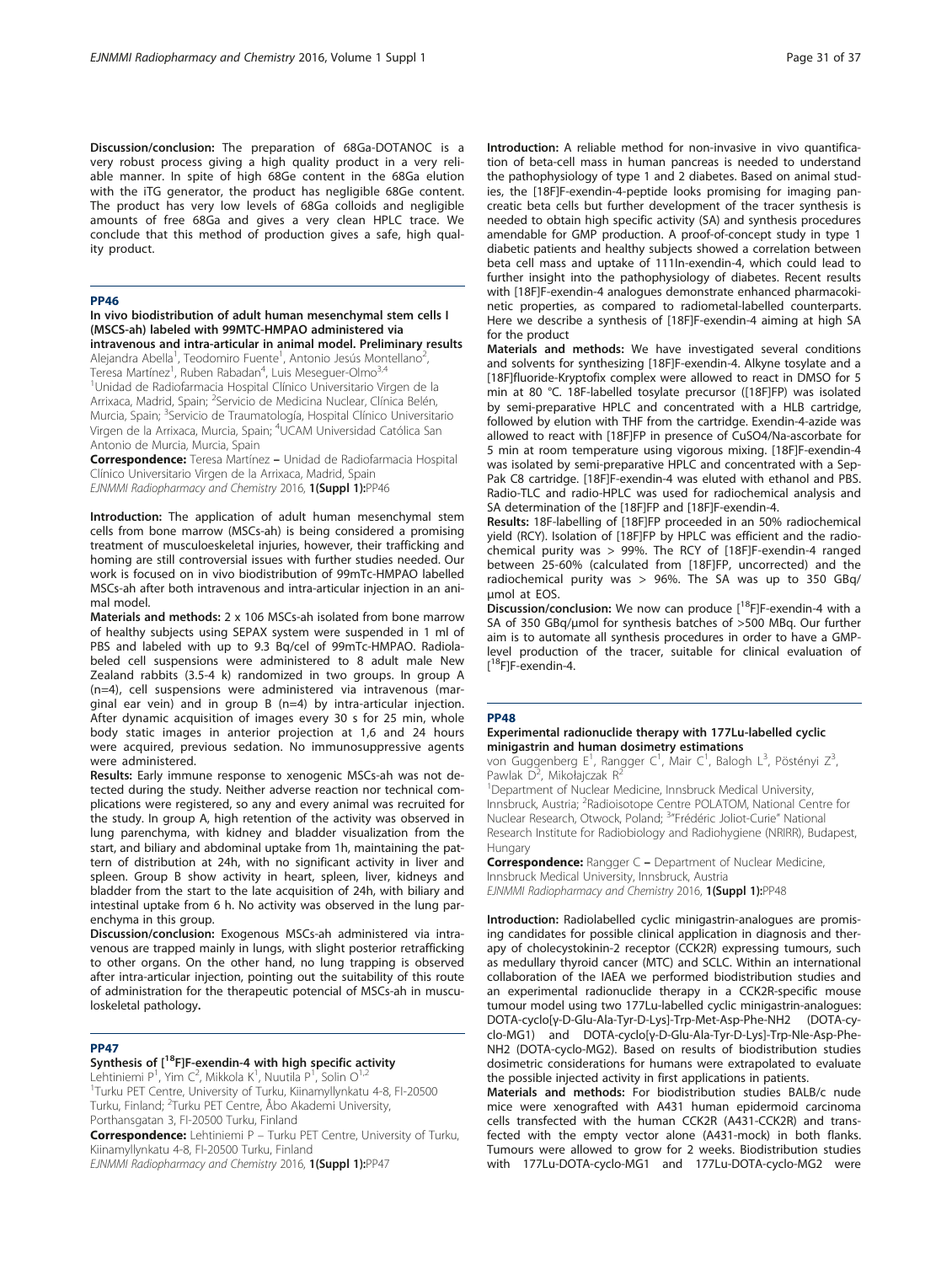performed at an injected dose of 1 MBq (0.02 nmol DOTA-peptide) at 30min, 4h, 24h, 48h, 72h and 168h p.i. (5 animals/group). Dose extrapolation to humans was based on linear scaling of injected activity per gram tissue between animals and humans and computed using OLINDA software. For experimental radionuclide therapy the animals were injected with both 177Lu-labelled DOTA-peptides at two different dose levels of 15 and 30 MBq corresponding to 0.6 and 1.2 nmol peptide (6 animals/group). For up to five weeks after treatment tumour volume and body weight was evaluated in comparison with a control group injected with physiological saline.

Results and conclusion: Biodistribution studies in tumour-bearing mice revealed an uptake of >3.5% ID/g for both 177Lu-labelled DOTA-peptides in the A431-CCK2R-tumour 30min p.i.. This uptake remained stable for 4h p.i. and declined to >2% ID/g at 24h p.i.. A much lower uptake was observed in the A431-mock tumour. The tumour-to-kidney ratio resulted to be in the order of 3. In the experimental radionuclide therapy a clear therapeutic effect could be observed. In comparison to the control group the mean tumour volume doubling time of A431-CCK2R-tumours was increased by a factor of 1.8 and 2.6 in the 15 and 30 MBq group, respectively. For the A431-mock-tumours lower factors of 1.2 and 1.7 were observed in both treatment groups proving a receptorspecific effect. On the basis of dosimetric extrapolation to humans first therapeutic applications in patients should start with 4 repeated administrations of 3-5 GBq to limit the cumulative kidney dose to <27Gy. Based on patient individual dosimetry accompanying the first therapy the injected activity may be adapted accordingly.

#### PP49

#### Synthesis of radiopharmaceuticals for cell radiolabelling using anion exchange column

Socan A<sup>1</sup>, Kolenc Peitl P<sup>1</sup>, Krošelj M<sup>1</sup>, Rangger C<sup>2</sup>, Decristoforo C<sup>2</sup> 1 Department of Nuclear Medicine, University Medical Centre Ljubljana, Ljubljana, Slovenia; <sup>2</sup>University Clinic for Nuclear Medicine, University for Medicine, Innsbruck, Austria

**Correspondence:** Socan A – Department of Nuclear Medicine, University Medical Centre Ljubljana, Ljubljana, Slovenia EJNMMI Radiopharmacy and Chemistry 2016, 1(Suppl 1):PP49

Introduction: 111In labelled radiopharmaceuticals are extensively used for cell labelling in routine clinical practice. Being members of coordinating radiometals group 68Ga and 89Zr are suitable candidates for synthesis of radiopharmaceuticals used for cell labelling. Due to its half life (78,4h) 89Zr labelled radiopharmaceuticals, could possibly enable long-term "in vivo" cell tracking with several attractive clinical applications (imaging of infection and inflammation, stem cell therapy). Aim of study was to develop a novel, versatile approach to prepare tracers (oxine, tropolone) using concentration on an anion exchange column.

Materials and methods: The column (SepPAK QME) was washed with 2 ml of water. Samples of 68Ga, 111In, 89Zr-HEPES (0,5M, 1M) solutions, samples varying in pH (3-9) and volume were prepared and applied on column. Activity retained on, activity washed from column and pH of the solution were measured. Samples of 0.3 ml ligand solution (tropolone:1mg/ml, water; oxine:1mg/ml, 20%, 50% EtOH) were applied on the column and incubated. The column content was washed with 2 ml of PBS. Activity and pH measurements were performed as described above. Complex formations were analyzed using extraction method into octanol.

Results: With 68Ga-HEPES (1M) yield of activity retained on the column was above 89% and was not pH (3.7-7.3) and volume dependent (0.5-2.5ml). Yield of 68Ga-oxine solution (20%EtOH) was between 43-77% with pH between 6.1-7.4 and extraction into octanol above 96%. Yield of activity retained on column with 111In-HEPES (1M) varied 31–98% and was pH and volume dependent. Yield decreased with volumes applied greater than 0.5 ml and pH bellow 4. Yield of 111In-tropolone solution was between 41 - 61% with pH between 6-6.7 and extraction into octanol above 82%. Yield of 111In-oxine solution (20%EtOH) was between 41-96% and extraction into octanol above 92%. 89Zr-HEPES (0.5M) yield of activity retained on column was above 96% and was not pH (5.5-9) and volume dependent (0.3-1.5ml). Yield of 89Zr-tropolone solution was above 85% with pH between 7- 7.5 and extraction into octanol above 94%. Yield of 89Zr-oxine solution (50%EtOH) was between 25-71% with pH between 7-9 and extraction into octanol above 86%.

Conclusion: Concentration of coordinating radiometals 111In, 68Ga and 89Zr on an anion exchange column in HEPES allows on-column formation of tracers (oxine, tropolone) in very small volumes suitable for cell labelling with good yields and quality. This is a versatile and promising tool to prepare tracers on automated systems further used for cell labelling and potentially suitable for clinical practice.

### PP50

#### [68Ga]peptide production on commercial synthesiser mAIO

Collet C.<sup>1,2</sup>, Remy S.<sup>1,2</sup>, Didier R<sup>1,2</sup>, Vergote T.<sup>4</sup>, Karcher G.<sup>1,2,3</sup>, Véran N.<sup>1,3</sup> 1 Nancyclotep, Plateforme d'imagerie moléculaire, 54500 Vandoeuvre les Nancy, France; <sup>2</sup>Université de Lorraine, F-54500 Vandoeuvre les Nancy, France; <sup>3</sup>CHRU de Nancy-Brabois, F-54511 Vandoeuvre les Nancy, France;<br><sup>4</sup>Tracis SA, B 4420 Aps, Bolgium <sup>4</sup>Trasis SA, B-4430 Ans, Belgium

Correspondence: Collet C. - Nancyclotep, Plateforme d'imagerie moléculaire, 54500 Vandoeuvre les Nancy, France EJNMMI Radiopharmacy and Chemistry 2016, 1(Suppl 1):PP50

Introduction: Gallium-68 is a metallic positron emitter with a half-life of 68 min that is ideal for labelling small peptides as radiopharmaceuticals thanks to the use of a chelating agent with several clinical applications. Numerous gallium-68 labelled peptides (eg. [68Ga]DOTA-TOC/-NOC, [68Ga]HBED-PSMA-11, [68Ga]NODAGA-RGD) have shown their interest [1,2]. Developing an easy, rapid and performant labelling method is important. Different methods for the prepurification of the generator eluate have been explored in the literature, although recent improvement on some generator brands (i.e. low 68Ge breakthrough and low metallic impurities content), makes this pre-purification unnecessary. Development of a labelling process, GMP-compatible and reproducible, using a commercial synthesis module for every peptide labelling is a real challenge for the nuclear medicine. The method presented herein uses a cassette-based approach and a MiniAIO (mAIO, Trasis®) module and has been tested with the IGG100 68Ge/68Ga generators.

Materials and methods Preclinical IGG100 was used as <sup>68</sup>Ge/<sup>68</sup>Ga generator. Precursors of radiolabelling were bought from ABX. Automated 68Ga-labelling was performed without pre-purification in mAIO module. Reaction parameters such as sodium acetate concentration, precursor quantity, temperature and time were optimized for each peptide. Labelling efficiency was determined on Waters HPLC system.

Results: DOTANOC, DOTATOC, HBED-PSMA-11 and NODAGA-RGD were tested for <sup>68</sup>Ga-labelling without pre-purification. Optimal and reproducible conditions were determined for each peptide. <sup>68</sup>Gapeptides were synthesised with excellent incorporation yields, (90- 99%) and high synthesis yields > 60% in less than 15 min.

Discussion/conclusion: We developed an efficient automated strategy for peptide labelling with gallium-68. [<sup>68</sup>Ga]DOTANOC, DOTA-TOC, [68Ga]HBED-PSMA-11, [68Ga]NODAGA-RGD were obtained in high radiochemical yield. Their preparation could be performed with this automation and their use in human could be done under clinical trial.

### PP51

### Dry kit formulation for efficient radiolabeling of 68Ga-PSMA

D. Pawlak, M. Maurin, P. Garnuszek, U. Karczmarczyk, R. Mikołajczak National Centre for Nuclear Research Radioisotope Centre POLATOM, Sołtana 7, 05-400 Otwock, Poland

**Correspondence:** M. Maurin - National Centre for Nuclear Research Radioisotope Centre POLATOM, Sołtana 7, 05-400 Otwock, Poland EJNMMI Radiopharmacy and Chemistry 2016, 1(Suppl 1):PP51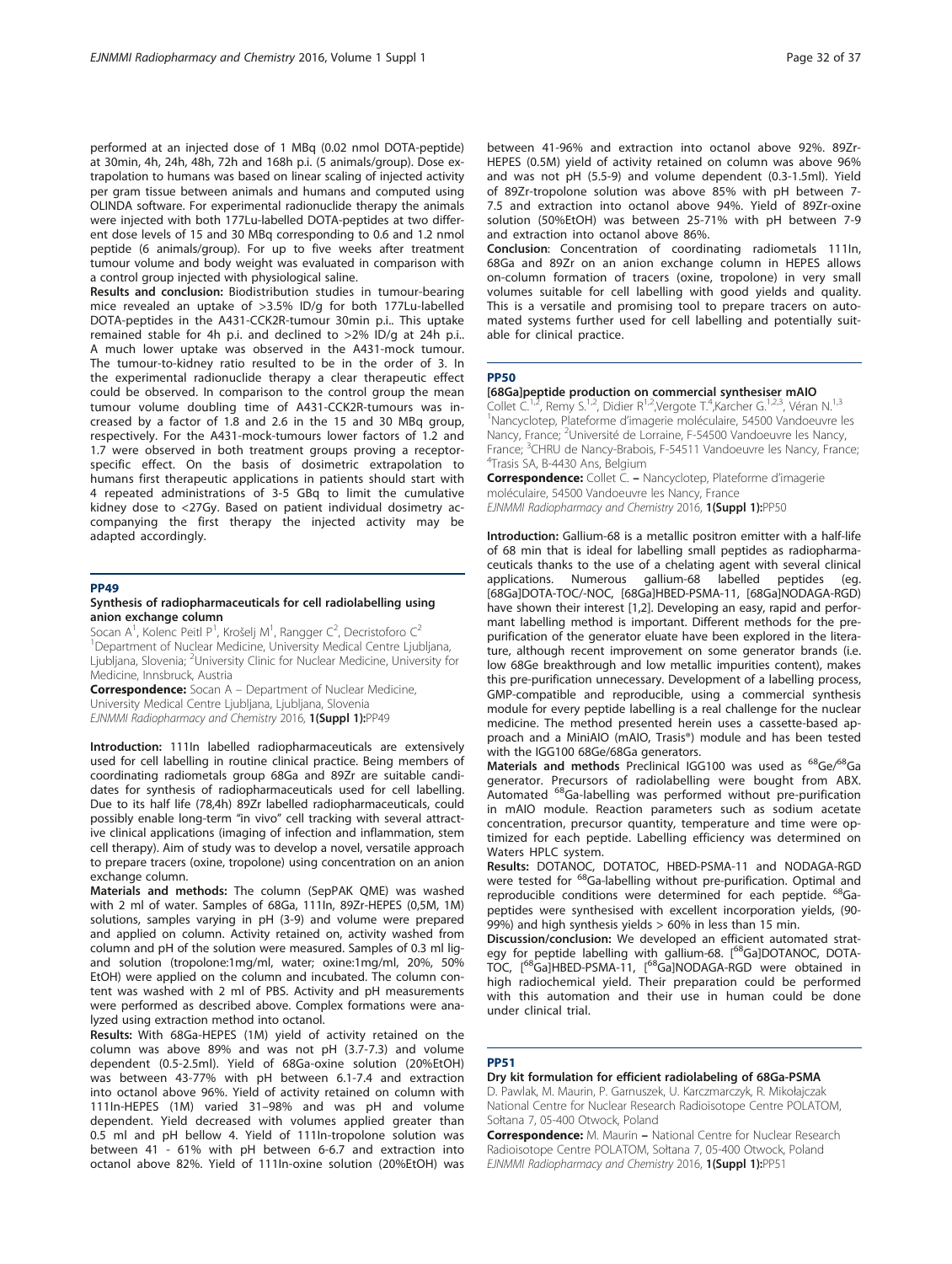Introduction: The development of dry kits containing the active ingredient and suitable excipients permits more efficient use of 68Ge/ 68Ga radionuclide generators, despite the limitations in the variety of generator eluent's composition and pH. Our aim was to develop a dry kit formulation for 68Ga radiolabeling of the PSMA inhibitor, PSMA-11 (Glu-CO-Lys(Ahx)-HBED-CC).

Methods: A series of experiments on "wet" labelling in the presence of various amounts of sodium acetate and ascorbic acid were performed taking into consideration the challenge to find the composition of buffering agents ready to maintain pH value between 4 and 5 after addition of various volumes of 68Ga eluate (volumes of 1-4mL 0.1M HCl). For quality control of the 68Ga–PSMA-11 the RP-RadioHPLC (Kinetex C18 150mm; A: 0.1%TFA/H2O, B: 0.1%TFA/CAN) was used with gradient conditions (according to M. Eder et al. Pharmaceuticals 2014, 7, 779- 796) as well as in isocratic elution (optimally set to 17% B) which visualized the radiolabelled and non-labelled PSMA-11 in UV chromatogram. The radiochemical purity also was tested by TLC (ITLC SG; 1: 0.9%NaCl/MeOH 80/20 v/v; 2: 0.9%NaCl/MeOH/ 25%NH3, 80/20/5 v/v/v; 3: 1M NH4OAc/MeOH 50/50 v/v).

Results and discussion: Ascorbic acid (25mg/mL) added to the "wet" labelling mixture increased the radiolabeling yield (98.8%) compared to the labelling performed in acetate buffer only (95.0%). It also increased the buffering capacity of the formulation. These results were further used to formulate the dry kit composition using 30μg of PSMA-11, 60mg of sodium acetate and 12,5mg of ascorbic acid. The yield of 68Ga labelling of PSMA-11 from the freeze-dried kit was > 95%. The biodistribution of such prepared 68Ga-PSMA-11 was investigated in healthy Balb/c mice (n=5) after intravenous injection of 0.1mL (38 MBq/mL) (at 15, 30, 60 and 120min). 68Ga-PSMA-11 was rapidly cleared from the blood and excreted by kidney route with >70% urine elimination at 1h p.i. These results confirmed high stability of the 68Ga-PSMA-11 complex in vivo, with low contribution of free gallium-68, which circulates longer in blood stream. It is worth noting that the addition of ascorbic acid changes the biodistribution of free gallium and favors its blood clearance. This is probably due to the formation of week Ga complex with ascorbic acid which blocks Ga access to ferritin, hence resulting in lower liver and spleen accumulation.

#### PP52

Development of an experimental method using Cs-131 to evaluate radiobiological effects of internalized Auger-electron emitters

Pil Fredericia<sup>1</sup>, Gregory Severin<sup>1</sup>, Torsten Groesser<sup>1</sup>, Ulli Köster<sup>2</sup>, Mikael Jensen1

<sup>1</sup>Hevesy Laboratory, DTU-Nutech, Technical University of Denmark, Roskilde, Denmark; <sup>2</sup>Institut Laue-Langevin, Grenoble, France **Correspondence:** Mikael Jensen - Hevesy Laboratory, DTU-Nutech, Technical University of Denmark, Roskilde, Denmark EJNMMI Radiopharmacy and Chemistry 2016, 1(Suppl 1):PP52

Introduction: The low energy electrons emitted in the Auger cascade of certain isotopes are expected to have a disproportionately high radiobiological effect. This is seen as the effect of the multiplicity and predominance of very low energy electrons in dose delivery. Despite many years of research in Auger emitters, only few direct measurements of the radiobiological effect of such Auger cascades have been published. One problem in making such fundamental dose-effect experiments is the method to bring Auger-emitting isotopes inside the cell and close to the nucleus in a predictable and quantifiable manner. Only when the location, activity, and time-activity profile are known it is possible to compare the observed damage with damage induced by the same dose and dose rate given by external irradiation. We have used the biological uptake of the Auger-emitting potassium analogue Cs-131 (9.7 d) into mammalian cells in culture as a test system for measuring the dose-effect of Auger electrons.

Materials and methods: Cs-131 was repeatedly extracted from Ba-131 (11.5 d) made by high flux neutron irradiation at ILL (6 to 10 days at (1.1-1.3) 1015 n.cm-2s-1) of either natural Ba (17 mg as carbonate) or 49% enriched Ba-130 (0.15 mg as nitrate). Such targets were dissolved in hydrochloric acid, and re-precipitated with ammonium carbonate. The supernatant was spiked with sodium hydroxide, then dried and fired, leaving cesium-131 as a chloride salt with NaCl carrier. The re-precipitated targets were stored for 1-2 weeks for buildup of Cs-131, and then the process can be repeated. We have milked up to 4 batches of useful Cs-131 activity from a single activated barium batch from ILL. The harvested, 131Cs/NaCl salt was dissolved in water to reach isotonicity, and was offered to V-79 and HeLa cells in normal growth media. The cells invariantly up-concentrated the cesium activity, reaching a plateau after 8-10 hours.

Results: Using enriched Ba-130, higher activity is obtained, but even with natural barium activities up to 80 MBq have been available repeatedly for the uptake experiments. Under optimal conditions, the cells in culture can reach intracellular activities over 1 Bq/cell during 4 hours incubation. The alkali-metal nature of cesium gives us reasons to assume a homogeneous intracellular distribution, allowing a first-principles calculation of the absorbed dose. With this method and unique isotope, we can compare the effect of equivalent absorbed doses of external gamma and internal, predominantly Auger delivered dose.

#### PP53

# Preclinical comparative evaluation of NOTA/NODAGA/DOTA

**CYCLO-RGD peptides labelled with Ga-68**<br>R. Leonte<sup>1,2</sup>, F. D. Puicea<sup>1,2</sup>, A. Raicu<sup>1</sup>, E. A. Mir R. Leonte<sup>1,2</sup>, F. D. Puicea<sup>1,2</sup>, A. Raicu<sup>1</sup>, E. A. Min<sup>1</sup>, R. Serban<sup>1</sup>, G. Manda<sup>3</sup> , D. Niculae<sup>1</sup>

<sup>1</sup>Horia Hulubei National Institute for Physics and Nuclear Engineering Radiopharmaceuticals Research Centre, Magurele, Romania; <sup>2</sup>Politehnica University, Bucharest, Romania; <sup>3</sup>National Institute of Patology Victor Babes, Bucharest, Romania

Correspondence: D. Niculae – Horia Hulubei National Institute for Physics and Nuclear Engineering, Radiopharmaceuticals Research Centre, Magurele, Romania

EJNMMI Radiopharmacy and Chemistry 2016, 1(Suppl 1):PP53

Introduction: The αvβ3 integrin receptors, expressed on tumor cell membranes can be preferentially targeted by peptides containing the RGD sequence. NOTA-SCN-Bn-E-[c(RGDyK)2], NODAGA-RGDfK, DOTA-E-[c(RGDfK)2], and DOTA-RGDfK were labelled with Ga-68 and tested for radiolabelling yield, purity, stability, in vitro binding, ex vivo biodistribution, and in vivo imaging.

Materials and Methods: The radiolabelling was performed using an automated system with inline quality control. Fraction of 68GaCl3 eluate from an organic matrix based 68Ge/68Ga generator, 400-700 MBq in 2 mL, was used to label NOTA/NODAGA/ DOTA-derivatised cRGD peptides. Elution, labeling and purification procedures were performed in 20-25 min. The biodistribution was tested in tumor bearing animal models (U87MG, Walker 256, B21 and AR42J). The affinity of cyclo-RGD peptides to tumor cellsurface receptors was determined by real-time quantification using Ligand Tracer.

Results: Nanomoles of peptides were labeled with high yields. NOTA-SCN-Bn-E-[c(RGDyK)2] and NODAGA-cRGDfK was labelled at room temperature, while DOTA-cRGDfK, both monomer and dimer, were labeled at 95°C, with over 90% yield. The biodistribution pattern of 68Ga-NOTA/NODAGA/DOTA-cRGD peptides shows high tumor uptake, fast blood clearance, high tumor to background ratios and renal elimination. Up to 5.3% ID/g of 68Ga-DOTA-E-[c(RGDfK)2] was found on U87MG tumor; the biological behavior of the four tracers will be discussed in detail. Binding to receptors was achieved in the first 3 min of incubation of all tracers, however the retention 68Ga-DOTA-E- [c(RGDfK)2] on both AR42J and U87MG was the highest, up to 58% from activity in the cells.

Discussion/conclusions: The radiolabelling with Ga-68 of very promising candidates for imaging targets of interest in cancer diagnosis and therapy follow-up such as αvβ3 receptors, were successfully adapted on the automated module, reducing the reaction time and operator exposure. The preclinical biological evaluation of proposed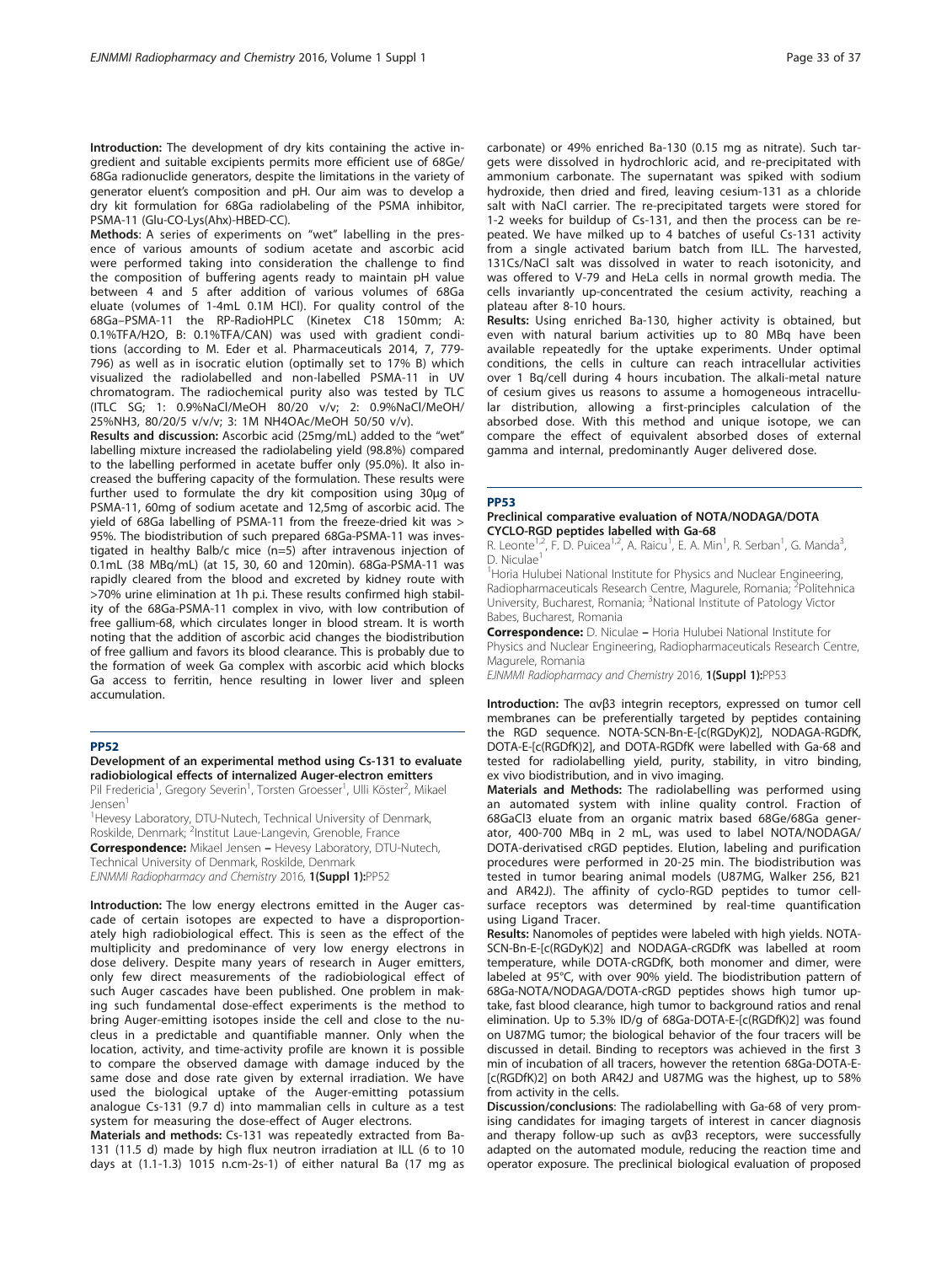tracers show that the uptake and retention on different tumor cells depends on tumor type, receptors expression and dimerization. Very good uptake-retention profile of 68Ga-DOTA-E-[c(RGDfK)2] makes it our option for further investigations as therapeutic agent. Research contracts CRP16500 IAEA and MEN UEFISCDI, PN II 228/2014 are acknowledged for financial support.

#### PP54

#### Synthesizer- and Kit-based preparation of prostate cancer imaging agent 68Ga-RM2

Marion Zerna, Hanno Schieferstein, Andre Müller, Mathias Berndt Piramal Imaging, Berlin, Germany

Correspondence: Mathias Berndt - Piramal Imaging, Berlin, Germany EJNMMI Radiopharmacy and Chemistry 2016, 1(Suppl 1):PP54

Introduction: Prostate cancer (PCa) is the most common cancer in men and the second most common cause in cancer-related deaths. 68Ga-RM2 is a nona-peptide with optimized binding sequence for Gastrin Releasing Peptide receptor (GRPr) which is overexpressed in PCa.1 In clinical studies 68Ga-RM2 has demonstrated its ability for detection of primary prostate cancer with high specificity due to its low uptake in normal prostate and in benign hyperplasia.2 Recent studies showed further potential of 68Ga-RM2 for detection of recurrent PCa and for imaging of estrogen receptor positive breast cancer.3,4. To provide 68Ga-RM2 for further clinical research, robust methods for preparation of this promising tracer are needed. Herein we describe the results of automated synthesizer based 68Garadiolabelings of RM2 as well as of simplified "shake-and-bake" kitpreparations.

Materials and methods: The automated 68Ga-radiolabeling was optimized on a PharmTracer module (Eckert&Ziegler). The influence of several scavengers was investigated, as well as a processes with and without subsequent purification via C18 cartridge. Optimized conditions were used on further synthesizers (Scintomics, ITG). In a second approach, a simplified kit preparation was established. The 68Gagenerator eluate was added directly into a vial containing RM2 precursor, buffer and scavenger. The vial was heated and optionally buffer was added for pH-adjustment.

Results: Automated procedures on various synthesizers provided up to 850 MBq of 68Ga-RM2 in >70% uncorrected yield in 20 min including purification and formulation. The radiochemical purity was >97% (HPLC and TLC) if ascorbic acid was used as scavenger. The simple and easy to use kit preparation approach provided 68Ga-RM2 in 90% uncorrected yield and purity of >95%.

Discussion/conclusion: 68Ga-RM2 can be reliably obtained on automated synthesizers as well as by a simple "shake-and-bake" kit preparation strategy. Both methods provided 68Ga-RM2 in high yields and high radiochemical purity.

#### PP55

Synthesis of pancreatic beta cell-specific [18F]fluoro-exendin-4 via **strain-promoted aza-dibenzocyclooctyne/azide cycloaddition**<br>Cheng-Bin Yim<sup>1,2</sup>, Kirsi Mikkola<sup>1,2</sup>, Pirjo Nuutila<sup>1,2</sup>, Olof Solin<sup>1,2</sup>

<sup>1</sup>Turku PET Centre, University of Turku, Turku, Finland; <sup>2</sup>Åbo Akademi University, Turku, Finland

**Correspondence:** Cheng-Bin Yim - Turku PET Centre, University of Turku and Åbo Akademi University, Turku, Finland EJNMMI Radiopharmacy and Chemistry 2016, 1(Suppl 1):PP55

Introduction: Diabetes has dictated many lives, and its lifetime treatment has accumulated into one of the most costly medical conditions, and yet, its pathophysicology is still undisclosed. However, efforts to develop sensitive noninvasive methods to quantify beta cell mass, which underlies the development of diabetes, have been challenged by the low abundance (1-2 %) and high dispersion of beta cells in the pancreas [1]. Recent preclinical studies using 18Flabelled exendin-4 showed specific targeting of pancreatic islets and insulinomas with favourable clearance kinetics that would potentiate clinical utility [2]. The focus of the present study is the radiosynthesis

of a novel 18F-labelled exendin-4 analogue with a clear clinical prospective for imaging pancreatic beta cell mass.

Materials and methods: The synthesis of [18F]fluoro-exendin-4 is depicted in Scheme 1. The dried [18F]fluoride-Kryptofix complex was reacted with tosylated prosthetic compound 1 in dimethylsulfoxide at 80 °C. After chromatographic isolation, the 18F-labelled azide 2 was allowed to react with cyclooctyne-derivatised exendin-4 in ethanol/water at 60 °C for 30 min. Isolation and radiochemical analysis of [18F]fluoro-exendin-4 was performed using high performance liquid chromatography (HPLC) with radiodetector.

Results: Preliminary results showed efficient reaction between prosthetic reagent [18F]2 and exendin-4 precursor with a radiochemical yield of 30 %. The absence of major radioactive by-products assured neat purification using HPLC. The average isolated yield of [18F]exendin-4 after HPLC purification was 180 MBq starting from 3.5 GBq aqueous [18F]fluoride.

Discussion: Currently, the scope of this reaction is being explored and its labelling conditions optimized. Preclinical studies with [18F]fluoroexendin-4 will include in vivo stability, in vivo distribution kinetics, and dosimetry calculations in healthy and diabetic animal models.

#### PP56

# Automated systems for radiopharmacy

D. Seifert, J. Ráliš, O. Lebeda

Nuclear Physics Institute of the CAS, v. v. i., Husinec-Řež 130, 250 68 Řež, Czech Republic

Correspondence: O. Lebeda - Nuclear Physics Institute of the CAS, v. v. i., Husinec-Řež 130, 250 68 Řež, Czech Republic

EJNMMI Radiopharmacy and Chemistry 2016, 1(Suppl 1):PP56

Introduction: Automated modules for target processing and production of radiopharmaceuticals become to be a more and more required in both R&D and routine practice. However, it turns out that available systems for processing of targets for radiometal production and for labeling performed via microfluidic technology are still rather limited. Our aim was to develop a multipurpose automated systems for processing solid state targets and for operating microfluidic PMMA-based chip.

Materials and methods: Stingray – Automated microfluidic system. The device is a versatile automated system that allows for control of variety of processes performed on a microfluidic chip. The system makes possible operations like precise mixing, separation, extraction or smallscale nanoparticle formation. It consists of 3 independent inlets for 3 different mobile phases with an in-built degasser, 4 peek solenoid valves, 2 independent nano piston pumps, 2 selectors (6/7), 2 manual inject valves with 100 μl loop volume (adjustable), 2/10 valve, 3 check valves and unique automated manifold for inserting microfluidic chip. This platform offers enough variability of reaction parameters and allows for a repeated return of a sample to the microfluidic chip. It may enhance the yield dramatically. CRAB – versatile platform for separation, formulation and simple labelling processes. The main parts of the system are two reactors, two selectors, peristaltic pump, 3/2 way valves, and the column. Prime reactor R1 allows for transport solid target material from shielding container to process position and for handling liquid target content. It is leakproof for 5 bars. There is an in-built solid phase extraction (SPE) column for separation processes driven by peristaltic pump and solvents. Four positions are available for uploading the solvents into the reactor R1 or on the SPE column. Splitting the separated radionuclide from the target matrix, including enriched material, is enabled thanks to the smart software checking the column output activity and controlling the splitting valves position. Final activity concentration can be precisely set via the case software without losses on the walls of reactor R2. There are 3 positions for uploading the solvents to the reactor R2 for formulation or for simple labelling steps like chelation.

Results and conclusion: Both automated platforms are versatile, reliable tools that offer user-friendly settings for wide range of processes. Stingray is operable up to 200 bar back pressure allowing thus the flow rate of 20 ml/min. Crab was tested on separation of 61Cu and 64Cu from Ni targets in 99% separation yield of copper radionuclides and almost quantitative recovery of target matrix.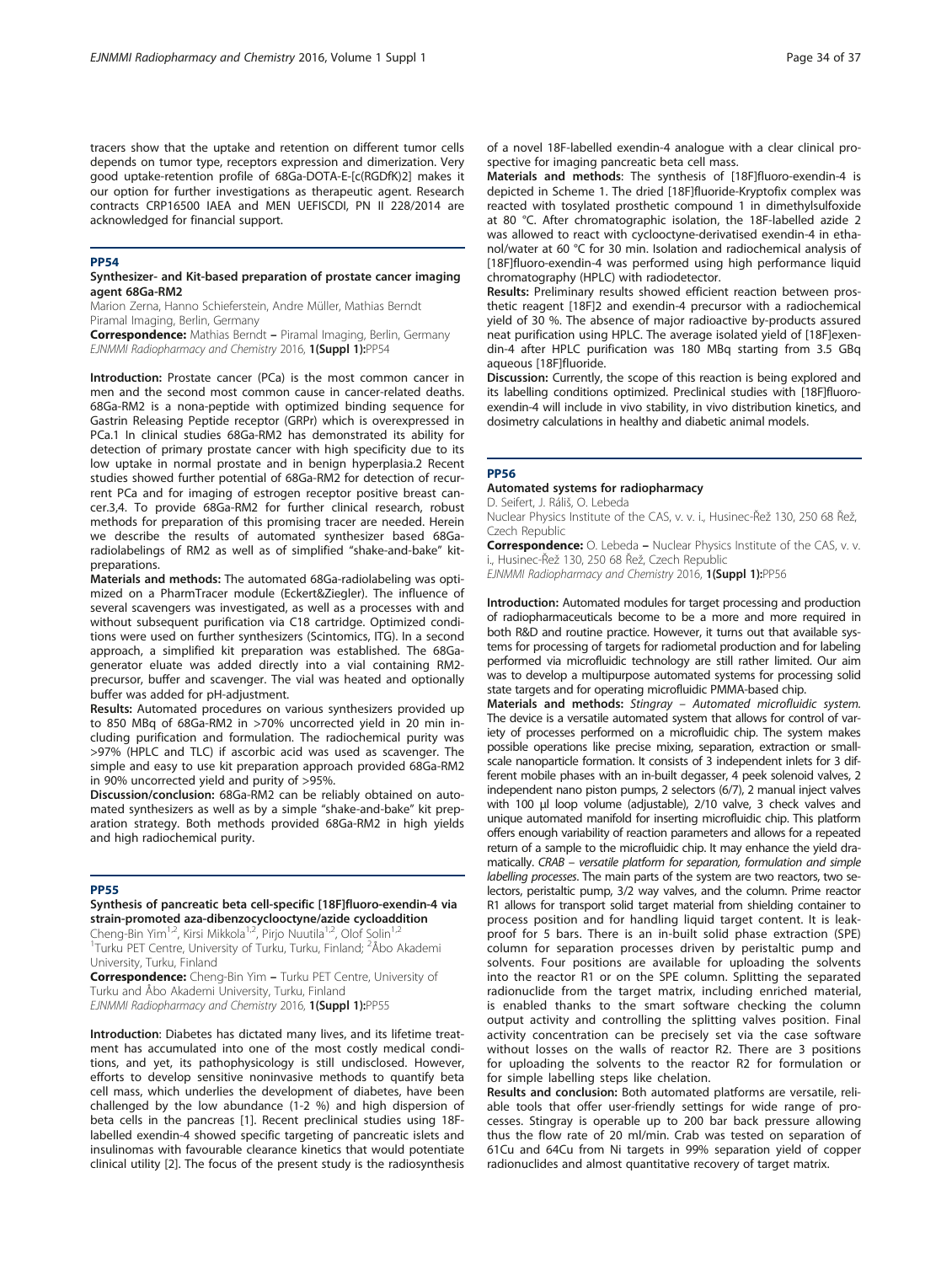### PP57

### Simple, suitable for everyday routine use quality control method to assess radionuclidic purity of cyclotron-produced 99mTc

Svetlana V. Selivanova, Helena Senta, Éric Lavallée, Lyne Caouette, Éric Turcotte, Roger Lecomte

Molecular Imaging Centre, CRCHUS, Université de Sherbrooke, Sherbrooke, QC, Canada

Correspondence: Svetlana V. Selivanova – Molecular Imaging Centre, CRCHUS, Université de Sherbrooke, Sherbrooke, QC, Canada EJNMMI Radiopharmacy and Chemistry 2016, 1(Suppl 1):PP57

Introduction: Formulations of cyclotron-produced 99mTc contain trace amounts of other Tc isotopes depending on the isotopic composition of starting 100Mo. Presence of other nuclides may affect image quality and patient dosimetry. Therefore, quantification of radioisotopic impurities is very important. Currently, radioisotopic purity of cyclotron-produced 99mTc is measured using gamma-ray spectrometry and is time-consuming. We sought to identify another approach better suitable for quality control during routine productions.

Materials and methods: 100Mo targets (99.815% enrichment) were irradiated in a cyclotron at 24 MeV for 2 h. The targets were processed and radioisotopic purity of resulted 99mTc was evaluated using three different procedures. Method 1, "Dilution": An aliquot of diluted 99mTc solution was measured using gammaray spectrometry. Percentage of each radioactive contaminant was calculated dividing activity of each isotope by total activity in the sample. Method 2, "Shielding": A vial containing formulated 99mTc was measured in a calibrated ionization chamber. Then, it was inserted into a 6 mm thick lead canister, used in nuclear medicine for 99Mo breakthrough determination, and measured using gamma-ray spectrometry. The activity of each radioactive contaminant was calculated and divided by total activity in the vial as measured in ionization chamber. Method 3, "High-energy breakthrough": A vial containing formulated 99mTc was measured in a calibrated ionization chamber as is and inside the lead canister. The ratio of two measurements gave relative proportion of high-energy gamma-rays.

Results: There was a tendency to slightly overestimate the radioisotopic purity of cyclotron-produced 99mTc with "dilution" method (99.983±0.007%) compared to "shielding" method (99.979 ±0.009%). Since both methods require measurements by gammaray spectrometry, they are time-consuming, involve elaborate calculations, and demand specific expertise. "High-energy breakthrough" measurements showed good correlation with the results of gamma-spectrometry.

Conclusions: With "shielding" method, lead canister attenuated low-energy gamma-emission (including from 99mTc) and allowed detecting impurities present in trace amounts with better sensitivity. While "high-energy breakthrough" measured in ionization chamber does not give true radioactivity values for each contaminant, it offers sufficient information about relative amount of high-energy radioactive impurities in the product. This could serve as a surrogate test during routine productions when crosscalibrated with gamma-spectrometry data for given isotopic composition of 100Mo targets.

#### PP58

#### Effective dose estimation using Monte Carlo simulation for patients undergoing radioiodine therapy

**Marina Zdraveska Kochovska<sup>1</sup>, Emilija Janjevik Ivanovska<sup>2</sup>, Vesna Spasic Jokic**<sup>3</sup>

<sup>1</sup>Institute of pathophysiology and nuclear medicine, Medical faculty, Skopje, Macedonia; <sup>2</sup>Faculty of Medical Sciences, University of "Goce Delcev", Stip, Macedonia; <sup>3</sup> Faculty of Technical Sciences, Universty of Novi Sad, Novi Sad, Serbia

Correspondence: Marina Zdraveska Kochovska - Institute of pathophysiology and nuclear medicine, Medical faculty, Skopje, Macedonia

EJNMMI Radiopharmacy and Chemistry 2016, 1(Suppl 1):PP58

Introduction: Therapeutic or diagnostic radiopharmaceutical capsule containing Na131I stays in stomach for about 15 minutes before the absorption starts, long enough to make possible risky exposure.

Material and methods: Investigations were performed at Nuclear medicine department, Medical faculty, Skopje. Eighty seven patients were reviewed, age between 21 and 73. Patients were divided in 20 groups receiving average dose per group 1813 MBq to 6105 MBq. For this purpose we used Monte Carlo 4b code for nominal activity of 6105 MBq. The new MIRD phantom model was used for calculation of doses absorbed in specific organs due to the presence of the source in some other organ. The stomach wall is represented by the volume between two concentric ellipsoids and the contents within the inner ellipsoid. The composition of each tissue type is given in ICRP reports 70 and 89 and ICRU 46.

Results: Calculated results are given for imparted energy per transformation dose equivalent and effective doses for different organs. The effective doses were between 9,17nSv for bone surface to 122.4 mSv for stomach. As the total dose is estimated to be 126.73 mSv it is obvious that the highest part is received by stomach.

Discussion/conclusion: Capsules containing Na131I are widely used as they are more comfortable for administration and there is less possibility for local contamination of patient and medical staff. During the time before absorption starts a large amount of radioactivity needlessly expose a part of stomach and several surrounding organs. Obtained results indicate that values of local doses in stomach wall could not be ignored. As it is not possible to measure these dose directly Monte Carlo calculation seems to be good solution for this problem.

### PP59

#### Chemical analysis of the rituximab radioimmunoconjugates in lyophilized formulations intended for oncological applications Darinka Gjorgieva Ackova<sup>1</sup>, Katarina Smilkov<sup>1</sup>, Petre Makreski<sup>2</sup>, Trajče

Stafilov<sup>2</sup>, Émilija Janevik-Ivanovska<sup>1</sup> <sup>1</sup>Department of Pharmacy, Faculty of Medical Sciences, University Goce Delčev – Štip, R. Macedonia; <sup>2</sup>Department of Chemistry, Faculty of

Natural Sciences and Mathematics, University "Ss. Cyril and Methodius"- Skopje, R. Macedonia

**Correspondence:** Darinka Gjorgieva Ackova - Department of Pharmacy, Faculty of Medical Sciences, University Goce Delčev – Štip, R. Macedonia

EJNMMI Radiopharmacy and Chemistry 2016, 1(Suppl 1):PP59

Introduction: For a protein based drug including antibody based radiopharmaceuticals, a structural characterization is mandatory before any possible start of a clinical trial. Vibrational spectroscopic techniques, as Fourier transform infrared (FTIR) spectroscopy and Raman spectroscopy are one of the biophysical methods for structural characterization of proteins because of their sensitivity to the composition and architecture of molecules. Here we used vibrational spectroscopy to characterize the physico-chemical stability and structural changes of three immunoconjugates of rituximab, intended for<br>labeling with radioisotope of choice (<sup>177</sup>Lu, <sup>90</sup>Y and/or <sup>68</sup>Ga), relevant for the stability of therapeutic/diagnostic antibodies during preparation, storage and/or transport.

Materials and methods: Rituximab, conjugated with three different bifunctional chelating agents (BFCAs), p-SCN-Bn-DOTA, p-SCN-Bn-DTPA and 1B4M-DTPA in a form of lyophilized preparations nonradioactive labeled with above mentioned radioisotope analogues, was subjected to characterization and determination of secondary structure and quality parameters (purity, integrity, fragmentation and aggregation of the antibody) by FT-IR and Raman spectroscopy.

Results: Based on the frequencies assigned for amide I, II and III bands, the studied formulations contain highest percentage of βsheet conformation (antiparallel and parallel) in the structure, followed by α-helices. Significant changes upon processes of conjugation and lyophilization were not observed in comparison with spectra of native antibody.Vibrational spectroscopic data allow detection of alterations in investigated protein models as well as rapid assessment of conformational changes resulting from ligand binding,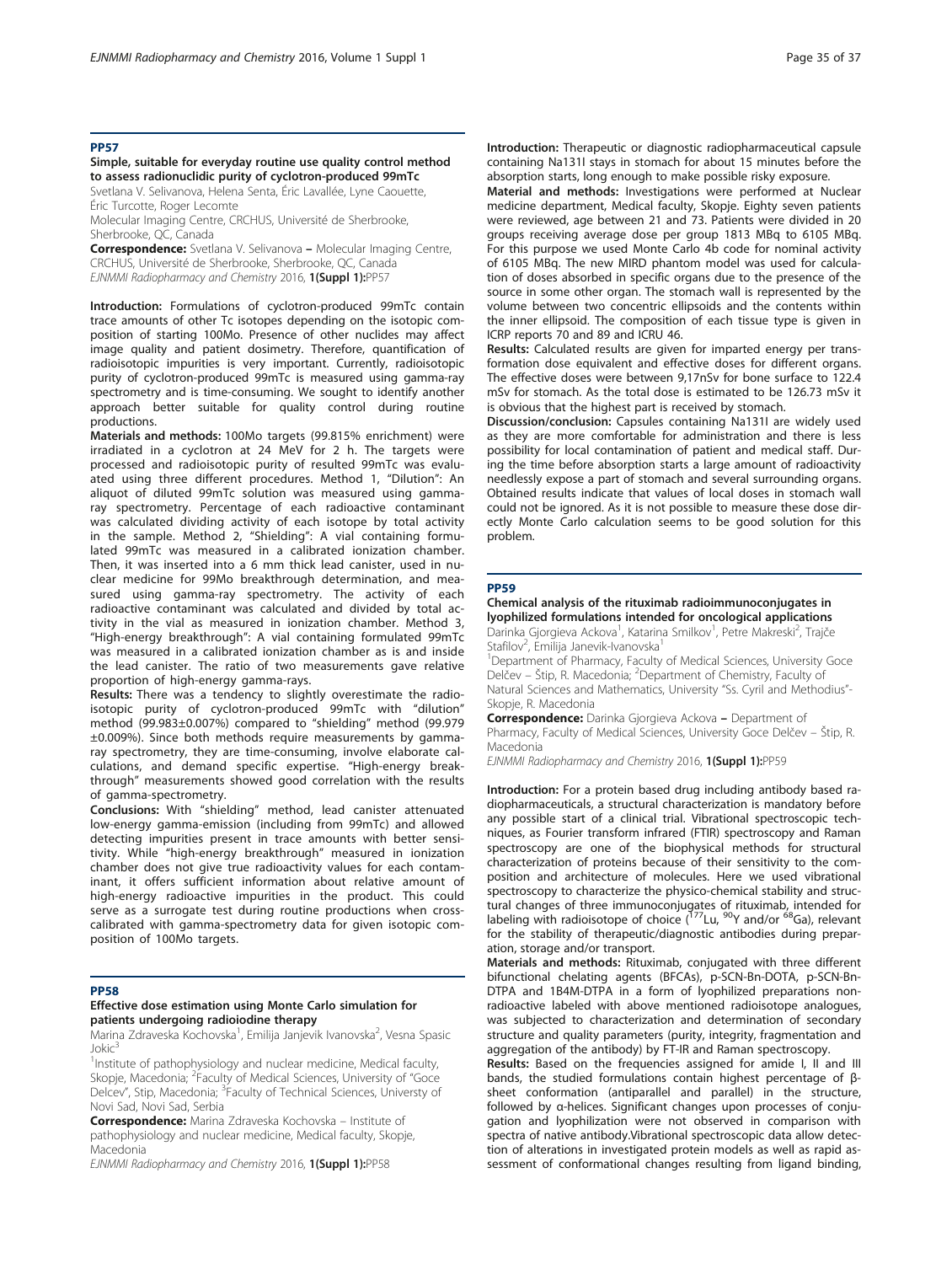aggregation or macromolecular interactions. Appearance of strong absorption bands below 1620  $cm^{-1}$  can be correlated with aggregation-usually associated with the formation of new strong βsheet structures. According to the obtained spectra, it is important that we observed retaining of native structure of the antibody and no obvious aggregation (the lowest band frequency detected was 1620 cm–<sup>1</sup> with weak intensity) in all samples of lyophilizated conjugates.

Conclusion: We investigated the application of vibrational spectroscopy in assessment of conformational changes during stress conditions, as lyophilization and non-radioactive labeling are, using different rituximab-conjugates. The results are a good foundation for further radiolabeling studies of the lyophilized formulations for possible therapeutic application.

#### PP61

#### The need and benefits of established radiopharmacy in developing African countries

Aschalew Alemu<sup>1,3</sup>, Joel Munene Muchira<sup>2,3</sup>, David Mwanza Wanjeh<sup>2,3</sup>, Emilija Janevik-Ivanovska<sup>3</sup>

<sup>1</sup> Faculty of Medicine, Addis Ababa, Ethiopia; <sup>2</sup> Ministry of Health, Nairobi City, Kenya; <sup>3</sup>Faculty of Medical Sciences, University Goce Delčev – Štip, R. Macedonia

**Correspondence:** Aschalew Alemu - Faculty of Medicine, Addis Ababa, Ethiopia

EJNMMI Radiopharmacy and Chemistry 2016, 1(Suppl 1):PP61

Introduction: Our work is to present the current status, and in the same time the need and benefit of establishment of Radiopharmacy practice in Eastern Africa using the perspective of Kenya and Ethiopia. The exact information on the status and size of Radiopharmacy units, regionally, is still not clearly documented, as well human resources, education, suitable training and local demand for the Radiopharmacy and Nuclear Medicine services. The Radiopharmacy Practice requires well-defined and controlled conditions to avoid the risk contamination with microbes, pyrogens and particulate matter as well as cross contamination with other radiopharmaceuticals. Corresponding to the expected improvement, the principles of Good Practices in all levels should be planned, introduced by the planned priority and strictly observed in the production, preparation, testing and the packaging of the final product ready for use. Because noncommunicable diseases (NCDs) are a challenge of epidemic proportion and that they will be the commonest cause of mortality in Africa by 2030, early detection and treatment can significantly improve patient outcomes. Radiopharmaceuticals should have become of invaluable benefit because they offer the most sensitive tools in the detection, diagnosis and targeted therapy of NCDs and also infectious diseases. In light of the foregoing, therefore, radiopharmacy has a huge role to play in responding to the unfolding new disease trends in sub-Saharan Africa. The preparation of radiopharmaceuticals for human use requires that it is carried out in well-defined and controlled conditions to avoid the risk contamination with microbes, pyrogens and particulate matter as well as cross contamination with other radiopharmaceuticals. Every procedure undertaken should be done according to the clearly defined protocol and under the right conditions so as to build quality into the product. Radiopharmacy professionals should have adequate training in all aspects of sterile production, quality control, GMP, GLP, radiation safety and radiochemistry to ensure that they are competent to handle radioactive materials and that they can take responsibility for their level of practice.

Conclusions: We are expecting that the good education and continuing training of all professionals working in Radiopharmacy will be the key point how to create the network of all professionals and state

authorities for establishing and develop Good Radiopharmacy Practice, qualified personnel and appropriate regulation according to the local and international parameters will be step forward to have advanced health care system and confidence of the patients.

#### PP62

#### University Master Program of Radiopharmacy – step forward for Good Radiopharmacy Education

Emilija Janevik-Ivanovska<sup>1</sup>, Zoran Zdravev<sup>2</sup>, Uday Bhonsle<sup>3</sup>, Osso Júnior João Alberto<sup>3</sup>, Adriano Duatti<sup>4</sup>, Bistra Angelovska<sup>1</sup>, Zdenka Stojanovska<sup>1</sup> , Zorica Arsova Sarafinovska<sup>1</sup>, Darko Bosnakovski<sup>1</sup>, Darinka Gorgieva-Ackova<sup>1</sup>, Katarina Smilkov<sup>1</sup>, Elena Drakalska<sup>1</sup>, Meera Venkatesh<sup>3</sup> , Rubin Gulaboski<sup>1</sup>

<sup>1</sup>Faculty of Medical Sciences, Goce Delcev University, Stip, Republic of Macedonia; <sup>2</sup>Faculty of Informatics, Goce Delcev University, Stip, Republic of Macedonia; <sup>3</sup>Radioisotope Products and Radiation Technology Section, Division of Physical and Chemical Sciences, IAEA, Vienna, Austria; <sup>4</sup> Laboratory of Radiopharmaceutical Chemistry, Department of Chemical and Pharmaceutical Sciences, University of Ferrara, Ferrara, Italy

Correspondence: Emilija Janevik-Ivanovska - Faculty of Medical Sciences, Goce Delcev University, Stip, Republic of Macedonia EJNMMI Radiopharmacy and Chemistry 2016, 1(Suppl 1):PP62

Purpose: The importance of well-established and recognized education in Radiopharmacy became a need all around the world as result of different national regulation, different system of education and mostly of the level of need, development and investment in clinical and research usage of radiopharmaceuticals. The substantial confusion and challenge in the same time is to define the appropriate and sufficient knowledge, understanding and competences corresponding to position of professionals in the working place, including the type and level of formal education.

Methods: The goal of the Academic Master program for Radiopharmacy in English, with the recognized accreditation from the National Body in 2014 and recommended by the Ministry of Education and Science in our country according to the Bologna system with 120 ECTS credits is to give the opportunity for all students with finished academic undergraduate program (at least 240 ECTS) to follow it and to receive academic title Master of Radiopharmacy. The Radiopharmacy Education Program is organized according to the University model including Obligatory and Optional Theoretical Courses, Obligatory Practices and Master Thesis on the end of the second year using the University laboratory of Radiopharmacy, that is under ISO accreditation, new PET facilities and all other corresponding facilities available in the university and in the country. The program use elearning platform from the University and IAEA contribution and collaboration related to the education and training of the students from developing countries. The result of that collaboration is already inscribed students from Kenya and Ethyopia.

Results: The syllabus include knowledge and skills in three categories: 1. Specific knowledge and skills:Design of Radiopharmacy facilities and QA program, Production and synthesis of radionuclides and radiopharmaceuticals, Quality control of radiopharmaceuticals 2. Basic knowledge and skills: Leadership and collaboration, Communication, Negotiations, Analytical and critical thinking skills including creativity and ethical considerations, Pharmaceutical and chemistry knowledge 3. Fundamentals of Radiopharmacy: General models of the area, Key specializations within the field, Evaluation of performance within the area.

Conclusions: The program creates academic staff able to work in all spheres of the modern Radiopharmacy, conventional hospital Radiopharmacy and with the option of continuing their education in some PhD program. The program can be also a basic platform for the more advanced courses available for the professionals from the European and world recognized associations.